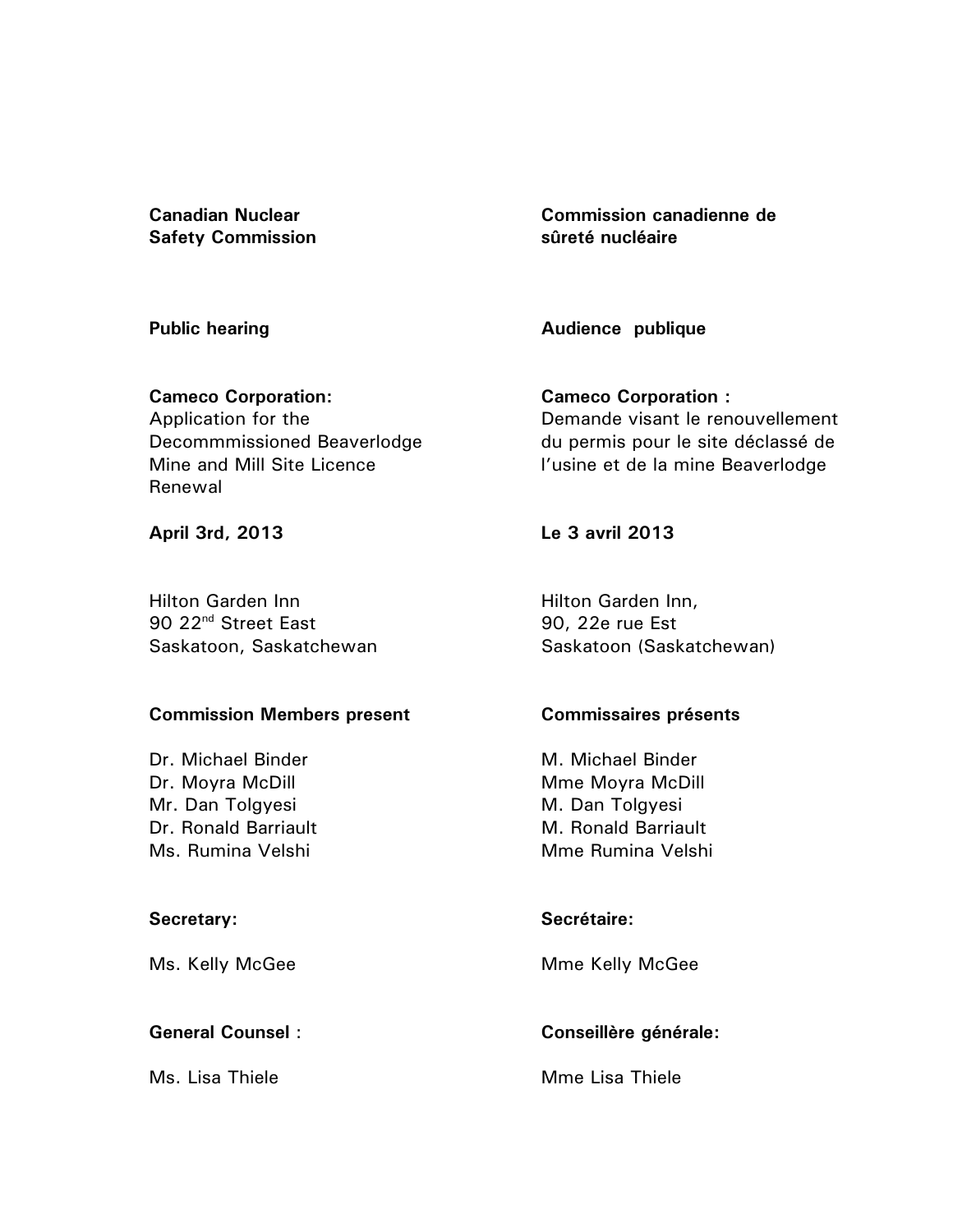**Cameco Corporation: Application for the Decommissioned Beaverlodge Mine and Mill Site Licence Renewal** 

#### **MS. MCGEE:** Thank you.

As the President noted, this is a One-Day Public Hearing, beginning this evening and concluding tomorrow morning. The Notice of Public Hearing 2013-H-02 was published on December 19<sup>th</sup>, 2012.

The public was invited to participate either by oral presentation or written submission.

March  $4<sup>th</sup>$  was the deadline set for filing by intervenors. The Commission received eight requests for intervention.

March  $28^{th}$ , 2013 was the deadline for filing of supplementary information. I note that presentations have been filed by CNSC staff, Cameco Corporation and intervenors.

Participant funding was available to intervenors to prepare for and participate in the hearing. The Commission received five applications for funding.

The Funding Review Committee, independent of the Commission, reviewed the applications, and funding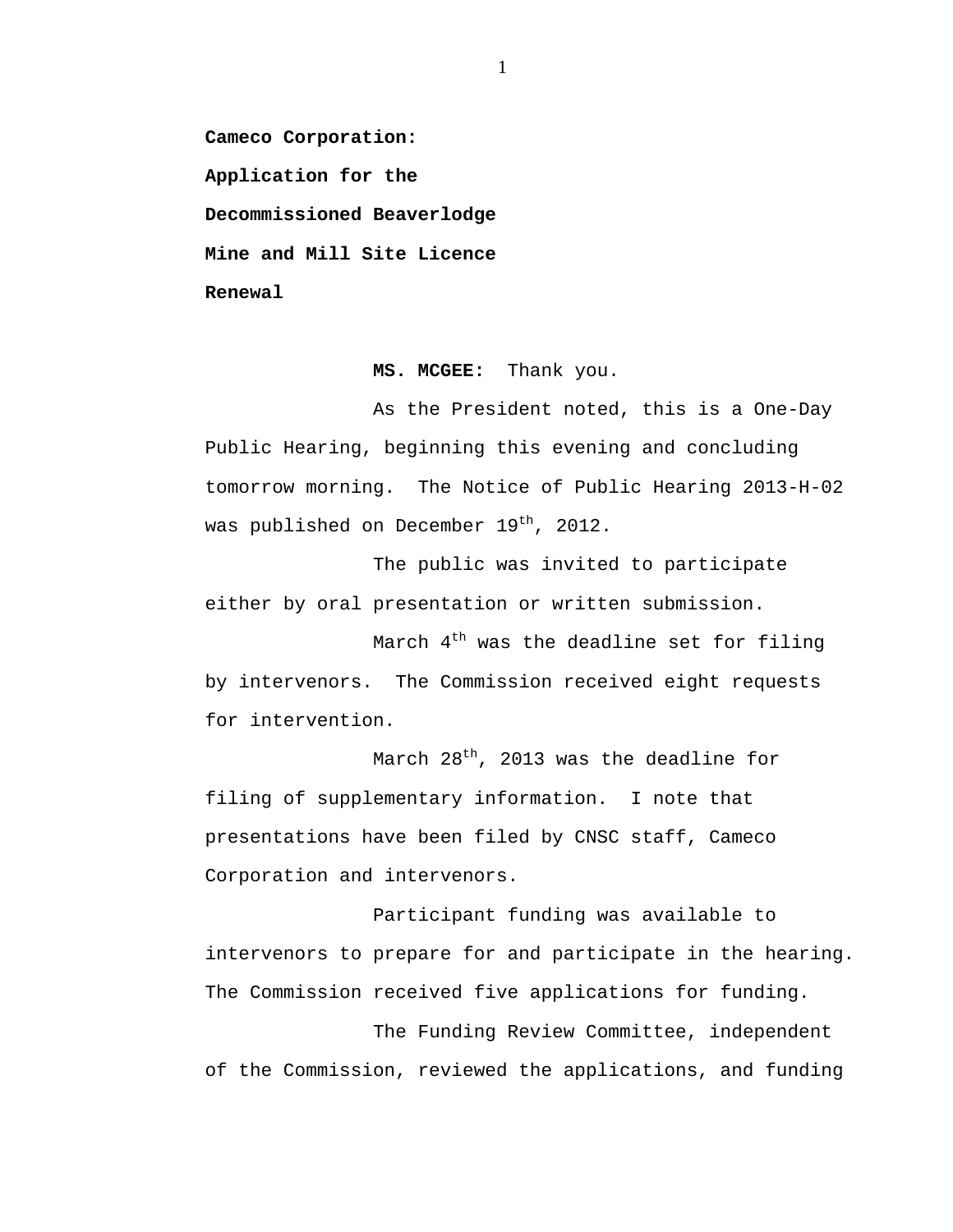was provided to four applicants, as per a decision issued on February 11<sup>th</sup>, 2013.

All the documents presented today are available at the reception, either on CDs or in paper format; as well there you will find Commission Members' biographies.

**THE CHAIRMAN:** So I would like to start the hearing by calling on the presentation from Cameco Corporation, as outlined in Commission Member Document 13-H4.1 and 13-H4.1A.

And I understand that Mr. Mooney, you will make the presentation. Please proceed.

**13-H4.1 / 13-H4.1A Oral presentation by Cameco Corporation** 

#### **MR. MOONEY:** Thank you.

Good evening, President Binder, and members of the Commission Tribunal.

For the record, my name is Liam Mooney. I am Cameco's vice-president of safety, health, environment, and quality and regulatory relations.

With me on my right is Kevin Nagy, our director of compliance and licensing. Kevin is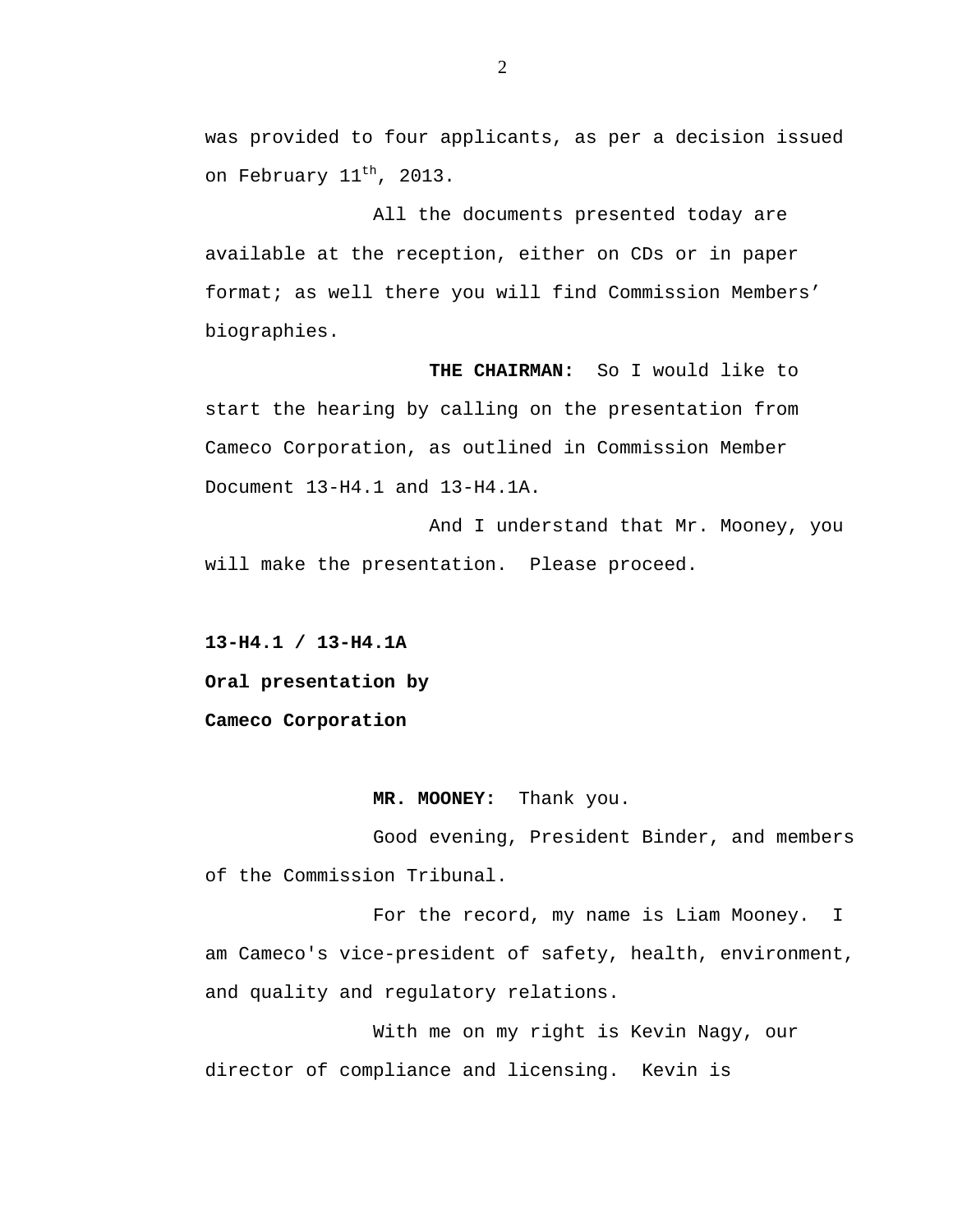responsible for providing compliance and licensing support for our licensed activities in Saskatchewan.

Beside him is Michael Webster, our reclamation coordinator who directly oversees activities and programs related to the Beaverlodge properties.

We are here today to represent Cameco with respect to our request to renew the facility operating license for the Decommissioned Beaverlodge Mine and Mill properties.

Cameco has been a committed and capable manager of the Decommissioned Beaverlodge properties since 1988. At the time of decommissioning, it was acknowledged that downstream areas, historically impacted by mining operations, would recover through natural mechanisms over an extended period of time.

The Beaverlodge management framework was implemented by Cameco in 2009 with a goal of ensuring the long-term safety, security, and stability of the decommissioned properties. One of the key objectives is to prepare the properties for eventual transfer to the Province of Saskatchewan's Institutional Control Program. Through the framework, we have made steady and considerable progress in advancing the properties towards institutional control.

Over the past three years, we have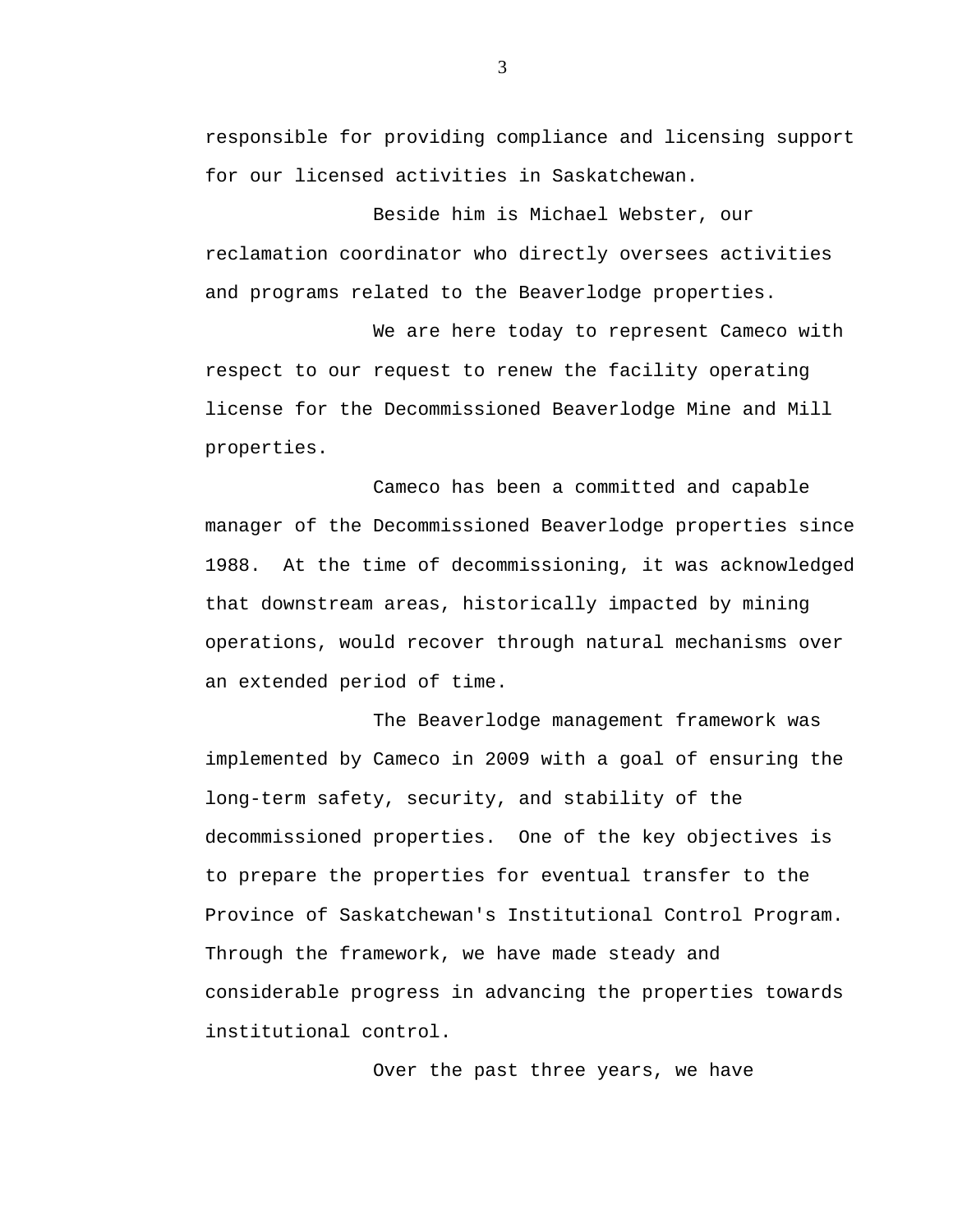successfully characterized the present conditions of the properties, adequately assessed the risks associated with the properties, and effectively screened remedial options. Now, we are ready to implement reasonable remedial actions on the decommissioned properties, which will mitigate associated residual risk.

We requested to renew the license for ten years in order to allow for sufficient time to implement these remedial actions and to monitor their effectiveness. When the properties meet their associated performance objectives, the decommissioned properties would be considered ready for the Provincial Institutional Control Program.

Through our effective programs, qualified personnel, and ongoing public engagement, we have demonstrated that we are qualified to undertake the licensed activities. Appropriate measures are in place to protect the health and safety of people and the environment from the impact of historical mining activities.

Kevin Nagy will now present to the Commission a summary of our application to renew the CNSC license of the Decommissioned Beaverlodge properties, as well as the activities to be undertaken over the license period. I'll now pass the presentation over to Kevin.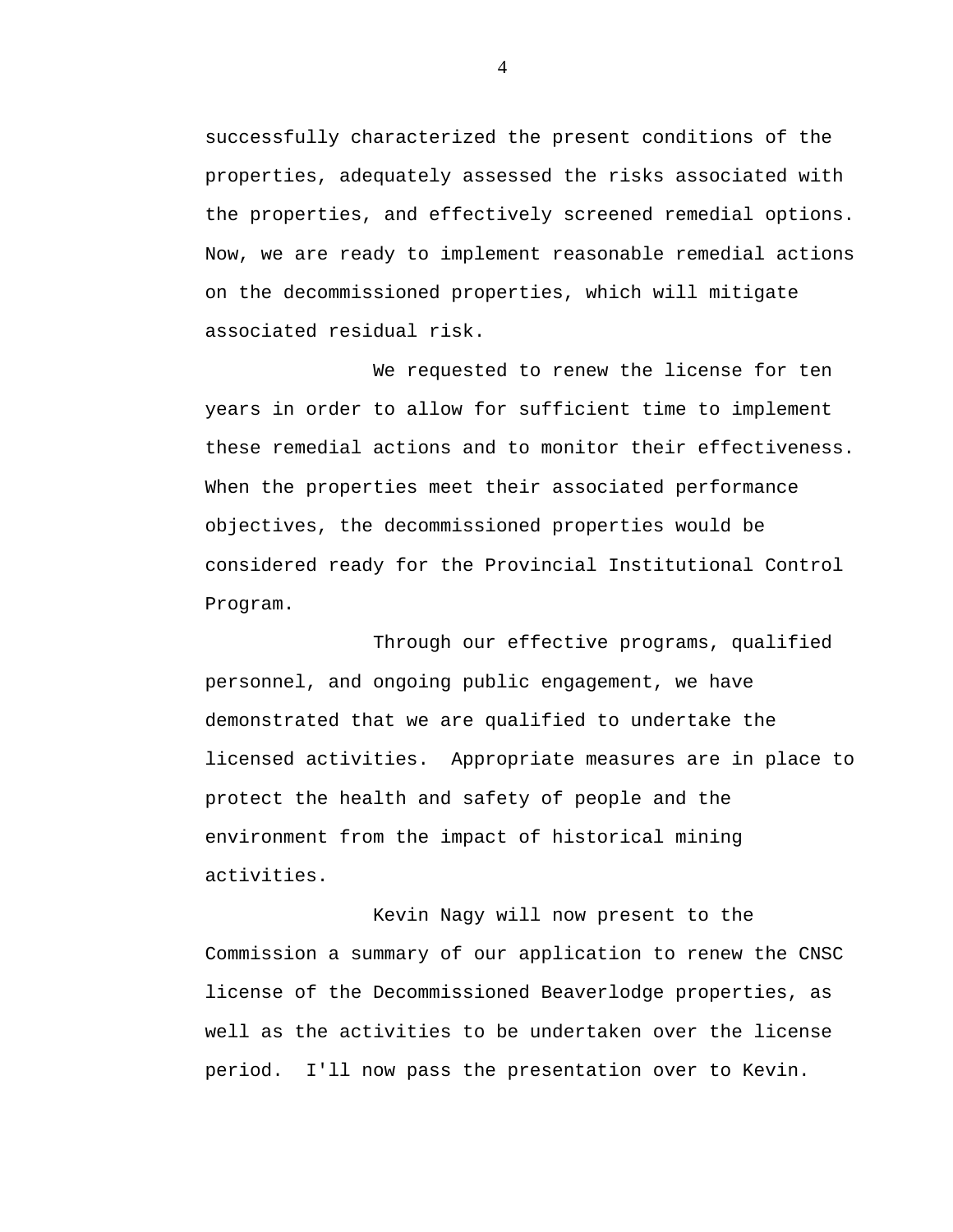#### **MR. NAGY:** Thank you, Liam.

Good evening. For the record, my name is Kevin Nagy.

In this presentation we will provide a brief overview of the Decommissioned Beaverlodge properties, including the site's history and present condition.

Next, we will discuss the management regime which has guided activities on the properties since decommissioning, and provide information regarding our performance during the current license term.

After this, we will go over the important features of the Beaverlodge management framework, which sets out the scope of activities undertaken to prepare the properties for transfer to the Province of Saskatchewan's Institutional Control Program.

We will discuss how our public engagement efforts informed the development of the Beaverlodge path forward plan, and then we will provide a summary of the remedial actions that make up the bulk of activities in this plan.

The Decommissioned Beaverlodge properties are located near Beaverlodge Lake, north of Lake Athabasca. The site is about 760 kilometres north of Prince Albert in the remote northwest corner of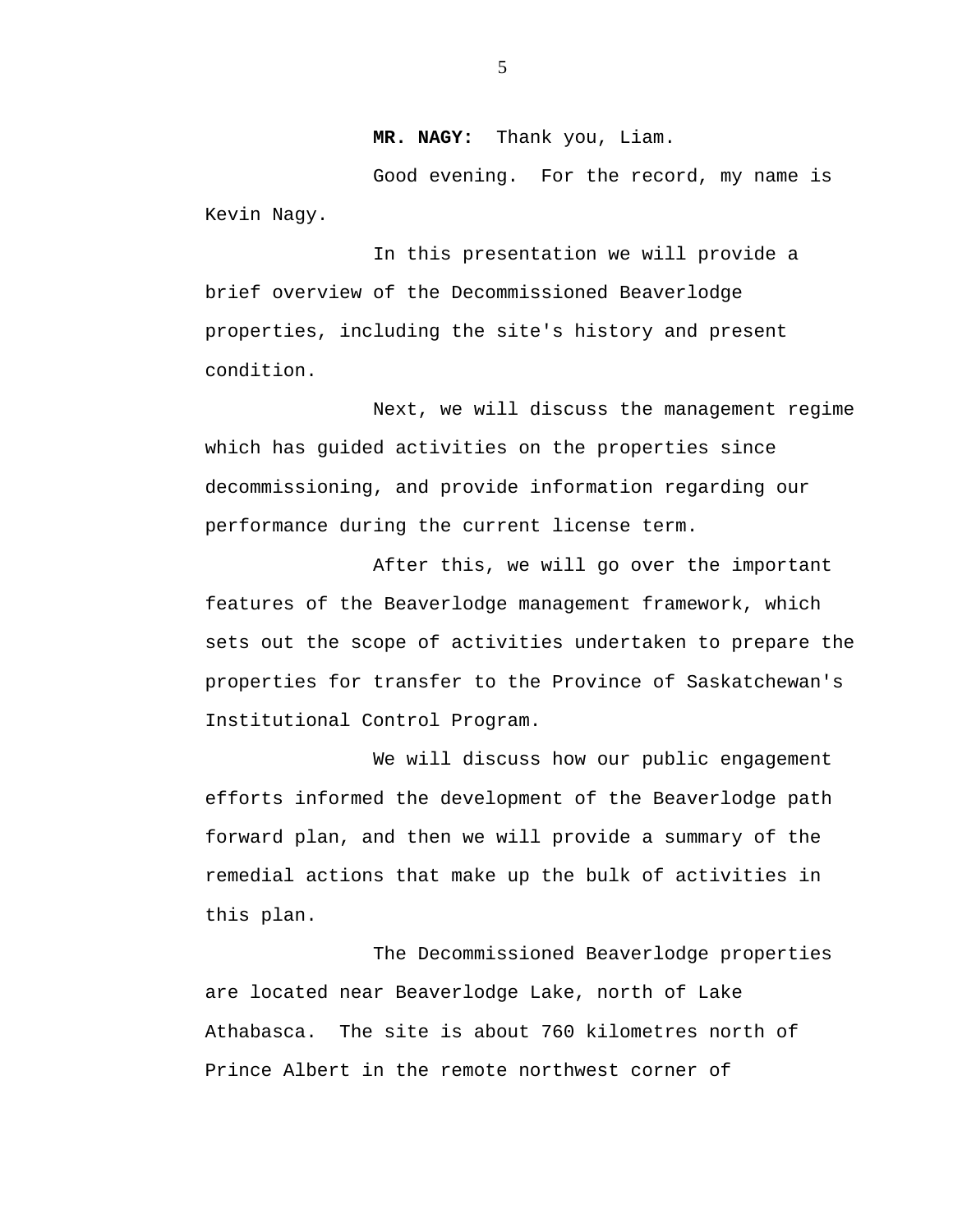Saskatchewan. the northern settlement of Uranium City is about 8 kilometres from the former mine and mill property. The community was established to support the development of Beaverlodge and other local mines.

Currently, Uranium City has an estimated population of about 80 people, and it is the only community with road access to the Beaverlodge properties.

The Beaverlodge Mine and Mill were operated by Eldorado Mining and Refining Limited, a Federal Crown corporation, from 1952 to 1982. As with most mining practices in Canada at the time, operations at Beaverlodge were conducted without environmental protection measures as we understand them today.

As a result, the local environment and areas downstream, particularly Beaverlodge Lake, were impacted by historical mining and milling activities.

Federal and provincial regulators approved the decommissioning plan for the properties in 1982. Decommissioning activities left the properties in a physical stable and safe condition, with all operational buildings and supporting infrastructure disposed of and all mine openings permanently sealed.

Decommissioning was completed in 1985. In 1988, Cameco Corporation was created by a merger of Eldorado and the Saskatchewan Mining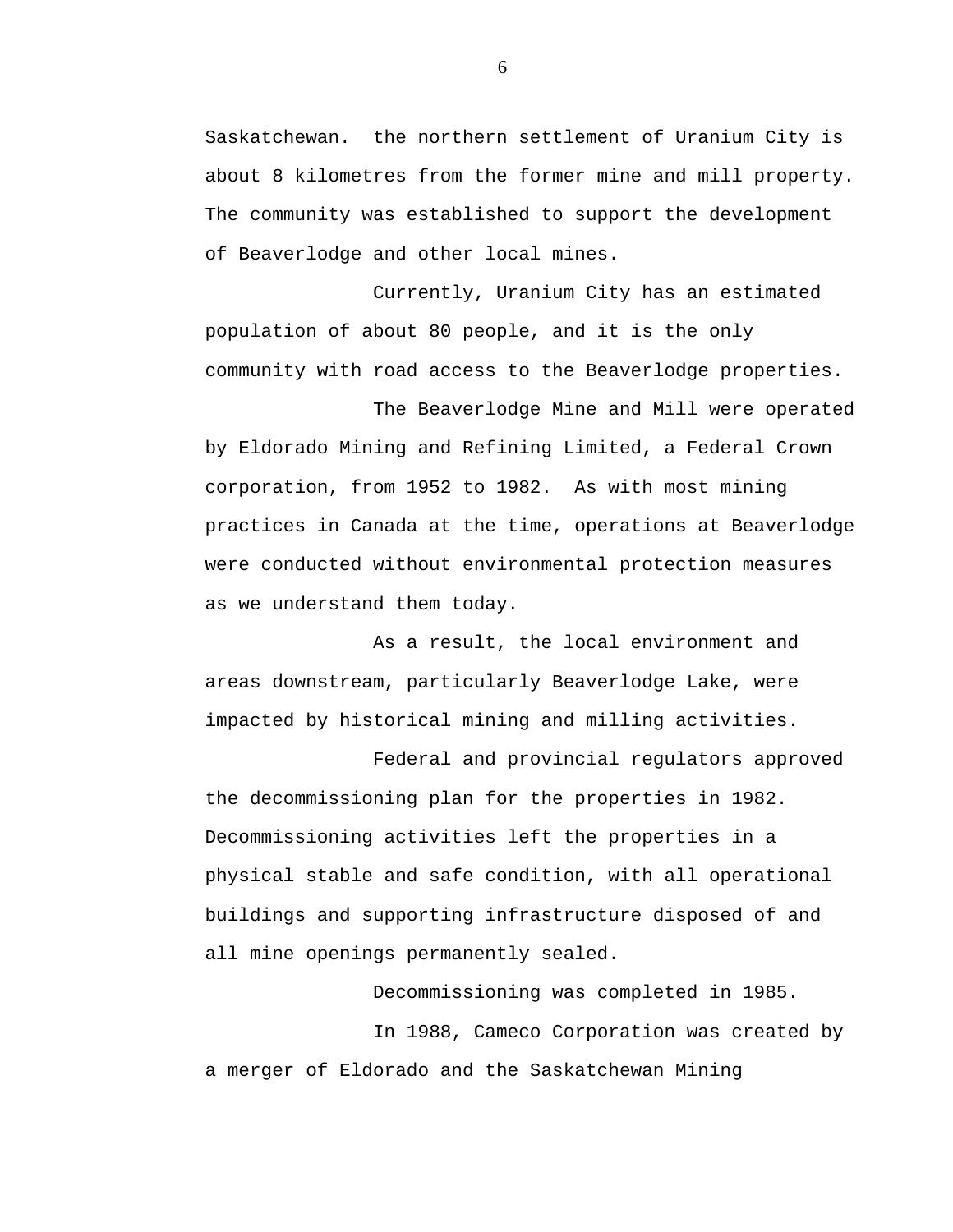Development Corporation. As part of the merger agreement, Cameco took over monitoring and maintenance of the decommissioned Beaverlodge properties, while financial responsibility was retained by the federal government through Canada Eldor Incorporated.

Since decommissioning, Cameco has conducted environmental monitoring and periodic maintenance to ensure Beaverlodge remains safe and that environmental conditions continue to improve over time.

In addition, our ongoing community engagement efforts have ensured that any changes to the properties are communicated to local residents. This was the expectation at decommissioning.

Over the past licence period, management of the decommissioned Beaverlodge properties has met expectations in all areas. No safety or environmental incidents occurred.

People remain safe and the environment continues to recover from the mine's legacy impacts.

Cameco continued to monitor the properties regularly through the Beaverlodge environmental monitoring program and routine site inspections, which were augmented by feedback from local residents.

Regulatory inspections were completed annually, and any concerns identified by the CNSC and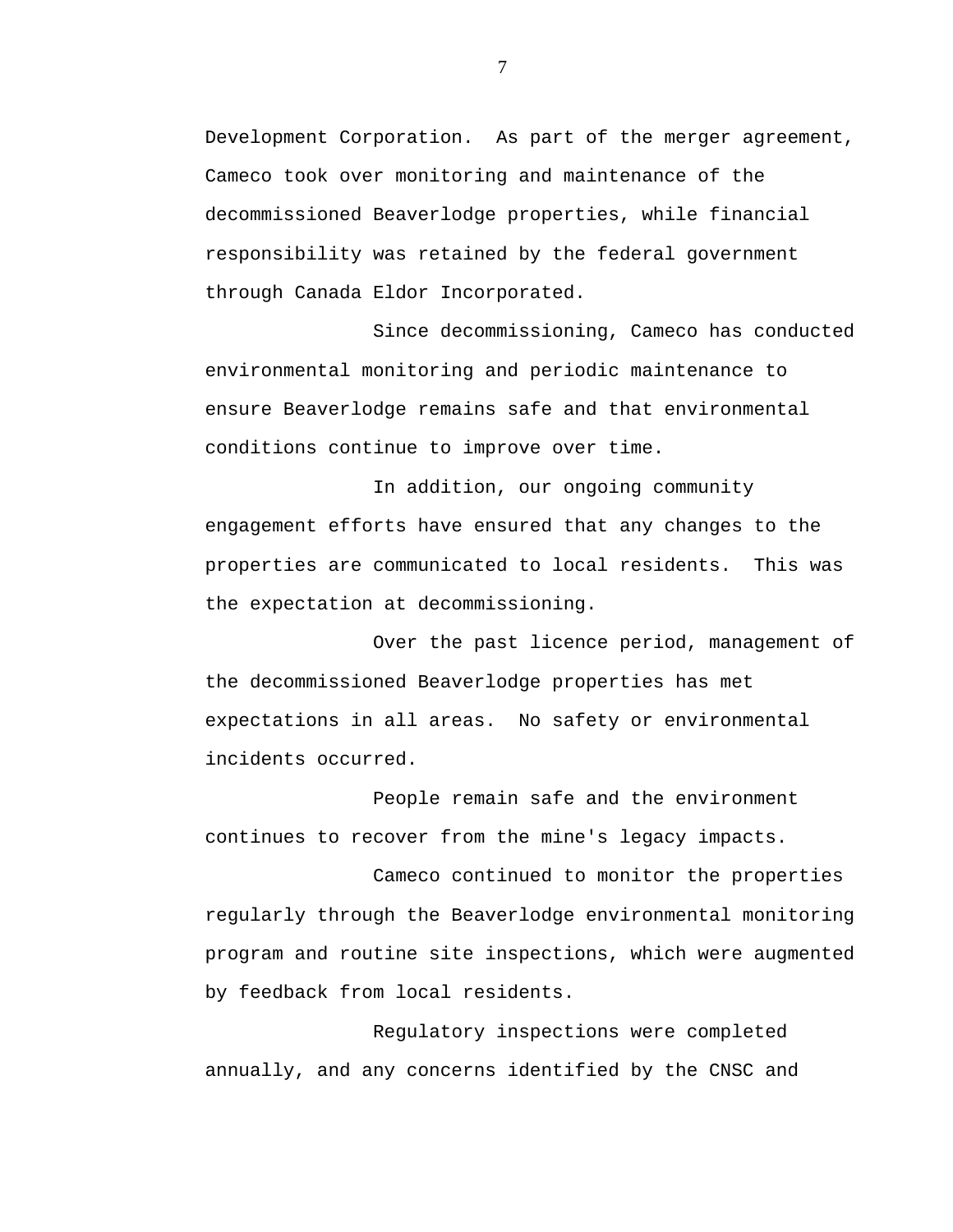Province of Saskatchewan were addressed in a timely manner.

In 2012, we remediated flowing exploration boreholes that had been identified on the Beaverlodge properties. By sealing these boreholes, we have mitigated the small localized source of contamination.

Through our commitments to the local community and compliance to our licensing obligations, Cameco has ensured that the people remain safe and that the environment continues to recover.

During the licence term, our public engagement efforts helped ensure that residents were informed of our activities and that they had opportunities to raise their concerns.

Cameco maintained regular contact with local leadership, including the town Chairperson and local representatives of the Métis Nation Saskatchewan.

Annual public meetings occurred every June, followed by routine site inspections. Every September during the licence term, representatives from the Northern Saskatchewan Environmental Quality Committee were invited to tour the decommissioned properties along with regulators and Uranium City residents.

We also presented information regularly about Beaverlodge to various meetings of the Athabasca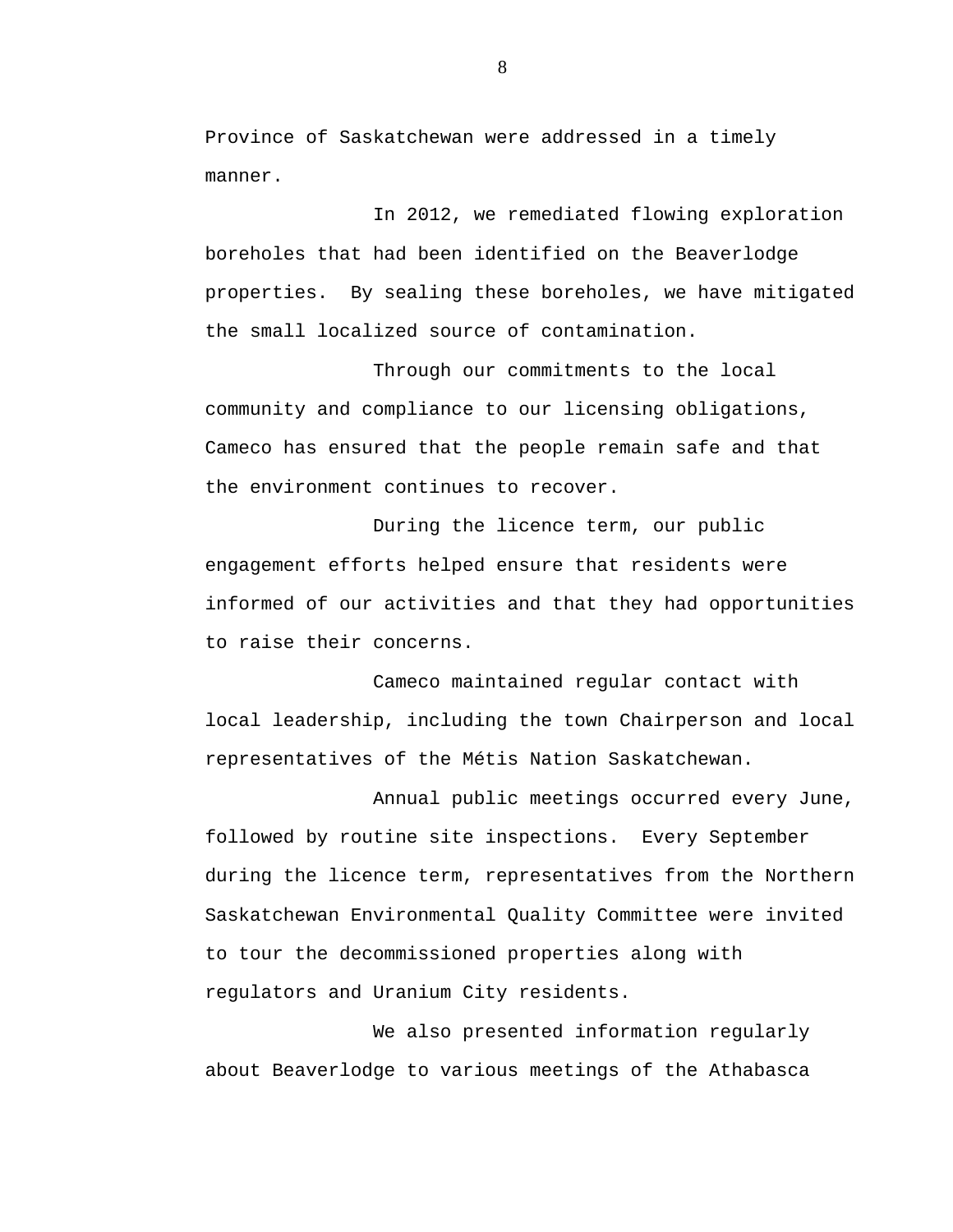Working Group.

During the licence term, we launched the Beaverlodge website, which features information about the properties and offers another means for the public to contact Cameco. Cameco also posted information regarding public engagement events at the local post office and store.

As well, Cameco formalized the Beaverlodge public information program. This program describes in detail our continuing effort to ensure the public is fully engaged on issues related to the management of the decommissioned properties.

The program also includes the Beaverlodge public information and disclosure protocol, which is posted on the Beaverlodge website.

Through our engagement efforts, we were able to address local concerns regarding the safety of consuming traditionally harvested country food in the Uranium City and surrounding area, including the Beaverlodge properties.

In 2010 and 2011, Cameco completed a twoyear investigation regarding the potential for health risk associated with consuming local country foods. These foods constitute a large portion of the diet of the local population.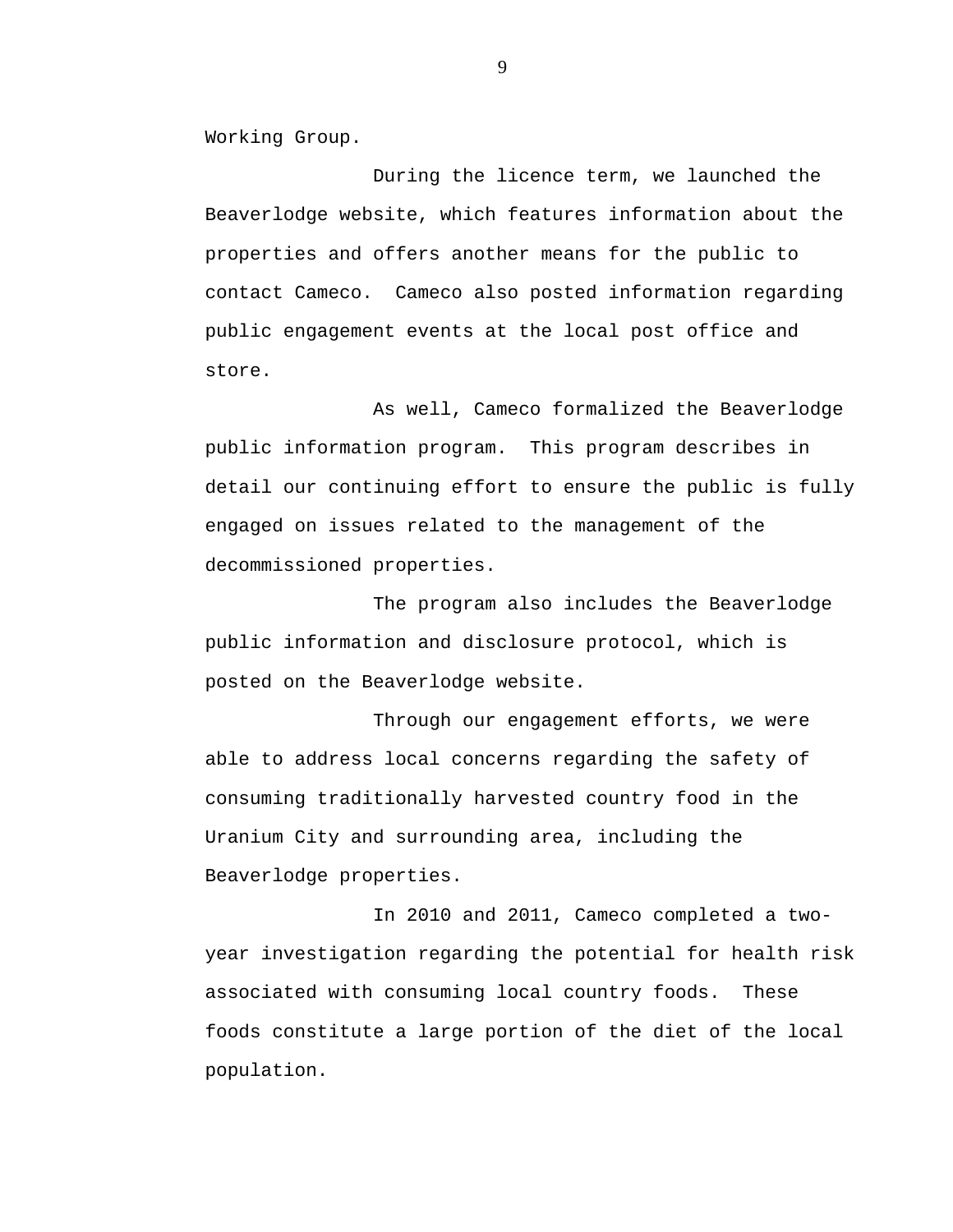The study concluded that traditional harvesting of country foods does not pose a health risk to Uranium City residents as long as the posted fish consumption advisory is followed.

Local residents have informed Cameco that they are aware of and follow the posted fish consumption advisory for Beaverlodge Lake and Martin Lake, which are located immediately downstream of the decommissioned properties.

The study reports were shared with the community of Uranium City, and the conclusions have been supported by both CNSC staff and the regional health authority responsible for Uranium City.

The Beaverlodge management framework was established in 2009 through collaboration with a joint regulatory group and through engagement with key public participants. At a high level, the framework process is shown on the slide.

The framework provides a systematic process to assess information, risk and potential remedial options associated with the decommissioned Beaverlodge properties. The goals of the framework are to ensure the properties are safe, secure and stable and to facilitate their transfer to the Province of Saskatchewan's institutional control program.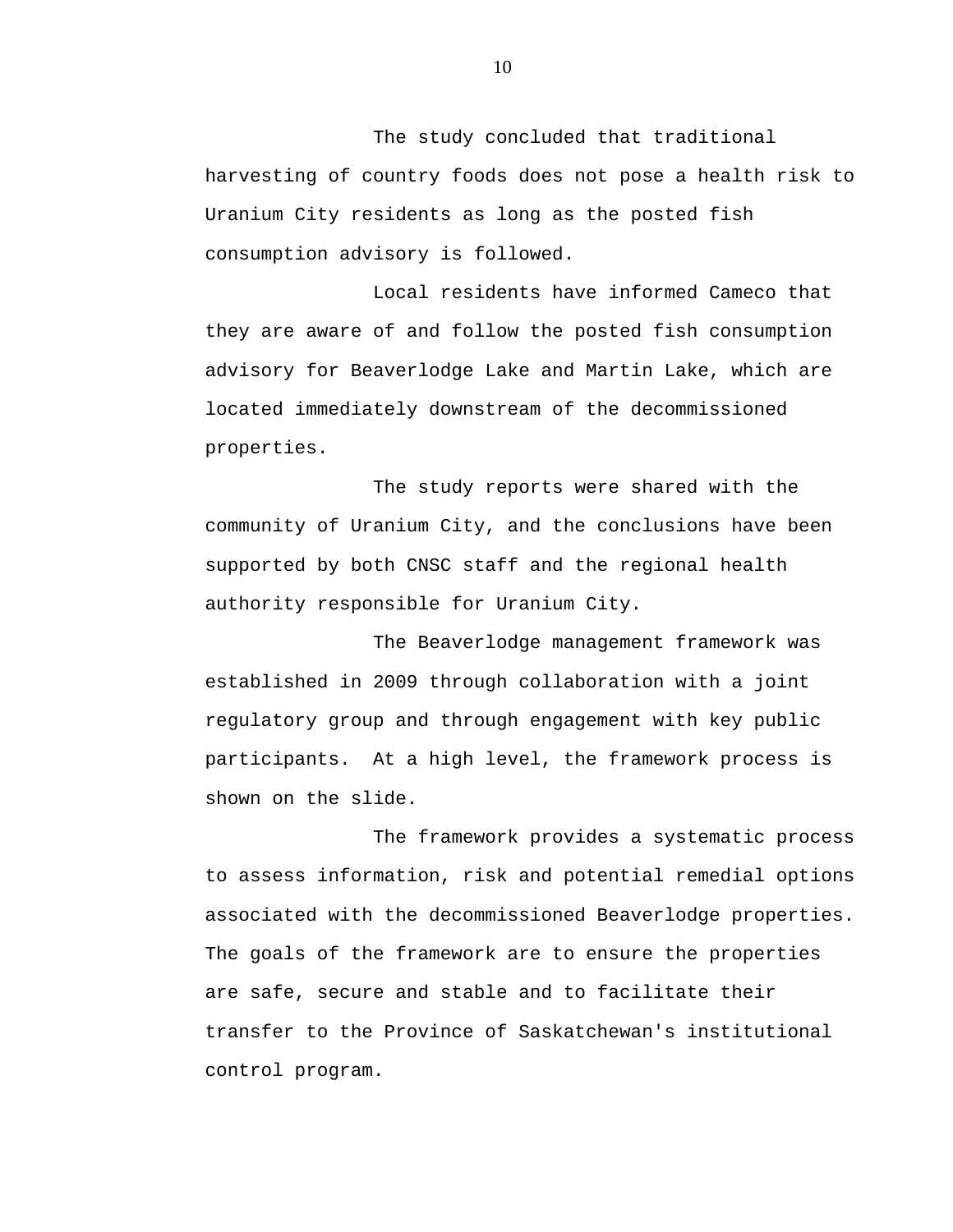A workshop was held in 2009 to develop some options for further remediation of the decommissioned Beaverlodge properties. Though several potentially reasonable options were developed, we learned that there were still some gaps in information which prevented us from making fully-informed decisions on these options.

The Beaverlodge action plan was developed to address these information gaps by providing additional knowledge on the conditions and residual risks associated with the Beaverlodge properties.

This first stage of the management framework process was essentially completed in 2011.

The second and third stages of the framework process are represented by the development and use of the quantitative site model. The model served three purposes.

First, it acted as the means through which we assessed the residual risks and natural recovery rates associated with each property. It did this by enhancing our understanding of contaminant sources, transport mechanisms and environmental interactions in the local watersheds.

Second, the model assessed the potential effect of various remedial options under consideration. In general, the model predicted localized improvements in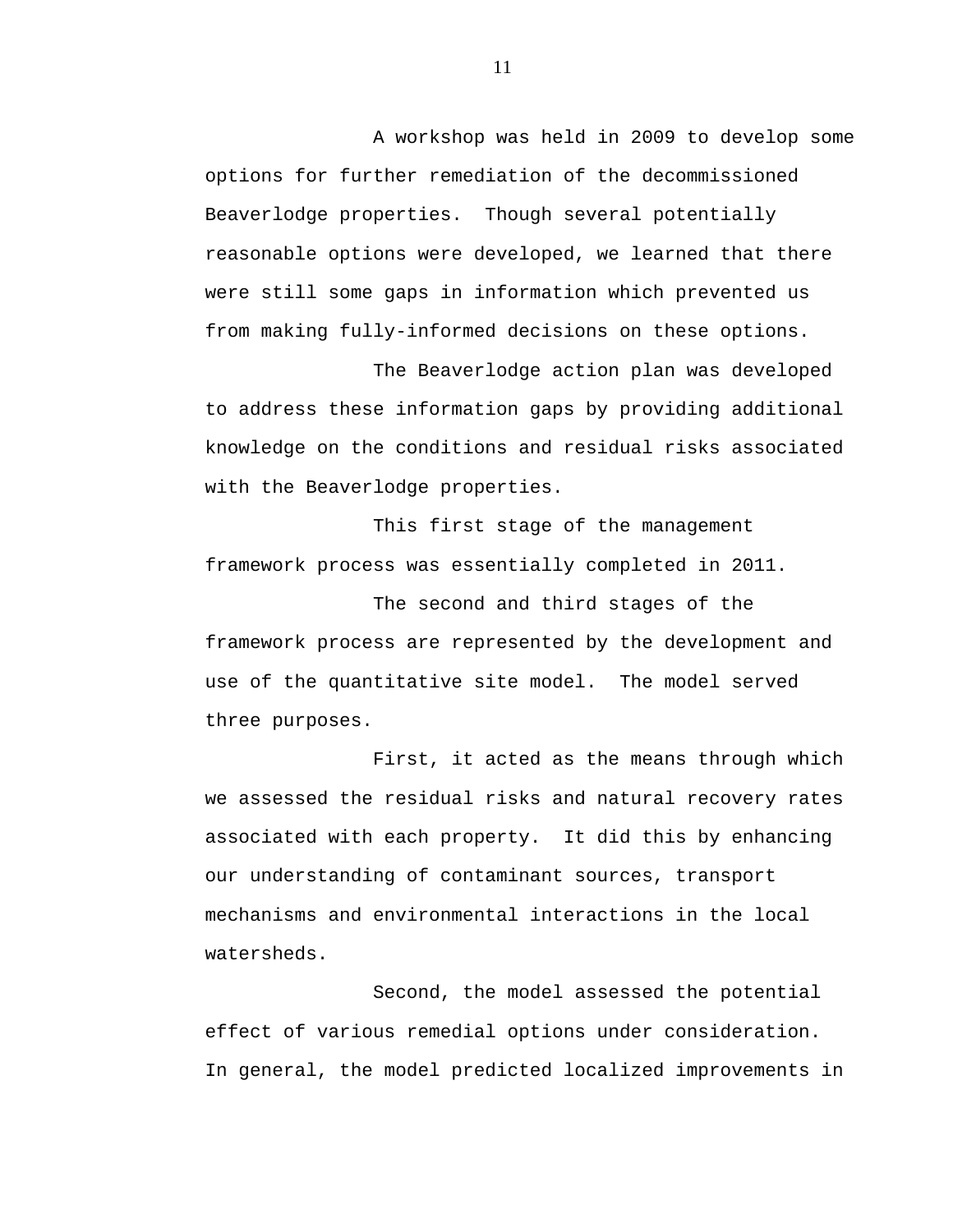water quality associated with many of the remedial options considered.

However, the predicted benefit to downstream water bodies, including Beaverlodge Lake, was found to be negligible over the 150-year assessment period regardless of the options considered.

The third purpose of the model was to establish environmental performance objectives to evaluate the effectiveness of the selected remedial options. A scoping level engineering cost assessment for each identified remedial option was completed within these stages of the management framework.

Together with the results of the quantitative site model, this cost assessment information was used to inform the remedial option selection process, which was completed in 2012.

The fourth stage of the management framework is represented by the Path Forward document. It describes the specific actions to be implemented in the next licence period, including remedial work and associated monitoring to evaluate performance.

Once the properties are considered safe, secure and stable, they will be ready to be transferred into the provincial institutional control program. This represents the final stage of the management framework.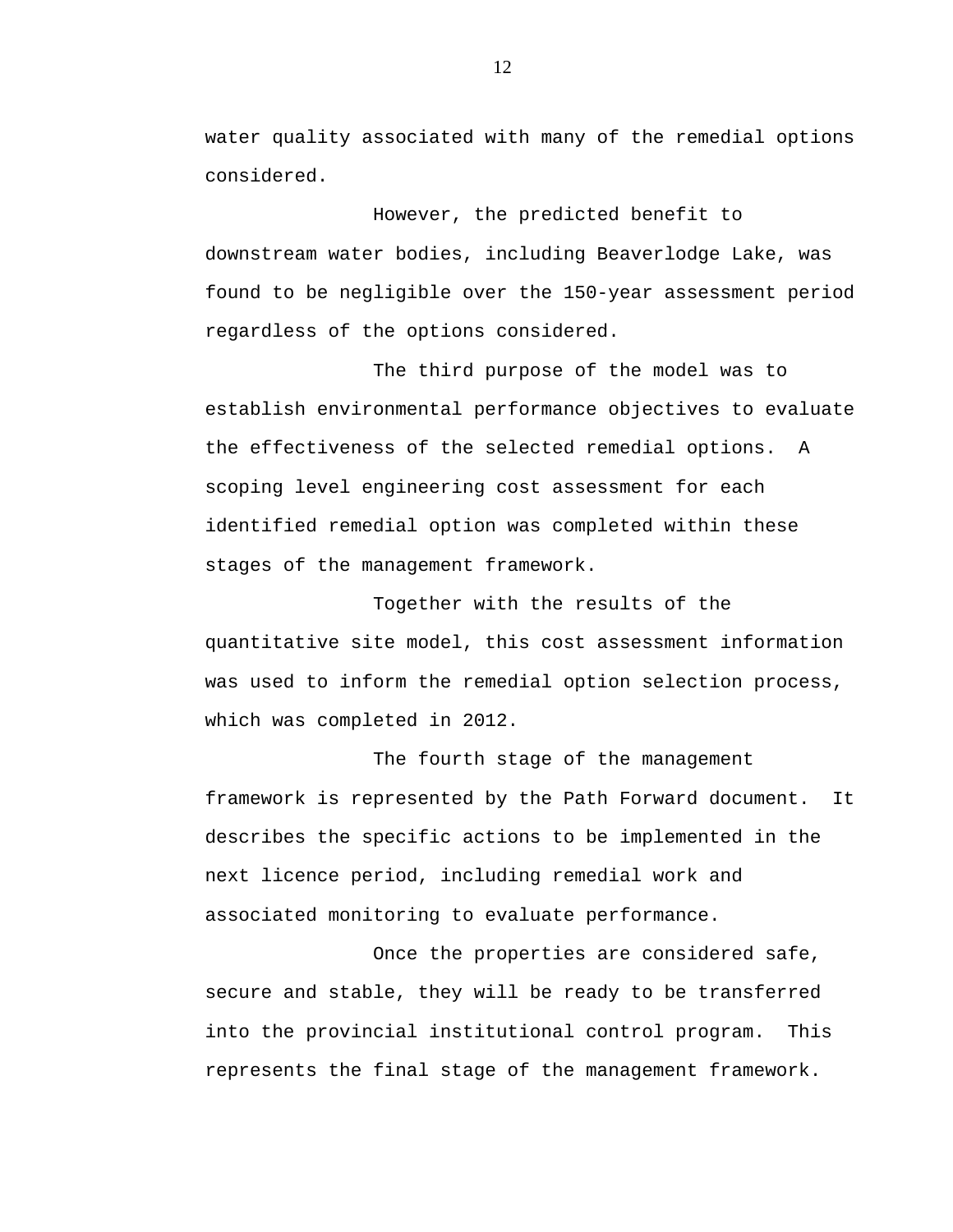As part of the process to select remedial options, a second workshop was held in April 2012. As with the 2009 workshop, participants included representatives from Uranium City, the Environmental Quality Committees, regulators, and Cameco. Local participants included an elder, youth, elected leadership, and representation from the local Métis Nation-Saskatchewan.

They were asked to consider and provide input on a broad suite of potential options. The criteria used in the selection process included the expected benefits and costs of implementing the remedial options, the level of ongoing maintenance or operation required, stakeholder feedback, and the applicable regulatory requirements.

Generally, participants concluded that doing nothing was not an acceptable option because there were several options identified with both measurable, localized benefits and reasonable costs.

The information derived from the remedial options workshop directly influenced the selection of actions identified in the path forward plan.

Cameco was confident that the management framework effectively guided the development of reasonable remedial options to be implemented at the decommissioned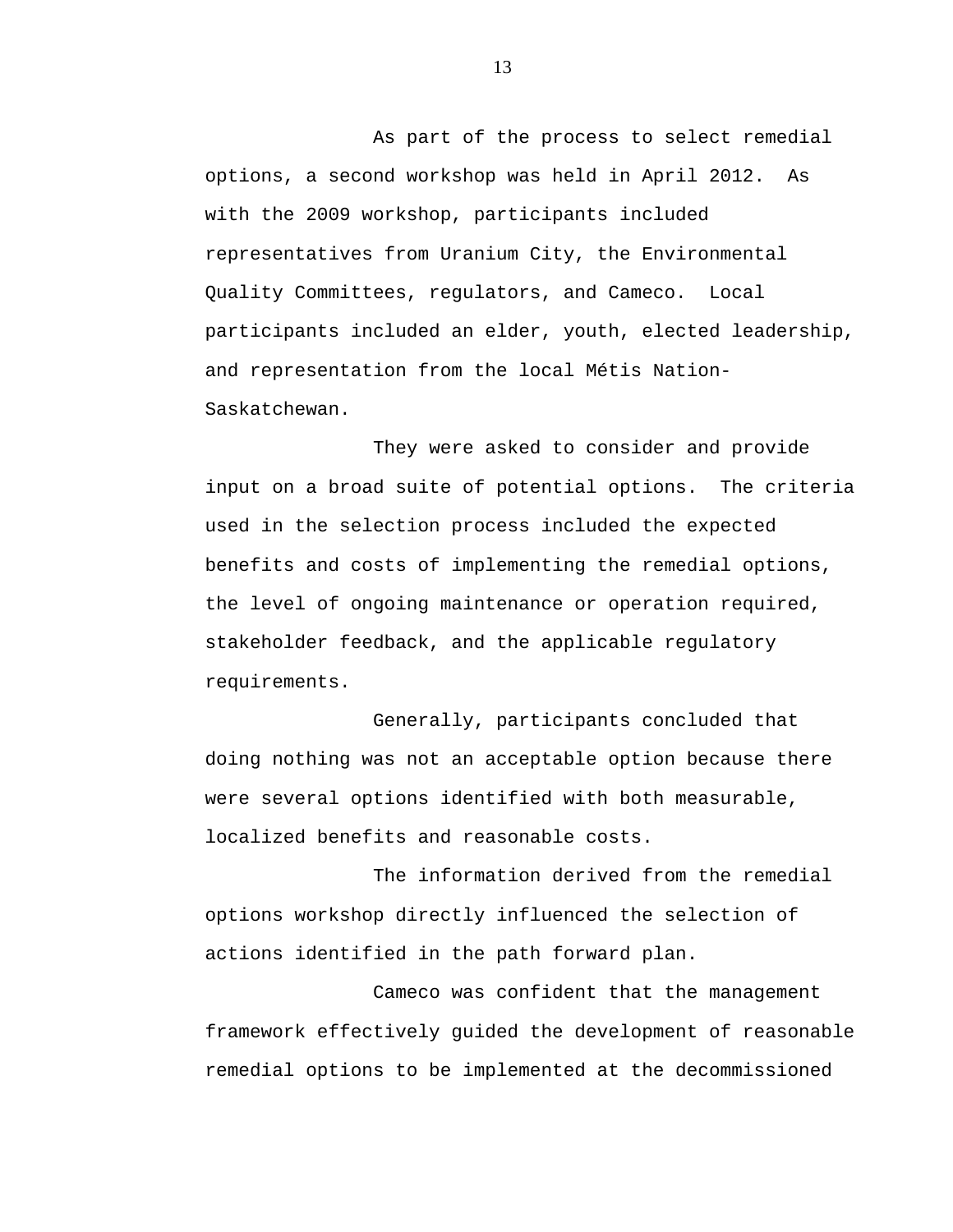Beaverlodge properties in the next licensed term.

The remedial actions within the path forward plan include measures considered to be good engineering practice and expected to improve local conditions in the aquatic environment.

Other measures will ensure the continued protection of the health and safety of people and the environment.

Using the quantitative site model, sitesspecific performance objectives were derived as a means to measure the success of implementing the remedial actions in the path forward. If these performance objectives are found to be met, then, according to the management framework, the properties would be ready for transfer to institutional control. If the performance objectives are not met, then additional assessment of residual risk may be required, as per the management framework.

During the license term, Cameco identified and sealed flowing boreholes which will result in localized improvement to the environment. We have since reviewed government drilling records and then verified the location of all boreholes on the properties. As part of the path forward, we will seal all remaining identified boreholes, whether they are flowing or not, so as to prevent any future contaminated flows.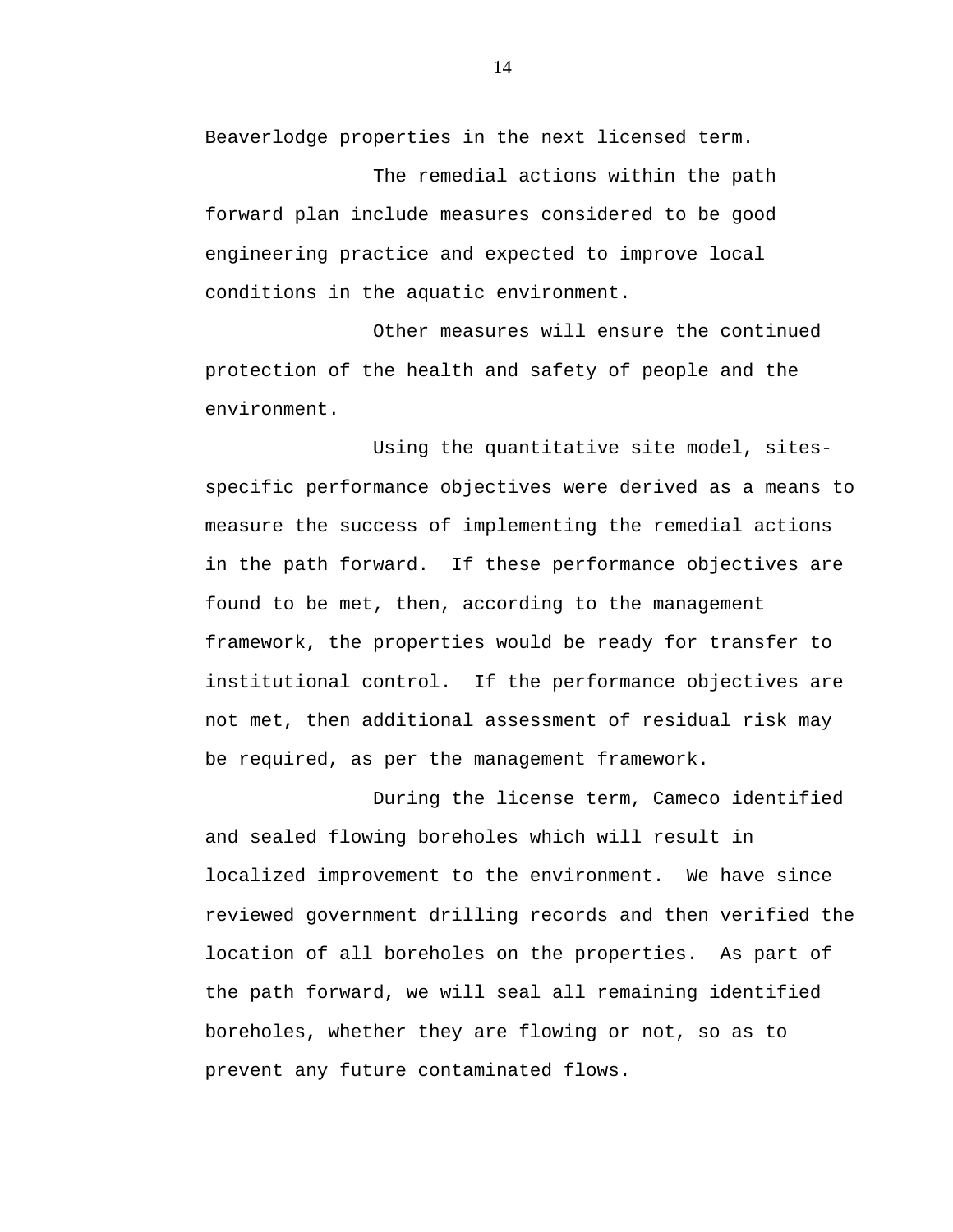Some 35 vertical openings were sealed with concrete caps during decommissioning activities in the early 1980's. Cameco will replace these caps with a properly engineered and approved design. While this action is not addressed in immediate safety or environmental concern, it does further mitigate the potential of cap failure in the long term. The performance of these caps will be monitored through to the end of the Beaverlodge management framework and this would continue under the Institutional Control Program.

Through the context of the management framework, Cameco will perform a gamma survey of all waste rock and tailings areas. Any remaining areas found to have gamma fields elevated above guideline criteria and are reasonably accessible to the public will be covered.

A waste rock pile rests on the former flow path of Zora Creek which had once flowed from Zora Lake to Verna Lake, as seen on the screen. The red arrows shown on the map indicate how water generally flows today, from Zora Lake through or under the waste rock pile.

Our ongoing monitoring results and the quantitative site model both suggest that this is leading to contaminated loading to Verna Lake. Cameco will cut a channel through the waste rock to re-establish Zora Creek. We expect this will result in a significant improvement in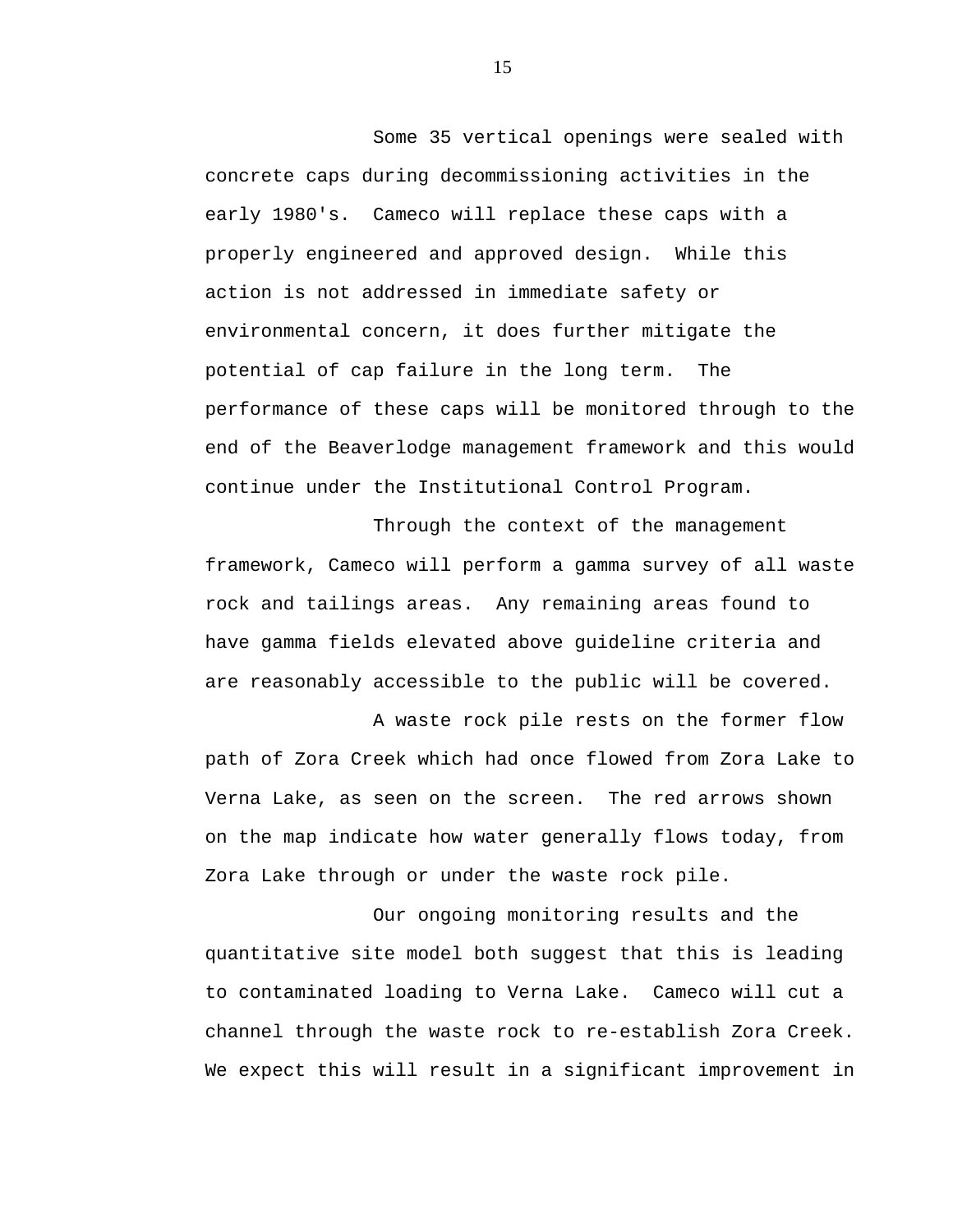water quality in Verna Lake.

We are currently developing a regional aquatic monitoring program to assess the long-term recovery of the area and downstream. It is envisioned that this regional sampling program would involve the participation of the Saskatchewan Research Council which manages the remediation of Gunnar, Lorado, and other abandoned mine sites.

This program could be implanted as early as 2014 following review and acceptance by the Joint Regulatory Group and through engagement with the local residents. We believe this program will help provide further assurance to Government and the public that the area continues to recover and that local residents remain protected.

A site-wide gamma survey will be completed to ensure the risk of residual elevated gamma levels is appropriately recorded and mitigated.

Before any property is transferred to institutional control, Cameco and the regulatory agencies will conduct a walk-through of the properties to ensure any remaining debris has been removed.

The process to transfer former industrial sites to the province is legislated through the Province of Saskatchewan's *Reclaimed Industrial Sites Act*. Under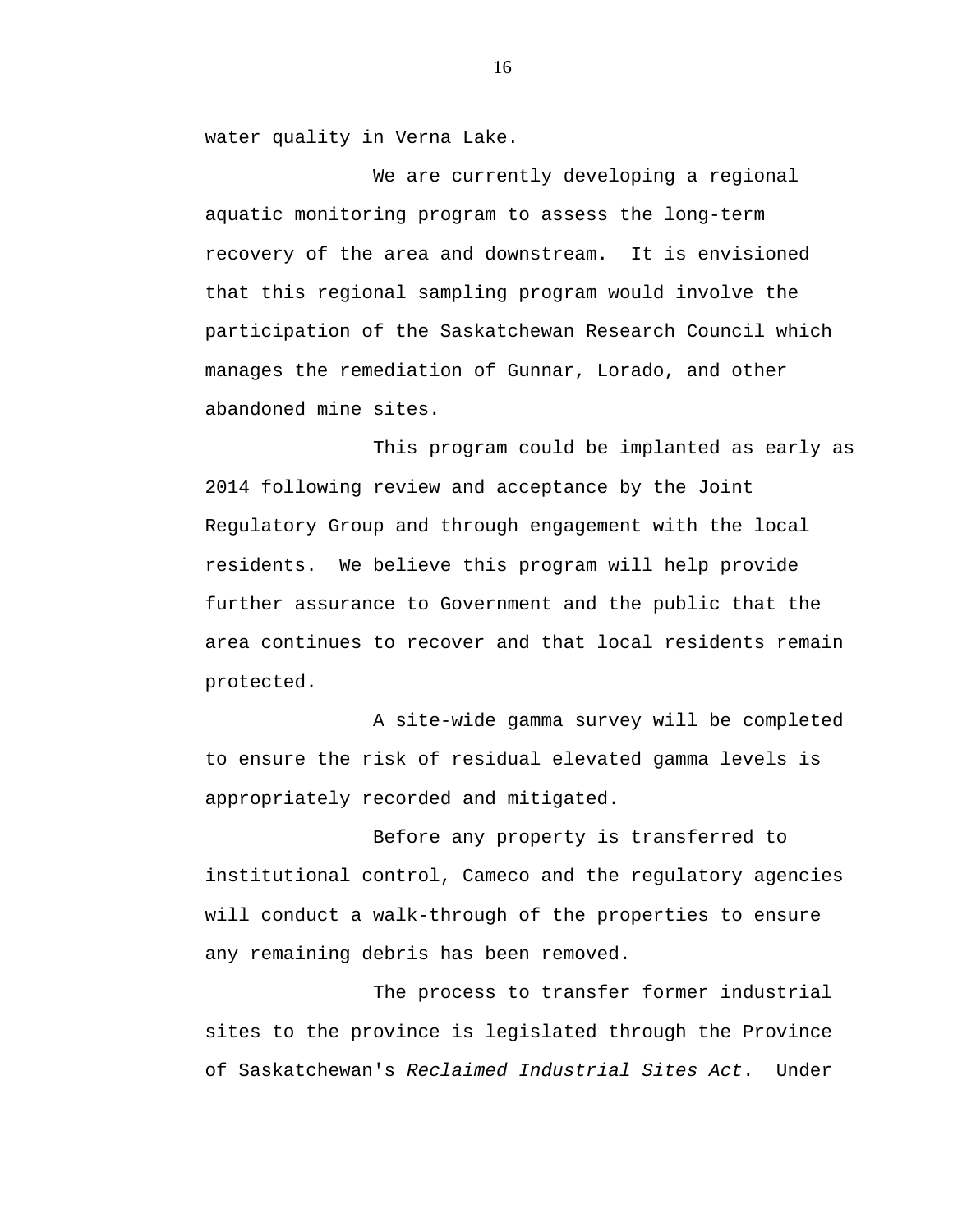the program, the responsibility for long term monitoring and maintenance will be transferred to the province.

Those monitoring and maintenance activities will be fully funded by Canada Eldor prior to the transfer of the land back to the province. An additional financial contribution will also be made by Canada Eldor into a general fund dedicated toward the remediation or management of unforeseen events.

A few of the Beaverlodge properties were transferred into institutional control in 2009 and we anticipate that most of the remaining properties will be ready for transfer during the next license period. That said, we will not propose a specific property to provincial control until it has been sufficiently vetted through the management framework process.

I will now turn the presentation back over to Liam.

 **MR. MOONEY:** Advancing the decommissioned properties to the Beaverlodge management framework ensures the properties will continue to remain safe, secure, and stable.

Cameco has demonstrated that we are qualified to carry out the license activities with the necessary programs and resources in place to safely manage and make adequate provisions for the protection of the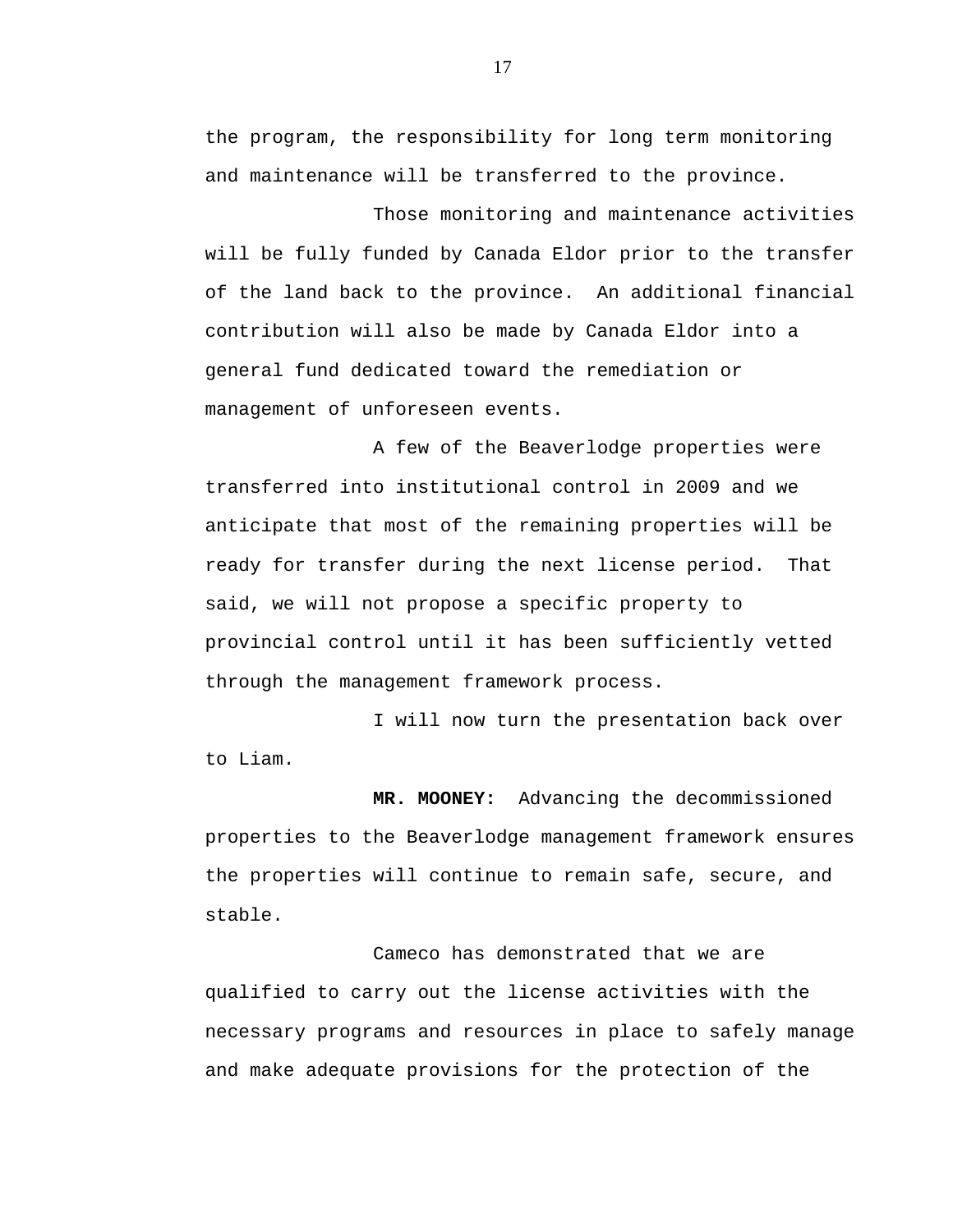environment and the health and safety of people.

A proposed ten-year license will allow sufficient time to implement the path forward plan, to assess its success, and to transfer most properties to the Institutional Control Program.

This concludes our presentation.

**THE CHAIRMAN:** Thank you.

I'd like now to move to the presentation from CNSC staff.

Mr. Elder, I understand you're going to make the presentation? Please proceed.

**13-H4** 

**Oral presentation by** 

**CNSC staff** 

#### **Mr. ELDER:** Thank you.

Good evening, Mr. President, members of the Commission. My name is Peter Elder. I'm Director General of Nuclear Cycle and Facilities Regulation Directorate.

With me again are Mr. Jean LeClair, the Director of Uranium Mines and Mills Division and now we have Mr. Robert Dwyer who is the Project Officer for this facility, as well as -- we have our other CNSC Licensing Team for the project as well.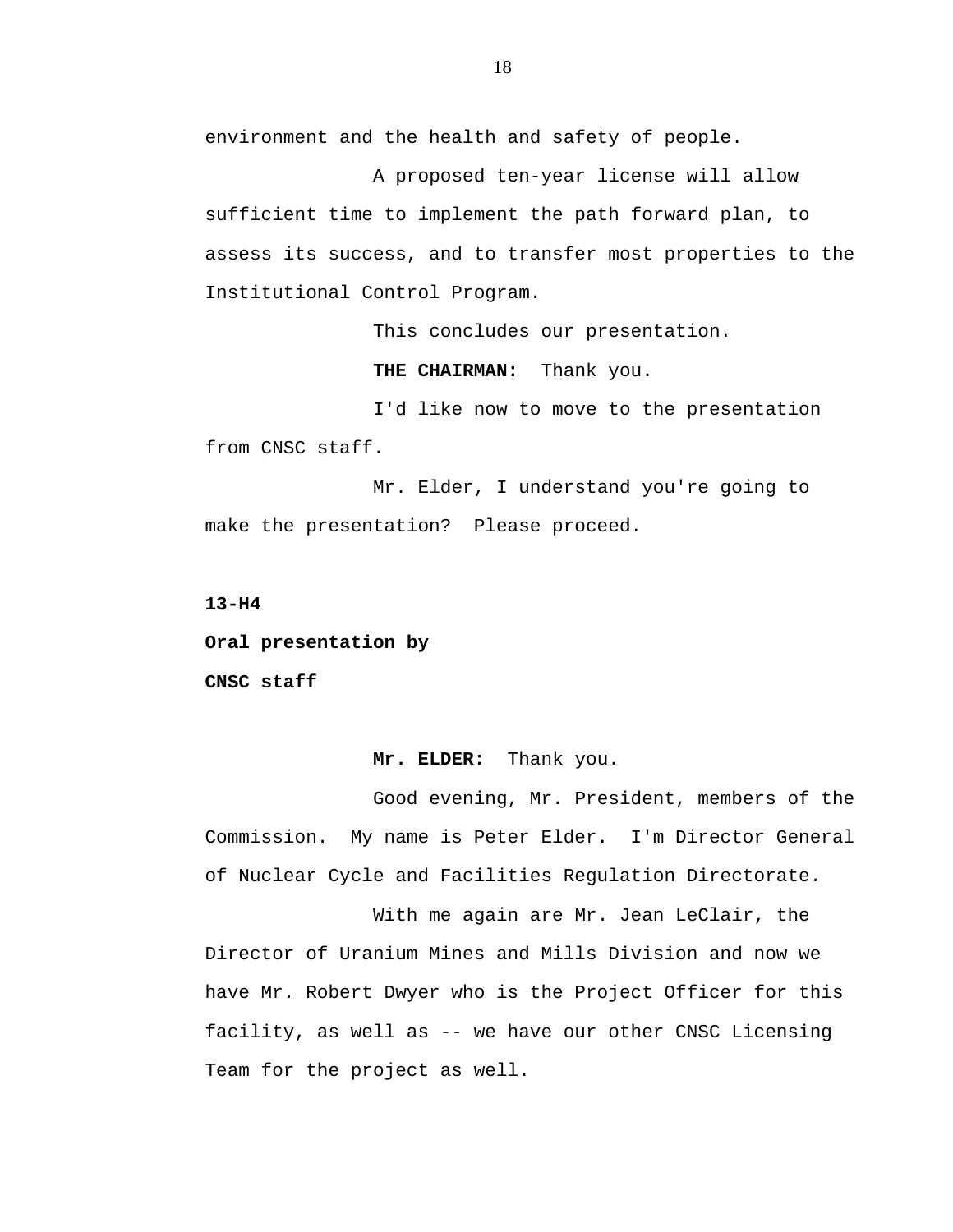Before the use of applications to renew the license for the Beaverlodge site, under direction from the CNSC, Cameco was to investigate remedial options to further improve the condition of the site during the current license period.

So, we will discuss the CNSC staff review of the proposed remedial options, as well as information on Cameco's intention to eventually transfer the properties to the Provincial Institutional Control Program. As with Cigar Lake, we're -- staff are proposing to move to the standard license format with the License Condition Handbook.

I will now ask Rob Dwyer to present CNSC staff assessment in the light of recommendations for this facility.

**MR. DWYER:** Good evening, Mr. Chairman and Commission members.

For the record, my name is Robert Dwyer. I'm the Project Officer responsible for managing the licensing and compliance activities associated with the regulation of the decommissioned Beaverlodge Mine and Mill Site.

I will begin my presentation by providing a slight overview followed by a brief history of the file. I'll review some of the activities that were completed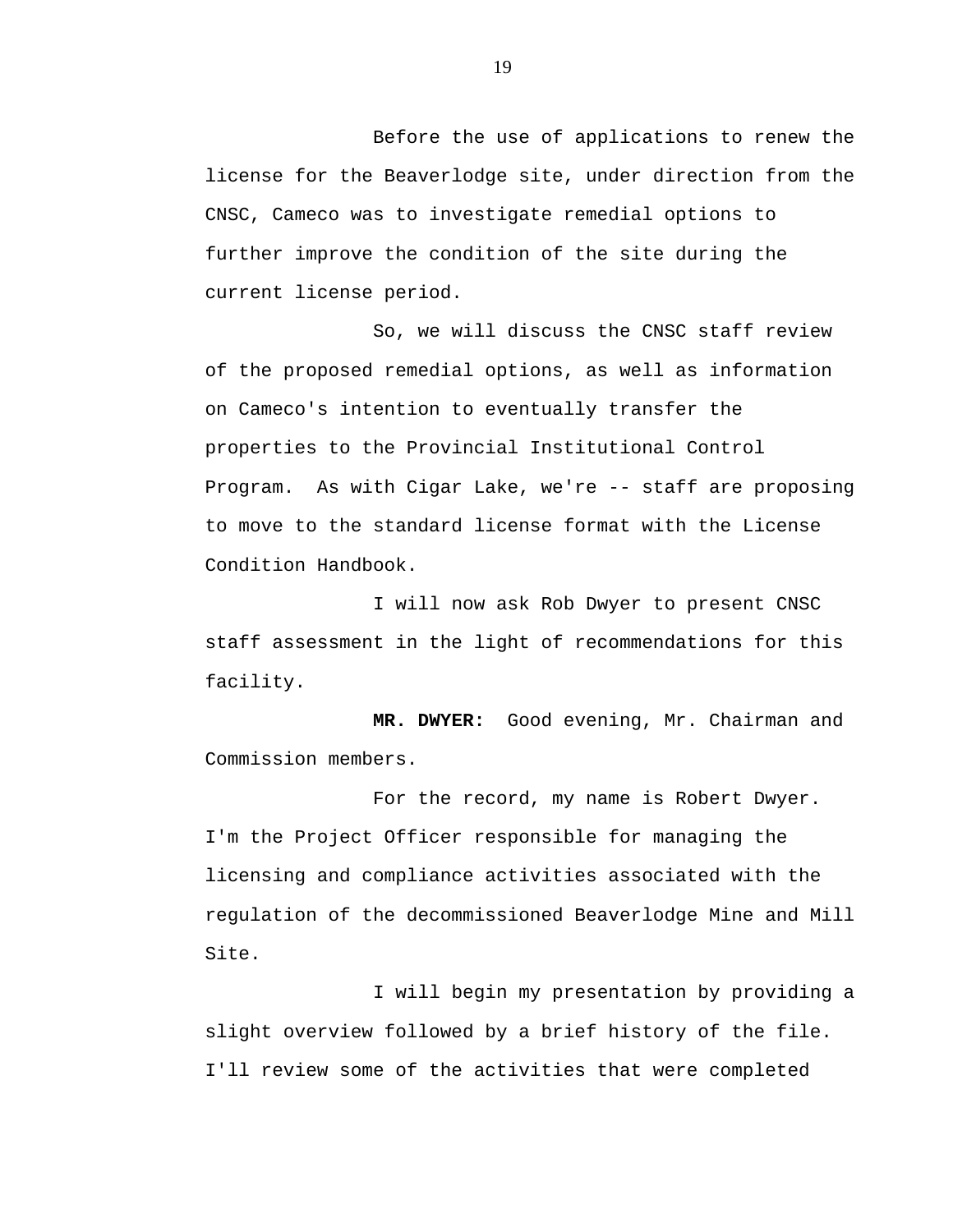during the current license term and the plan for future activities for the site. Finally, I will present CNSC staff's conclusions.

As shown on the map on the left-hand side of the slide, the decommissioned Beaverlodge Mine and Mill Site is located in the northwest corner of Saskatchewan, approximately eight kilometers from the town of Uranium City.

In the map on the right, the Beaverlodge licensed areas are shown outlined in red. Past mining activities in these areas have affected two watersheds in the map on the right, the Beaverlodge licensed areas are shown outlined in red. Past mining activities in these areas have affected two watersheds; the Ace Creek Watershed shown in light blue and the Fulton Creek Watershed shown in dark blue.

All former mining activities were located in the Ace Creek Watershed, while the Fulton Creek Watershed was designed as the tailings management area and was used for the long-term storage of tailings. Both of these watersheds feed directly into Beaverlodge Lake.

This is a satellite image of the Beaverlodge site, highlighting the CNSC licensed areas. There are five main licensed areas including Hab, Debyna, Boldger/Verna, Lower Ace Creek, and the tailings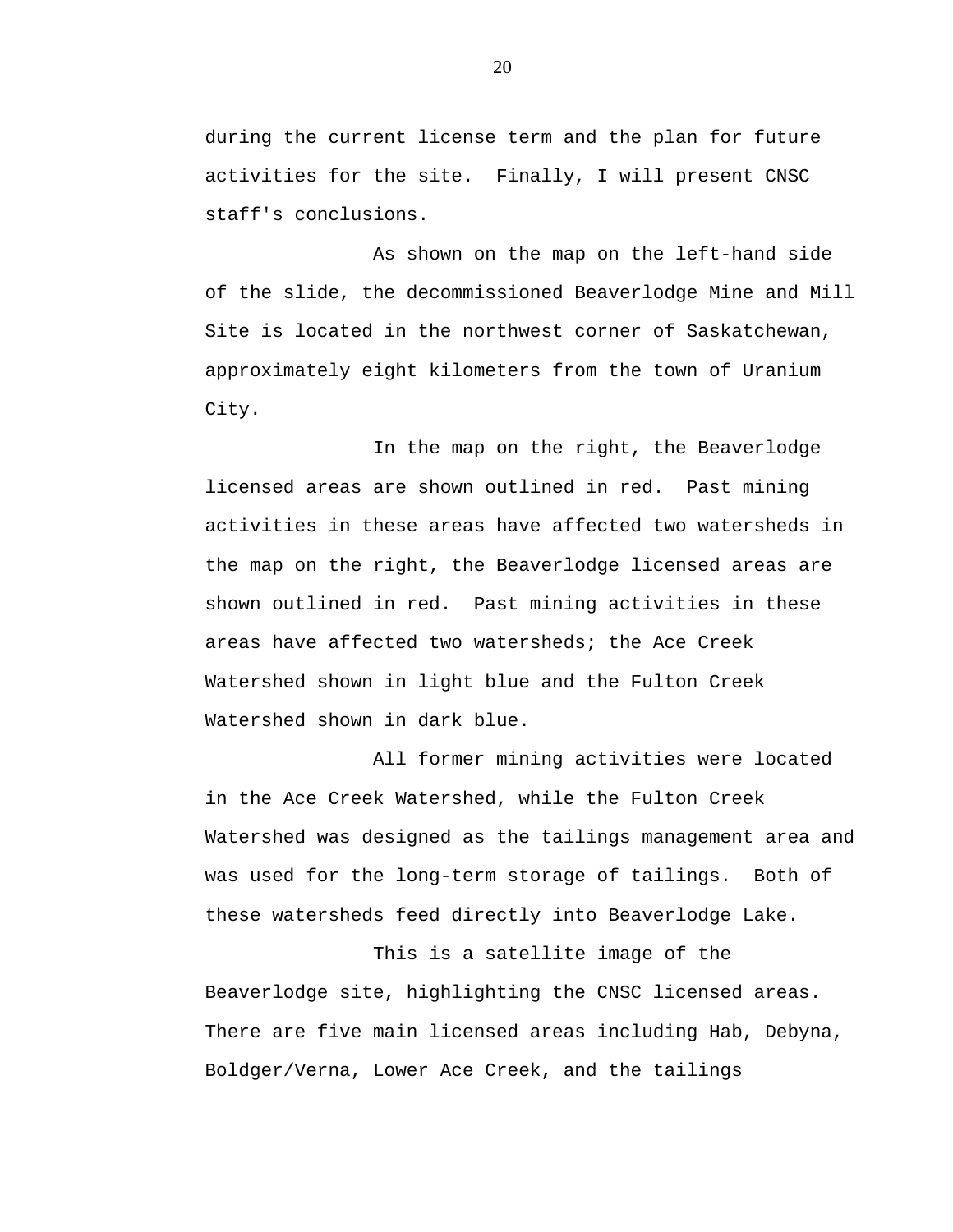management area. The Hab, Dubyna, and Bolger/Verna sites have both open pit and underground mines. These three mine sites have not been found to have a significant impact on the downstream environment.

Lower Ace Creek was the former location of the mill which processed ore from all the local mine sites. Tailings from the mill were fed through a woodstave pipe into the Beaverlodge Tailings Management Area.

While today's uranium mines have robust controls to detect and contain spills, the lack of technology in the past led to tailing spills that could go unnoticed for some time. These spills deposited tailings in several locations in the Lower Ace Creek area. In some cases, tailings went directly into Ace Creek which flows into Beaverlodge Lake. During the 30 years of operation, these spills have left historical impacts on Beaverlodge Lake.

There are also three smaller licenced areas, Eagle, and two Martin Lake areas. Eagle is a small open pit mine, and the two Martin Lake sites have sealed adits. An adit is a horizontal entrance to an underground mine. These three smaller areas do not have a significant impact on the nearby watersheds.

The next three slides are meant to provide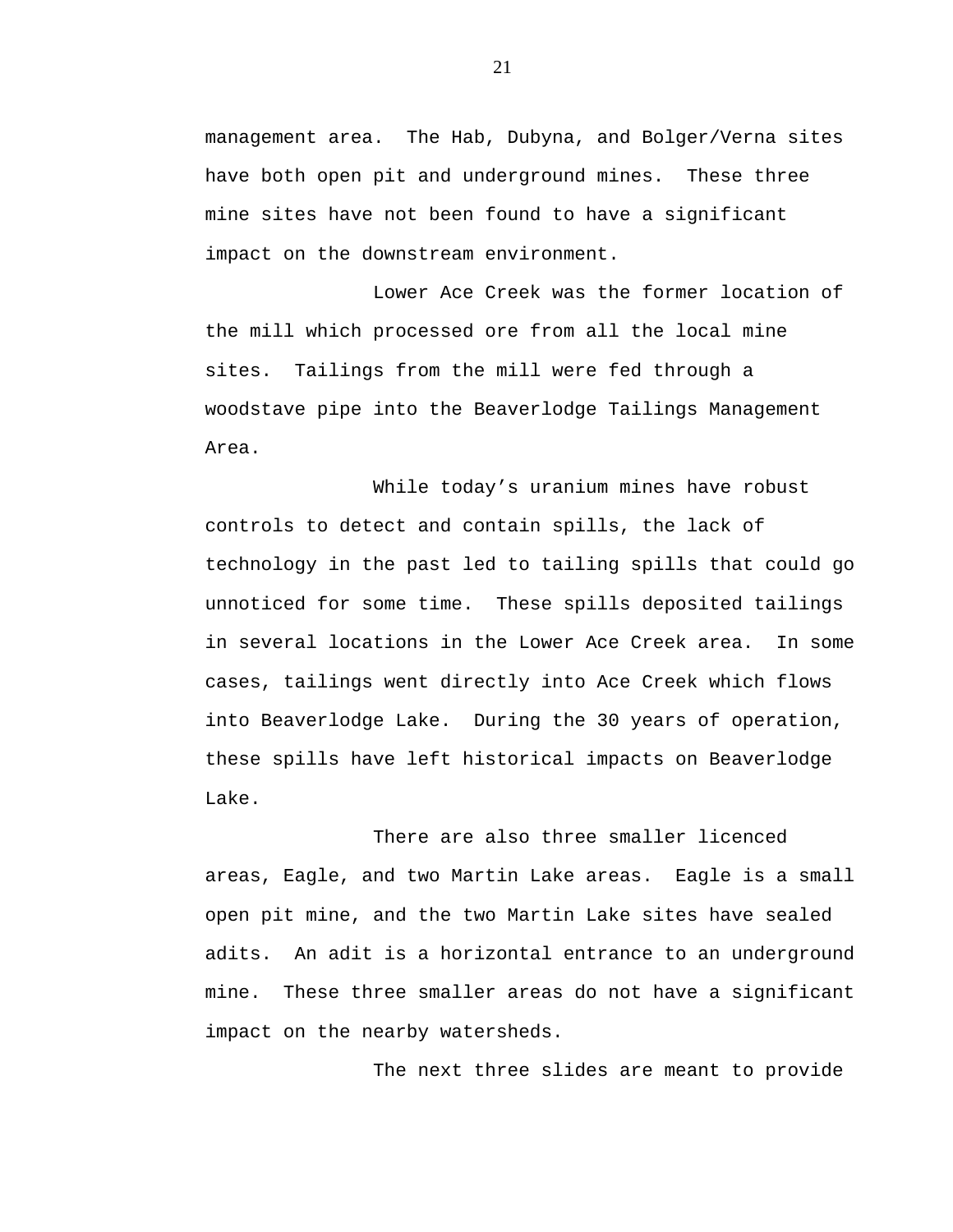a timeline of past, present, and future activities. The first slide discusses the site history. The second reviews the licencing activities during the current license term and the third is a plan for the future term.

From 1952 to 1982, Eldorado Nuclear Limited, a federal Crown corporation, operated the Beaverlodge mine and mill site for 30 years. During the early operations, comprehensive environmental protection regulations did not exist and the site operated without an effluent treatment process for about 25 years.

In 1977, the Atomic Energy Control Board, the predecessor to the CNSC, issued Eldorado a licence which eventually led to the site implementing water treatment technologies to adhere to the Federal Metal Mine Liquid Effluent Regulations.

Operations ceased in 1982 and the site had been completely decommissioned in accordance with approvals by both provincial and federal regulators. To evaluate the effectiveness of the measures put in place during decommissioning, a transition phase monitoring program was initiated and still continues today.

In 1988, Eldorado Nuclear Limited and the Saskatchewan Mining and Development Corporation merged to form Cameco. As a result of this merger, Cameco was assigned the responsibility of managing the monitoring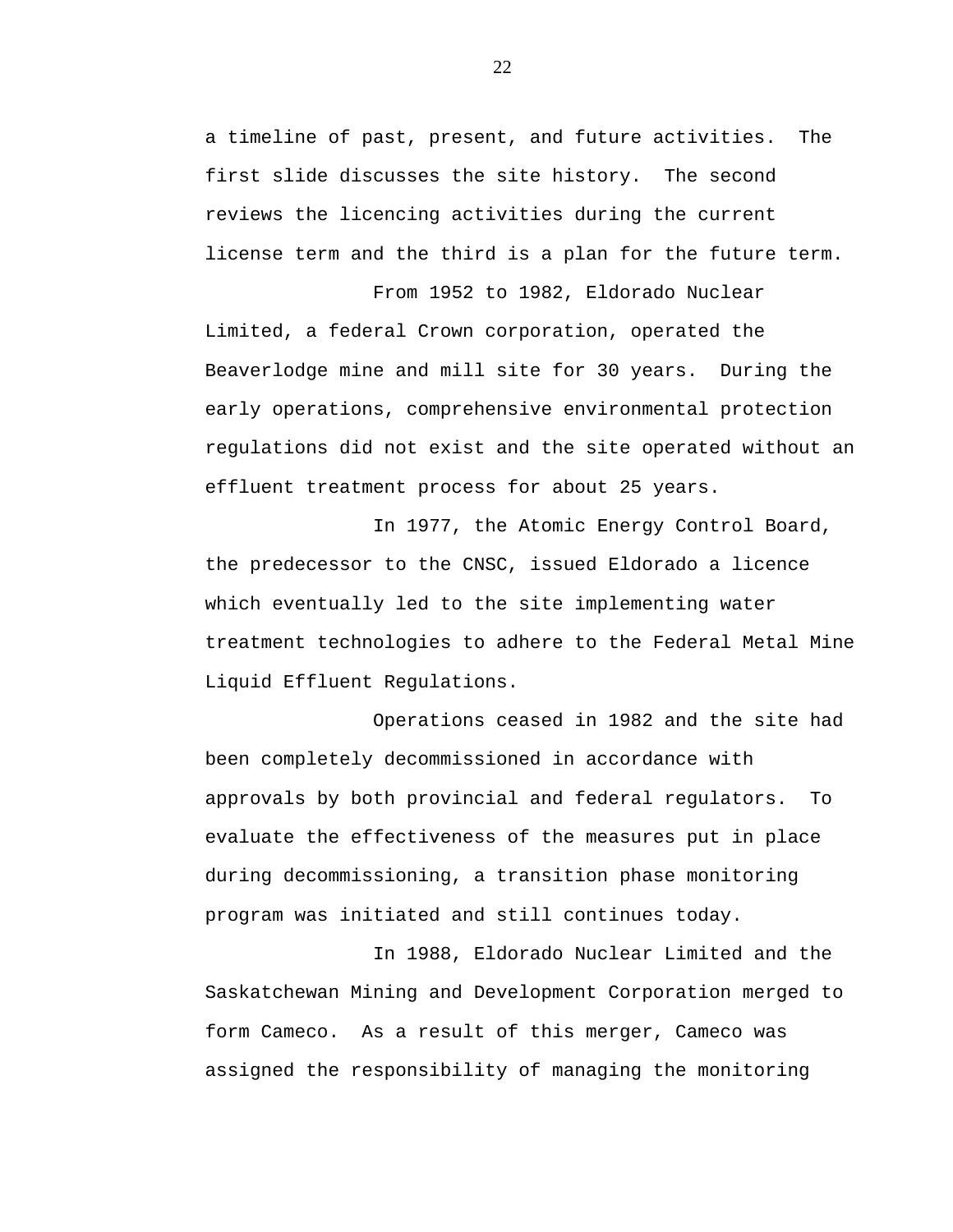programme and the Government of Canada was to provide funding for all activities associated with the site through Canada Eldor Incorporated.

As a result of the *Nuclear Safety and Control Act* coming into force into 2000, the Commission revoked the previous AECB licence to decommission in 2005 and issued a CNSC waste facility operating licence.

In February of 2009, Cameco applied for a three-year licence renewal. At the time, CNSC recommended more studies be completed regarding the evaluation of remedial options, and the hearing was adjourned until the fall of 2009.

As a result, Cameco presented a management framework and a decision flow chart along with a threeyear work plan that included an assessment of remedial options for the site. Cameco committed to return to the Commission with a clear remediation plan. Following the hearings, the Commission issued a three-year licence expiring on November  $30<sup>th</sup>$ , 2012.

As requested by the Commission, annual updates were presented in November of 2010 and December of 2011, which provided details on CNSC staff's compliance activities and Cameco's progress with the development of a remediation plan.

On September 25<sup>th</sup>, 2012, the Commission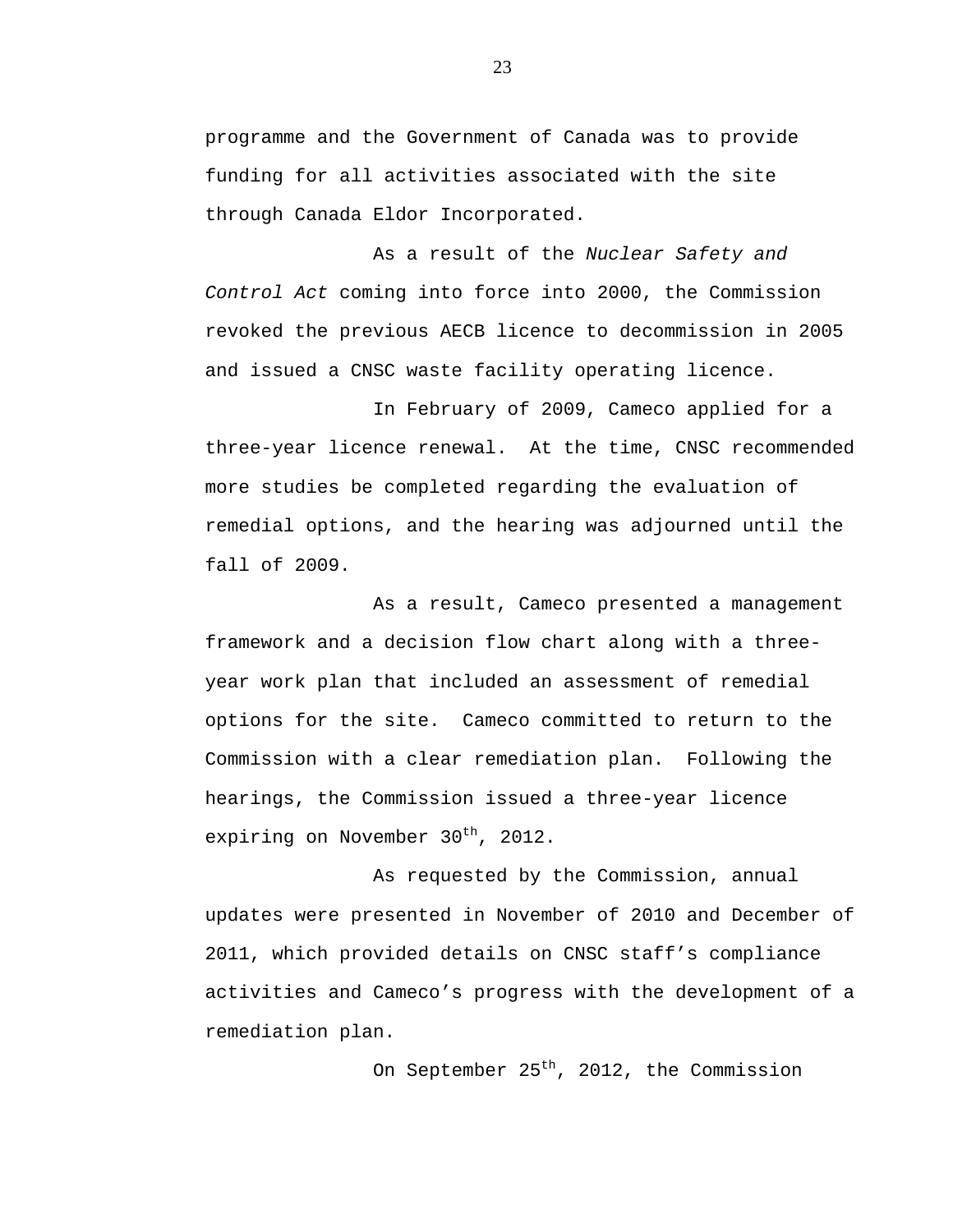issued a six-month renewal with an expiry date of May  $31^{st}$ . 2013. The additional time would be used to finalize performance objectives for the remedial options and complete additional Aboriginal and community consultation on them.

Today, we're here to discuss the work that Cameco has completed during the current licence term and their application for a licence renewal for a period of 10 years.

Over the 10 year licence term, Cameco intends to implement the remedial options that were selected, and apply to the CNSC to transfer the properties into the provincial institutional control program. As indicated in the bar closest to the red timeline, for properties that Cameco has proposed to perform additional remedial activities, the 10-year term would allow Cameco time to finalize detail designs and implement the proposed remedial options over the next three years, monitor the results of their implementation for approximately five years, and apply to transfer them to the provincial Institutional Control Programme.

For properties that do not require additional remediation, Cameco plans to apply and transfer these within the next five years. The process for transferring properties into the Institutional Control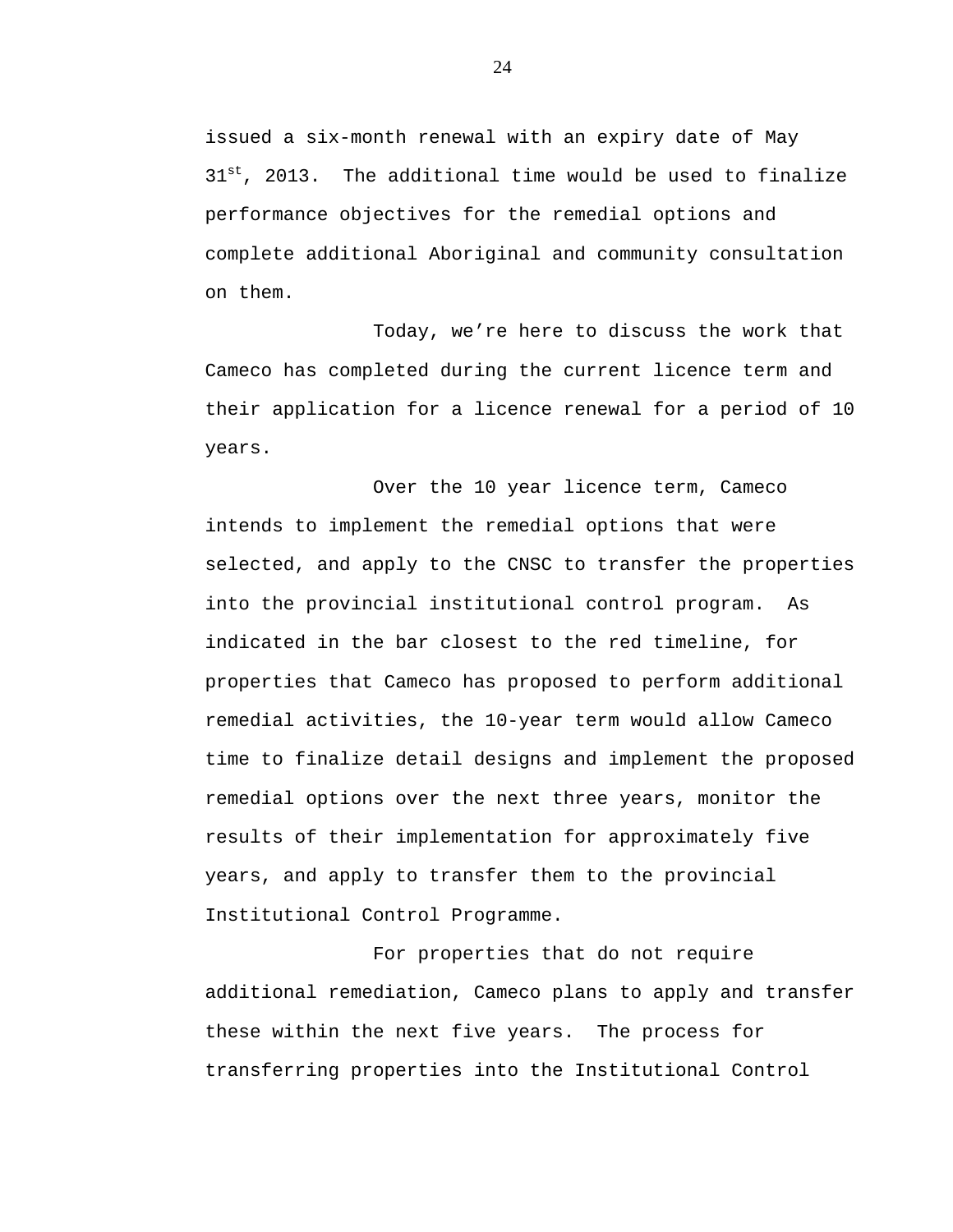Programme is discussed later in this presentation.

This part of the presentation will focus on the activities completed by Cameco and their performance over the current licence term.

In the 2009 relicensing hearing, the CNSC gave Cameco a below-expectations rating for the Environmental Protection, safety and control area for three reasons.

There was a delay in plugging flowing boreholes on the site. The CNSC had concerns about addressing cumulative effects and at the time, there was an outstanding final report on remedial options that was to be provided by Cameco.

The development of the management framework and detailed three-year work plan addressed CNSC's concerns where it was identified that Cameco would plug the flowing boreholes, develop a site-wide model to better understand the cumulative effects, and develop a detailed remedial options assessment to understand what feasible remedial options could be implemented.

During the current licence term, Cameco has successfully implemented their plan and the CNSC have rated all relevant safety and control areas as satisfactory.

I would like to take this opportunity to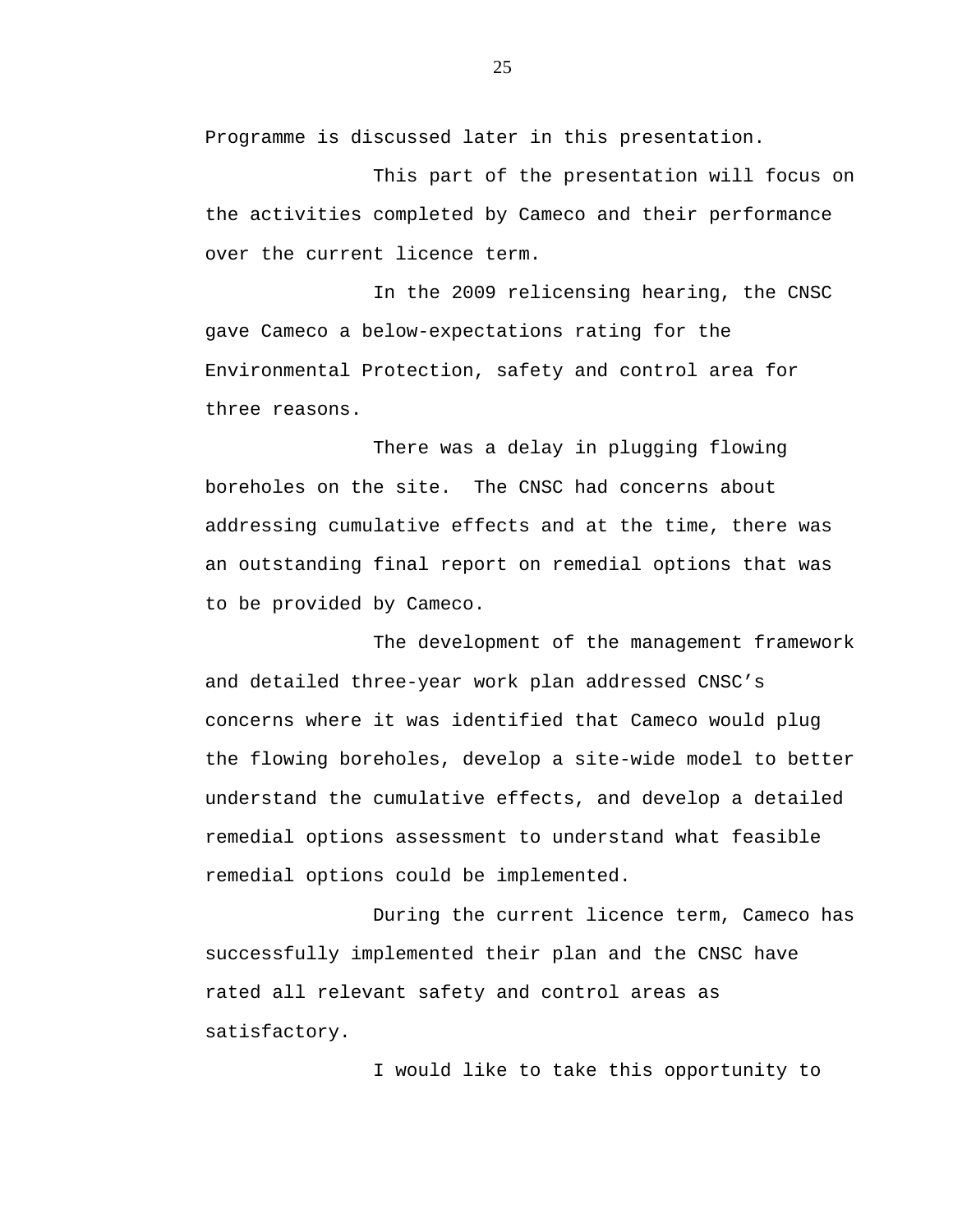talk about the tables that trend the safety and control area performance in CNSC staff CMD. The ratings presented in Sections 3.10, 3.13 and 3.14 are related to their corresponding safety and control areas. However, the titles of these tables are incorrect and are referencing a different section of the CMD.

CNSC staff have completed annual site inspections with the joint regulatory group consisting of Environment Canada, the Department of Fisheries and Oceans, and the Saskatchewan Ministry and Environment. All action items and recommendations were addressed and are closed.

Annual reports were reviewed for regulatory compliance and environmental performance. CNSC staff reviewed the design and implementation of remedial activities completed during the licence term, and completely technical reviews on a number of studies completed by Cameco.

Going forward, CNSC staff will continue to verify compliance through annual inspections and reviewing monitoring data to ensure the ongoing safety of persons and the environment.

During the current licence term, Cameco has improved the condition of the site by performing remedial activities as they were required. One of the remedial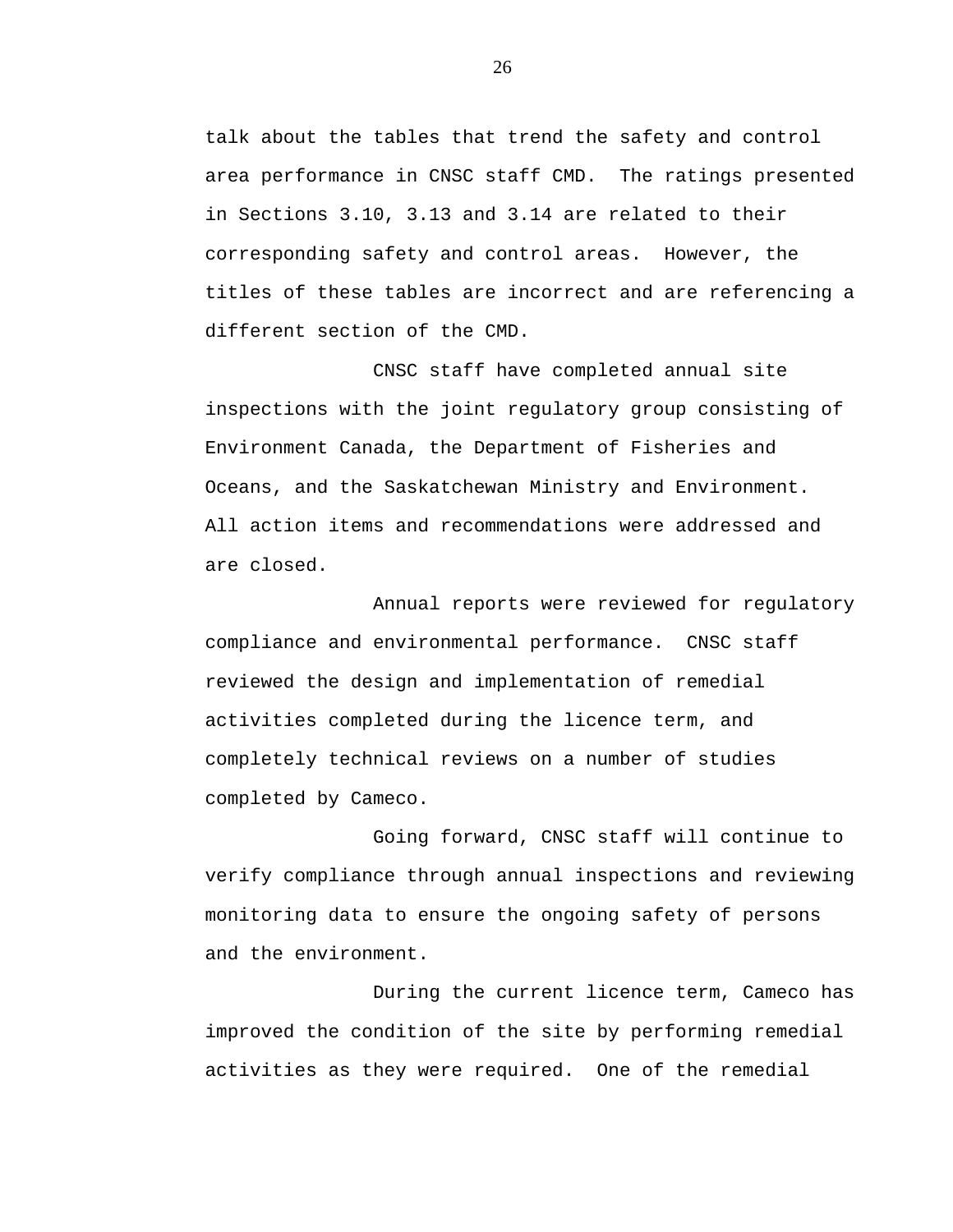activities involved plugging all flowing boreholes on the Beaverlodge site. Boreholes were identified in the Dubyna and Lower Ace Creek areas that were flowing into Dubyna Lake and lower -- Beaverlodge Lake, respectively.

Cameco collected samples from the boreholes and found that they were elevated in uranium. They have since plugged all identified flowing boreholes to minimize potential loadings to the receiving environment.

CNSC staff verified that the boreholes were plugged as part of its annual inspections with the Joint Regulatory Group and will continue to monitor them during future inspections.

Another activity was the remediation of the Martin Lake adit. During decommissioning in the eighties, waste rock was placed at the opening of the adit to prevent access to the underground workings. A small hole was developed in the waste rock plug that was about 30 centimetres in diameter near the entrance. The remediation, which was approved by the Joint Regulatory Group, involved reopening the adit, removing unstable material and backfilling it to a sufficient depth to ensure stability.

Going forward Cameco will continue to monitor the site, and CNSC will verify that it remains stable.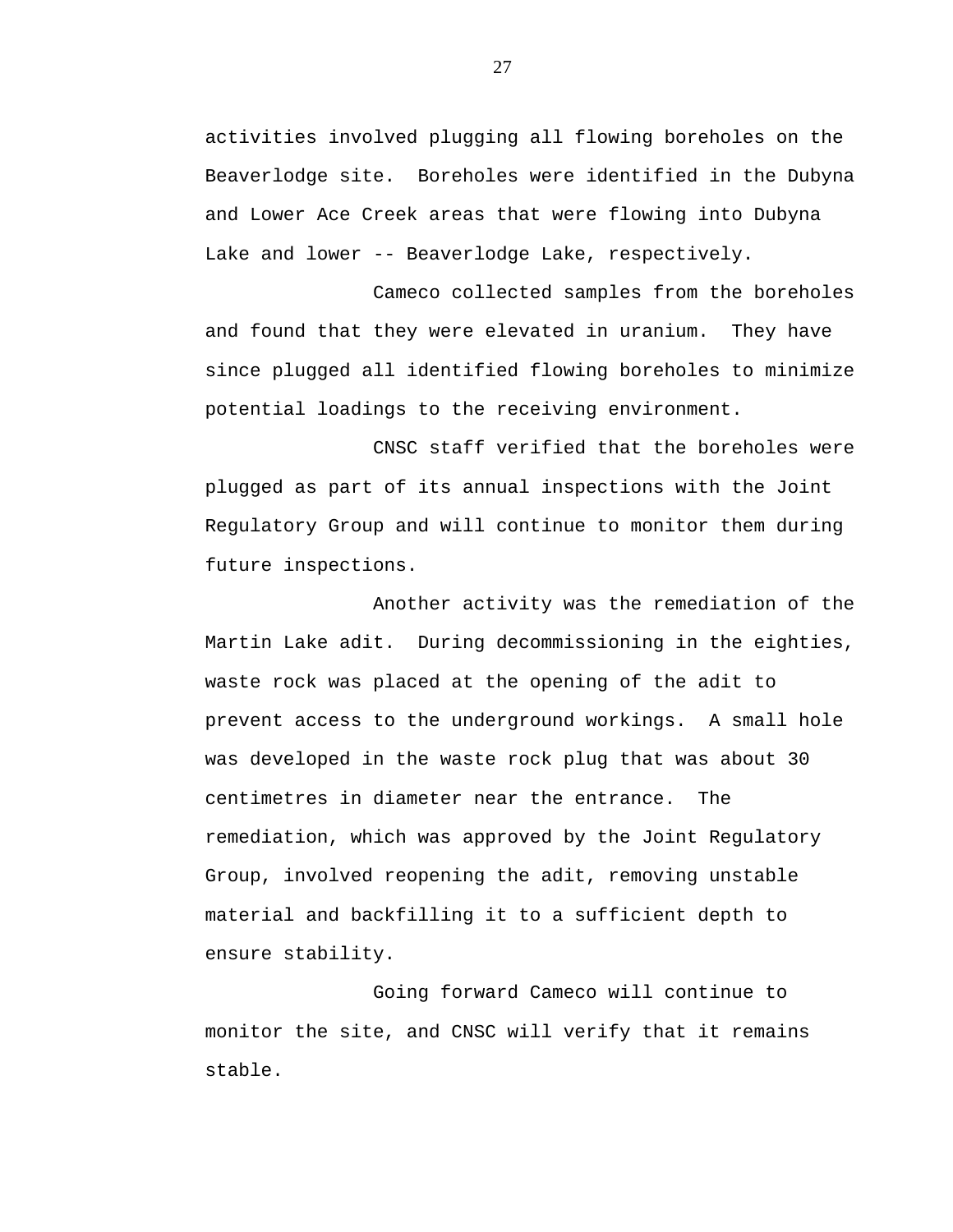As part of the management framework Cameco completed a number of studies to better understand the residual risks of the site and to develop a remediation plan. This involved the development of a model to predict the environmental benefits of the remedial options, and assessment of their cost/benefit and engagement with local communities and Aboriginal groups.

The Quantitative Site Model is a site-wide model that was used to assess risk to the environment, human health, and to assess potential remedial options. To develop this model, Cameco completed a number of detailed studies between 2009 and 2012 including a country food study, sediment studies, water quality analysis, source investigations, aquatic life studies, and others.

The information from these studies was incorporated into the Quantitative Site Model. The model was then used to evaluate potential benefits for a variety of remedial options.

The costing study was conducted to determine conceptual level costs of the remedial options. The costs proposed in this report form the basis for the cost/benefit analysis.

The remedial options workshop was a two-day event held in Saskatoon in April of 2012. Representatives from Uranium City, the Northern Saskatchewan Environmental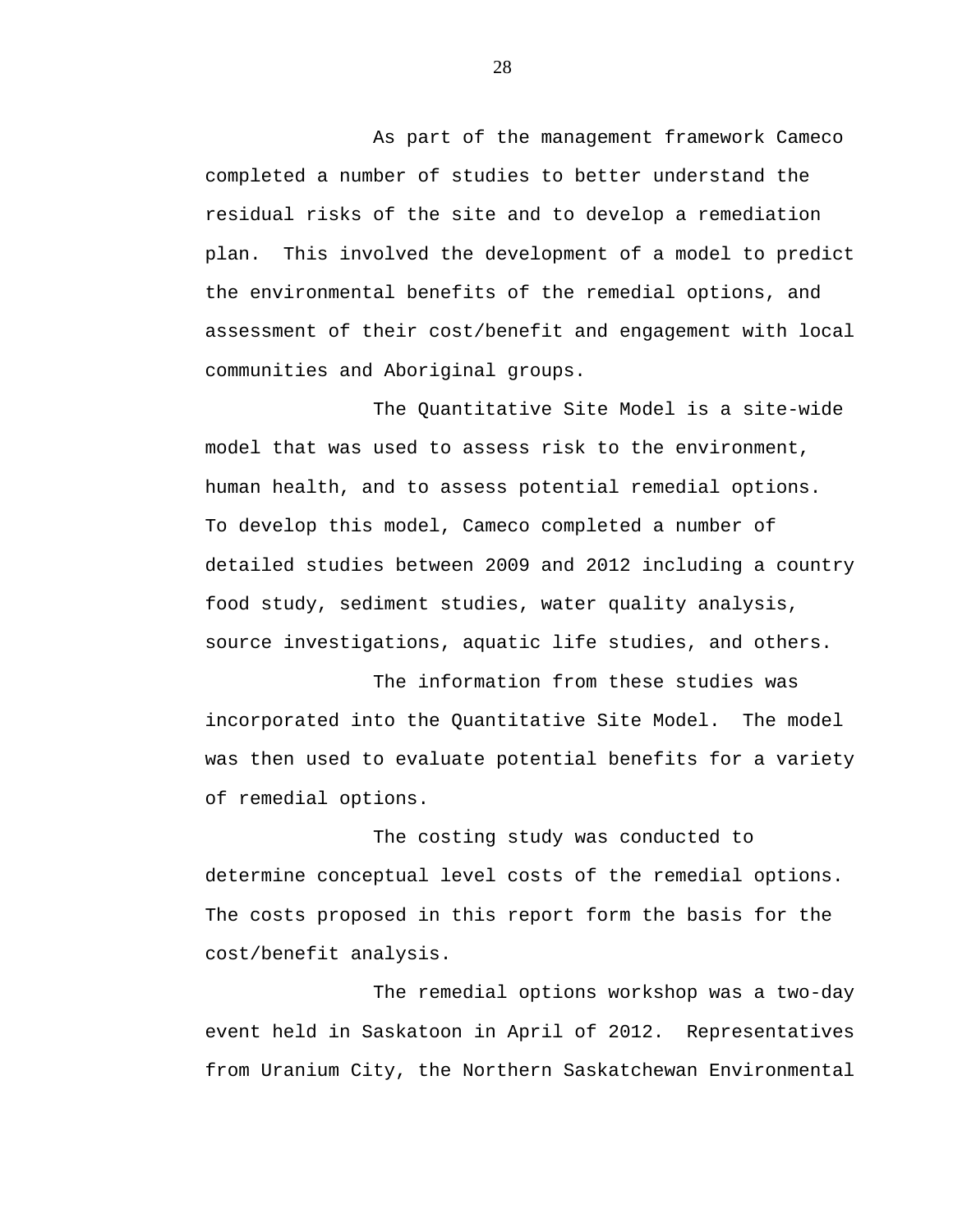Quality Committee, the Joint Regulatory Group, and licensee staff and consultants met to discuss and gather feedback on remedial options Cameco was considering.

Overall, stakeholders agree that the information provided was sufficient and were satisfied that Cameco was moving in the right direction.

The Path Forward Report was developed using the results of these three studies. It summarized the proposed remediation plan and includes justification for which remedial options were selected. Performance objectives are also included in the report and are discussed later in my presentation.

Cameco held a meeting in Uranium City in January of 2013 to discuss the final selected remedial options and performance objectives with local residents. The community supported the proposed path forward.

The Country Food Study was developed to increase the understanding of health risks associated with the consumption of locally harvested food sources. Information was gathered on the type and quantity of food consumed by Uranium City residents and samples of those foods were then collected and analyzed. Examples of the food harvested included vegetation, mammals, birds, and fish. This information was then used to assess the risk to residents consuming this food.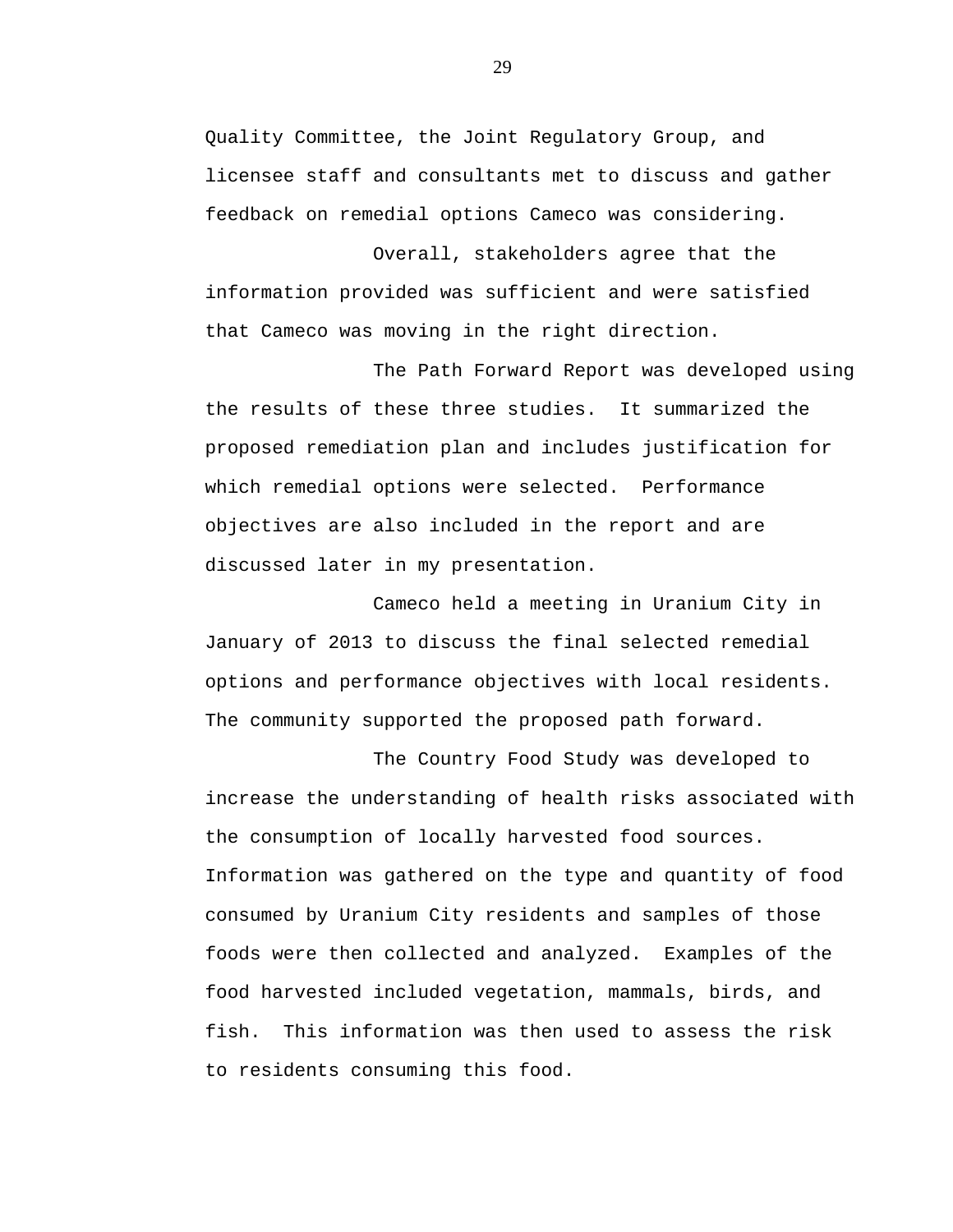A provincial fish advisory was issued in 2003 for Beaverlodge and Martin Lakes due to the elevated levels of selenium in fish. The advisory recommends residents and visitors not to consume more than 375 grams of fish over a specified period of time that ranges from a week to a month, dependent on the type of fish. It was updated in 2009 to include a drinking water advisory. This was done to restrict the consumption of water from several lakes on the Beaverlodge site including Beaverlodge Lake because they may contain elements not eliminated by boiling.

The Country Food Study concluded that with the existing fish advisory in place; traditional harvesting of country food does not present health risks to Uranium City residents. CNSC staff reviewed the Country Food Study and agree with this conclusion.

The Path Forward Report summarized the remedial options that Cameco plans to implement for the Beaverlodge site which include diverting Zora Creek around the Bolger waste rock pile, plugging boreholes, replacing caps on all vertical mine openings, and covering all easily accessible waste rock and tailings that have an elevated gamma field.

In the Boldger/Verna area there is a creek that flows from Zora Lake through a waste rock pile and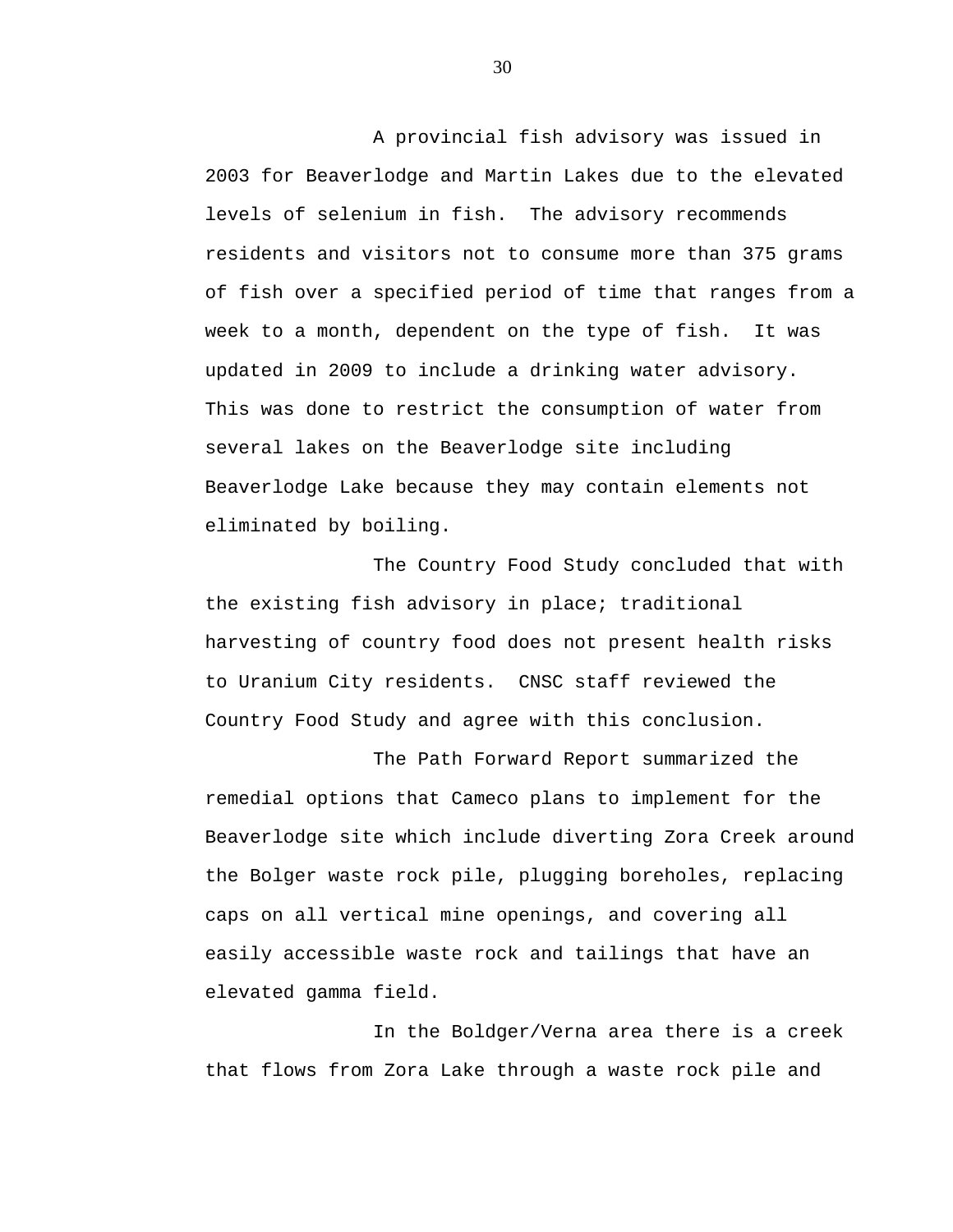into Verna Lake. These two lakes are highlighted in green on the map. Cameco plans to divert the creek around the waste rock pile to reduce contaminants flowing into Verna Lake.

All identified flowing boreholes have been plugged during the current licence term. The highlighted areas in orange on the map are where the majority of the flowing boreholes were found. In addition to plugging the flowing boreholes Cameco has committed to plugging all non-flowing boreholes, as well as any others that may be found during the implementation of remedial options.

The existing concrete caps on all vertical mine openings will be replaced to reduce the potential for future maintenance requirements. The approximate location of the caps are indicated on the map with small white dots. This option will strengthen the long-term stability of the site.

All easily accessible waste rock and tailings that have an elevated gamma field will be covered to further reduce potential exposures and to keep them as low as reasonably achievable.

Gamma levels from exposed tailings have been measured to have an average value of 2 microsieverts per hour. Typically, elevated areas peak around 5 and a maximum reading was 11.5. The original closed out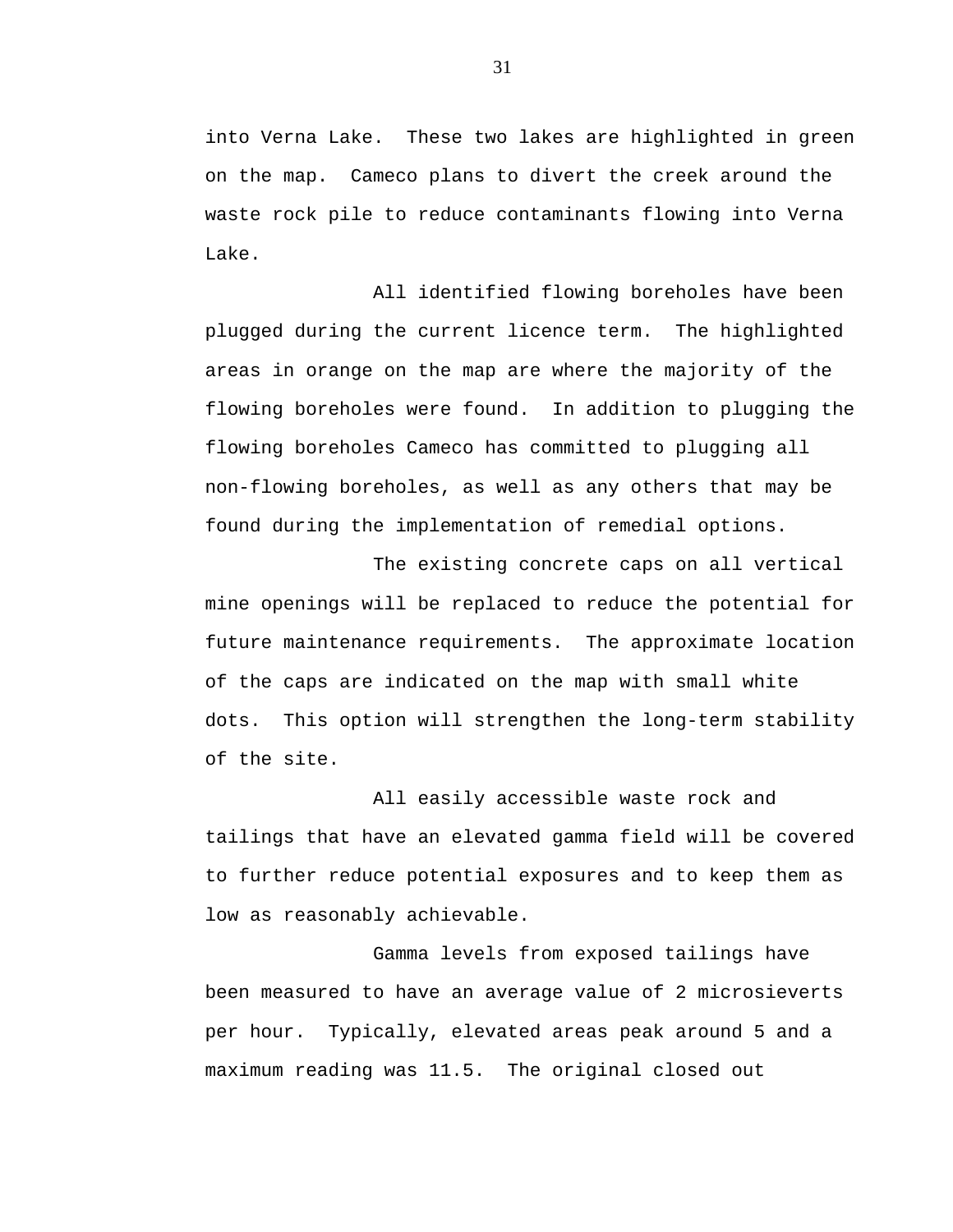objective for the site was 2.5 microsieverts an hour. The approximate location of the tailings is highlighted in yellow.

A monitoring schedule for these options will also be developed prior to applying to transfer the properties into the Institutional Control Programme to ensure that long-term safety is maintained.

The Beaverlodge site has had open access to the public since it was decommissioned in 1985. Over the current licence term, additional studies were completed to confirm that the site is safe for public access. In summary, all buildings and structures were removed during decommissioning between 1982 and 1985. Waste rock pile and pit wall slope stability was assessed in 2010 and is acceptable.

There are no conventional health and safety or radiological risks to the public from casual access to the site. The Country Food Study confirmed that it is safe to consume locally harvested food, and signs are posted at the entrance of each licensed area to inform the public that the area was a former uranium mine.

However, past mining operations have left historical impacts on the water quality of lakes on the Beaverlodge properties and the downstream environment. The picture on this slide shows Ace Creek and Fulton Creek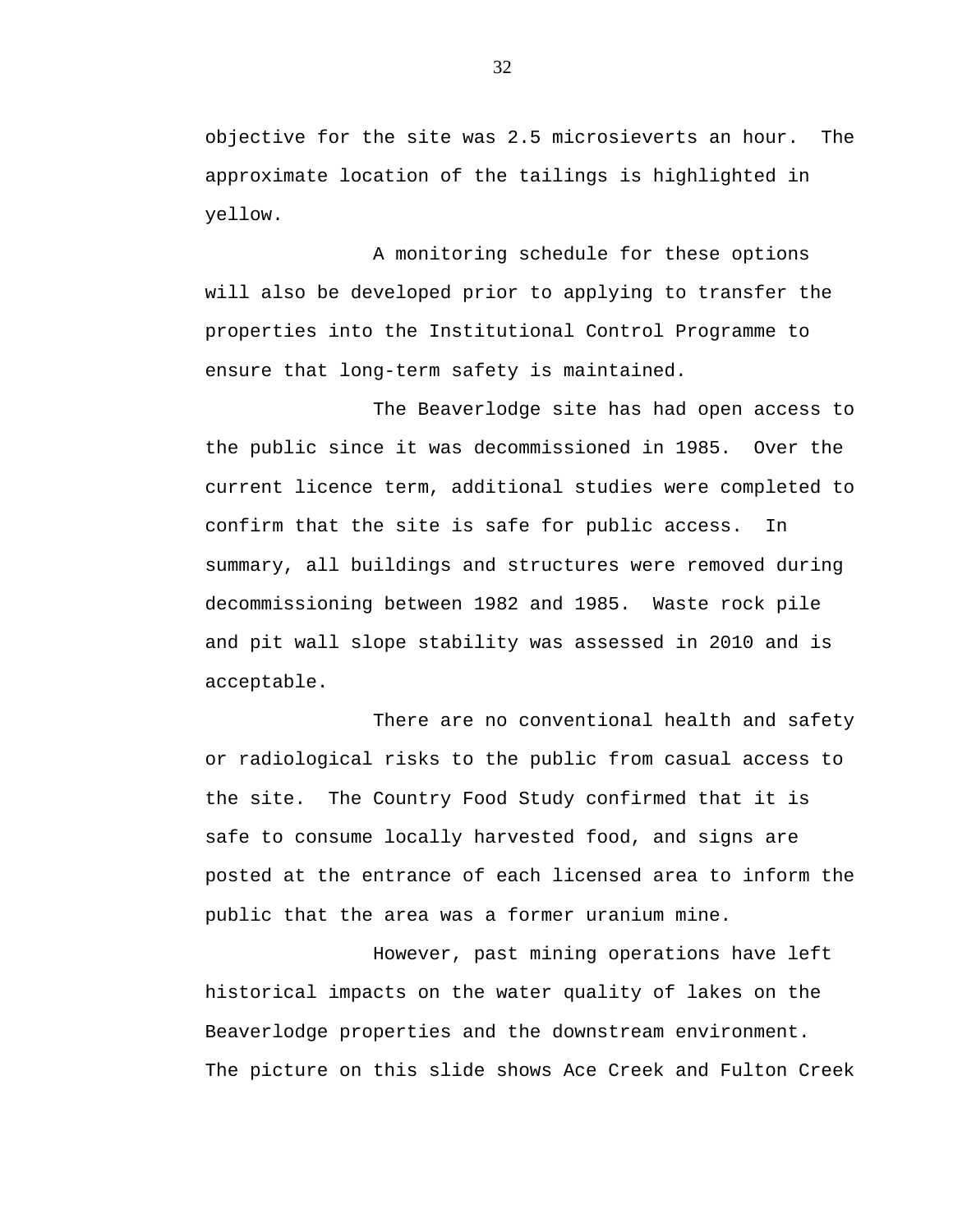watersheds, as shown earlier, relative to the size of Beaverlodge Lake.

The studies completed during the licence term have concluded that the source of contaminants in Beaverlodge Lake is primarily from the sediments as a result of tailing spills that were deposited during operations. Today, the additional loading from the two watersheds is negligible in comparison to the existing inventory of contaminants within Beaverlodge Lake.

All of the remedial options that were assessed in the former mining areas had a minimal impact to Beaverlodge Lake and the downstream environment. Even though there were no remedial options that were predicted to accelerate the recovery of Beaverlodge Lake it is expected to recover naturally in the long term.

There are three identified potential contaminants for the Beaverlodge site; selenium, uranium, and radium. Concentrations of these contaminants are compared to the Saskatchewan Surface Water Quality Objectives which are considered to protect aquatic life.

The Saskatchewan Surface Water Quality Objectives are typically protective of the most sensitive aquatic receptor and generally include a factor of safety. The graphs presented on this slide show the predicted recovery for selenium on the left and uranium on the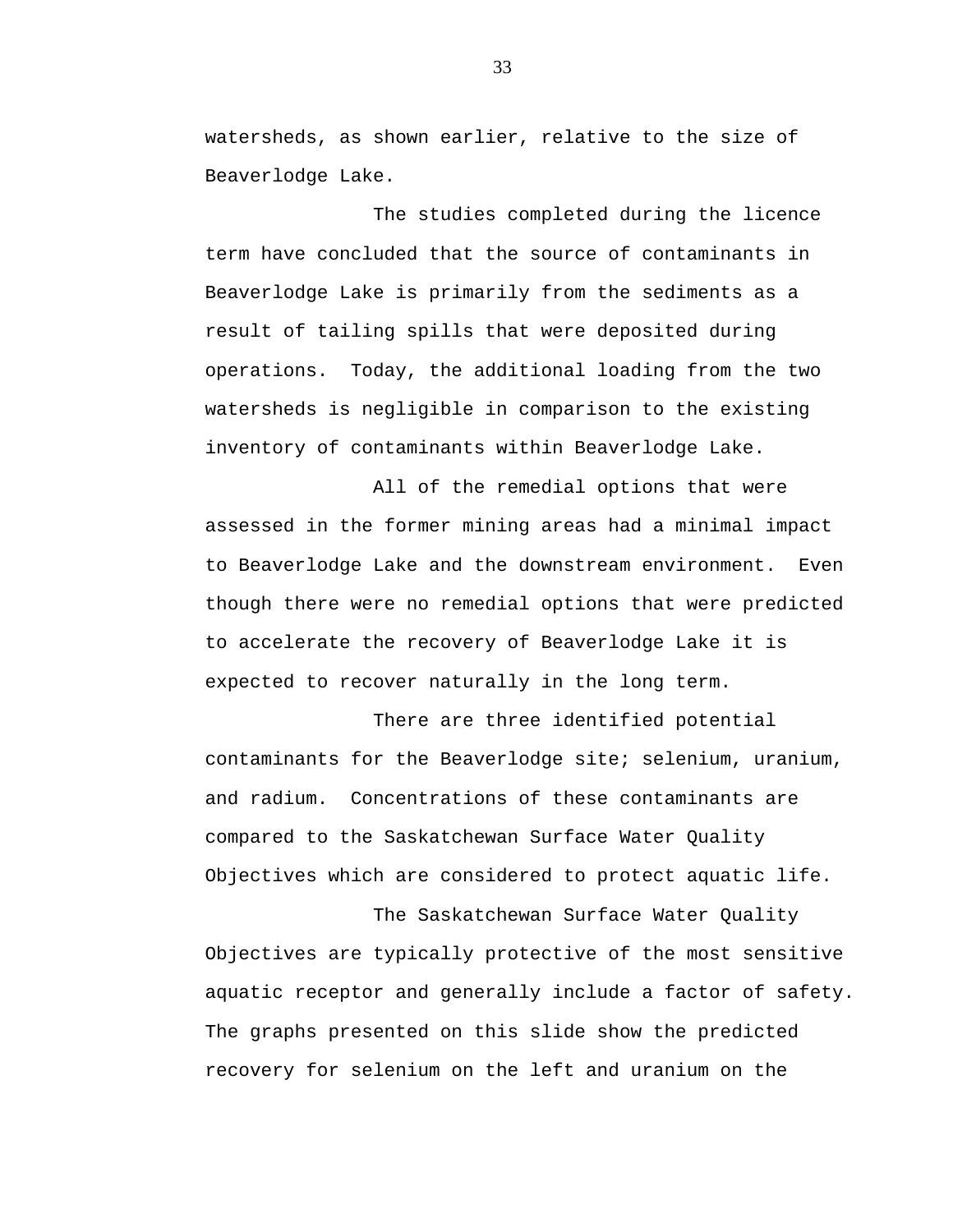right. The red line is a surface water quality objective and the dash black line is the predictive water quality.

Selenium is showing a recovery period of approximately 110 years and uranium is approximately 170 years. Currently radium is below the surface water quality objective in Beaverlodge Lake.

It is likely that the maximum environmental impact in Beaverlodge Lake has already occurred and that the quality of the environment would improve over time. Concentrations of potential contaminants in Beaverlodge Lake are expected to be below the Saskatchewan Surface Water Quality Objectives in approximately 170 years without any additional remediation.

Because no feasible or practical remedial options are available for Beaverlodge Lake, it is CNSC staff's opinion that this recovery period is acceptable. CNSC staff will continue to verify that the water quality in Beaverlodge Lake is continually improving.

In order to verify the predicted recovery of the lakes and the performance of the implemented remedial options, CNSC staff will compare the water quality of the lakes against performance objectives. Cameco has set performance objectives for all affected lakes on the site as far downstream as Beaverlodge Lake.

On the right-hand side of the slide, we've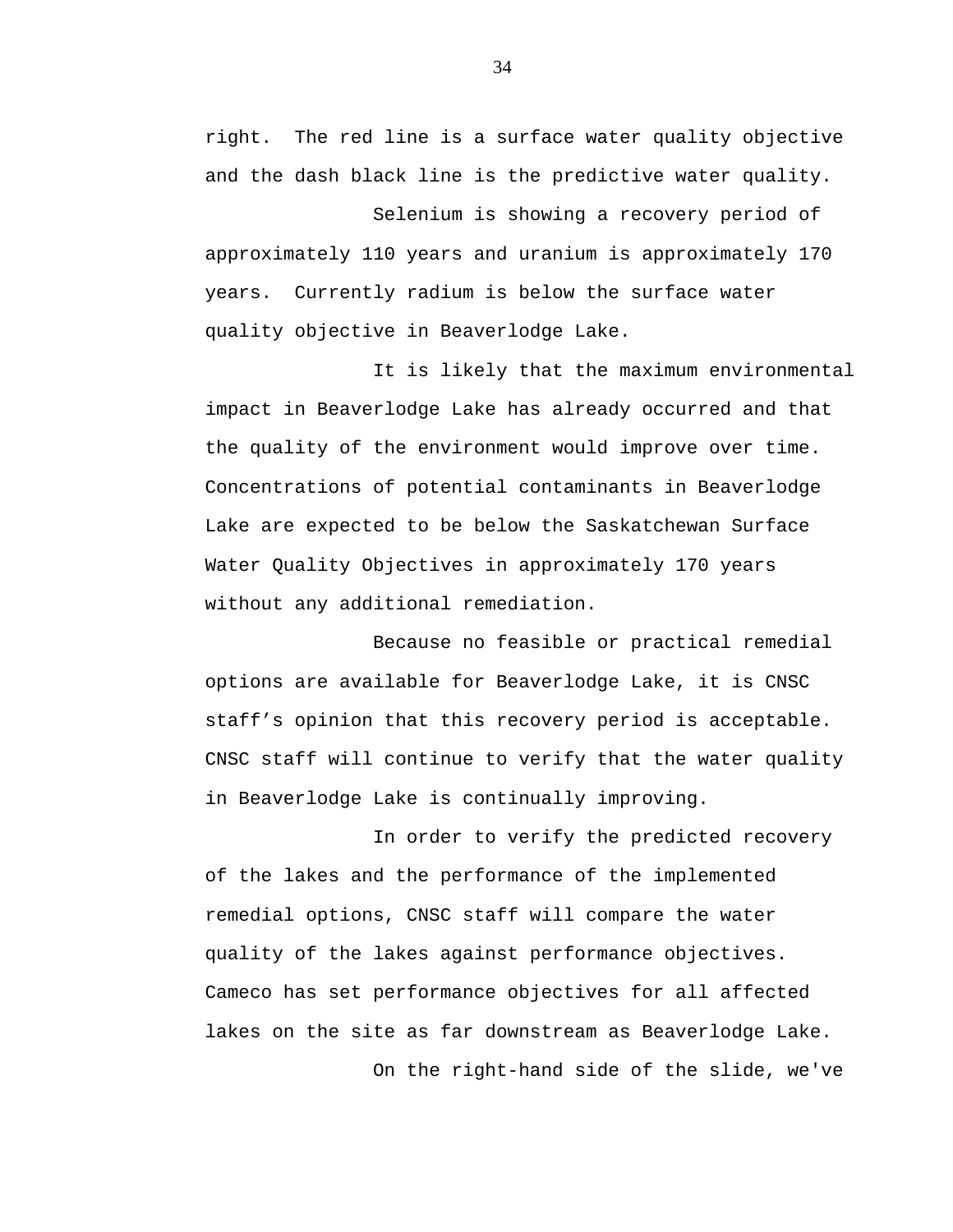provided graphs for the performance objectives for Verna Lake, which is the downstream waterbody for the stream diversion remedial option. In these graphs, the blue line is the performance objective. The red line is the Saskatchewan Surface Water Quality Objective, and the dashed black line is the predicted water quality.

If the water quality exceeds the performance objectives, Cameco will reassess the residual risks to determine if additional action is warranted. If the sites are performing as expected and are considered stable, then Cameco intends to apply to the CNSC to transfer them into the provincial Institutional Control Program.

The Institutional Control Program is overseen by the Province of Saskatchewan and is designed for the long-term monitoring and maintenance of decommissioned mine sites.

It is important to note that the renewed licence will not authorize the transfer of properties into the provincial Institutional Control Program. Cameco must first submit an application which must be reviewed by the CNSC staff and the Province. If the application is accepted by both parties, CNSC staff will recommend to the Commission to release the properties from CNSC licensing. Final authorization must be provided by the Commission.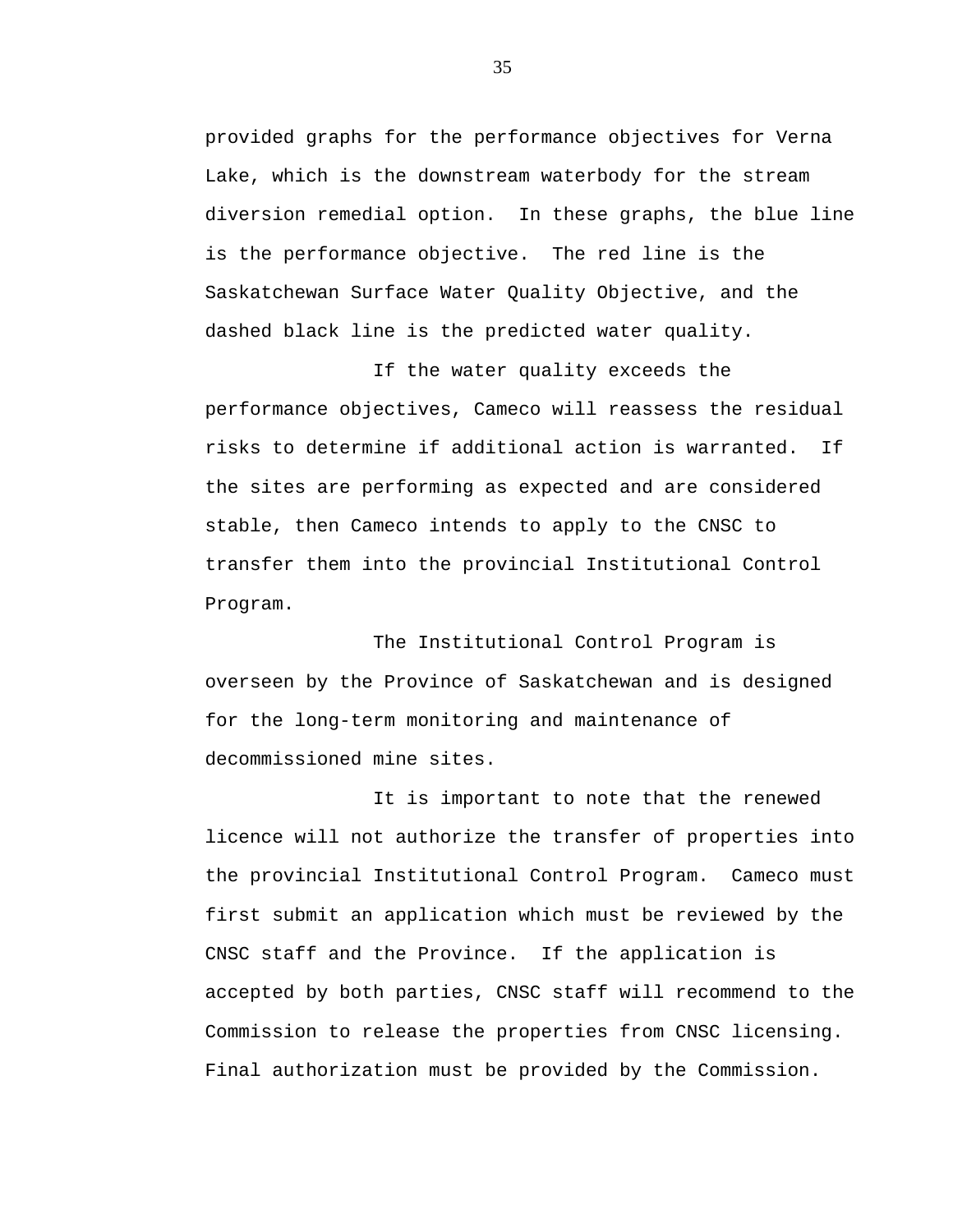CNSC staff will verify that risks are at an acceptable level prior to recommending to the Commission to transfer the properties into the Institutional Control Program.

Since the licence was issued in 2009, CNSC staff have participated in nine consultation events organized by Cameco involving Uranium City residents, the environmental quality committee members, aboriginal groups, and regulators. Also, Cameco's remedial options workshop was one of the key consultation events that fed into the remedial options selection process in order to incorporate stakeholder opinion.

In addition to these outreach activities, the CNSC provided funding through the participant funding program to assist members of the public, aboriginal groups and other stakeholders interested in reviewing and commenting on the licence application submitted by Cameco. This funding was to be used to prepare and participate in the Commission's public hearing.

CNSC staff have also reviewed and assessed the licensee's public information program against the requirements and guidance set out in RDGD 99.3 and conclude that it currently meets CNSC staff's requirements.

In the future, CNSC staff will review the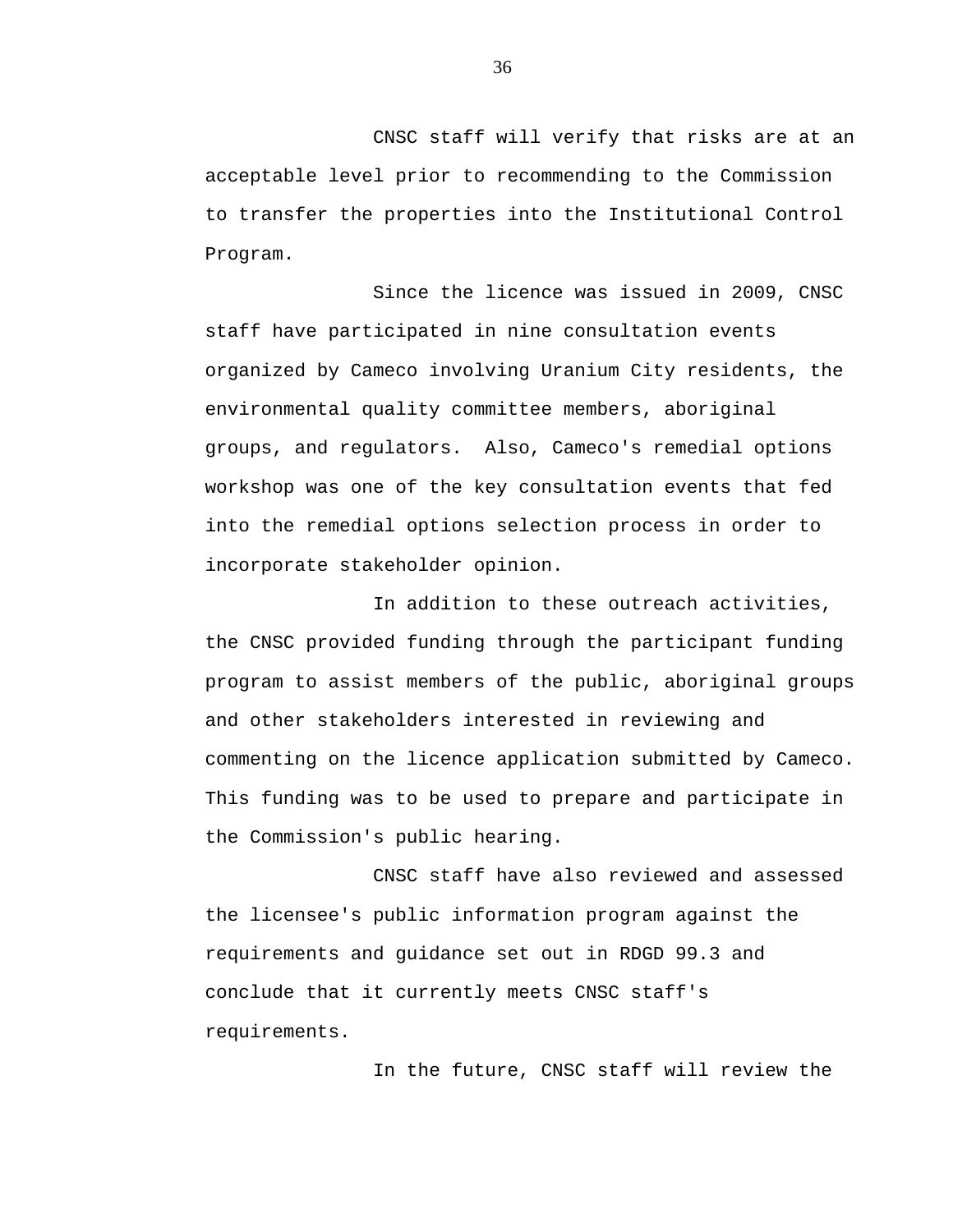detailed designs of the remedial options, continue to hold regular Joint Regulatory Group meetings to provide updates on progress, monitor the implementation of the remedial options through compliance inspections, verify the effectiveness of the implemented remedial options using performance objectives, and ensure that properties are stable prior to recommending to the Commission to transfer them into the Institutional Control Program.

CNSC staff conclude that the risks on the Beaverlodge site have been systematically identified and appropriately managed. The site is safe for public access and Beaverlodge Lake will naturally recover in the long term.

CNSC staff accept Cameco's proposed path forward for the Beaverlodge site.

That concludes CNSC staff's presentation. Thank you.

**THE CHAIRMAN:** Okay. I'd like to open the floor for questions from Commission Members, and I understand that we now have a representative from Saskatchewan Ministry of the Environment, a Mr. Kristoff who is here? Thank you.

And I also understand that we have Dr. Irvine here that is the Medical Health Officer that can provide some answers to Members' questions? Thank you.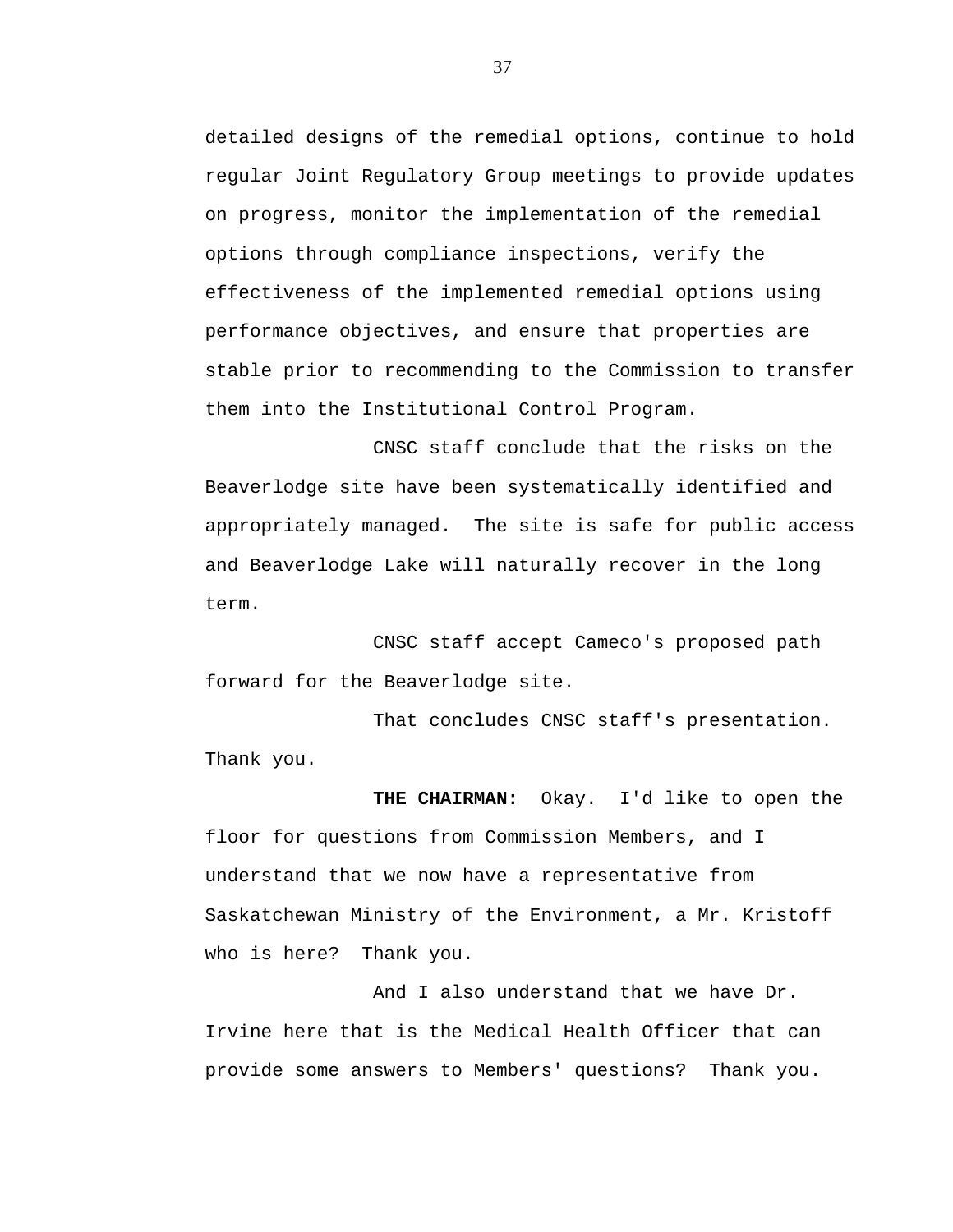Okay, let's start with Ms. Velshi. We'll do a quick round then let's go to the interventions and then finish with the normal, final round.

**MEMBER VELSHI:** Thank you, Mr. President.

So I'll start off with a couple of questions around the Institutional Control Program, and questions are to staff.

So what's the role of the CNSC once property has been transferred to the ICP?

**MR. ELDER:** Peter Elder, for the record.

There must be, to be acceptable into the Saskatchewan program, the CNSC must actually cease to regulate the property, so it has to say that there is no longer any federal regulation of that.

That said, we continue to -- the program does produce annual reports so there's publicly available information on those sites that we continue to monitor, and we can check that the performances continue to be as expected but we have no formal regulatory role.

**MEMBER VELSHI:** And are there currently any properties, previous uranium mines, that have now been transferred under this program?

**MR. ELDER:** Peter Elder, for the record. There have been a few properties at the Beaverlodge site, so that there were some of the older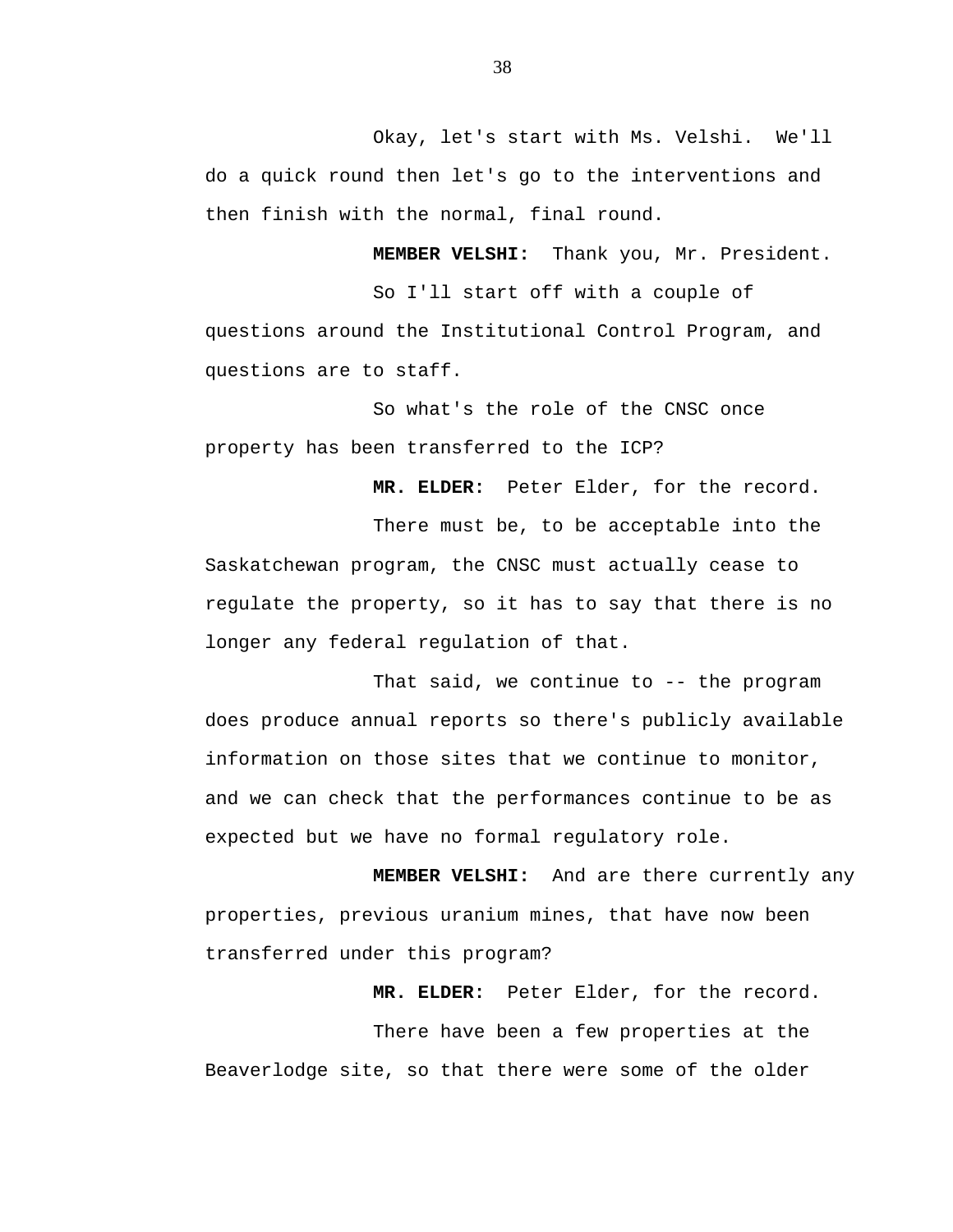mine workings that were transferred into the program in 2009.

**MEMBER VELSHI:** And do you know if the funding that Eldor holds for these properties includes potential down the road of new technology becoming available that would allow for remediation that today may not have been cost effective?

**MR. ELDER:** Peter Elder, for the record.

I think that's a question you should actually ask the Province because the Province actually requires payments to go into the program.

So I know they have two types of payments. There's a general monitoring payment and then there is an actual unforeseen circumstances fund, but I think it's better for the Province to say how they would use those funds.

**THE CHAIRMAN:** Also remind everybody that Eldor will be making a submission to us tomorrow morning, and that will be a good line of questioning then.

**MEMBER VELSHI:** And my last question then, on your Slide 7 where you show those that require remediation or for which remediation is planned and those that have no remediation planned, so what percentage of the properties would the "not remediation" be? And is five years the period that one assumes things to be stable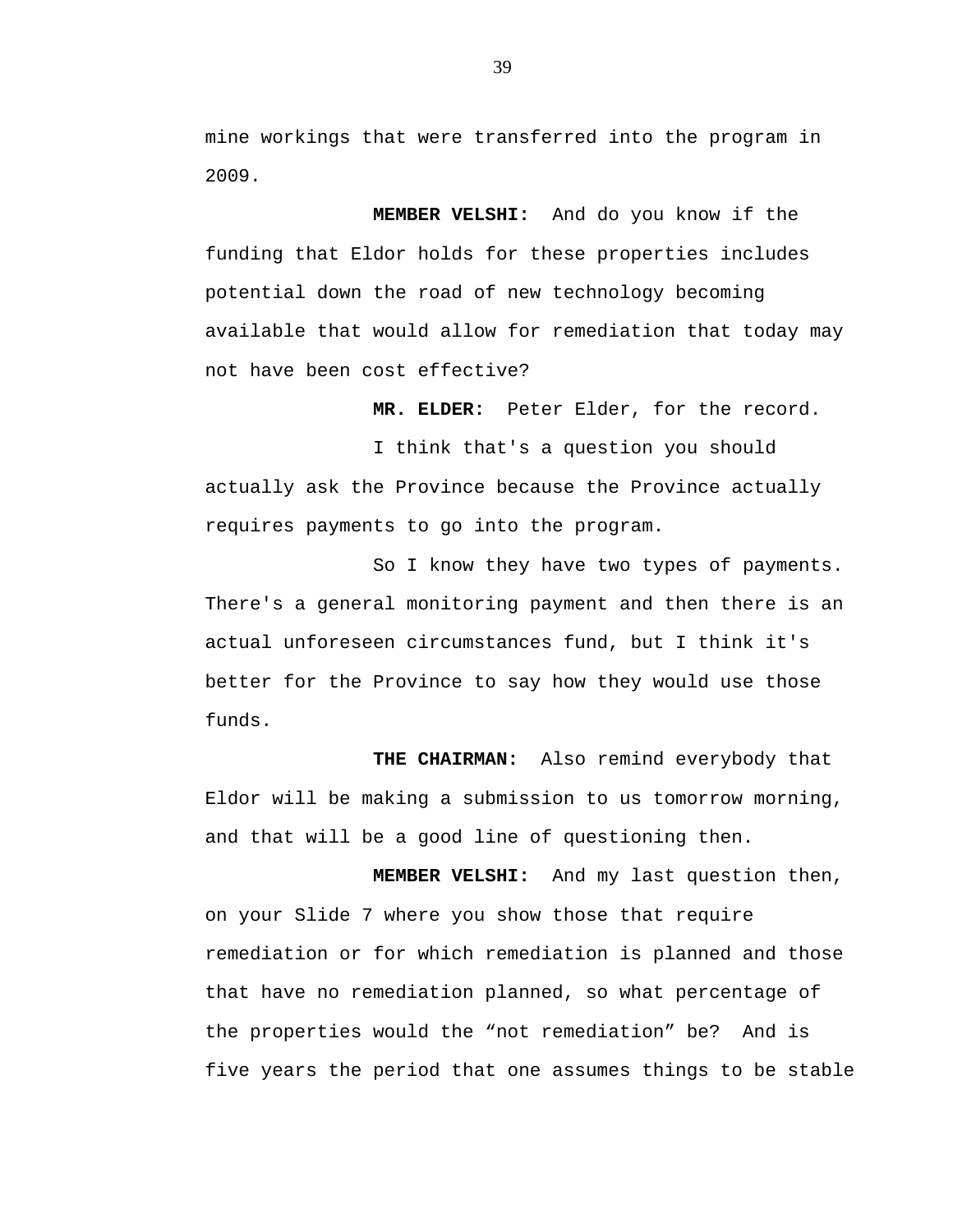before transfer? Like, what's the period of stability required before transfer?

**MR. DWYER:** Robert Dwyer, for the record.

The five years for the properties that are currently not undergoing remediation is mainly because we have 30 years of monitoring data. So for those properties we can assume that the trends that we've seen in the past will continue and are stable, and that's the reason for that.

In terms of the area or the location, I believe the slide on -- the picture on Slide -- the slide that I talk about the remedial options -- really shows where the remedial options will take place. The percentage of the properties is fairly low, I guess. It's mainly in the Bolger Verna area. Slide 13 is the map that shows the location of where those things are taking place, but mainly it's the Bolger Verna area which has the stream diversion option, and the lower Ace Creek area is where the majority of the tailings that will be assessed.

**MR. ELDER:** So just to provide context. You would see it, as we talked before, most of the -there were the areas that were the former mine sites versus the areas around the mill. So most of the remedial options are around the mill and the tailings, so there are some areas that they would have to look at the other ones.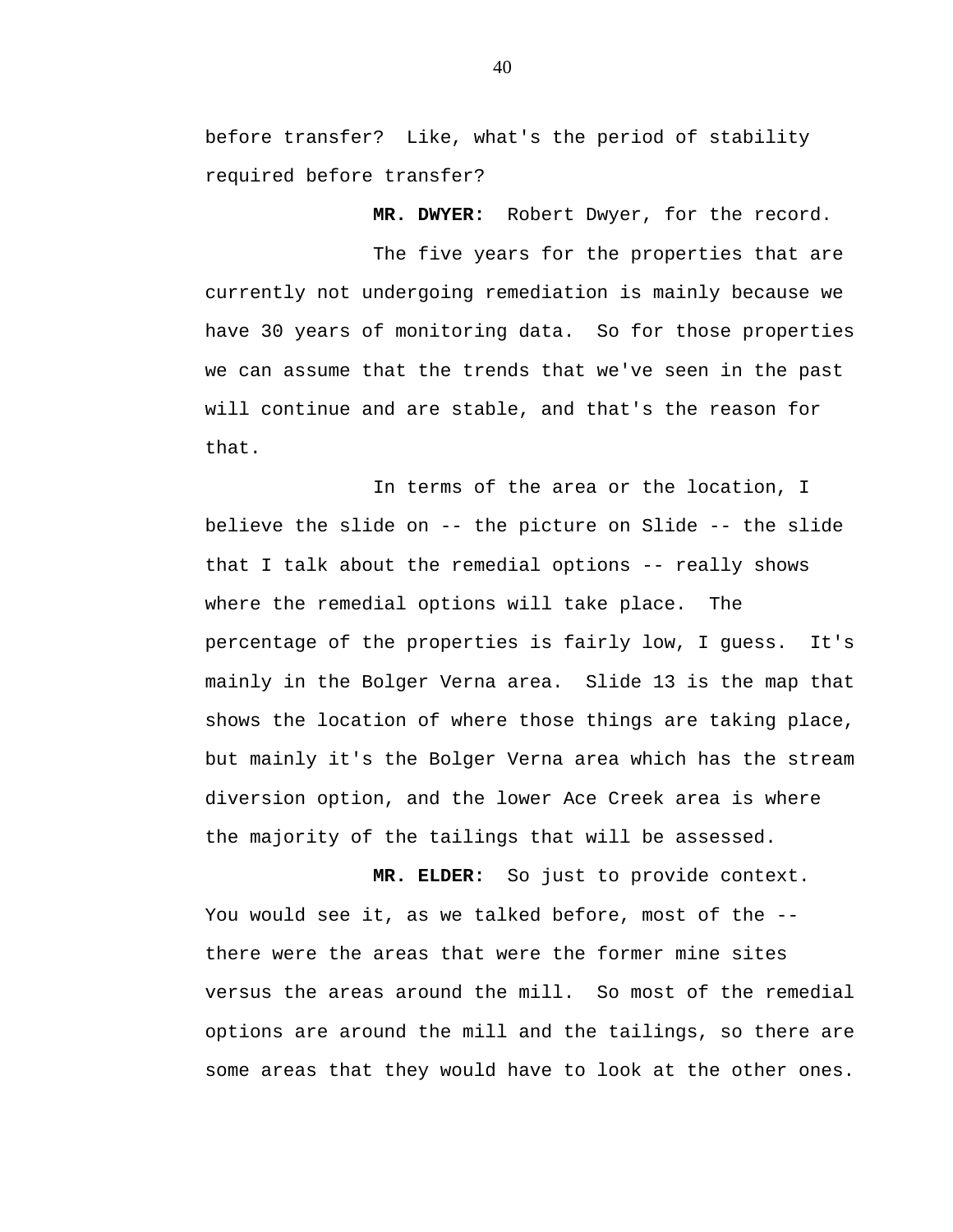So we would expect it to be the ones around the mine sites that may be the candidates for earlier movement.

> **MEMBER VELSHI:** Thank you. **THE CHAIRMAN:** Dr. McDill. **MEMBER McDILL:** Thank you. Two quick

questions.

Roughly how much improvement will be gained from the Zora channel diversion?

**MR. NAGY:** Kevin Nagy, for the record.

I will ask Michael Webster to provide that information, but the work we did has found that the existing condition with the stream flow flowing through the waste rock does add a contaminant load to the water going into Verna Lake, specifically uranium and radium, and the modelling process we went through did show that there would be a significant improvement to the water quality in Verna Lake if we implemented that option.

And I'll ask Mike to provide a bit more detail.

**MR. WEBSTER:** Mike Webster, for the record.

I don't have the information immediately available. I will be able to come back to you in a couple of minutes.

> **MEMBER McDILL:** Sure, that's great. Does staff have a sense of that?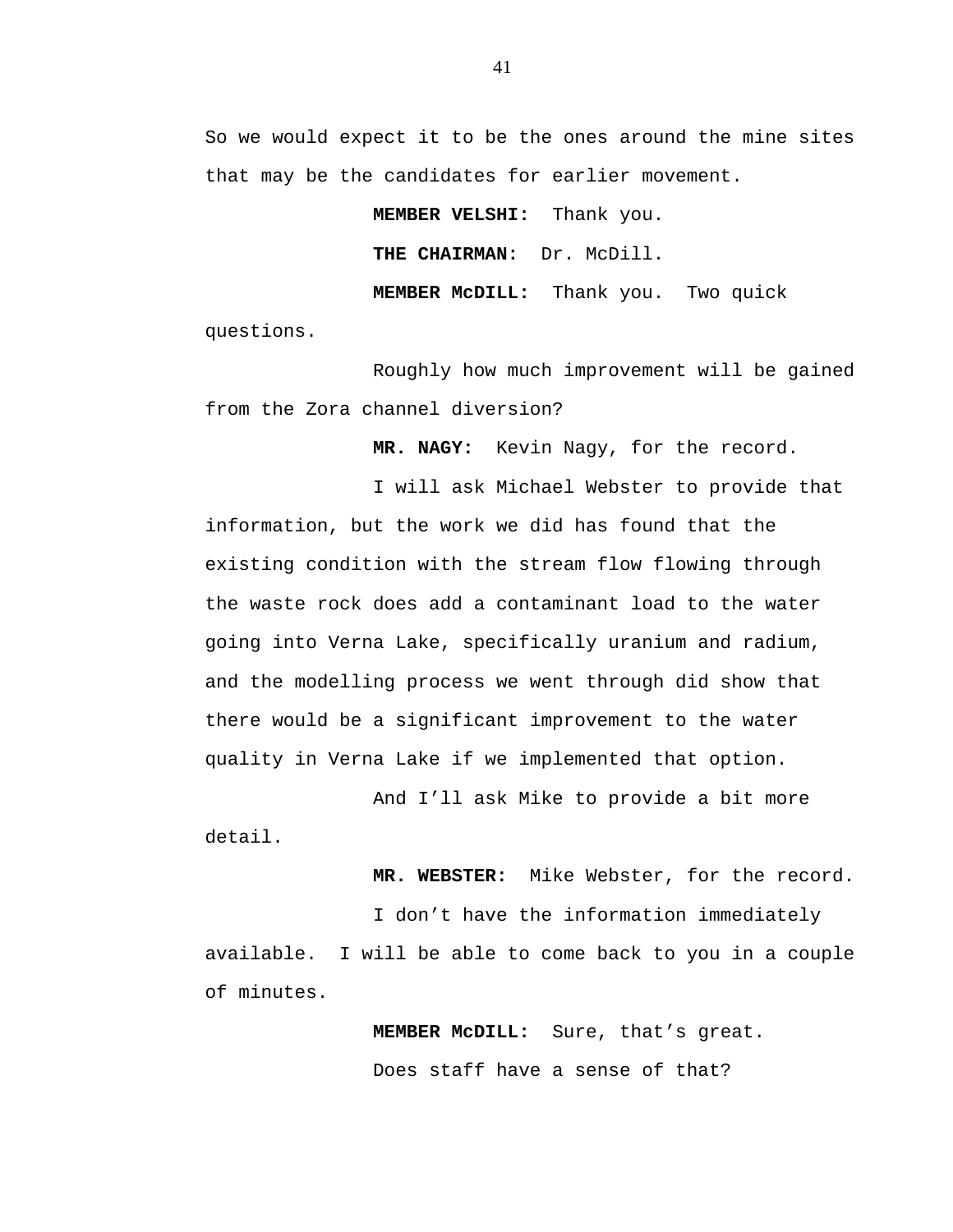**MR. DWYER:** Robert Dwyer, for the record.

If you look at Slide 17 on staff's presentation, we show the performance objectives for Verna Lake. In these two graphs, the base case for no remedial options isn't shown here, but you can definitely see where the construction activities would take place in approximately the first two years, and then there's that significant drop.

So you can kind of see there the impact of that remedial option. It goes from approximately -- for uranium, about 250 micrograms per litre down to about 125 in roughly 10 to 20 years.

**MEMBER McDILL:** So that drop that I can see there in the two curbs is that diversion?

**MR. DWYER:** That is when the option is implemented, yes.

**MEMBER McDILL:** And perhaps a more challenging question, is 100 years good enough?

**MR. ELDER:** Peter Elder, for the record.

I guess when the original decommissioning plan went through the environmental assessment, it was expected it was in the hundreds of years for the natural recovery to happen.

But I'll ask Mike Rinker to give you our view on is that good enough.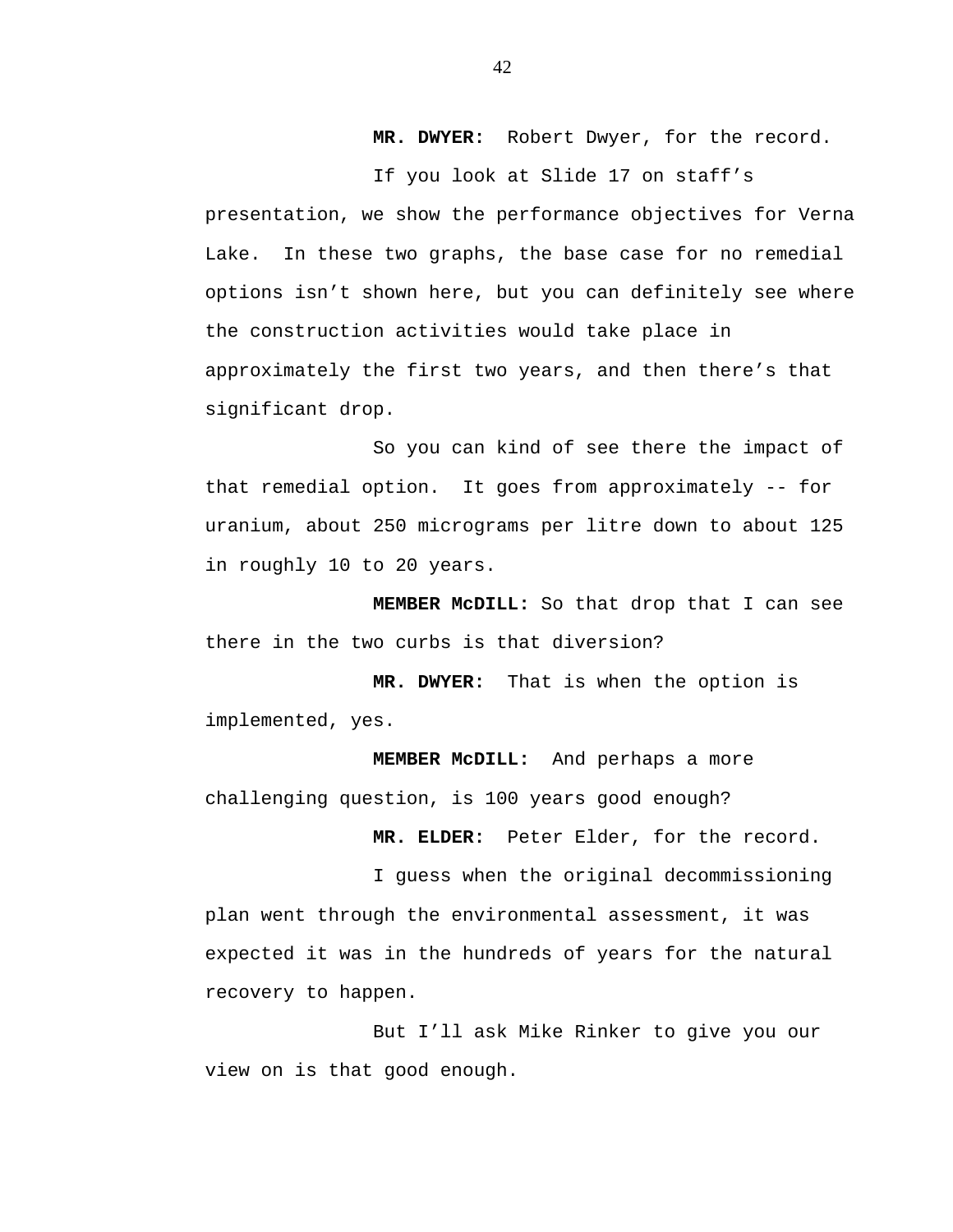**MR. RINKER:** Mike Rinker, for the record.

It is a tough question to ask because it's not something that we would consider acceptable for something that we're regulating today, but instead we're regulating a bad practice from the past.

And the difficulty is that the actual facilities are not contributing much of a load to the problem.

If we made a comparison, say, for selenium, the load of selenium from both watersheds is about  $1/20^{th}$ of what is being released from Key Lake today.

So what is being released from the tailings and the waste rock of selenium is very small compared to existing facilities. The problem is that there's selenium already in Beaverlodge Lake because of how that mill and that waste was managed in the past.

So is there anything practical and feasible that could change that timeline for the recovery of Beaverlodge Lake? Not something that is within the range of hundreds of millions of dollars.

So in that case, we think it is unfortunately reasonable.

**MEMBER McDILL:** Does Cameco care to add anything?

**MR. NAGY:** We would agree with staff's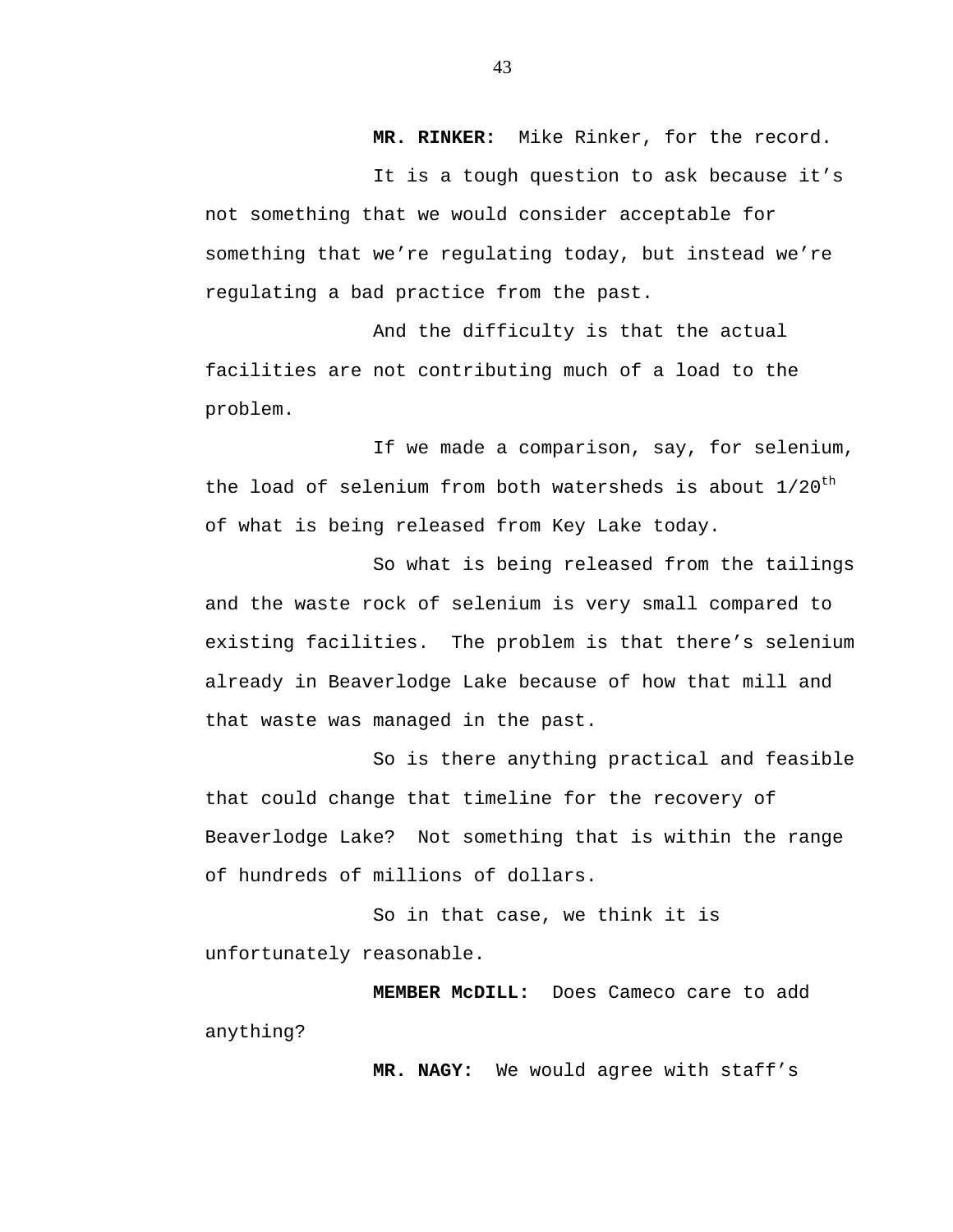assessment. The work we did through the remedial option is a selection process, and the modelling indicate that there was nothing that could be done on the licenced properties that would speed the natural recovery of Beaverlodge Lake.

#### **MEMBER McDILL:** Thank you.

**THE CHAIRMAN:** Dr. Barriault?

**MEMBER BARRIAULT:** I'm a little confused really. If I look at your Slide 17, you say that you will apply for a transfer -- and that's CNSC, by the way -- to institutional control. Yet, you are not at the levels, I guess I would assume, required for that.

So what are the criteria for transfer to institutional control?

And I guess the next question as a followup is what happens if indeed you do transfer and then all of a sudden the levels are starting to come up again because of whatever? Two parts: Part A, what is required for the transfer and Part B, what happens once you've transferred it if it's not performing as per your prediction?

**MR. LECLAIR:** The first part is what's the criteria. The criteria really is a condition that we observe stable.

**MEMBER BARRIAULT:** But how do you know it's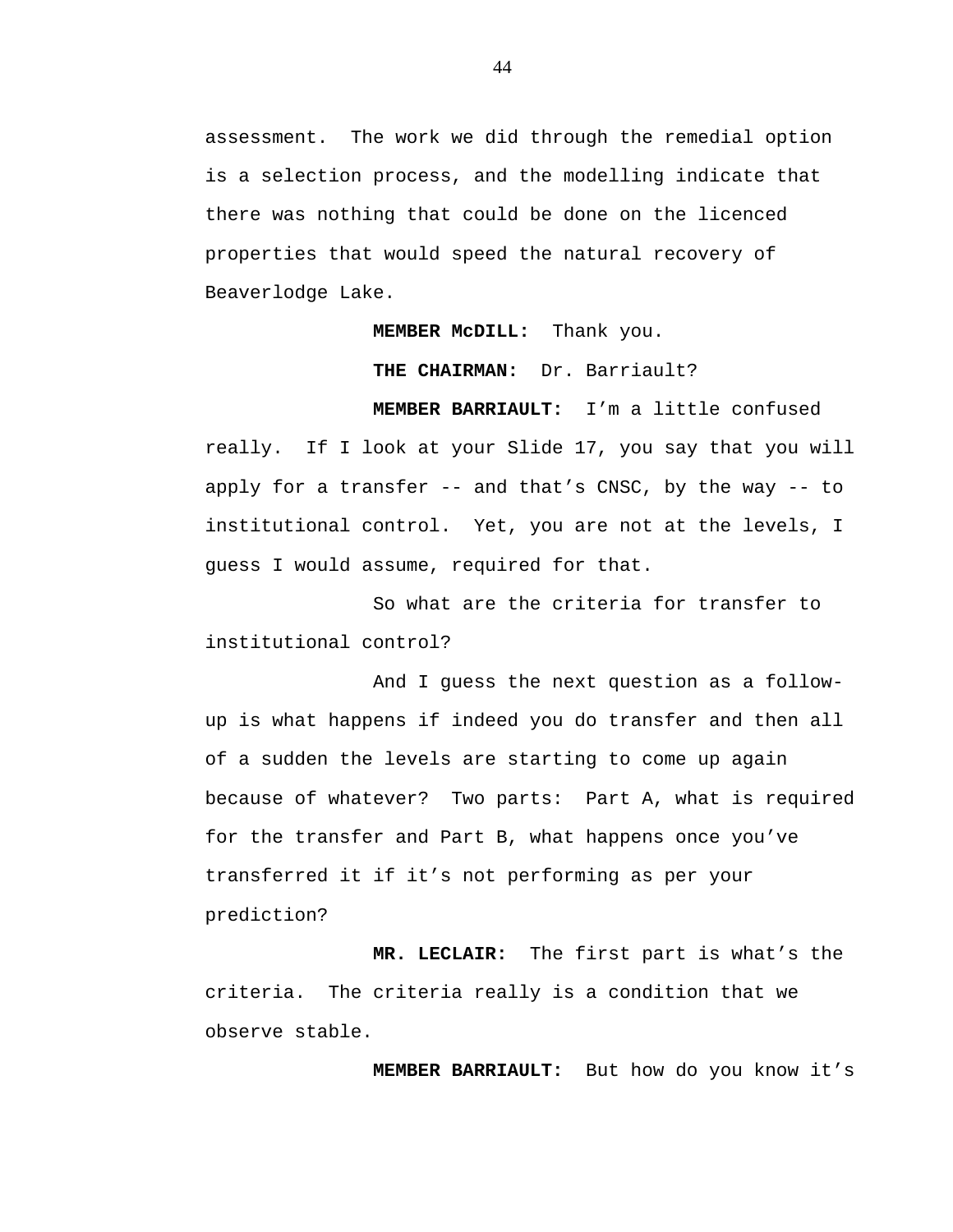going to be stable and how long does it have to be stable for before you transfer?

**MR. LECLAIR:** So in this case, how long, I guess we'd say that we're looking at 30 years of monitoring data is what we're looking at currently when we look at the current situation.

So if we see within that 30 years of data stable conditions, we would consider that we have a fairly good idea on how the site is performing.

Perhaps the most important thing to also mention is the reason why it's called institutional control is that there's a requirement for control.

**MEMBER BARRIAULT:** I understand that, yes.

**MR. LECLAIR:** But the only reason why I'm mentioning that is just that if the conditions were perfect and there were no potential concerns in the long term, one would not need to control and put in place the measures that are there.

So with the institutional control program, there's a requirement for both responsibility from the government for managing the sites and, as well, an oversight, a regulatory oversight which in this case would be provided by the Province.

So there's a long-term requirement to monitor and continue to verify the site.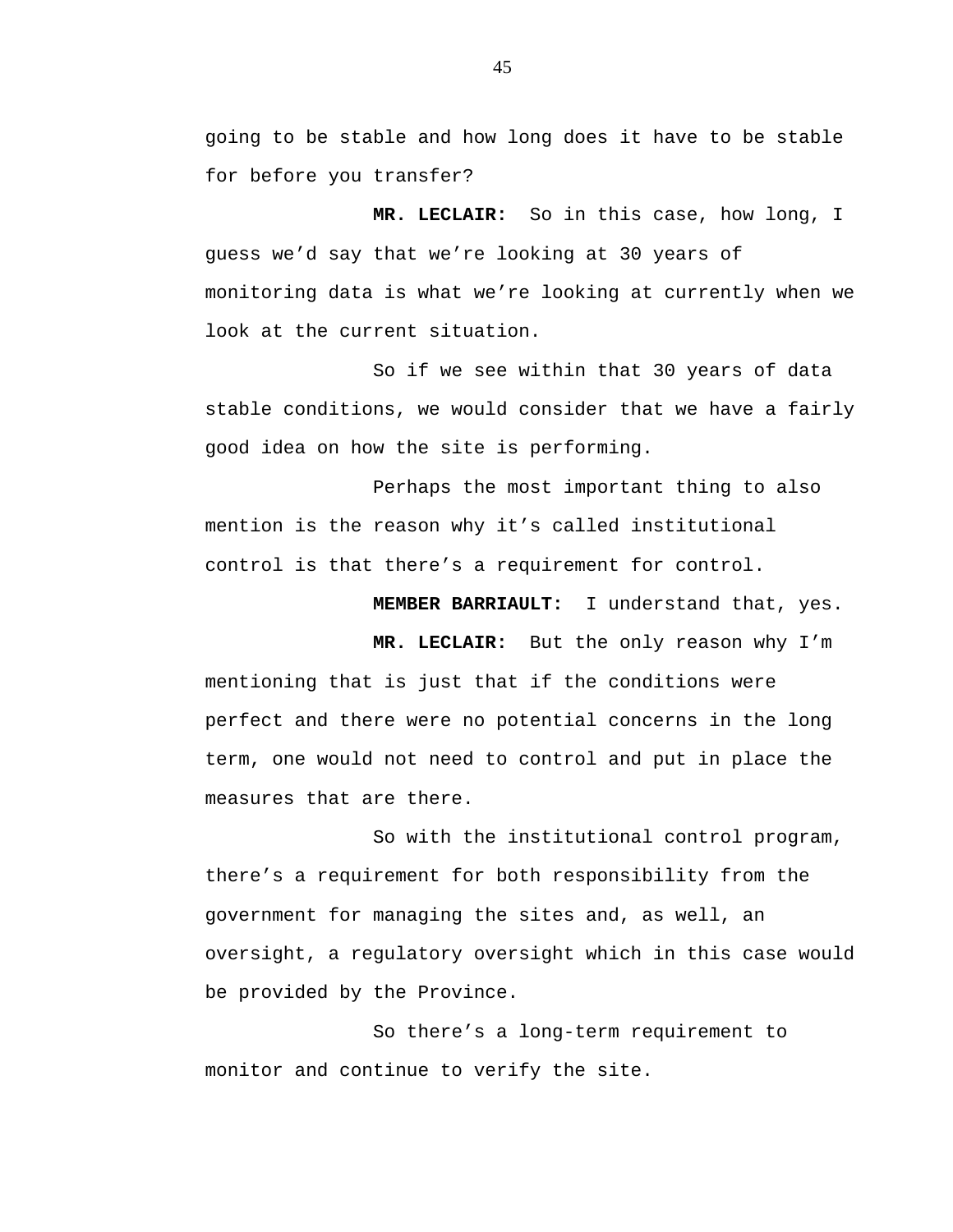There's always the provisions, of course, that if CNSC, the Commission, were to determine that based on performance, that the situation were to become worse, become at a point where there's a significant concern, I believe at that point in time the Commission may choose to re-introduce itself in order to do what's necessary.

Again, support, we mentioned the Province is taking responsibility for the site and, we believe, will take responsibility for the site and take the necessary measures, if necessary, to deal with situations as they arise. That's part of what's built into the program.

**MEMBER BARRIAULT:** I guess it begs the question of whether the advantages to transferring to Saskatchewan institutional control to monitoring the environment, I mean, obviously there must be advantages. Is it less expensive? Is it more efficient? What are the reasons for this transfer?

I guess I'm wondering, are we just sloughing off and saying, "Look, it's no longer my problem now; it's somebody else's problem"? I guess that's the gist of what I'm asking.

**MR. ELDER:** Peter Elder, for the record.

Our point of view would be it's more from a regulatory efficiency point of view in terms of where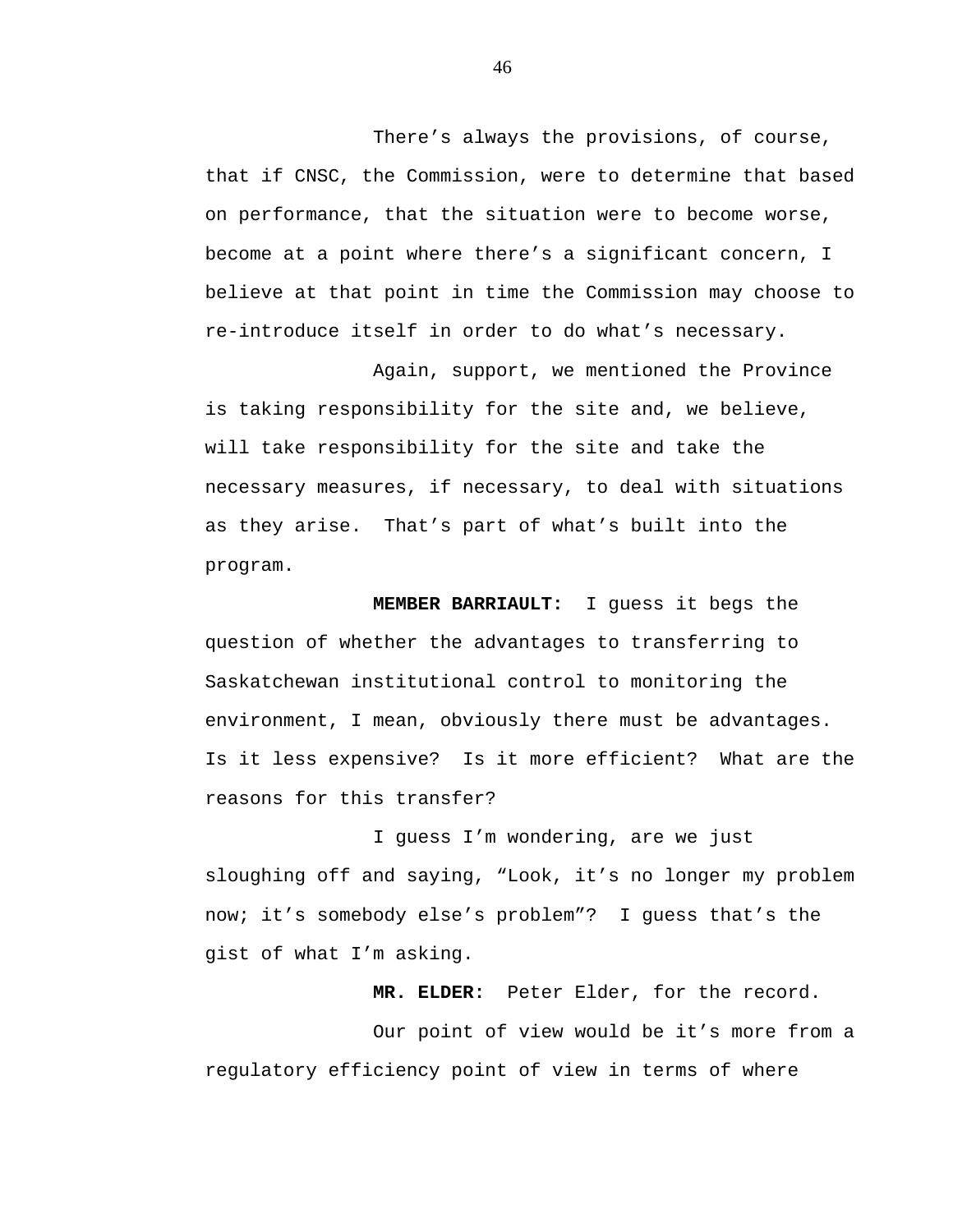these are in a long-term monitoring program that it makes more sense to hand it off to the Province, where they are doing this on a routine basis for other mine sites, where there isn't any active -- there would not be expected to be any active work on the site; it's just long-term monitoring.

So we're looking and saying when there is another competent regulator there, then it would make sense to reduce the regulatory burden in that way.

**MEMBER BARRIAULT:** Is there financial savings?

**MR. ELDER:** I guess you'd have to ask the licensee about the financial savings versus what our cost recovery fees are versus what it costs to go into that program.

**MEMBER BARRIAULT:** I guess what I'm wondering is why it's that simple? And I understand what you're saying really is that somebody else now is going to look after it, so I don't have to worry about it anymore, no?

THE CHAIRMAN: Let me jump in. Let me try to understand. Isn't it you transfer it when there is no longer a health and safety issue? It is monitoring something that's stable, but it does not constitute a health and safety risk to the environment or the people?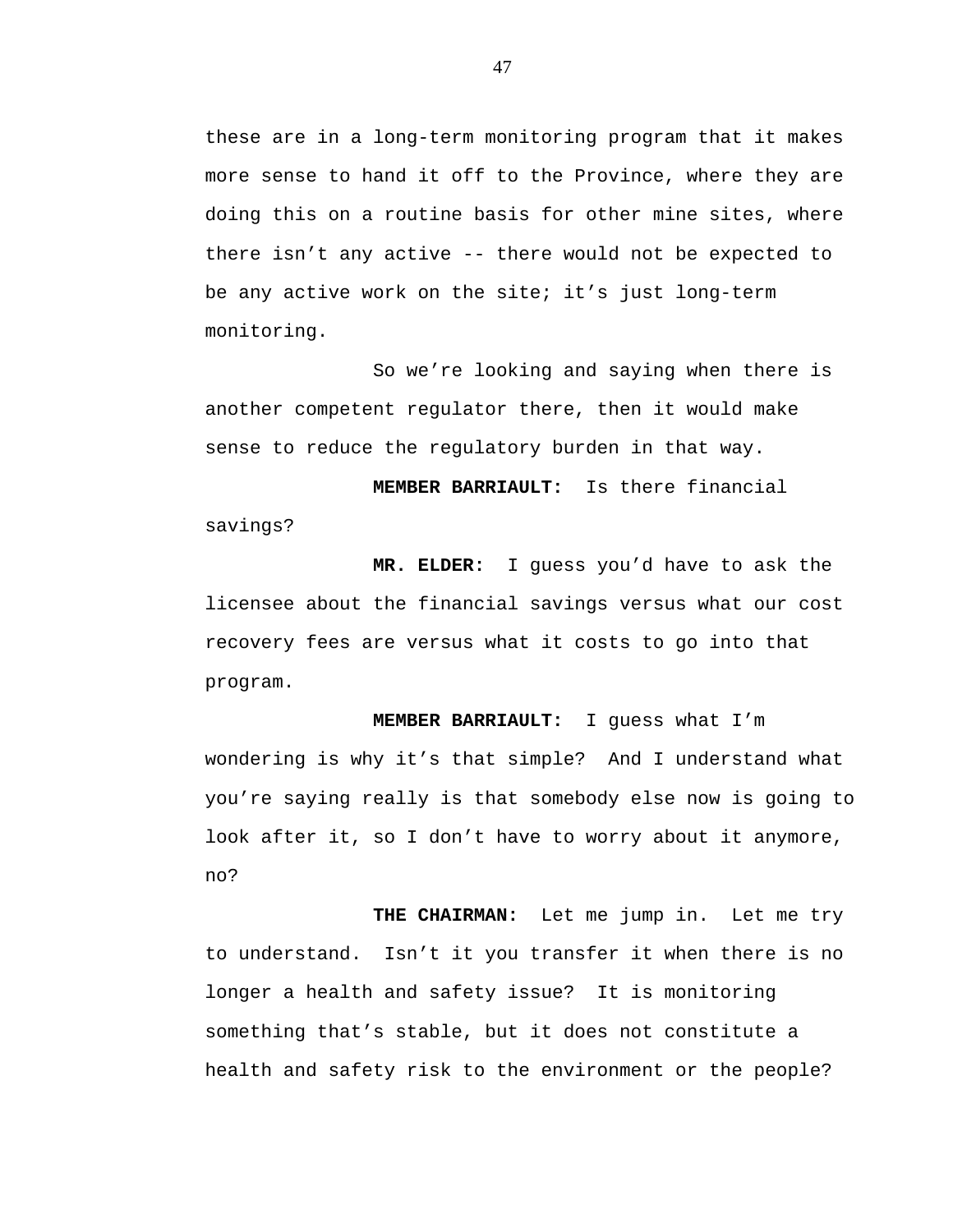Somebody correct me. Mr. Jammal?

**MR. JAMMAL:** It's Ramzi Jammal, for the record.

You're asking a very tough question and the clarity of the answer is not coming across. We license at two levels. There is the bottom end, as being the exempt quantity, which is, at that level, based on risk factor, it becomes -- that's why the Commission has steps which are called exempt quantity.

In this case, it's not an exempt quantity, but it's very low risk in nature, so that the institutional control under the Province of Saskatchewan is a regulatory process. So it's not like we're transferring (inaudible) our problem to the province.

So based on risk and literally regulatory Province of Saskatachewan, is it being released to an institution control under Saskatchewan is there a gap? The answer is no. Is there an established regulatory process under the institutional control in the province? The answer is yes, because they have to provide the funds for the remediation ongoing process.

So that's where we -- not we're struggling with the fact, but the province has already this regulatory process in placing, taking on institutional control for other types of mines and have the experience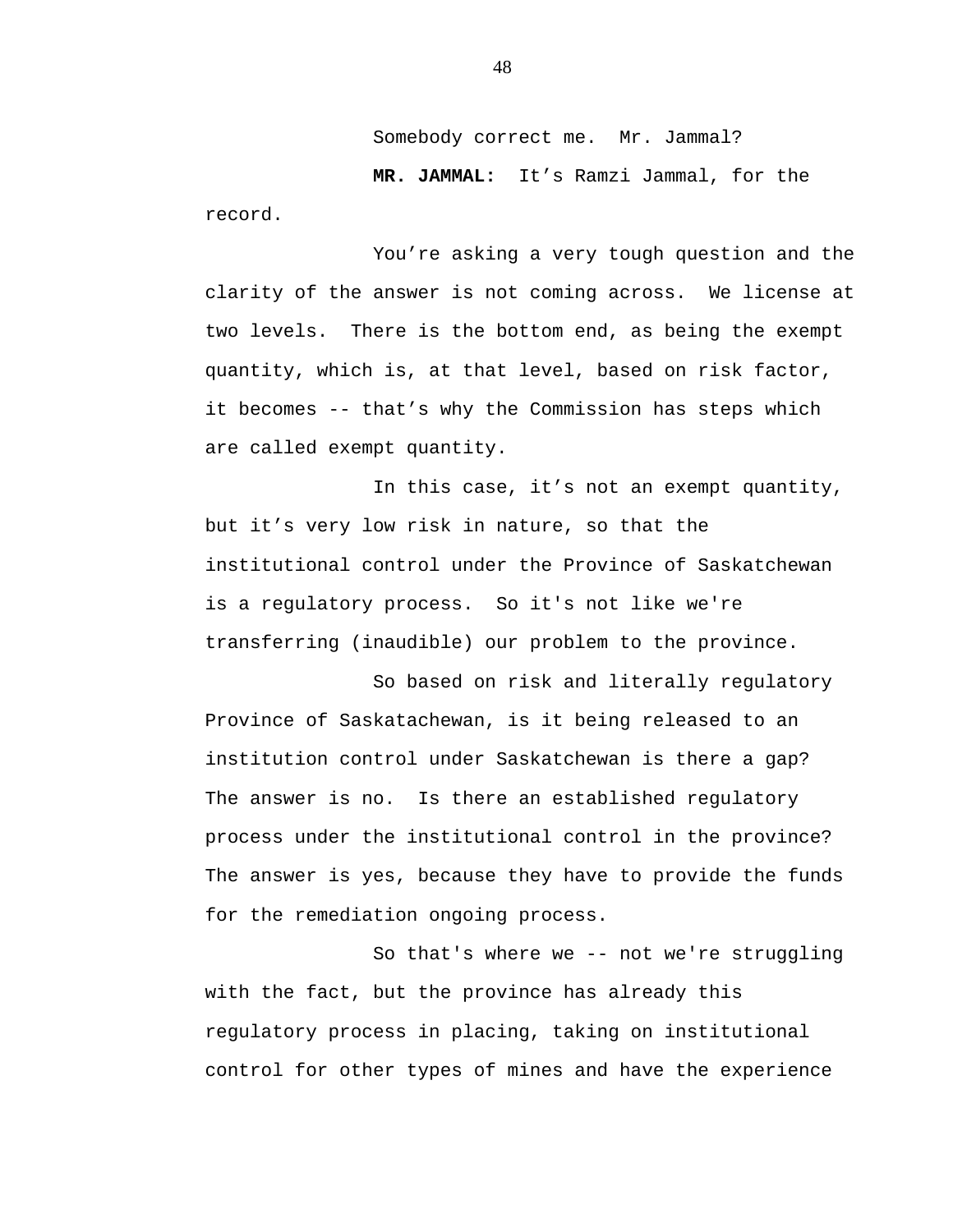to monitor it on a longer term. So it's not the CNSC that's transferring a problem, the CNSC is transferring based on risk and institutional control to a regulatory process that already takes in consideration other remediation factors. And that's the Saskatchewan institutional control regulatory process.

Ms. Velshi asked about the funds. The proponent will have to have enough funds in place for the long-term remediation aspect.

**MEMBER BARRIAULT:** So will the CNSC monitor the supervision of Saskatchewan?

**MR. JAMMAL:** We will be engage part of the process with respect to the monitoring. As it was mentioned if there are any variability's or any increased risk it becomes a technicality on the definition of nuclear facility, nuclear substances and activities, and so on and so forth.

But to answer your question, yes, we will be involved in the monitoring aspect and if there is a need to take -- retake it under the CNSC, we will come before you requesting that transfer.

But again, from long-term management and health and safety, the province has the regulatory process in place, which includes funds, reporting, and reporting requirements to the province, publications of the report,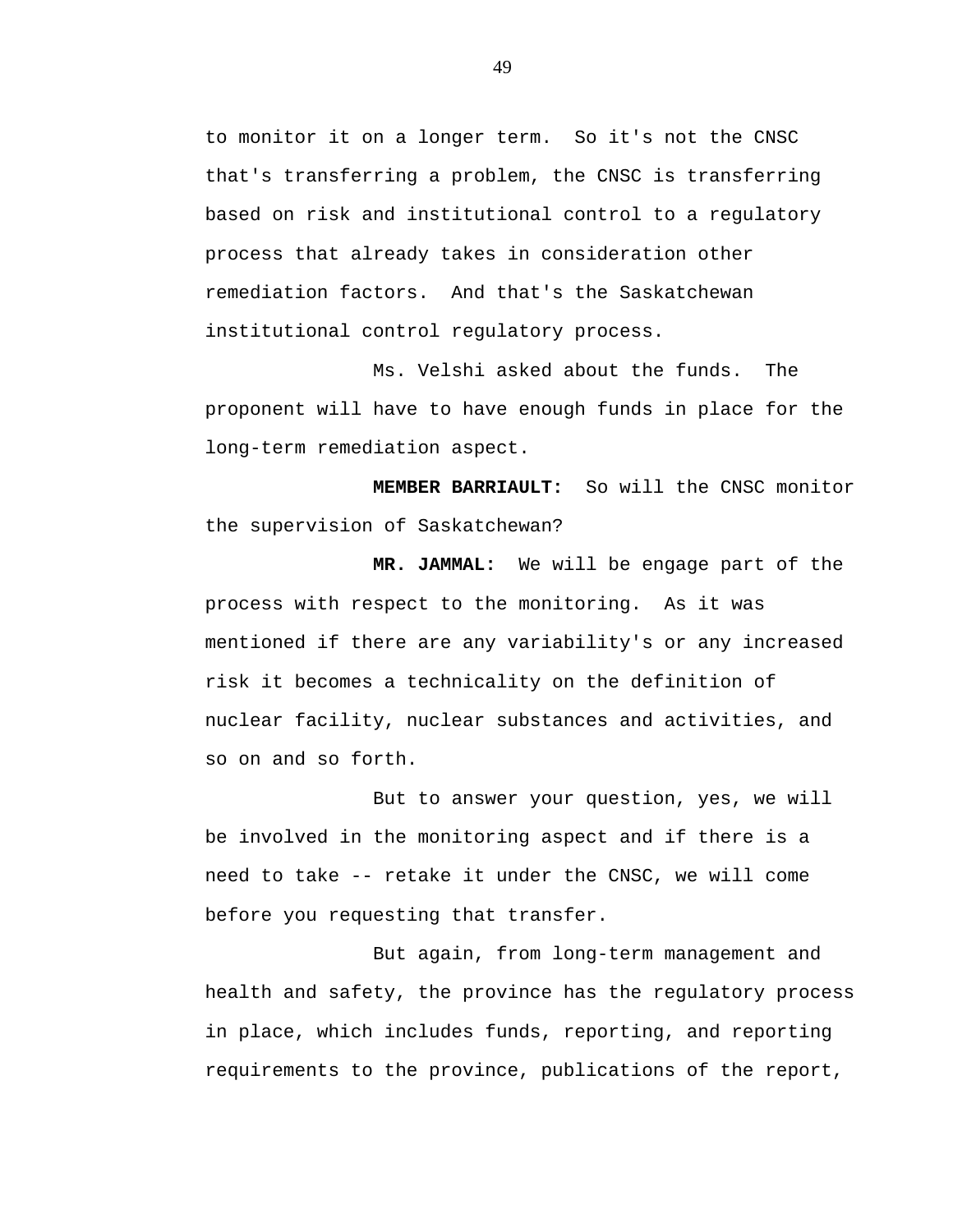and so on and so forth.

**MEMBER BARRIAULT:** Thank you.

The next question is in your Addendum A, page 34 of the CNSC presentation you start with your objectives for Selenium, for uranium, for radium at 2020. I guess it begs the question, why don't we have today's date on there and see where we're predicting we're going to go, as -- rather than just pulling a number? Addendum A, page 34 of CMD 13-H4.1.

**MR. LeCLAIR:** I believe that's Cameco's CMD that you're referring to?

**MEMBER BARRIAULT:** I stand corrected.

If you look at page 24, it's just been pointed out to me, that actually the levels are going up, rather than coming -- you're predicting they're going to go up rather than come down.

**MR. DWYER:** Robert Dwyer, for the record.

As per page 24 of our CMD showing the performance objectives, what we have there are the average values measured from the 2012 annual report, alongside the performance objectives. So just to mitigate confusion there, the performance objectives are set a little bit higher than the predicted water quality, and that's done to ensure that when water quality trends begin to increase the performance objectives will be used as an indicator to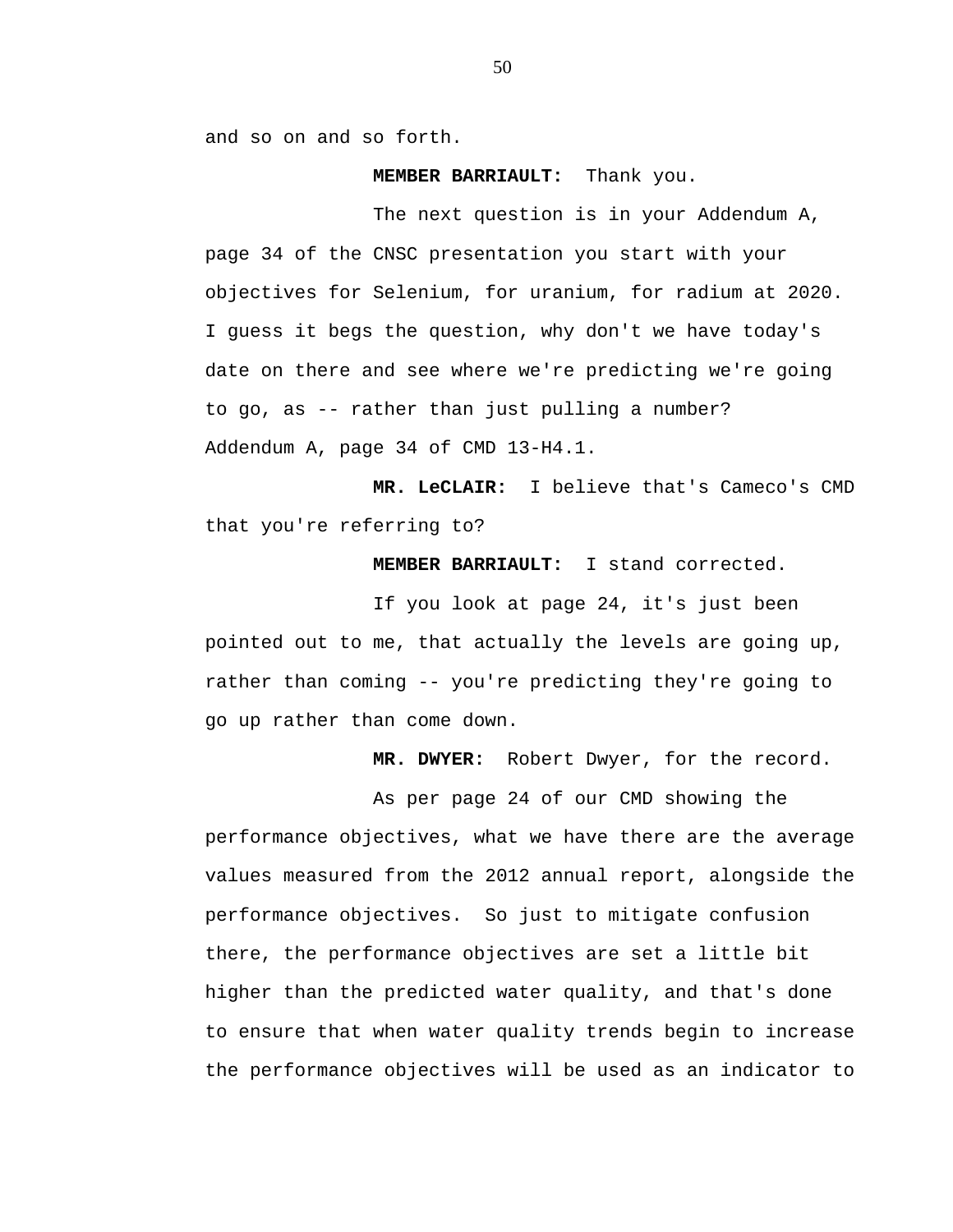determine when risks need to be reassessed for that property.

All of the trending data in these tables, the majority, should be decreasing. There -- as mentioned in the CMD, radium in the Tailings Management area is increasing, so in the Fulton Creek Watershed, and will be increasing approximately for the next 30 to 40 years.

**MEMBER BARRIAULT:** So what I understand is that we're going to make it worse?

**THE CHAIRMAN:** Okay, can I -- that's not my understanding of this.

**MR. ELDER:** Sorry, can I try to clarify,

because I don't want to leave that?

**MEMBER BARRIAULT:** Go ahead.

**MR. ELDER:** The performance -- Peter Elder, for the record.

I'm going to look at saying -- I'll look at the example of selenium on our page 24 as Table 3.2.

**MEMBER BARRIAULT:** Gotcha.

**MR. ELDER:** The surface water quality objective is one.

# **MEMBER BARRIAULT:** Yeah.

**MR. ELDER:** So we're saying they're below. The performance objectives, you look at it again if you go above. There -- and we're not saying it's going to go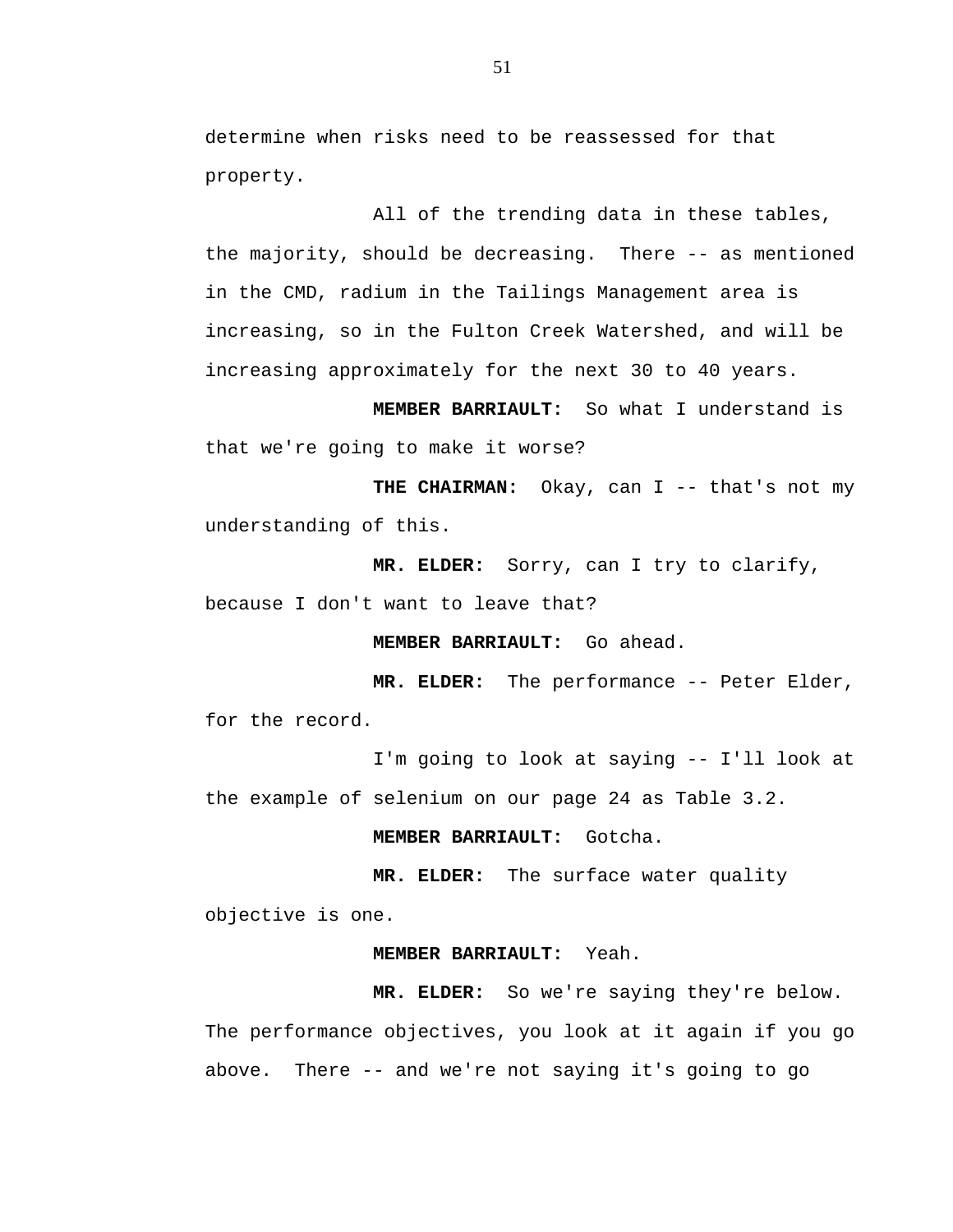above, we're saying you -- this is a trigger to do further studies. The performance objectives is really a trigger to do that your modelling may not be doing what you think it's going to do, and that's what you've got to look at, the performance objectives is this is the worst thing we expect to see. If you see something worse than that you've got a bigger problem, we don't understand what's going on in the system. That's when you go in and say I've got to reassess what's going on.

**MEMBER BARRIAULT:** So even though you're predicting that it's okay to increase by ten-fold for Selenium?

**MR. ELDER:** What we would say on the Selenium is that we're not predicting that it's going to increase ---

> **MEMBER BARRIAULT:** No, no, but --- **MR. ELDER:** --- we're saying --- **MR. ELDER:** --- it's acceptable.

**MR. ELDER:** It is because that is the --

it's acceptable because the surface water quality says as long as you are below one there is no effect. So we don't -- saying we're trying to avoid regulating when there's no effect.

**MEMBER BARRIAULT:** So it's not really a predicted value?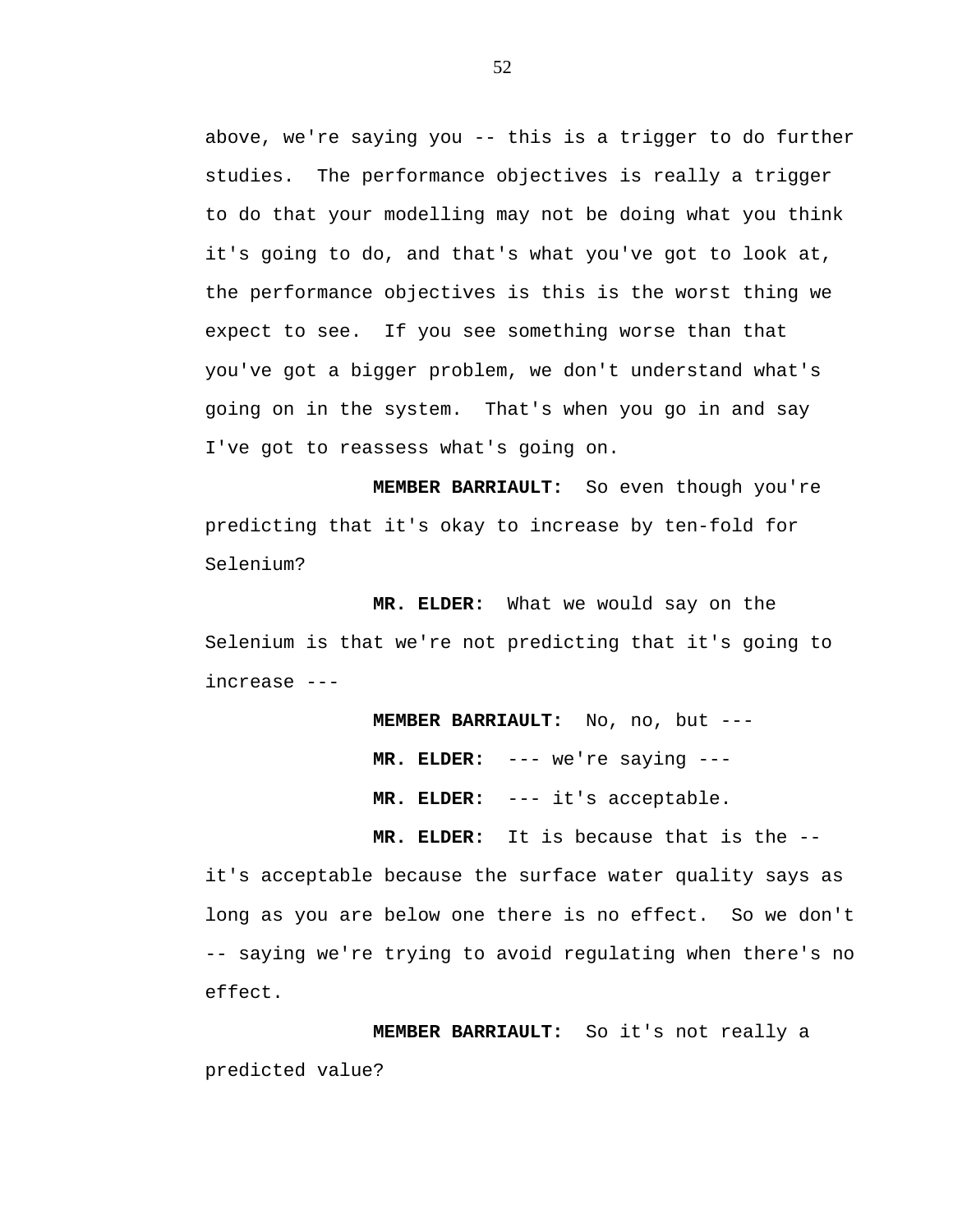**MR. ELDER:** No, it's not a predicted value. It's a performance criteria, which to say you're predicted -- and this is why we're comparing -- the predicted value is what you expect to happen, we expect a decrease. The performance indicators are to tell you your predictions are wrong, and if you see something above that performance indicator, your predictions are wrong, you need to redo your predictions or to look at further mitigation.

**MEMBER BARRIAULT:** Because, you know, on Table 3.3 we're saying the same thing with uranium. And is that the same criteria as you're using there or what are you using there?

**THE CHAIRMAN:** Can I try this, you guys? Again, not very clear. Let's put it this way, if anybody listening to this, I don't know if I understand this.

The way I understood this table, and I thought I had no problem with this, is the heading is uranium, look at 3.3 ---

**MEMBER BARRIAULT:** Yeah,

**THE CHAIRMAN:** --- is Saskatchewan water

quality.

**MEMBER BARRIAULT:** M'hm. **THE CHAIRMAN:** This is the given standard. **MEMBER BARRIAULT:** M'hm.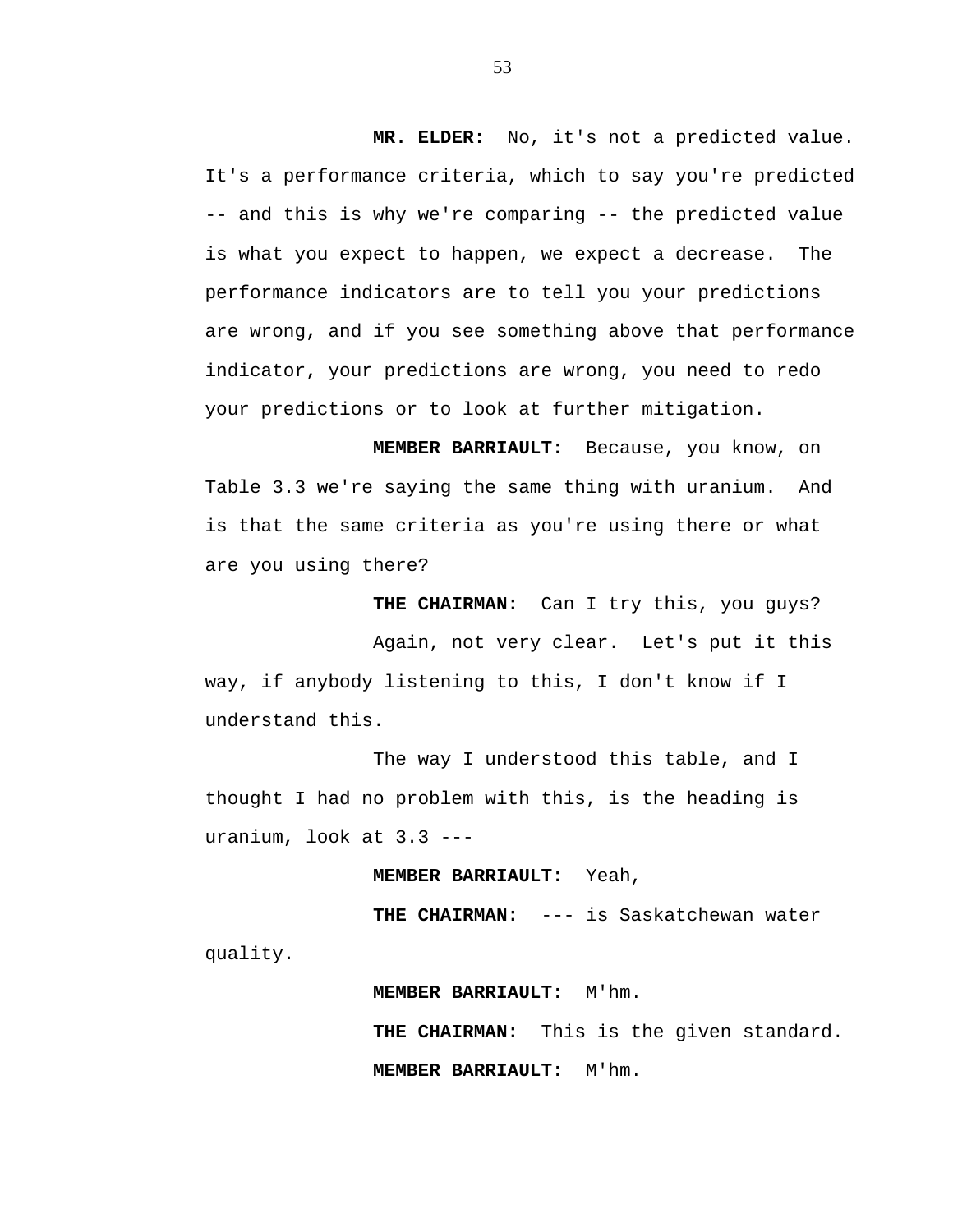## **THE CHAIRMAN:** Okay?

#### **MEMBER BARRIAULT:** Yeah.

**THE CHAIRMAN:** So as long as you are below that, that's your objective. Okay?

If you cannot make it, you have another objective, so for example, in 2020 the lake as 180, I don't know how you pronounce it, Dubyna Lake, in 2014 they were way above the water quality ---

**MEMBER BARRIAULT:** M'hm.

**THE CHAIRMAN:** --- and they continue to be below  $-$ - above, but the objective for  $-$ - the realistic objective is 181 ---

**MEMBER BARRIAULT:** No, I understand that, but  $---$ 

**THE CHAIRMAN:** --- but it's not the actual ultimate objective, which is 15 milligram per litre.

**MEMBER BARRIAULT:** But if you look at the next one down, Pistol Lake, it's gone from 173 to 401 in eight years. I mean, why would you predict that that's going to go up in eight years?

**THE CHAIRMAN:** Well, because it is now at 173 and something is leaching into this one. That's my understanding.

**MR. NAGY:** Kevin Nagy, for the record in Cameco.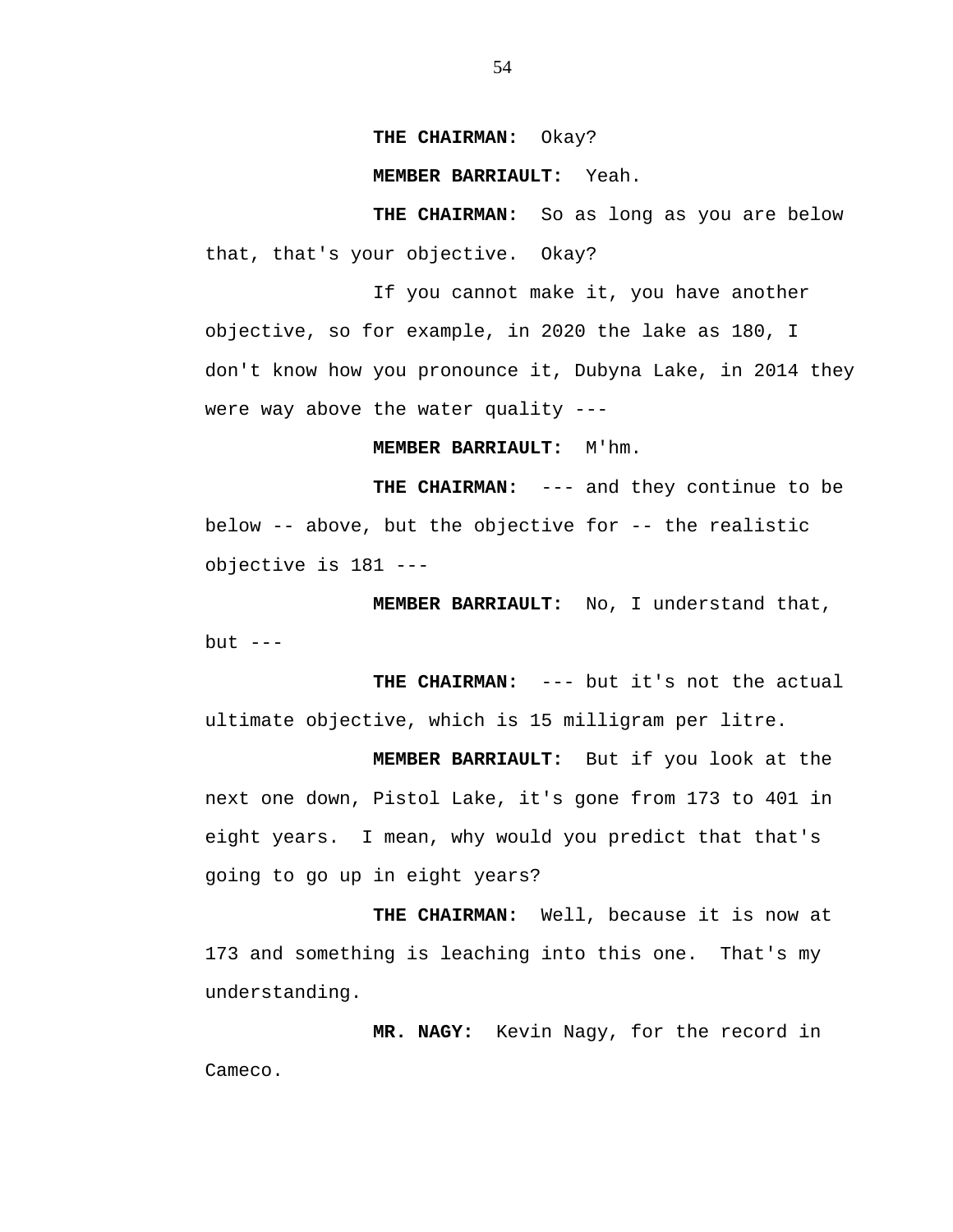In that case that we're looking at for Pistol Lake the -- when you look at the 2020 values, that is what the QSM model is predicting. It predicts a range of values. In this case we utilized, for the performance objectives, the upper bound. So in that case it didn't - wasn't predicted to meet the Saskatchewan Surface Water Quality Objectives.

The reason that it does predict above what the current water quality is showing, there's a couple of reasons for that, the first being that 2012 value is based on a limited data set. I believe there was two samples in 2012 we're basing that on, and with any modelling exercise there is, you know, some uncertainty and variability. So that's why you're seeing that.

But the performance objectives are set to show that the system is performing as expected - predicted, and that the remedial activity is having the desired benefit or the predicted benefit.

**THE CHAIRMAN:** Well, I will argue, I didn't understand it that way in this particular table. I -- if that's the case you should recalibrate your model, because it should never predict something above what it's already now.

**MEMBER BARRIAULT:** Unless you want to look good.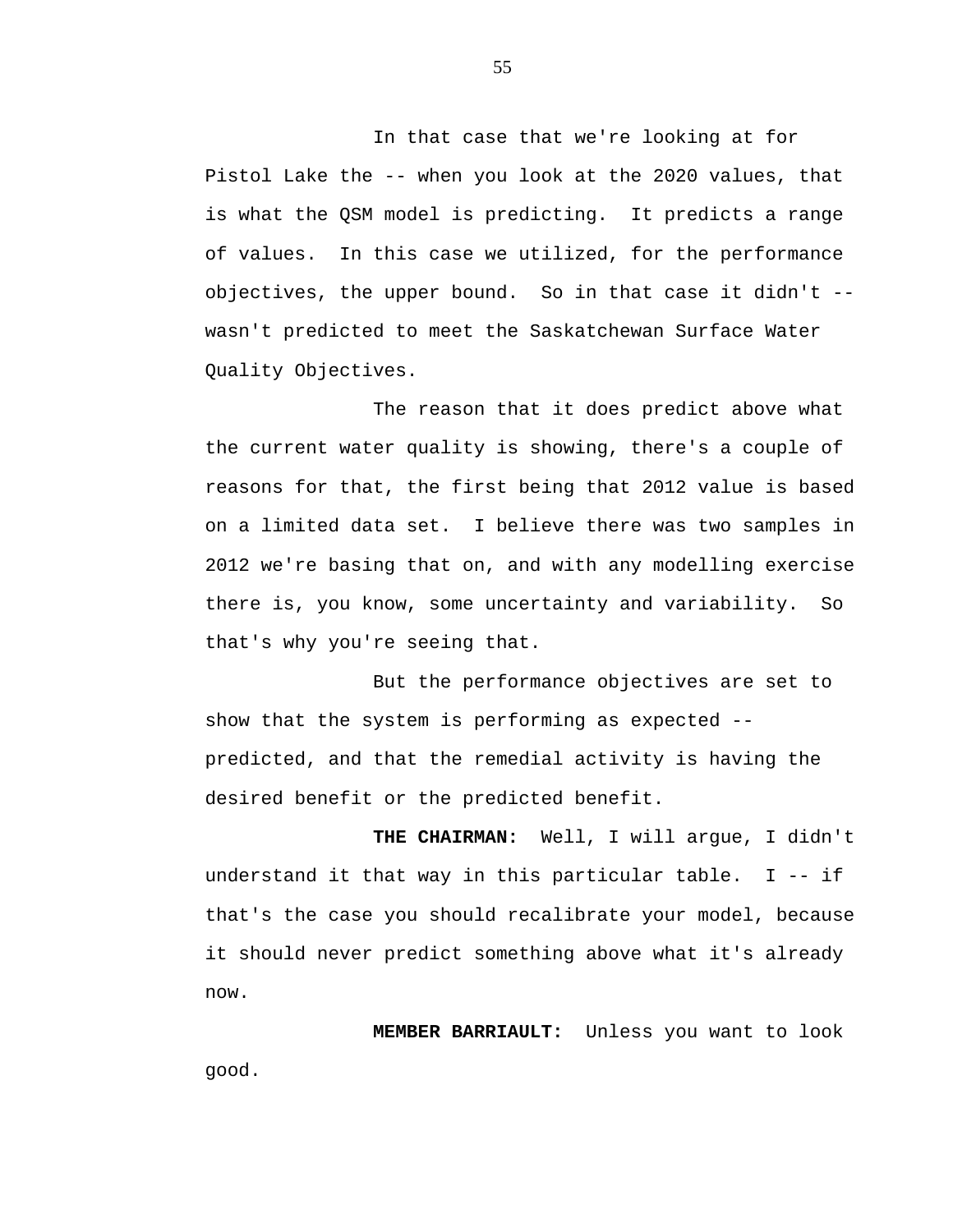THE CHAIRMAN: Unless there is -- you know that there is some flow into it that may cause something. You'll have to -- it doesn't make sense then.

**MR. NAGY:** Yeah.

Kevin Nagy, for the record.

I would agree with that, and it is our, you know, obviously our expectation that the water quality will be less than what we see now, that will be the improvement.

**THE CHAIRMAN:** Right.

I don't know if -- staff, is that your understanding? Is -- Mike ---

**MR. RINKER:** So ---

**THE CHAIRMAN:** --- what's your

understanding of this model?

 **MR. RINKER:** Mike Rinker, for the record.

So there's a couple things. First of all, what's happening in 2012, there's a number that is an average but there's a lot of variation in that number. It's not as precise as what you look -- what you see. There's a range of values and they're presenting the average as a fixed number. That's a bit misleading.

And so when you predict how -- if we did nothing and we predicted how that system would evolve over time, there's a lot of uncertainty. Would it on average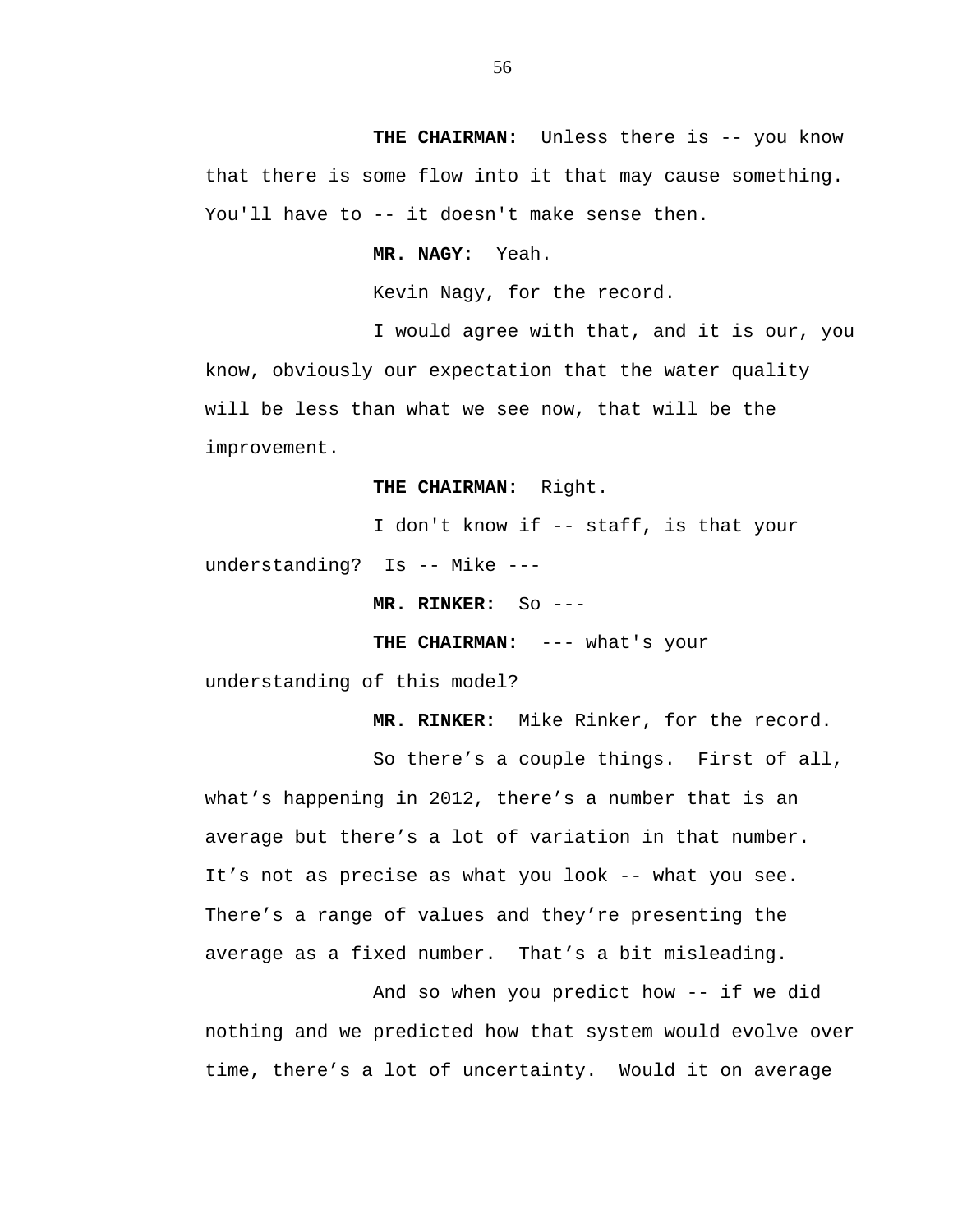be a little bit higher? Would it on average be a little bit lower or would it continue to be that number? There's a range of expectations.

The performance objective is trying to capture the upper bound of that range and if you go beyond that upper bound, then you definitely do have some new source that you didn't predict. If you're within that range, then things are still evolving with the uncertainty in the model and with the uncertainty in the data. Things are still evolving within your understanding.

So those performance objectives are that upper number where if you exceed it, it means there has to be another source that you did not mitigate and you better go back and look at it.

If you're below that number, there is uncertainty in the model. It could be higher, it could be lower but you're still within that range of values that suggest that you understand how things are being performed.

**MEMBER BARRIAULT:** What are the criterias to establish the model? What is it that you feed into the equation to get these figures?

**MR. RINKER**: They would be how -- let's pick uranium -- how uranium is being leached out of the rock. What is that rate? That rate isn't fixed. It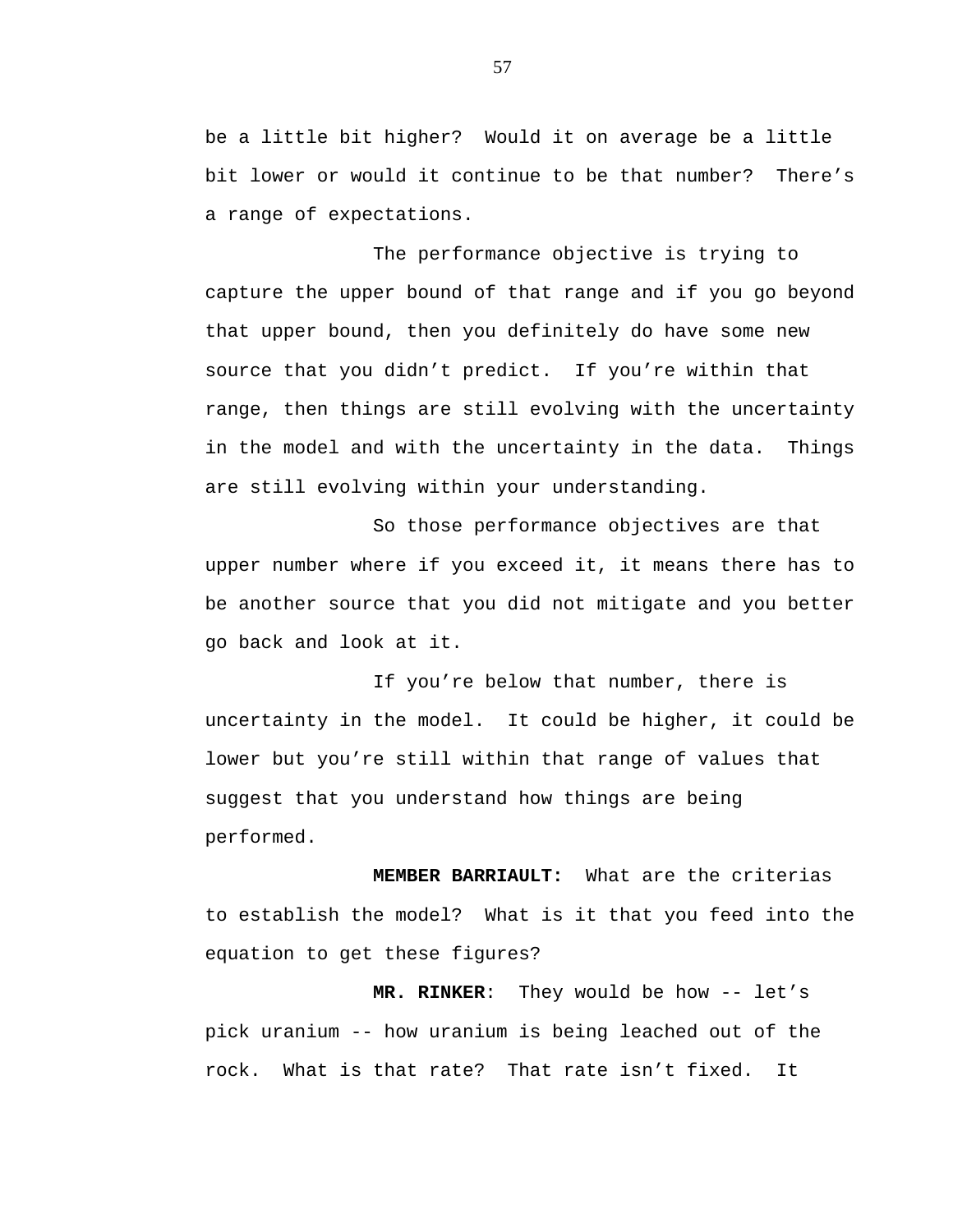changes from year to year.

**MEMBER BARRIAULT:** So therefore we should have values for the last 10 years?

**MR. RINKER**: Because they have so many lakes identified on this table, there is monitoring data that goes back 30 years but not at each individual source. So at this particular source, if I understand correctly, there's only two times that they actually monitored at this source. So they have two data points, not going back 10 years, just two years.

The other problem is how much water goes through. So if you -- the load is depending on the concentration and it's also -- depends on how much water goes through. So how much snow melt you get, how much rain you're getting which there's a lot of variation from year to year.

So when you have two data points, that concentration that you get -- you know if you have a dry year versus a wet year, it can be very different. And so two years of data does not give you a very precise understanding of what is the load from that source.

# **MEMBER BARRIAULT:** Thank you.

**THE CHAIRMAN**: All I can say is that then if there is a range in the measurement, then you should indicate that -- the whole range so people can understand.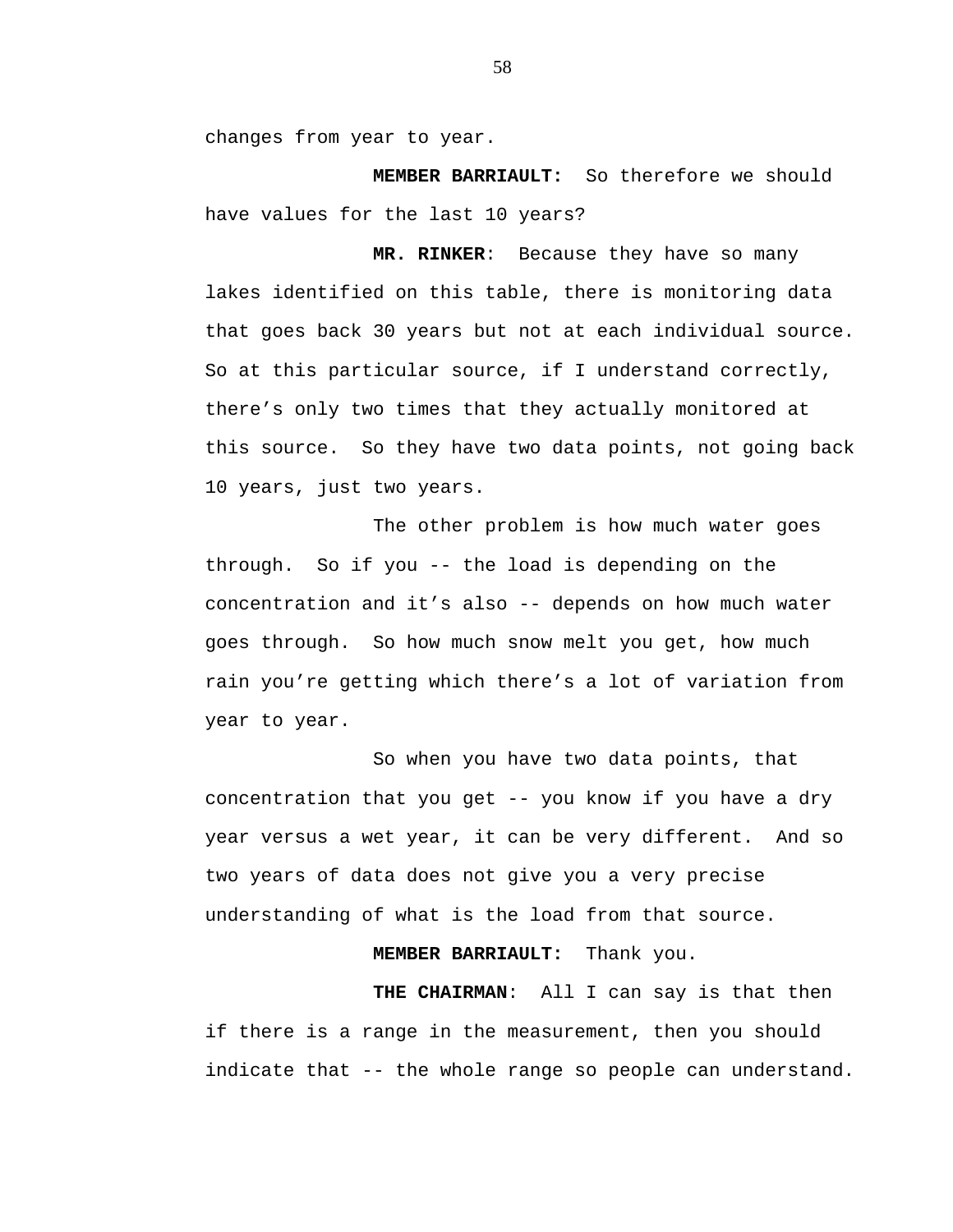Otherwise, this model is -- I wouldn't use this model as a benchmark to gauge how you're doing, if you've got such a huge range in terms of your objective.

If you do the upper limit, then you should take the 2012 measure also what it could have been, not what it does when it's measured because there is not consistency and logic here, to my understanding.

Anyhow, we've got to move on.

**MR. WEBSTER:** Excuse me, it's Mike Webster, for the record.

I've got some water quality results for this station over the last 10 years. And they have ranged from below 200, which we saw in the 2012 average that was presented there, up to over 400 in 2002. So over the last 10 years, we have seen ranges in uranium at that station that range up to over 400 micrograms per litre.

**THE CHAIRMAN**: So you may need to show the whole range over 10 years to try to make this performance objective make sense, if you want to carry it for 30 years so you can have some confidence in -- that you're going in the right direction?

## **MR. WEBSTER:** Right.

THE CHAIRMAN: If you -- the range between 100  $-$  173 and 400 is huge. And if you  $-$  you know, somewhere along the line you guys said that in 150 years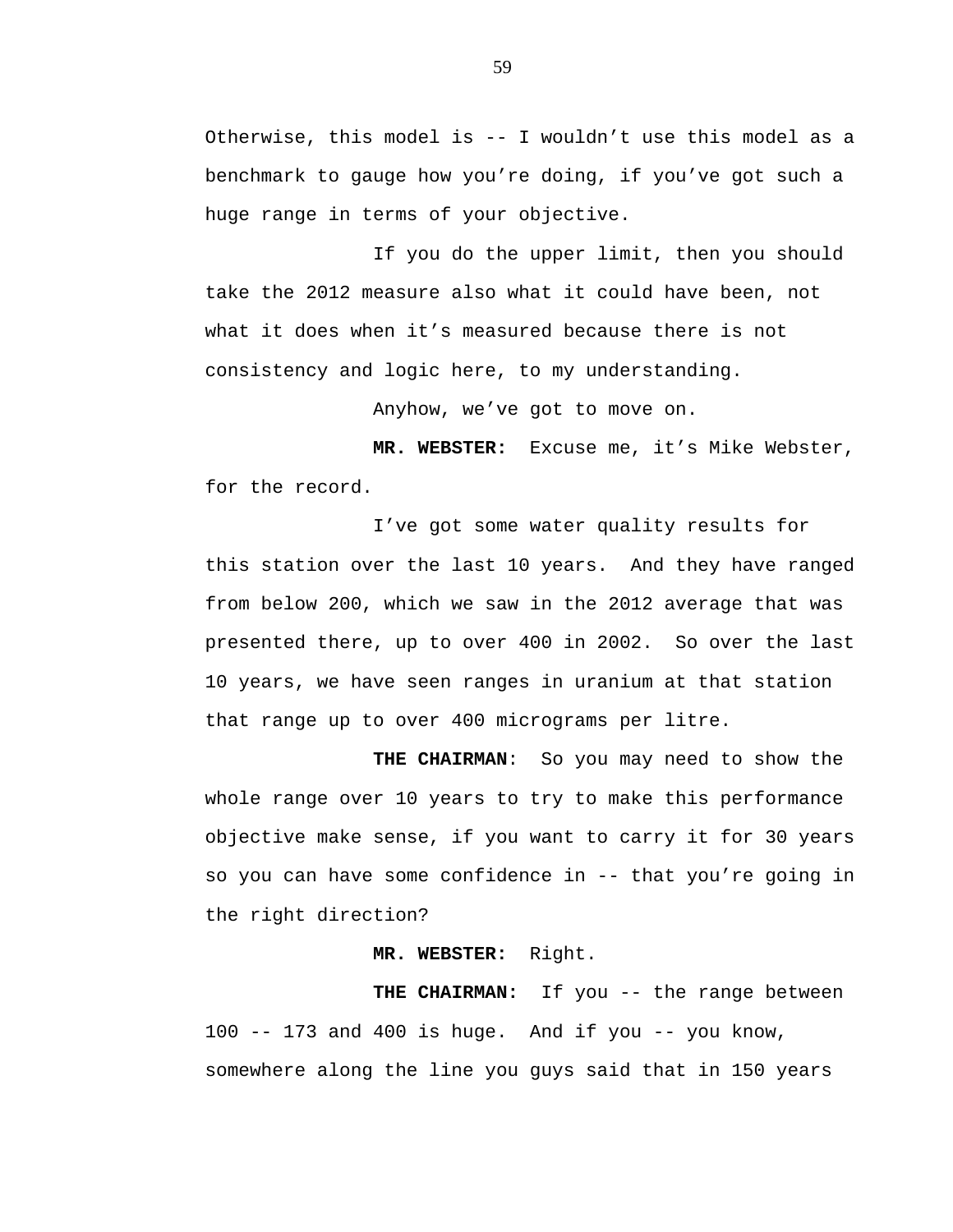or 170 years everything will almost get into some sort of stability, well it doesn't indicate in this particular area. You're not anywhere near the Saskatchewan water quality in 150 years under this table.

Anyhow, we've got to move on.

Mr. Tolgyesi, we may revisit this later on but I need to move on to the intervenors who are waiting patiently here.

Quick two questions please.

**MEMBER TOLGYESI:** I will go back to these options that you were measuring. There were 35 options, 11 categories. And finally in these 11 categories, you didn't consider bio treatment. There is more and more bio treatment in the tailings and also in uranium. I didn't see anything about that. With some reasons?

**MR. NAGY:** Kevin Nagy, for the record.

We assessed a wide range of options individually and in combination. We did assess a number of options similar to bio remediation. And I'll ask Mike Webster to provide a little bit more information on what some of those options were and what the outcome was.

**MR. WEBSTER:** Some of those options that we assessed for the lower creek area -- lower east creek area were some sulphate reducing reactors so the -- a passive treatment system. So we assessed that.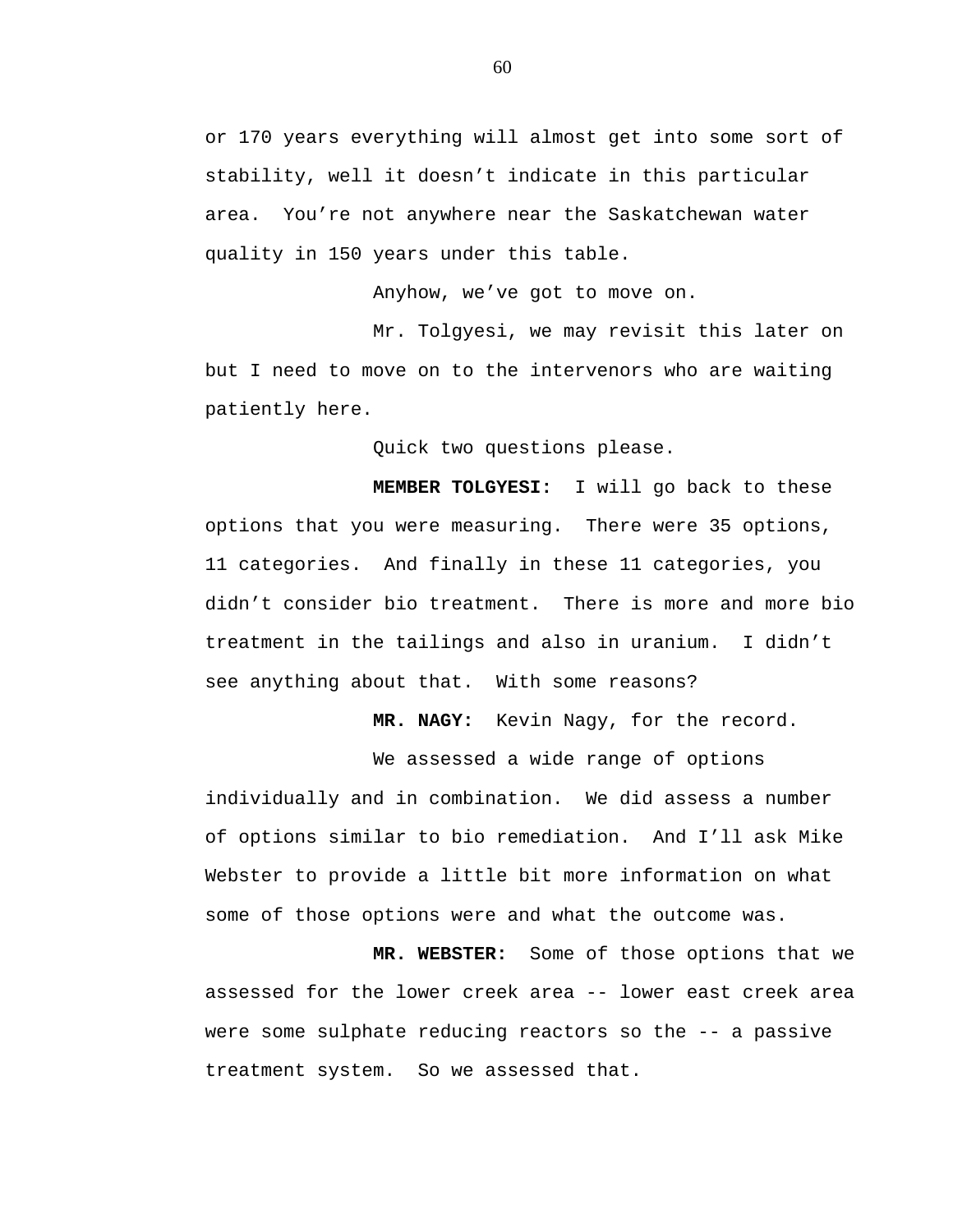As well, in the quantitative site model and in our assessment of remedial options, we were able to assess the performance of a wide range of options at various locations within the site. So being able to take a look at what the effectiveness of various options was and being able to apply that to what that meant to the improvements in downstream water quality.

**MEMBER TOLGYESI:** Oh sorry. Your submission you are saying on page 21 that 35 vertical openings were identified and sealed and the shaft caps are inspected annually.

That means that you inspected, I suppose, they are in a reasonably good shape. And this is one of four measures that you are saying that will be done is the caps -- where is that -- will be replaced in the shaft openings.

It is a long-term safety objective where an environmental impact is nil or negligible because I don't know if it's some impact of replacing the cap, it will be environmental impact on that or it's just a safety?

**MR. NAGY**: Kevin Nagy, for the record.

The intent is for the long-term stability and safety related to those caps. That is one of the requirements -- is one of the goals of the Beaverlodge management framework for the sites to be and continue to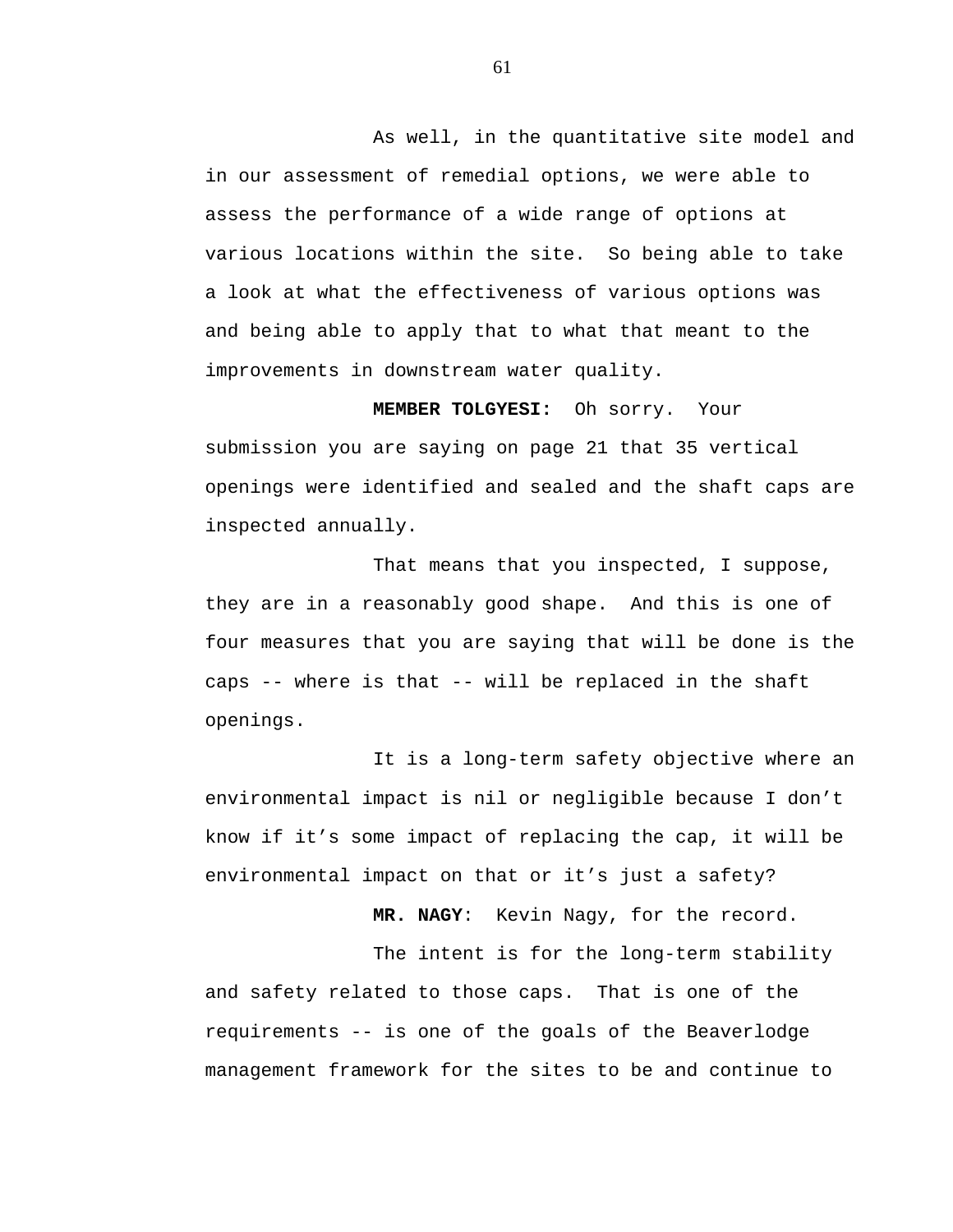be safe, secure and stable over the long-term.

And that is also the expectation to transfer properties into institutional control. So replacing the caps, we will be ensuring that those caps remain safe and stable into the future.

**MEMBER TOLGYESI:** And in these flowing boreholes, you plug 35. Is there a kind of impact that you could observe that is less contaminants or less volume or whatever?

**MR. NAGY:** Kevin Nagy, for the record.

The boreholes themselves did not represent a significant source of contamination into the water bodies, particularly the ones close to Beaverlodge Lake. So I don't expect we would see a measurable change there.

The ones at the Debyna site, that lake is smaller so the contribution would have been a little more significant. And now that we've plugged them and the ongoing monitoring will -- we will assess to see if there is a measurable improvement in water quality as a result of plugging those boreholes.

# **THE CHAIRMAN:** Okay.

I think the one thing -- just my observation in fact for this round is there's a lot of work that's been done over the years. I was a bit disappointed not seeing in the path forward dates by lake.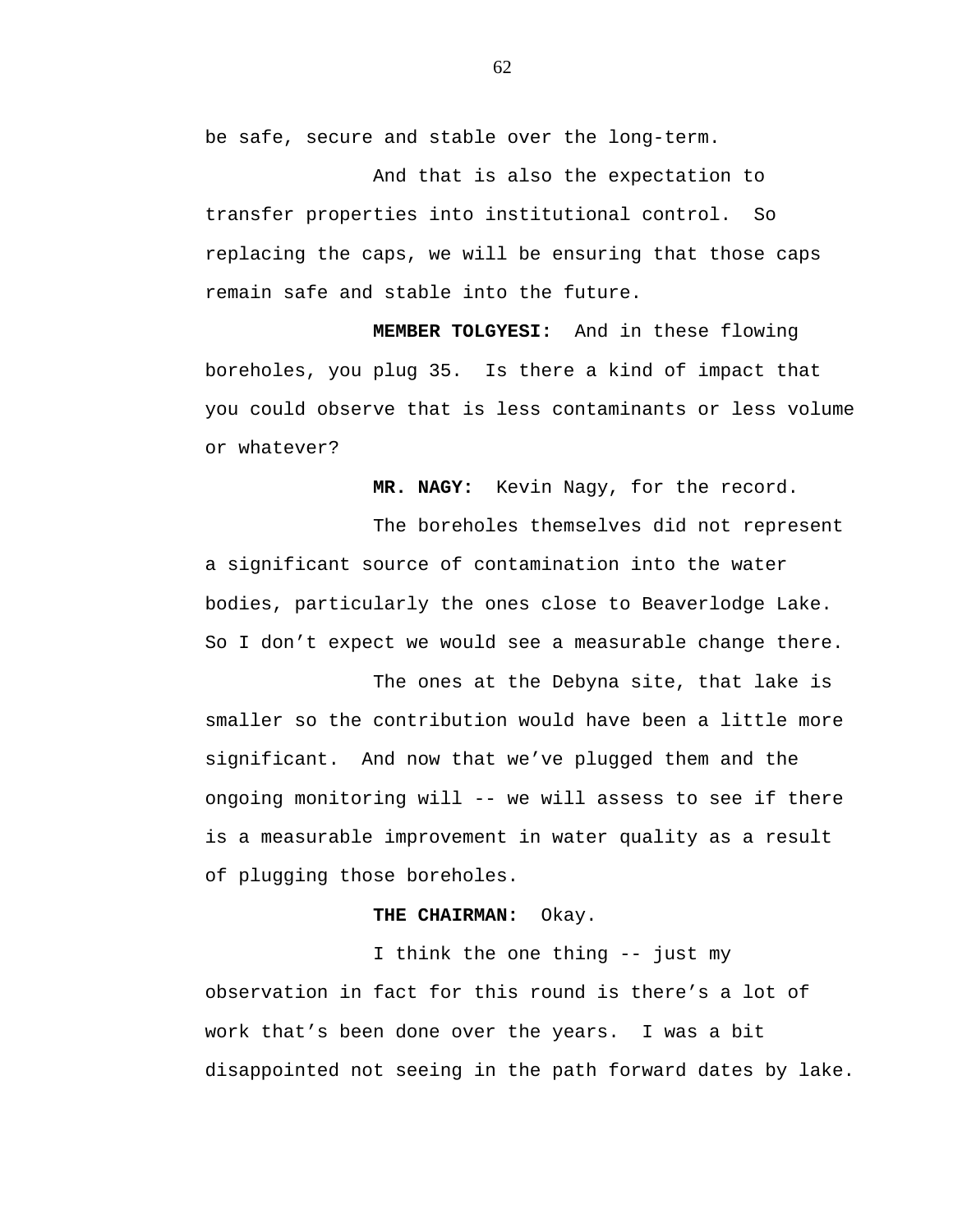Here's lake one, here's what our expectation is. Here's when it's going to go and meet the quality -- I don't care if it's 100 years, 200 years, 300 years.

Somebody should calculate when is the day that you think you can actually pass the institutional control and when it is actually going to hit acceptable regulatory limit. And it may take 1,000 years, but at least we see kind of a time horizon.

And what I want to know from staff, is it a reasonable request for the first annual report that you will come to us with specific, lake by lake -- by the way, how many such parcel there are that will eventually go to institution control? Is it by lakes or is it by, what do you call it, licensing stake, mineral claims? What is the unit that actually goes into institutional control?

And by the way, you already have five of them, I'm told, that gone into institutional control and everything is okay, I guess there were no surprises.

So I'm asking many things here. So the first question is, is it reasonable to expect to get a real entity-by-entity timeline for the first annual report?

**MR. NAGY:** I think for the first report, we'll be able to present you our progress on implementing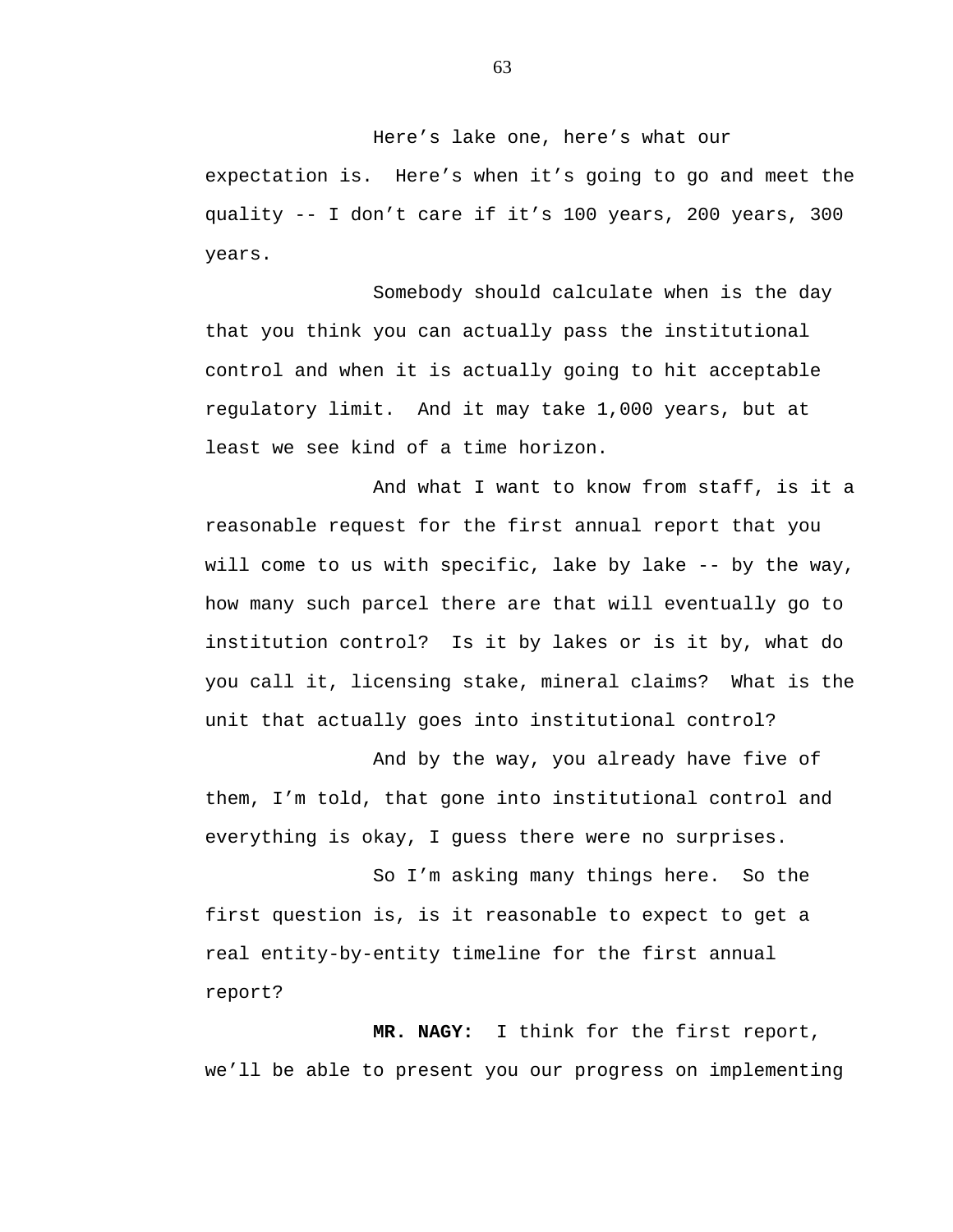the actions and we'll be able to provide you what the current conditions are at the different locations where we're monitoring our progress, where we have ---

**THE CHAIRMAN:** But you can also forecast for the end?

**MR. NAGY:** Well, we -- in some cases, we - well the modeling period was 150 years. Beyond that, the uncertainties and the variances that go in become great enough that the reliability of the model isn't as great after 150-year period.

**THE CHAIRMAN:** I don't know, you're saying that it's good enough to institution control forever.

**MR. NAGY:** We ---

**THE CHAIRMAN:** That's a pretty long-term observation.

**MR. NAGY:** Yeah. To deal with that or account for that, the performance objectives we are proposing achieve two different objectives. The first being in the near term during the license term, they will be used as a yardstick to measure the effectiveness of the remedial options.

I don't have it in front of me, but I also believe we proposed performance objectives out into the future, 50 years out, 100 years out, something of that nature. So that once in institutional control, the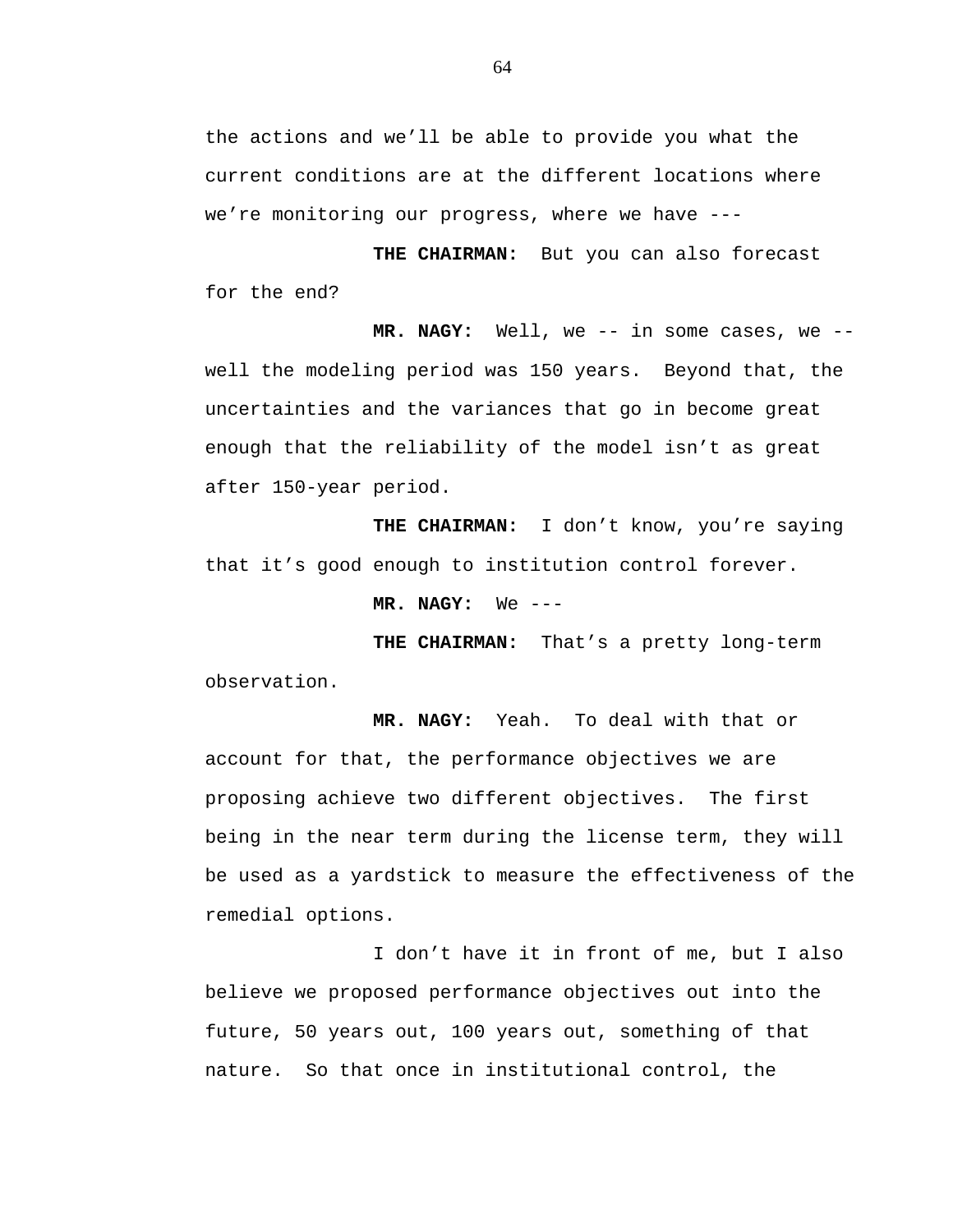monitoring that is being done, these properties continue to be assessed and using those benchmarks to assure that they are performing as expected.

**THE CHAIRMAN:** Well, staff, you'll also want to think about if you come to the Commission for a recommendation on institutional control, we would want to know what the endgame is. And therefore, you may want to think about how to do this and when.

**MR. ELDER:** Peter Elder, for the record. We know they did the modeling out, at least 150 years, so those projections are out there. And certainly, you know, for institution control, we're not recommending institutional control now. And even the ones that -- the near-term one, we have to have some discussions with the province about what are the criteria and how we approach those. So those are all we brought to you before there's any recommendation on institution control, yes.

**THE CHAIRMAN:** Okay, thank you. I think also in -- I hope the interveners will have some patience with us -- I think it's a good time for us to hear from the Ministry of Environment, from Mr. Kristoff, I want to hear the Ministry of Environment's views, and also from Dr. Irvine about -- there's been a lot of concern about the health of the population of all of northern Saskatchewan, so I would like to hear the medical officer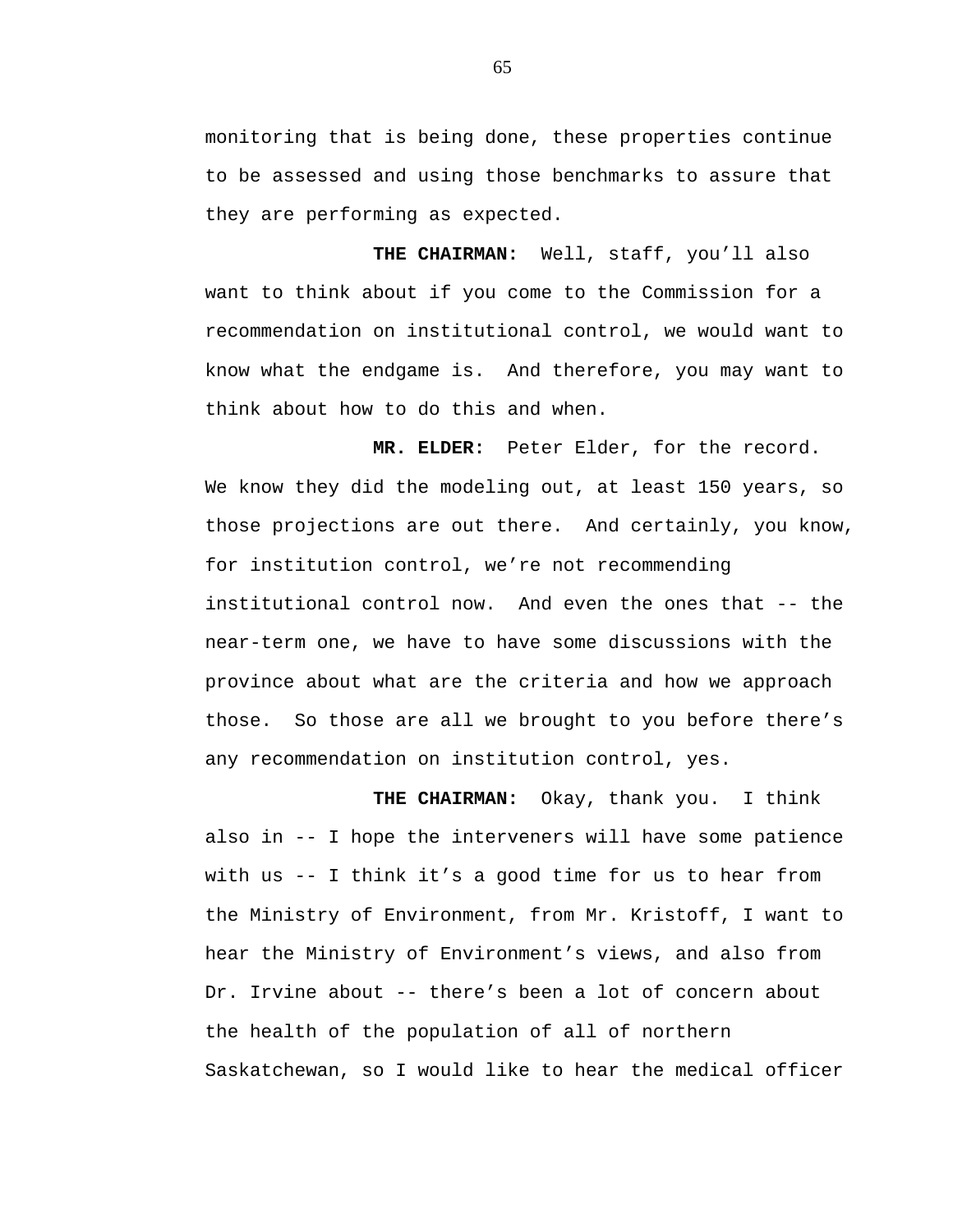view on this particular subject. And then we'll open it up to the interveners.

So Mr. Kristoff, maybe you can share with us your views about this whole process.

**MR. KRISTOFF:** I think -- we're part of the joint regulatory group, obviously, we -- our surface lease covers the licensing of the Beaverlodge properties. Part of that is the management framework has been agreed to by us. The goal of Cameco and, I think, the joint regulatory group is to get properties into institutional control where they can be maintained by the province.

To accomplish that, we have to release it from decommissioning and the CNSC has to exempt it from licensing. Those are pretty simple rules right now, they're generic, but they're simple.

With that, an application must be provided to the Joint Regulatory Group based on the property boundaries, whatever they decide they want to exempt from licensing. That application identifies the risks, also identifies the money to maintain that property and monitor that property into the future and also identifies any unforeseen events that may arise that have to be paid for in the long term. That's my take on institutional control and how I can simplify it for me.

**THE CHAIRMAN:** So you're okay with their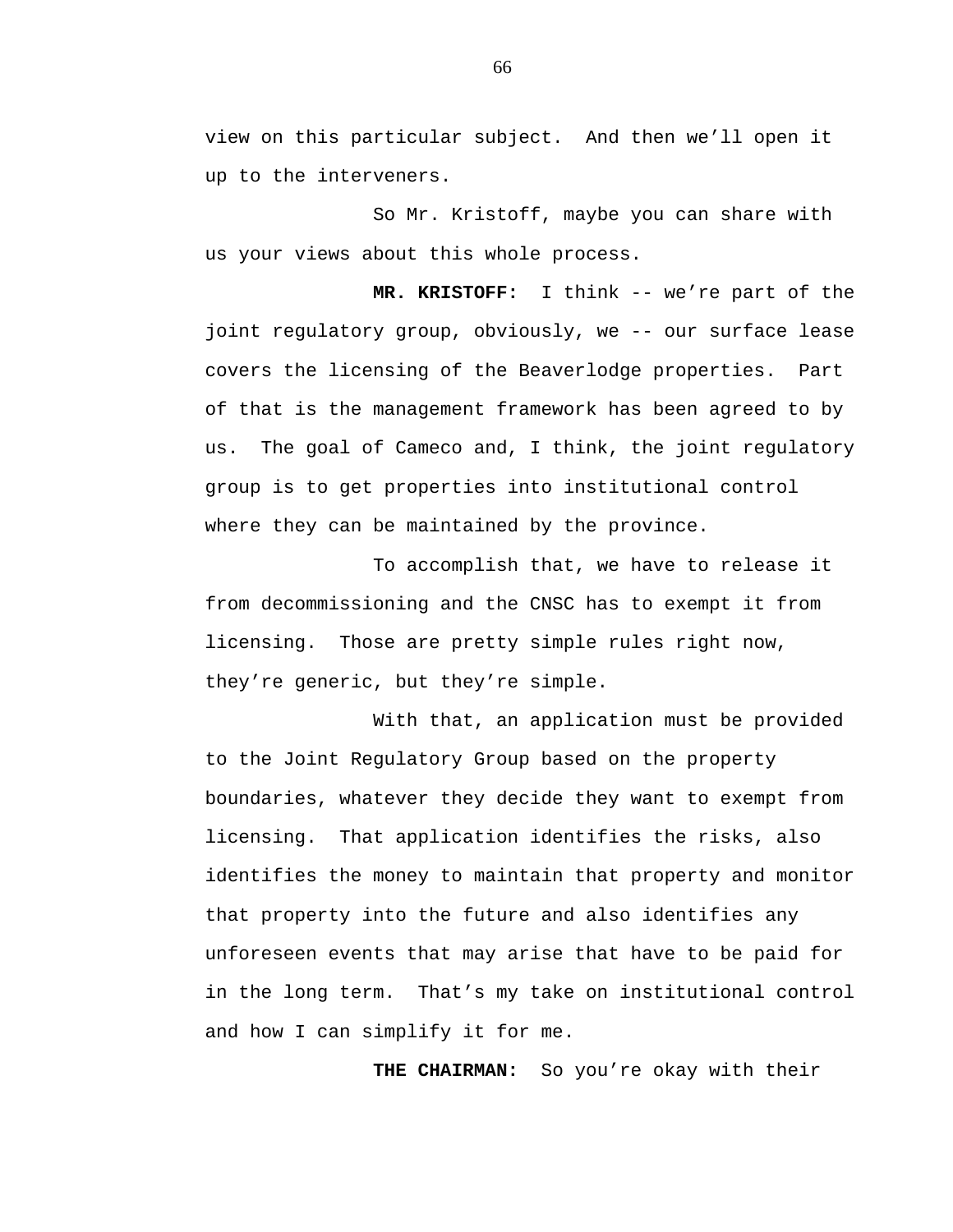environmental modeling that ---

**MR. KRISTOFF:** I'm comfortable with all the monitoring Cameco does for the Beaverlodge Properties right now, yes.

**THE CHAIRMAN:** Okay. Dr. Irvine.

**DR. IRVINE:** Good afternoon or, good evening.

**THE CHAIRMAN:** We've been hearing a lot about the health, the long-term health of the population around Beaverlodge and of course in all of northern Saskatchewan. And I understand that you have done some studies of that.

**DR. IRVINE:** We have been involved with health monitoring since the 1980s. During the first panel hearings, we were able to present some information on cancer trends, hospitalization rates, causes of death within the north. And since then, we've done sort of three relatively comprehensive health status reports, 1998, 2004 and then 2011.

We've made those reports very public across the north, both in schools, libraries, but also done a lot of public presentations on it because it talks about a lot of the issues around health within the northern parts of the province.

I think there's a couple different areas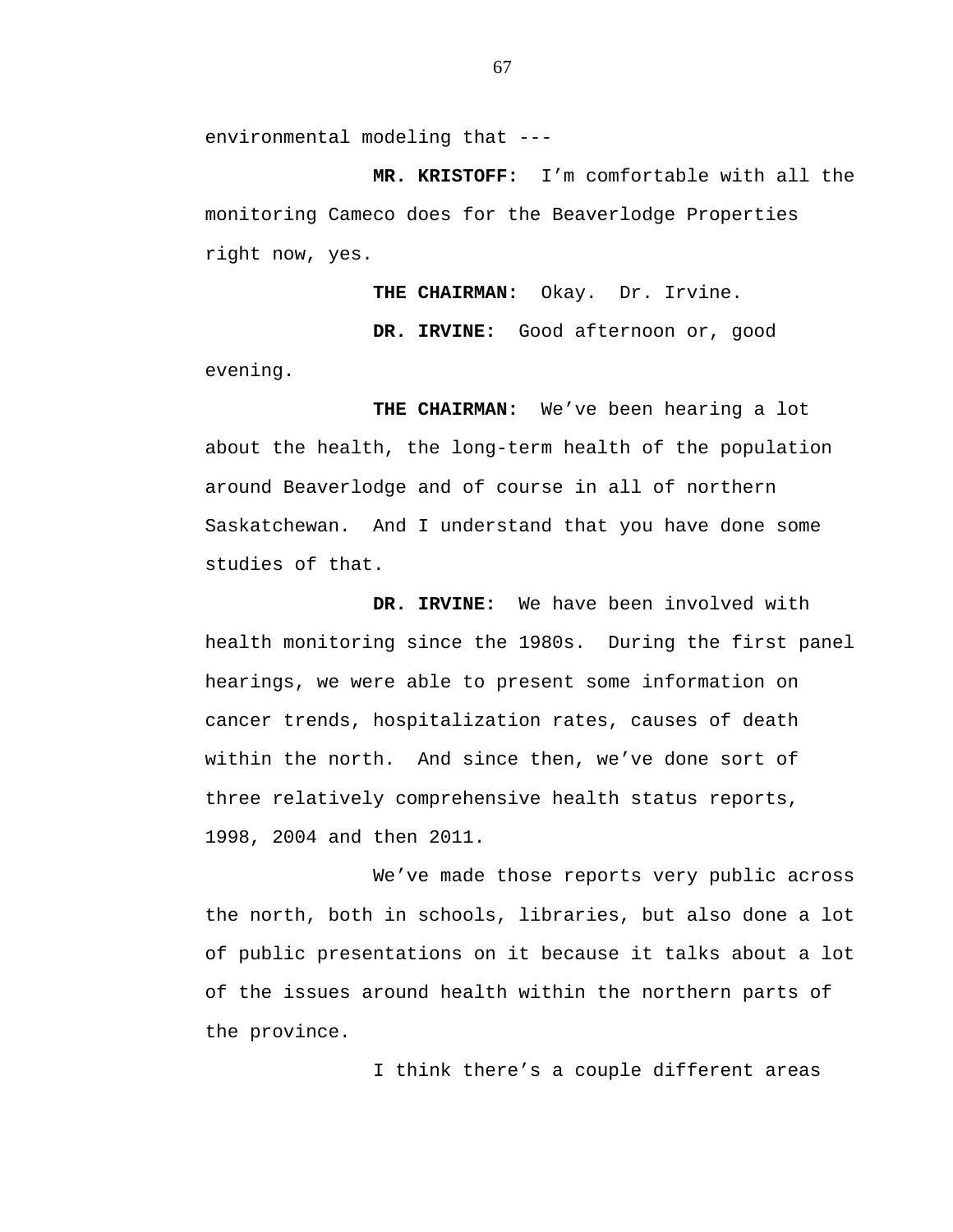that we've looked at. One is the population changes across the north. The north has a very young population. In the Athabasca area, for instance, 35 percent of the population that's under the age of 15 compared to about 18 percent of the province as a whole. So we've got a growing population, a young population.

And as well, we also look at the things that influence health, the non-medical determinants, the things other than health services that influence health. Things like built environment, housing, sewer, water, hygiene, look at health behaviours, smoking rates, nutrition. We'll look at things like income, social status, employment, all of which will influence health.

And then we have a fair bit of information as rates to various health indicators. And I think it's fair to say that we can look at the trends or the changes, as it rates health indicators across the north, is it a glass half empty or glass half full.

We've got improvements in a wide variety of health indicators, we've got life expectancy improving. However, there's still a discrepancy of 10 years between the north and the southern parts of the province. We've seen improvements in infant mortality or infant deaths, there's still a discrepancy within -- with the province as a whole.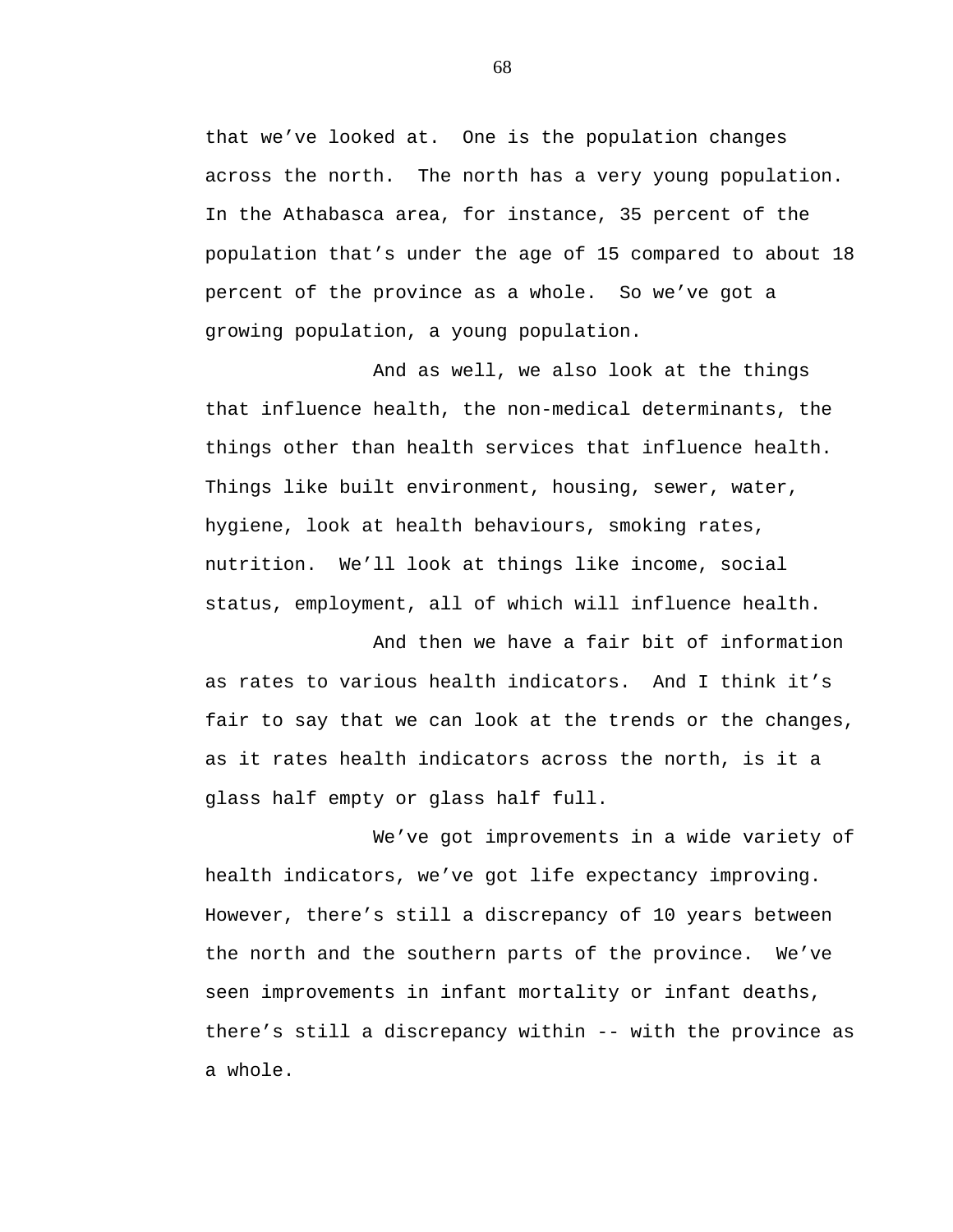In some areas, there's been marked improvements, things like gastrointestinal illnesses, children being admitted to hospital for diarrheas or skin infections, pneumonias; marked improvements in that. Though we've seen sort of a continuing issue as it rates to things like premature deaths from injuries.

The other area that we've seen over the last 20 years has been increasing rates of diabetes, rates that used to be lower than the southern parts of the province and now are substantially greater.

So it's a change in the types of conditions that we're seeing in the north. There's some improvements in infectious diseases with some persisting, such as tuberculosis. And now the emergence of things like HIV and Hep C.

The other things that we hear of and there was concern about during the initial stages of the panel hearing were things like congenital anomalies and cancer trends. So we've been monitoring those fairly closely over the years.

For the congenital anomalies, the rates have been decreasing since the '80s. And there's a couple areas in which we do have specific types of congenital anomalies that are related to small populations. And we're working with those communities to influence those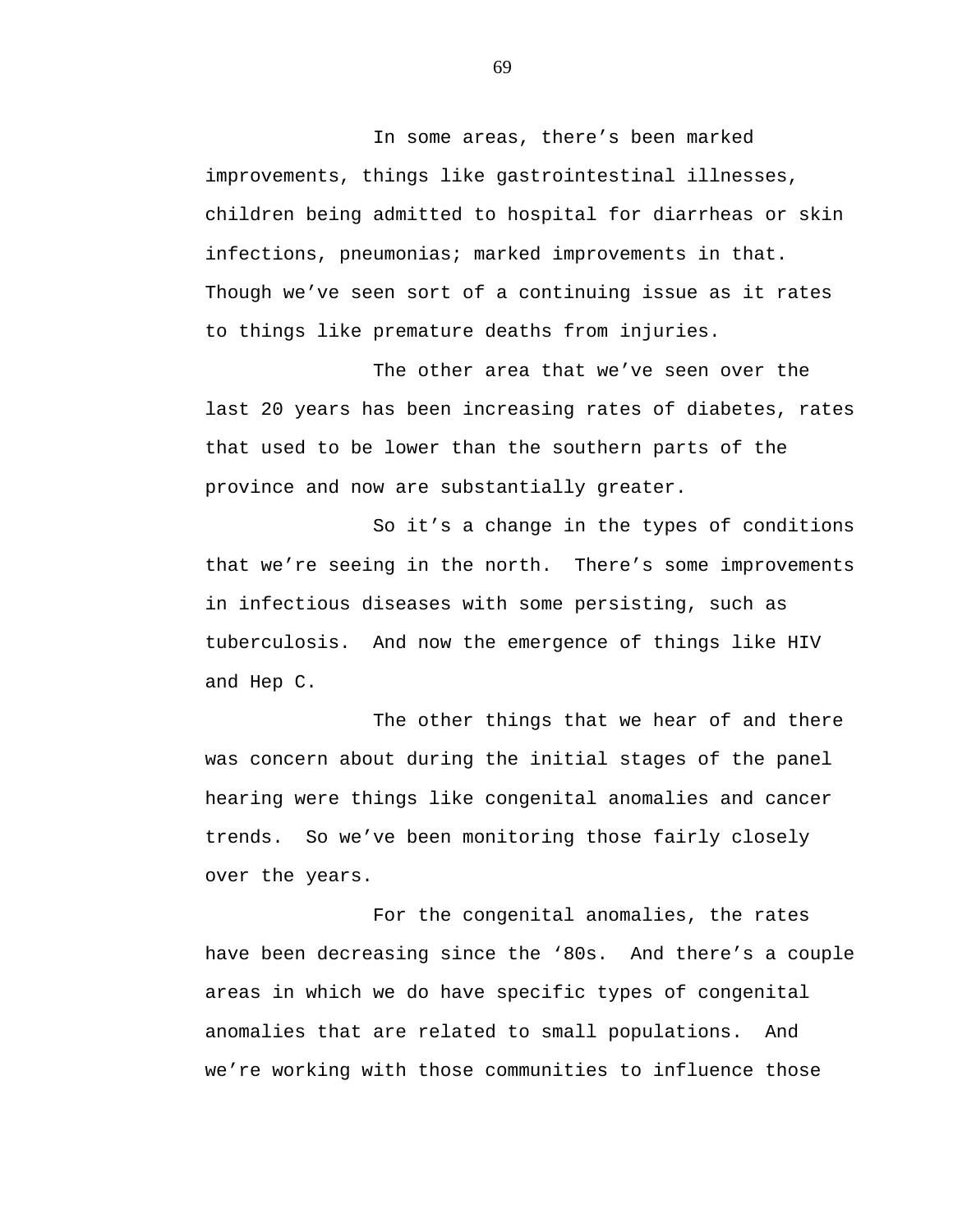trends.

For cancer, one of the challenges that we face across the north is our smoking rates are at least double that of the province as a whole. In the Athabasca area for instance, the in-hospital birth questionnaire that asks recently delivered women about their smoking behaviour and a variety of other risk conditions and up to 70 percent of them had been involved with smoking during their pregnancy. So it's an area that I think there's been some substantial work in but it needs to be continued.

With that, I think we also watch closely the trends in cancer. Right now across the north if you look at the incidents of cancer, the rate for women is about the same in the north as it is in the south. For men, it's a little lower in the north than it is in the south and that's predominantly in the areas of breast cancer, colorectal and prostate cancer.

There's a couple of conditions that are higher in the north. One is cervical, cancer of the neck of the womb in women, and that rate has been high for quite a number of decades but it's been decreasing substantially. The one that has remained high has been lung cancer and the rates are greater than the south as a whole. We've seen in Canada that the lung cancer rates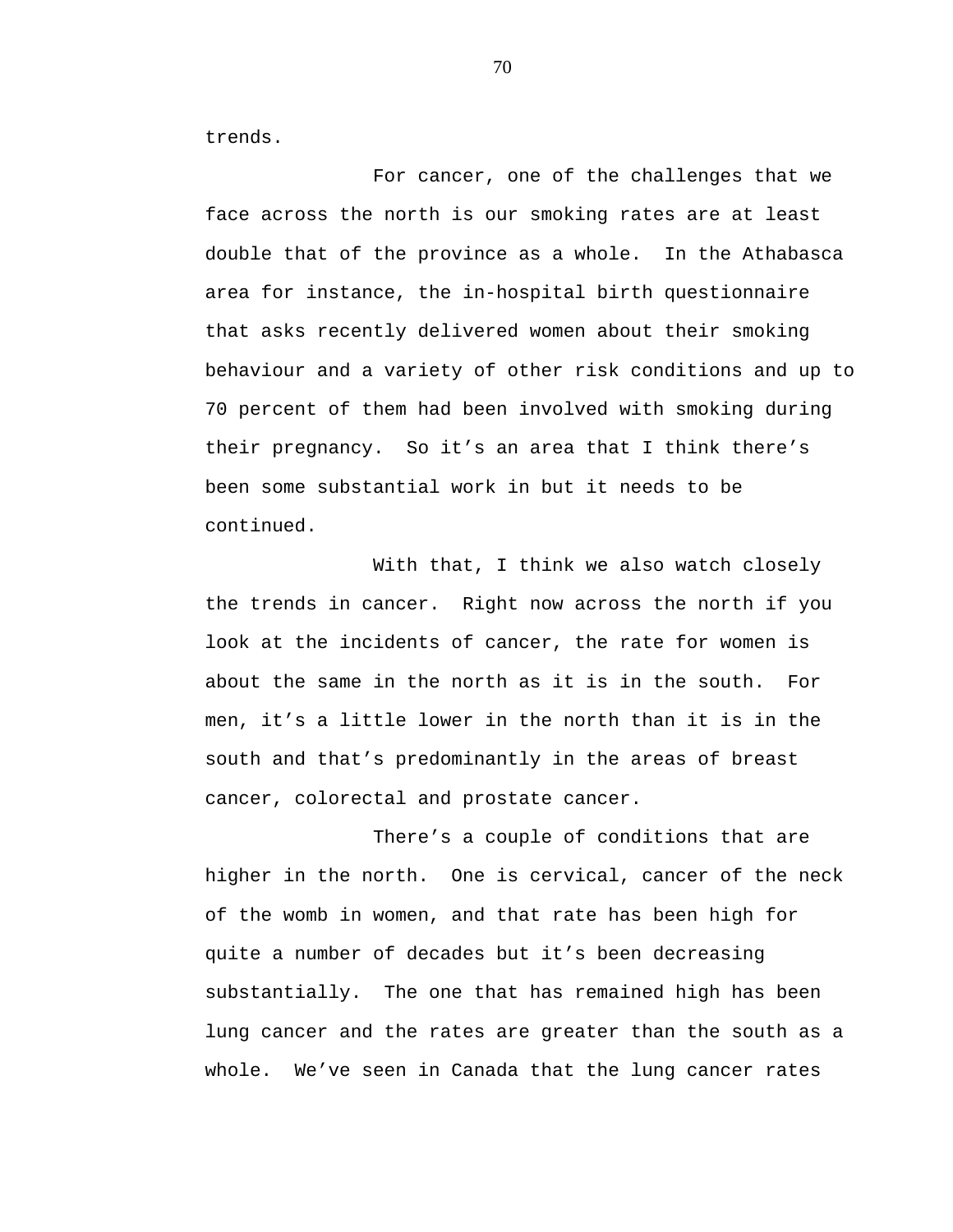have been decreasing predominantly in men with the changing smoking behaviours that have happened over the last decade or two but we haven't seen that reversal of the trend yet within the north so there's a lot of work being done in terms of smoking cessation and things like that.

So in a way when you look at health issues across the north, they're complex, there's not a simple solution to them.

The community of Uranium City had a special request of us when we were sharing some of the data as it relates to the northern health status reports and they asked us to look at some of the vital statistics as it relates to the community to Uranium City itself. It is a very small population so there's high variability in terms of potential for epidemiologic studies but we particularly looked at cardiovascular disease, cancer and injuries as the three most common causes of death.

Cardiovascular disease and injuries, if we age standardized them to match that of the rest of the north were higher than the northern average. If we looked at cancer, those last few were higher but not statistically significant. The cancer rates in Uranium City were a little bit lower but not specifically significant so you'd really have to say that they're the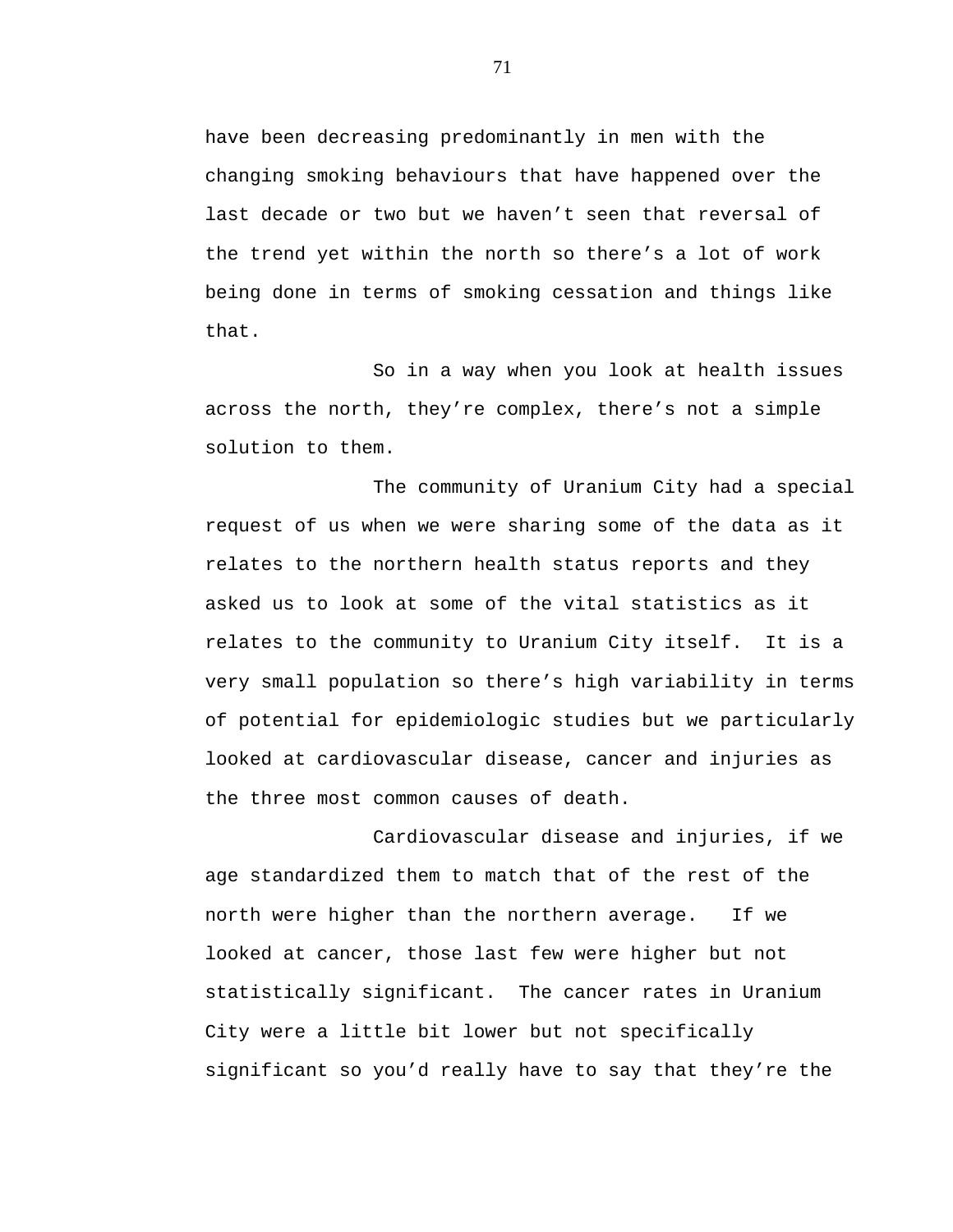same rates as across the north as a whole.

So that's kind of a snapshot of the health status across the north and a little bit about Uranium City itself.

**THE CHAIRMAN:** So there's nothing that you can actually attribute to working in the mines, uranium mines, radon concern over the last 50 years or so?

**DR. JAMES IRVINE:** We've been involved with some of the work that CNSC has led as it relates to the worker epidemiologic studies looking at the history of past workers from the old mines and with the new mines and even though there is evidence of past exposures in the old mines increasing the risk of lung cancer, overall the workers who were involved with Beaverlodge and other Eldorado sites, the overall cancer trends were -- or the incidents were the same as the Canadian general average.

The main determinate I often say as it relates to the risks of influencing things such as lung cancer, safeguards have to be put in –- continued to be monitored and watched as it relates to radon in modern mines and there's substantial efforts and education and monitoring done for that. However, I think one of the major influences on employment to the uranium mine site is what does employment impact in terms of the smoking? If getting a job and getting a good income, education,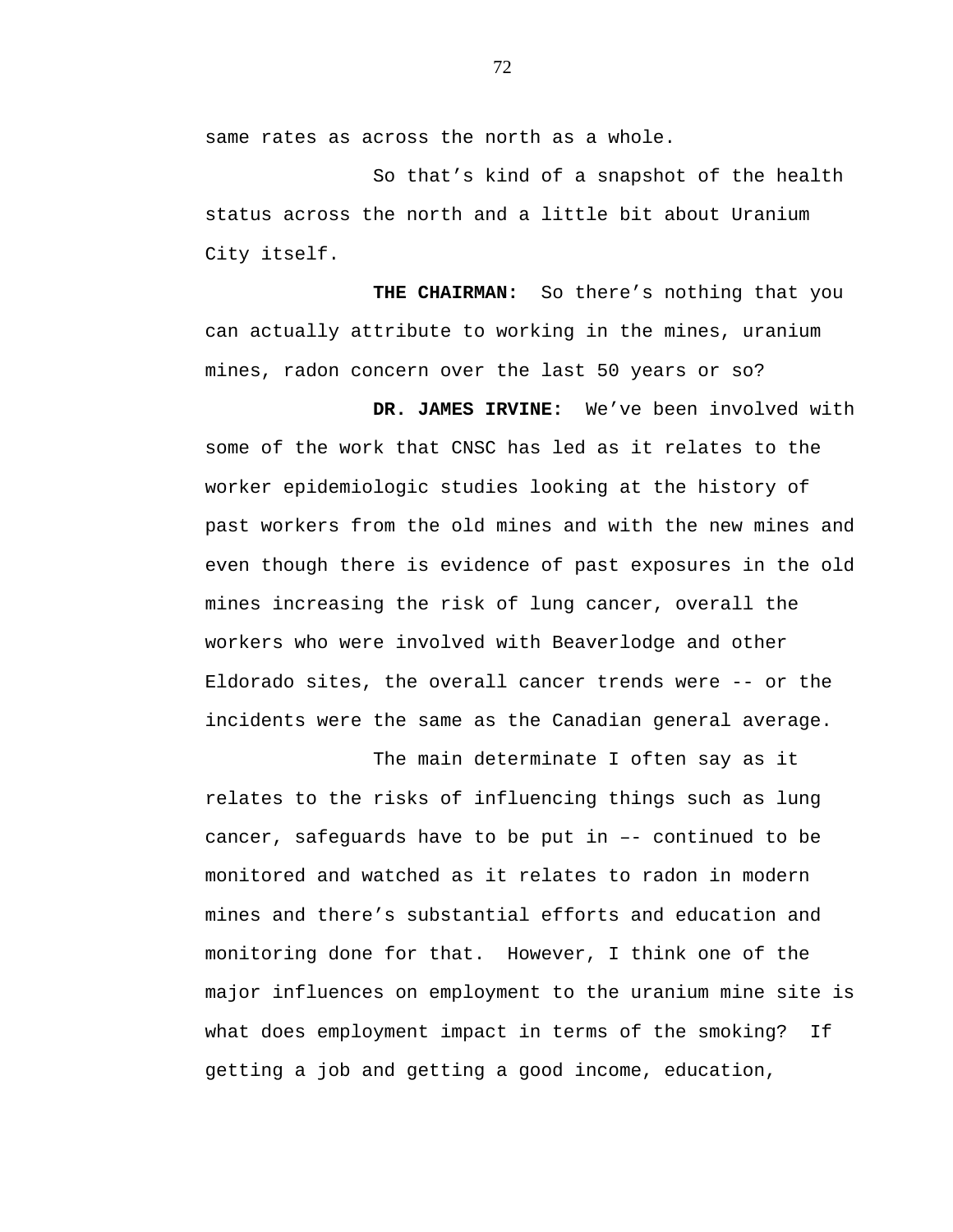getting support provides an opportunity to not to smoke, increasing your efforts not to smoke, then that will make a substantial impact on lung cancer rates. However, if it's a result of working at a mine site, you're maybe lonely because you're away from home, you're bored in the evenings or something, that increases your smoking rate, that will have a substantial impact. So I think in relatively I think it's really important to be continuing on the radon monitoring worker safety and training but we also have to continue efforts as it relates to smoking behaviours as well.

**THE CHAIRMAN:** Thank you for that. Anybody has a question before we move into the intervention? Ms. Velshi.

**MEMBER VELSHI:** A quick question for the Ministry of Environment. You did say that once Cameco says decommissioning or remediation is complete and CNSC says properties ready for exemption from CNSC licensing, you're willing to take that on under the institutional control program, if I heard you right. But are there specific criteria that you have established before you would accept it?

Forget the lakes, but if you take the waste rock and tailings, what the gamma fields for instance, should be above background because I was just looking at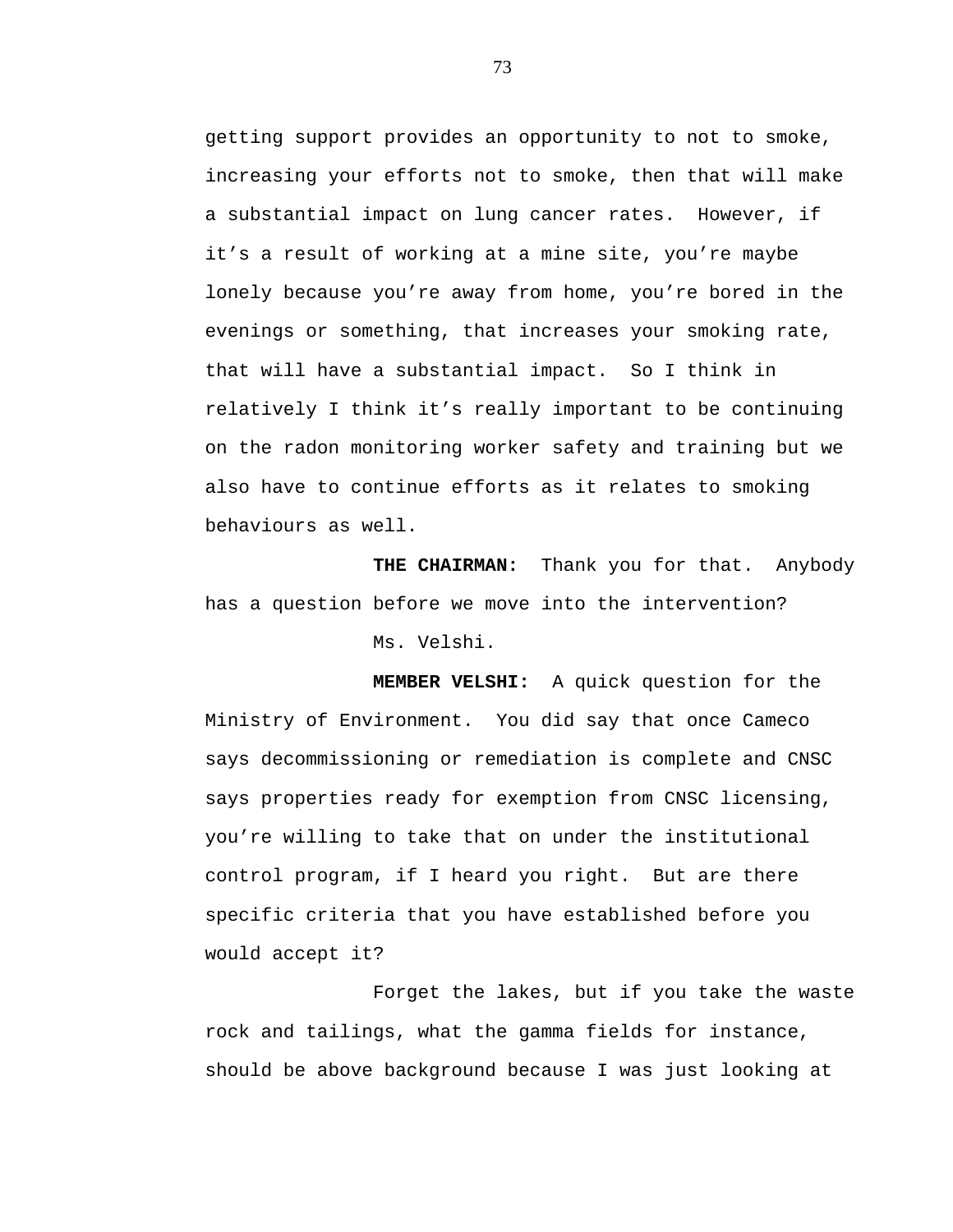what I saw for the Gunnar site and what you mentioned for here, the numbers seemed a little different to what performance objective one was working toward. But I wondered, from your perspective, are there specific criteria you have established?

**DR. DALE KRISTOFF:** Dale Kristoff, Saskatchewan Ministry of Environment.

There is no specific hard number for the acceptance into institutional control. It's based on a site-specific risk based analysis of the property.

**THE CHAIRMAN:** Okay, thank you. I'd like to move to the next intervenors, which we've seen before and not too long ago actually and it's the presentation by the Fond du Lac First Nation, as outlined in CMD 13-H4.9 and 4.9A and we have Mr. Froess and Mr. McDonald with us. Welcome. The floor is yours.

**13-H4.9 / 13-H4.9A** 

**Oral presentation by the Fond du Lac** 

**Denesuline First Nation** 

# **MR. McDONALD:** Thank you again

Commissioners. My name is Darryl McDonald from the Fond du Lac Denesuline First Nation. Just an opening comment.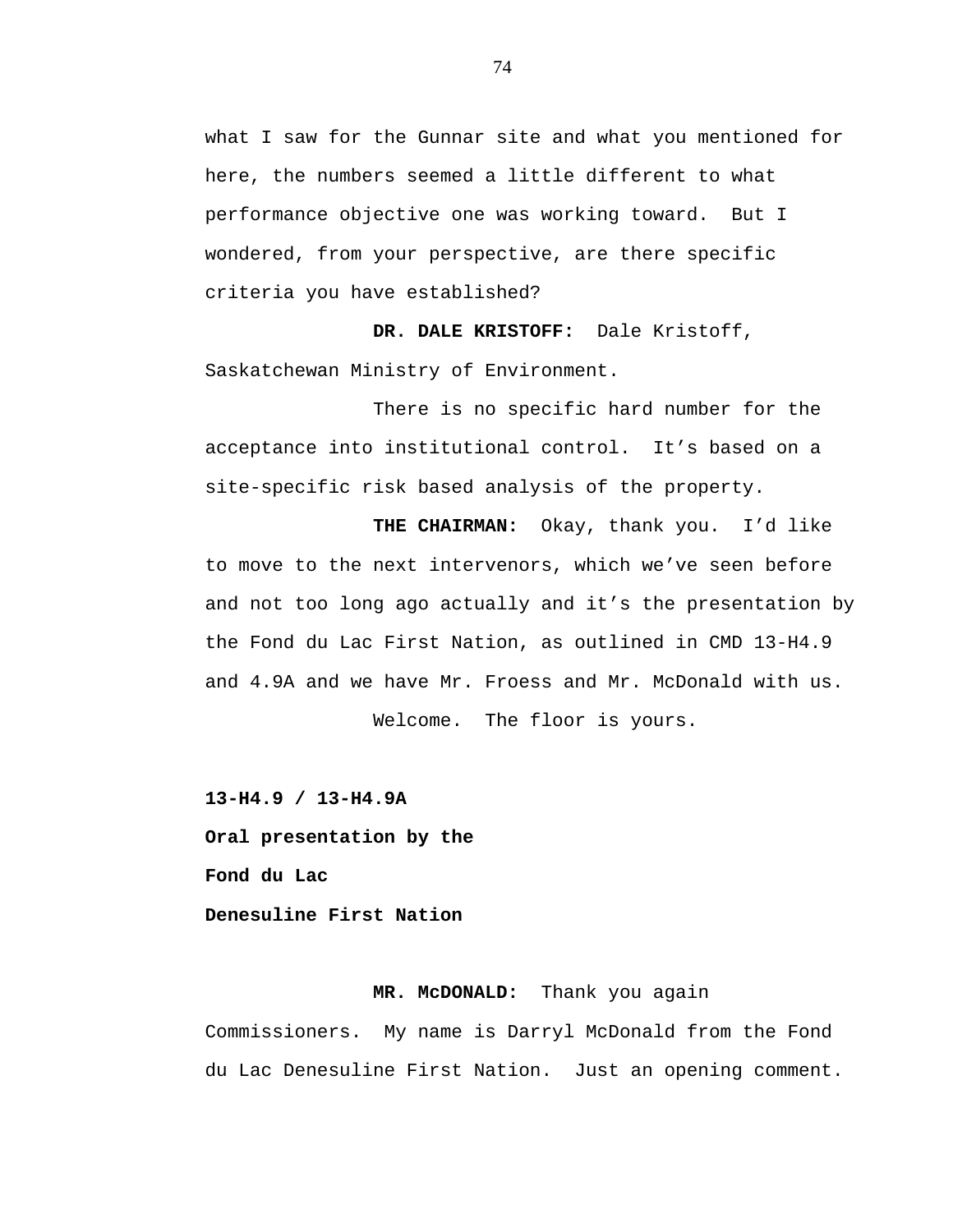Prior to contact, Beaverlodge as we know has great cultural significance based on our oral history Denesuline knowledge and post contact, will continue to live and occupy and use the areas of land that we are discussing here today.

So now I'll transfer that to Ryan.

**MR. FROESS:** Good evening. My name is Ryan Froess. I'm an aquatic ecologist and northern community coordinator for CanNorth Environmental Services here in Saskatoon. I will be presenting today on behalf of the Fond du Lac First Nation concerning the renewal of Cameco's waste facility operating licence for the decommissioned Beaverlodge mine site.

Unfortunately Chief Lidguerre could not make it this evening. His flight was delayed and he tried to get down this afternoon but couldn't get another flight. So I'm happy to have to Mr. Darryl McDonald, the CEO of Fond du Lac here with me today.

I'm just going to –- I touched on this earlier this morning. I'm just going to go, for those who weren't here I'm going to start by giving a bit of background on the Fond du Lac First Nation.

Founded over 150 years ago Fond du Lac is one of the oldest and most remote communities in Saskatchewan. The members of the band are primarily of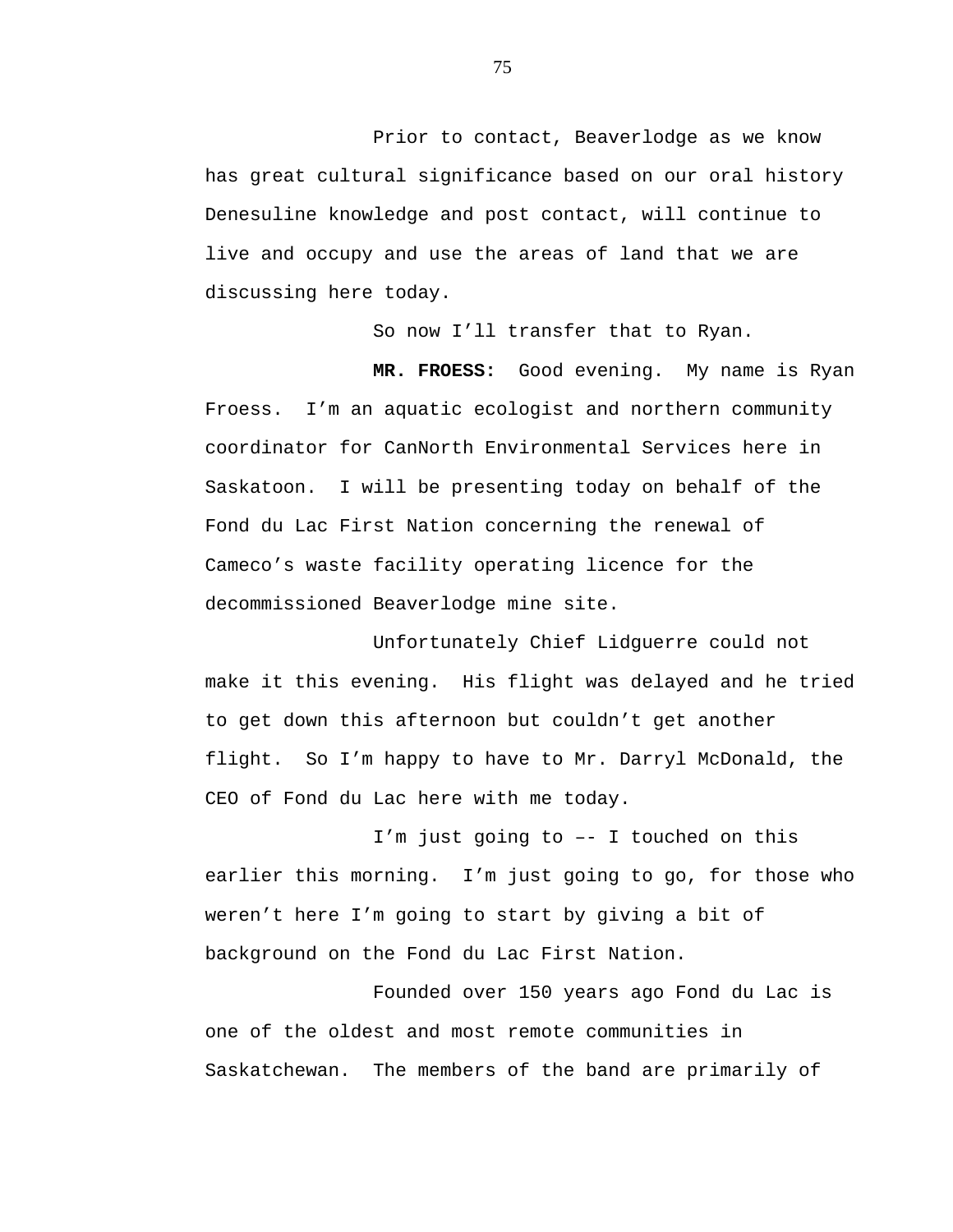Dene and Cree and Metis mixed descent. The band currently maintains a total registered membership of approximately 1842 members and manages and administers their own programs for education and health, as well as economic and social development.

The community of Fond du Lac is located on the north side of the Fond du Lac River and Athabasca basin of northern Saskatchewan. The band has a total reserve land base of over 36,000 hectares and today approximately 1000 members live on the reserve.

Access to and from the community is by seasonal road in the winter months and via boat from Stony Rapids which is accessible by way of Highway 905 during the open water months.

Two airline companies also provide year round access to the community with daily flights.

The decommissioned mine site is located approximately 85 kilometers from the community of Fond du Lac.

The Fond du Lac First Nation is located within Treaty 8 which was signed in 1899. The signing of the treaty was spurred by mining development in northern Canada in the late 1800s. The treaty protects the band's rights to live off the land including hunting, fishing and trapping throughout the traditional territories presented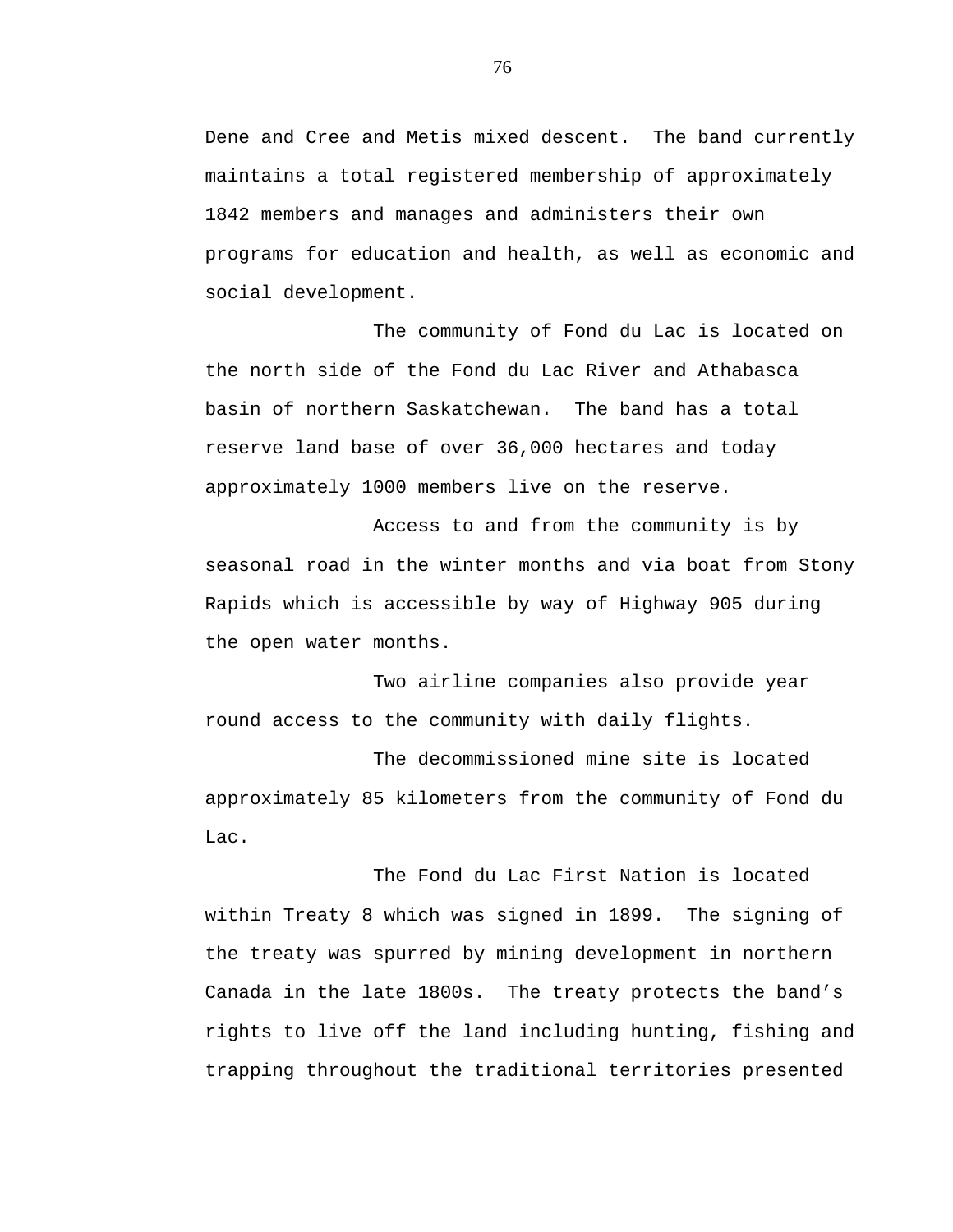in Treaty 8.

Governments have the duty to consult with Aboriginal peoples whenever they are contemplating actions that may potentially infringe upon these rights.

Cameco Corporation is requesting the renewal of its waste facility operating licence for the decommissioning of the Beaverlodge site for a period of 10 years. The proposed 10-year licence term is intended to allow time for Cameco to implement a number of remedial options identified during the current licence term and also to complete the necessary follow-up monitoring in support of transfer of the properties to the Province for institutional control.

The Band supports the renewal of Cameco's licence for the decommissioning of the Beaverlodge mining site for a period of 10 years.

Since the Band is located within the vicinity of the Beaverlodge property, it has a vested interest in the remediation of the site.

Therefore, the Band is requesting that a number of concerns be addressed.

The Band's primary concern in regards to the Beaverlodge site is the lack of communication between Cameco and Fond du Lac First Nation. The Band feels that they were not adequately consulted and communicated with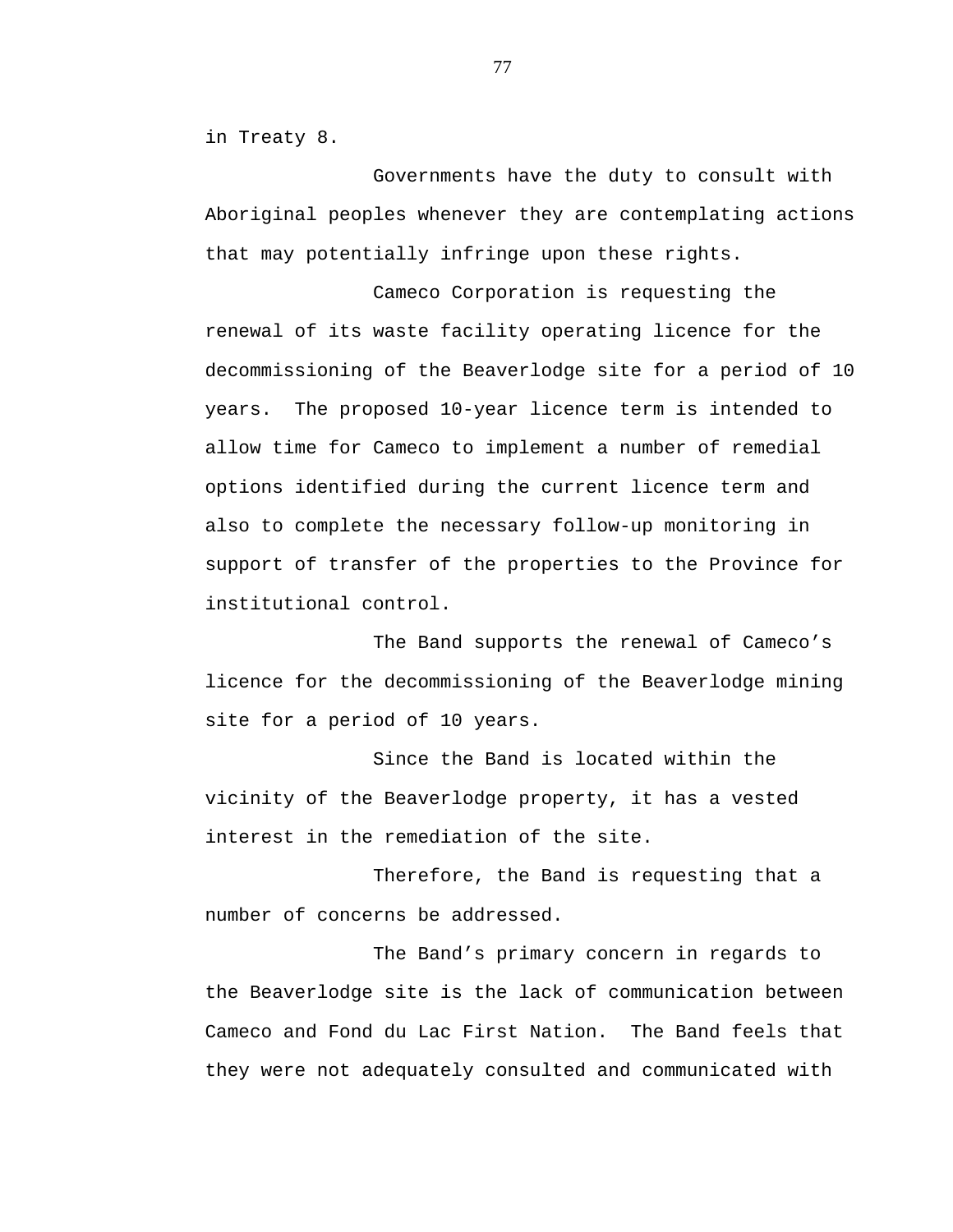regarding the remedial options for the Beaverlodge site. The Band's involvement in the process was

limited to the participation of one EQC representative from Fond du Lac at the remedial options workshop held by Cameco in Saskatoon on April  $3^{rd}$  and  $4^{th}$  in 2012.

The Band requests clear communication between Cameco and members of the Fond du Lac community related to the decommissioning of the Beaverlodge site moving forward.

Members of the Fond du Lac Band have also continued to express an interest in protecting the environment and also an interest in being involved in the clean-up of the Uranium City area.

The Band wants to ensure that all potential remedial options were fully evaluated by Cameco to protect and remediate the environment.

In addition, the Band would like to ensure that the remediation options chosen are the best available technologies and that the remediation results are beneficial to the environment, as well as the people of Fond du Lac and Athabasca Basin.

The Band is concerned with the potential for long-term environmental issues due to the decommissioned Beaverlodge mine site.

The Fond du Lack First Nation would like to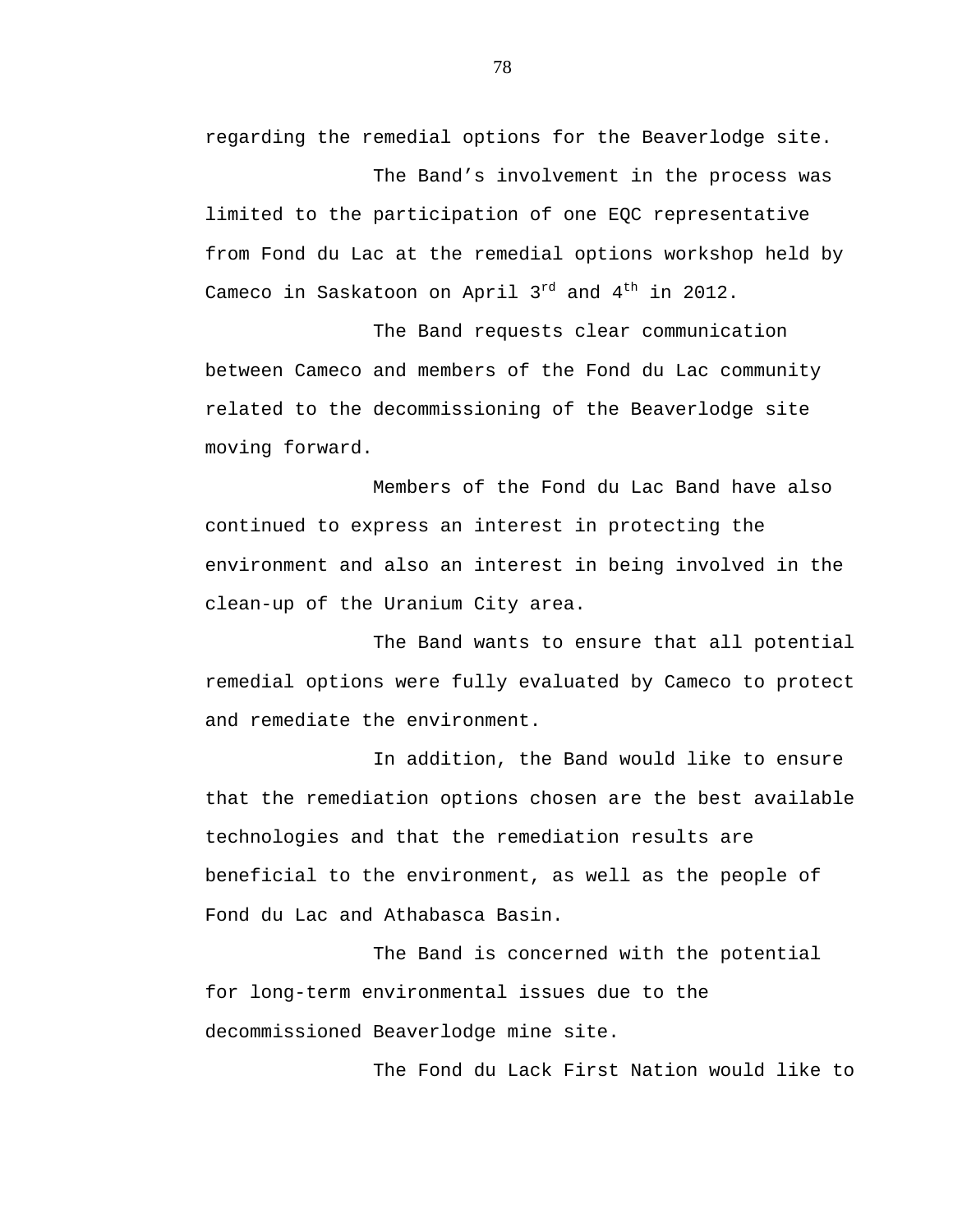see the development and implementation of a long-term environmental monitoring plan for the region in consultation with the Fond du Lac Band members.

The monitoring plan would be effective in determining the following: the success of remedial actions taken; the success of natural recovery of an environment where remedial actions are not taken; if there are additional of concern that require remedial actions in the future and; if the fish, vegetation and wildlife in the region are safe for current and future generations.

In summary, the Fond du Lac First Nation supports the renewal of Cameco's licence for the decommissioned Beaverlodge mine site for a period of 10 years.

However, the Band would like to reemphasize the need for clear and direct communication from Cameco regarding the process of remediating the Beaverlodge site.

The health of the environment in the region is essential to the Band's traditional lifestyle, which includes hunting, trapping and fishing.

The Band wants to ensure that remedial activities being conducted at the Beaverlodge site over the next 10 years result in a maximum benefit to the longterm recovery of the environment.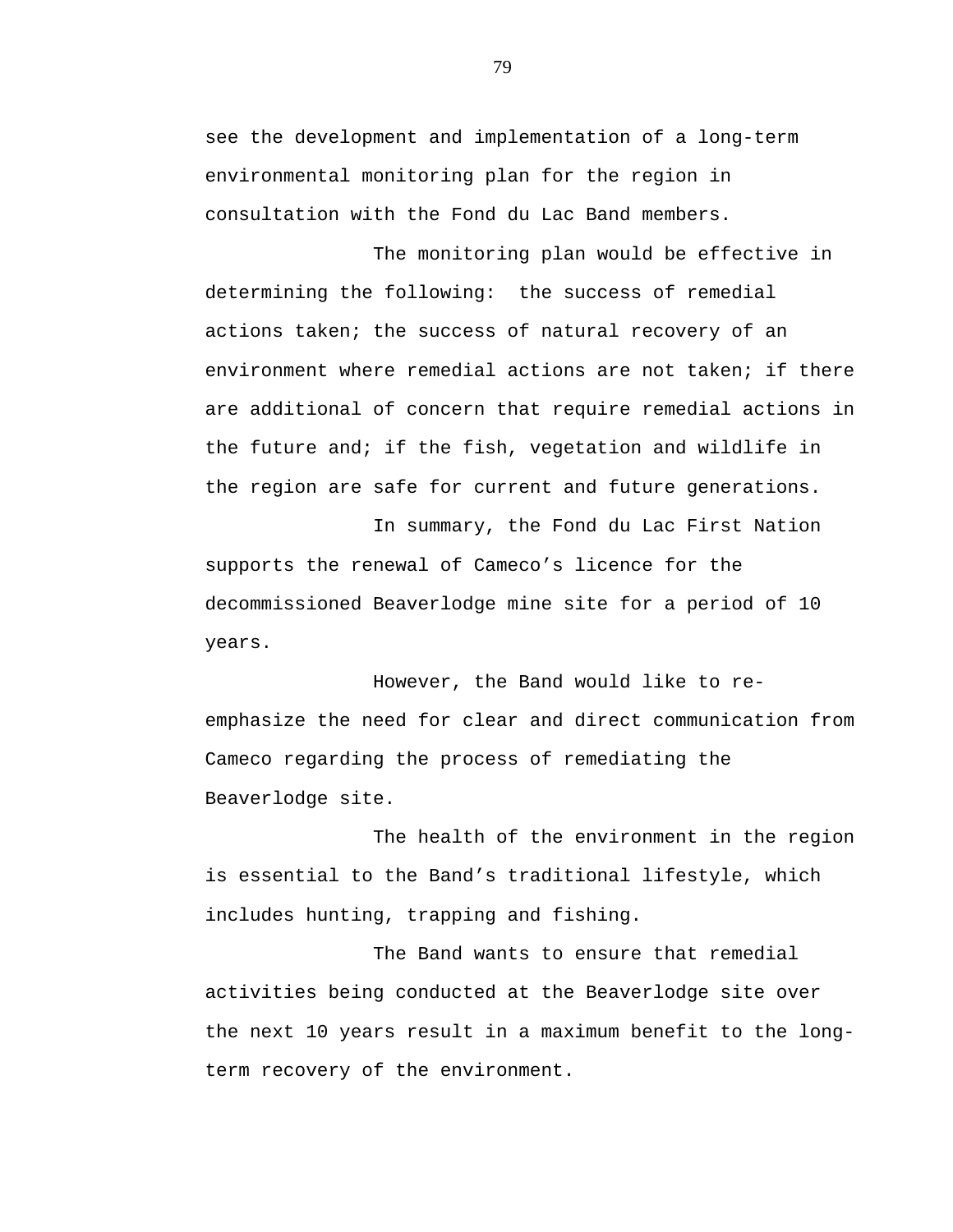The Band also wants to ensure that the monitoring process does not end after this 10-year period.

In closing, the Fond du Lac First Nation would like to thank the Canadian Nuclear Safety Commission for the opportunity to participate in the hearing today.

Thank you.

**THE CHAIRMAN:** Thank you.

Questions?

You've been listening to some of the debates about the monitoring of success. I think the Commission itself actually has the same kind of objective, making sure that we understand progress in all of this.

Are you comforted by some of the things you've been hearing here and the fact that they have to come to the Commission on a site by site before they release it for institutional control? Does that give you a little bit more confidence in the process?

**MR. McDONALD:** For the record, Darryl McDonald.

Yes, that's more clarification because some of these are questions that have been asked throughout our communities, through our communities by Elders. As you know, our Elders are slowly dying off, and some of the questions regarding our significance to and ties to the land, and especially Beaverlodge defines who we are as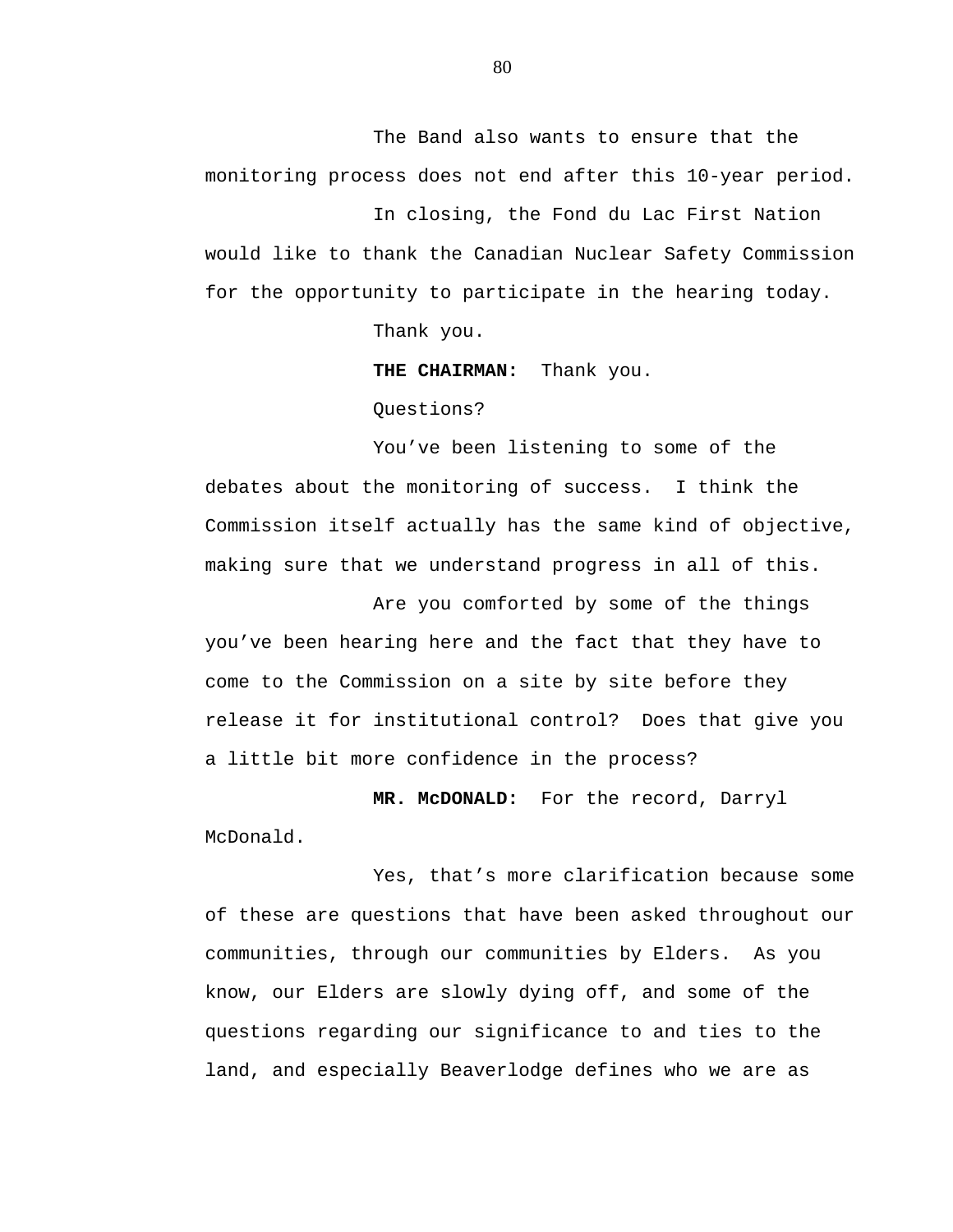Denesuline kind of people.

So that's why the concerns that have been raised in the past and some of the questions or the debates that the Commissioner has identified here sort of clarified what we've been sort of probing and asking questions, and there's a bit more clarification and identifying the next steps as far as what you've identified as tabling within the annual report.

So more clarity. Thank you.

**THE CHAIRMAN:** Thank you.

Anybody have a question?

One last one. Cameco, you heard that the community would like a little bit better communication. Anything that comes to mind about how to improve such?

**MR. MOONEY:** It's Liam Mooney, for the record.

We read the presentation and the submission from Fond du Lac and we were frankly a bit surprised by it.

We do have a community liaison representative in the community and we make an effort to have her available to provide information and answer questions, and she had not been aware of the concerns that have been expressed in the presentation here today.

That being said, we're happy to provide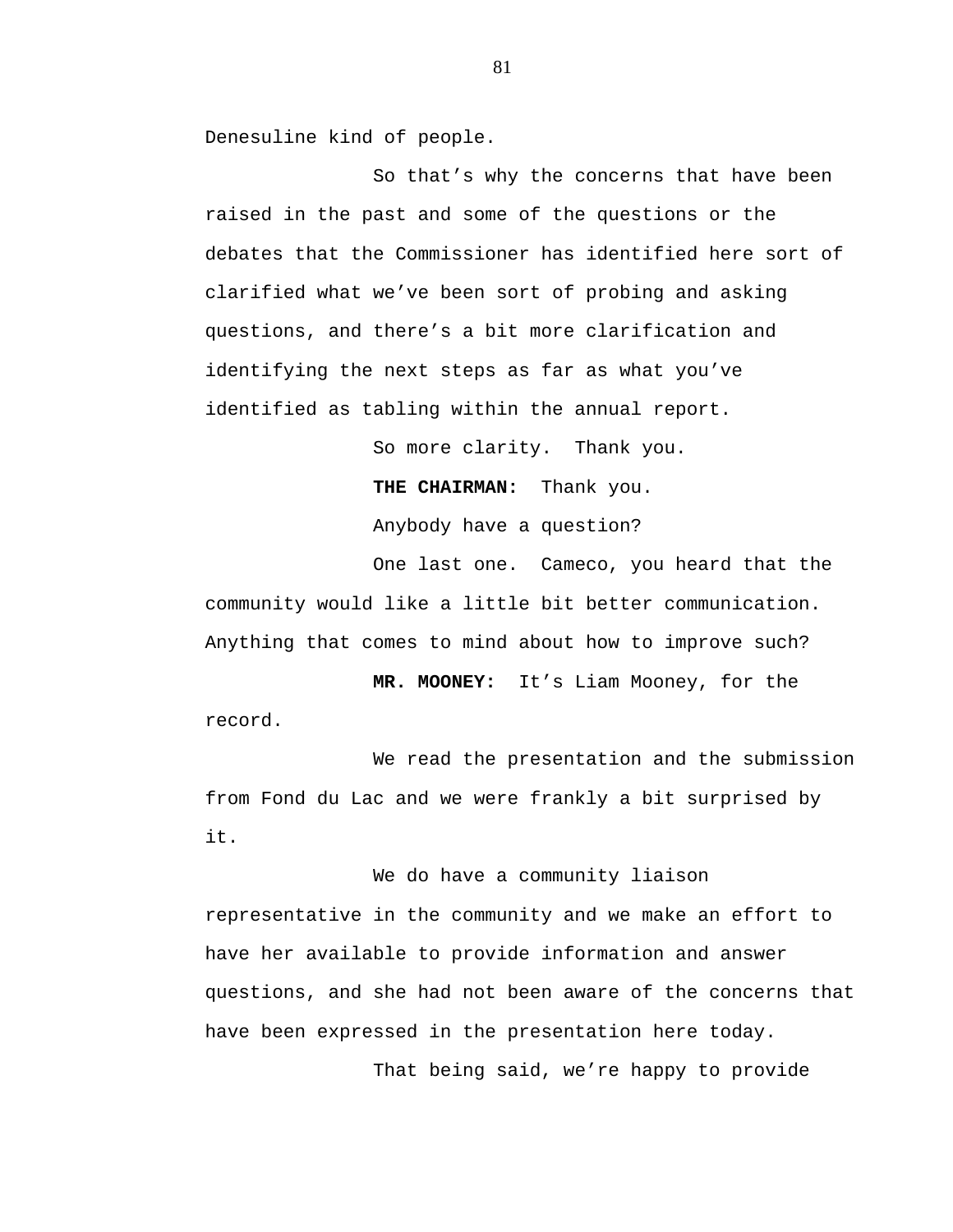them with additional information and to commit to attend a meeting in their community in the near future for further discussion.

I think one of the other points that's worthwhile raising is the remedial options workshop, it wasn't the sole window into the activities at Beaverlodge. Certainly, Mike Webster can attest that the focus is the Uranium City community situated about eight kilometres from Beaverlodge, but there's representatives from Fond du Lac on both the EQC and the AWG and there were a series of meetings throughout 2012 and 2013, including site visits in that regard.

So I don't want to -- I said earlier that we would look to speak further with the community in this regard, but I don't want to short sell the efforts that we've made to this point as well.

**MR. McDONALD:** Rebuttal. For the record, Darryl McDonald.

I think there's some confusion or a clarification; the role of the community liaison officer, from our understanding, is that the role was regarding employment and the status of employees at mine sites and translations, I guess, when representatives come into the community.

And for Cameco to say that we have a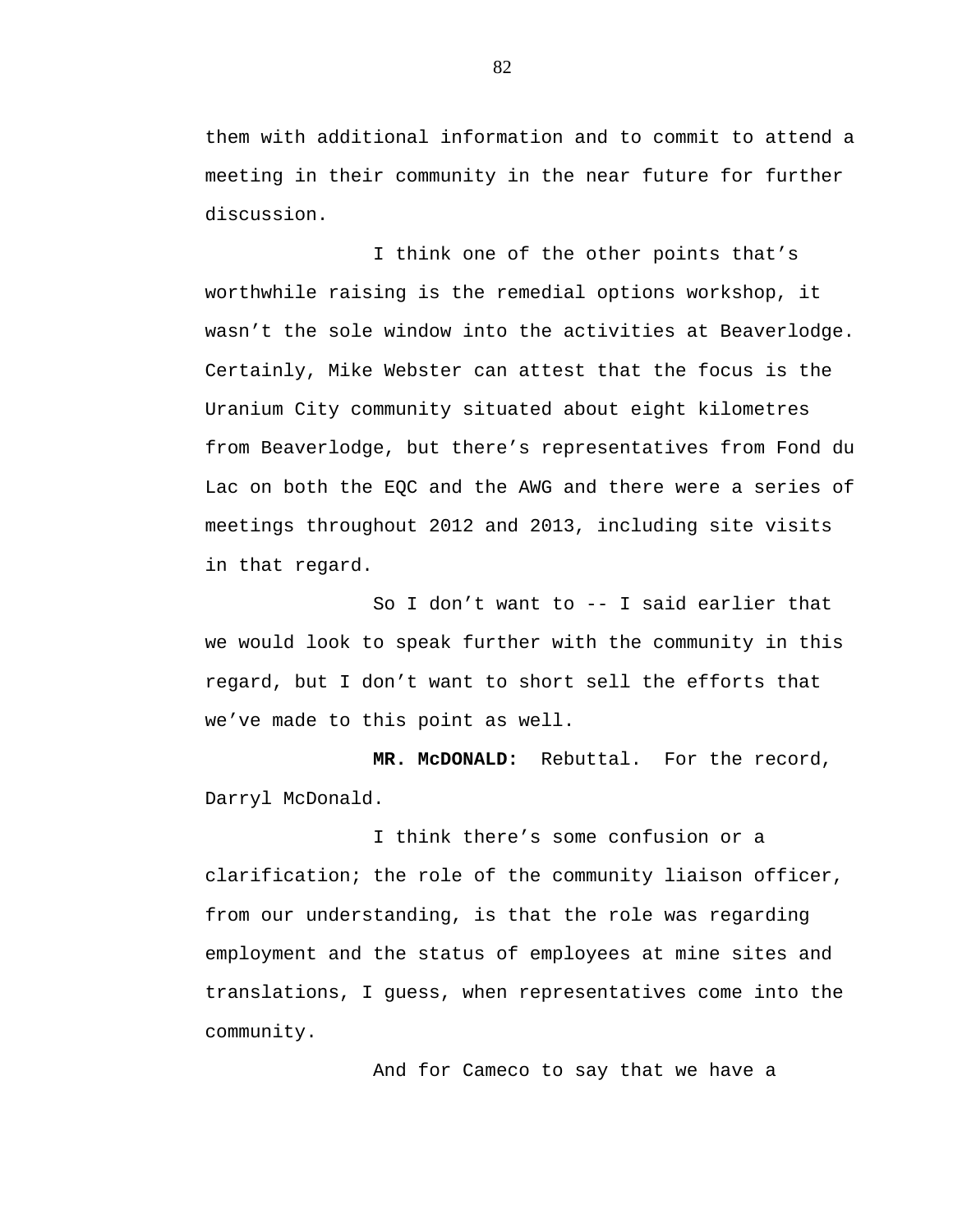liaison officer in Fond du Lac doesn't really answer the question or the role of what materials are presented when asked at community meetings regarding the processes and procedures are taking place at Beaverlodge or other community workshops or information sharing that has happened.

Those are types of questions we're asking and that's where the communication -- like we said earlier about the type of information that's presented and how it is translated and transcribed, we need that peer review by other Denesuline speakers, translators, to ensure that Elders and other community members understand what information is being presented rather than come back to the Commission and just saying that there's a liaison officer. That doesn't really answer my question.

**MR. MOONEY:** It's Liam Mooney for the record.

I wasn't suggesting that that was the only thing. It was one of those pieces.

And in respect of some of the other meetings, I think an AEQC, I have a site visit on January 15<sup>th</sup>; AWG meetings, February 20<sup>th</sup>, December 6<sup>th</sup>; NSEQC meetings October  $30^{th}$ ; AEQC site visit September 25<sup>th</sup>, and a remedial workshop, just as a snapshot in that regard.

So we're happy to take this feedback, but I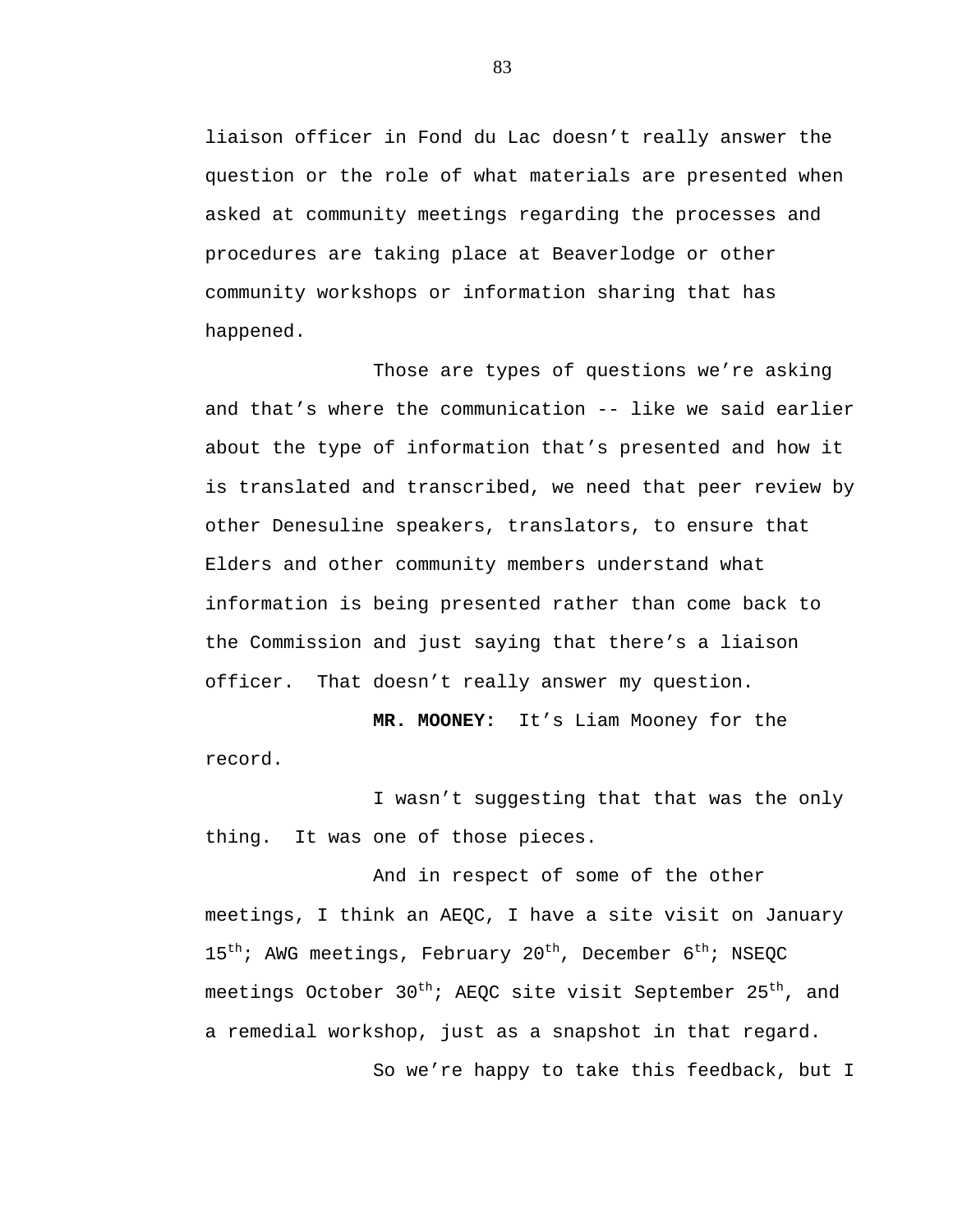think we also wanted to make sure that our efforts are recognized both in relation to Fond du Lac, but also within the Athabasca communities.

**THE CHAIRMAN:** Well, I think both sides need to talk to each other. I think that's what I hear.

However, I must tell you from our

perspective, from my perspective, in reading the documentation, there's a lot of information in here, but it's still not clear on the end game. And it may be only me personally; I always like to know what the end game is, and to me end game is -- let me use maybe non-politically correct language -- when the properties go back to nature is the end game to me. And it may take a thousand years but I want to know when and the process to get there and what you're going to do?

So I think that's the kind of clarity that people are looking for. Would be my assessment, I may be wrong, but it's the clarity that needs to be provided to the community. This is our best focus of the end game now and the process towards it.

So let me stop here, I think we've exhausted this but I can give you a clue. I'm always going to ask, every time you appear in front of us, I'm going to ask what is the end game. So maybe you should think about how to answer that question.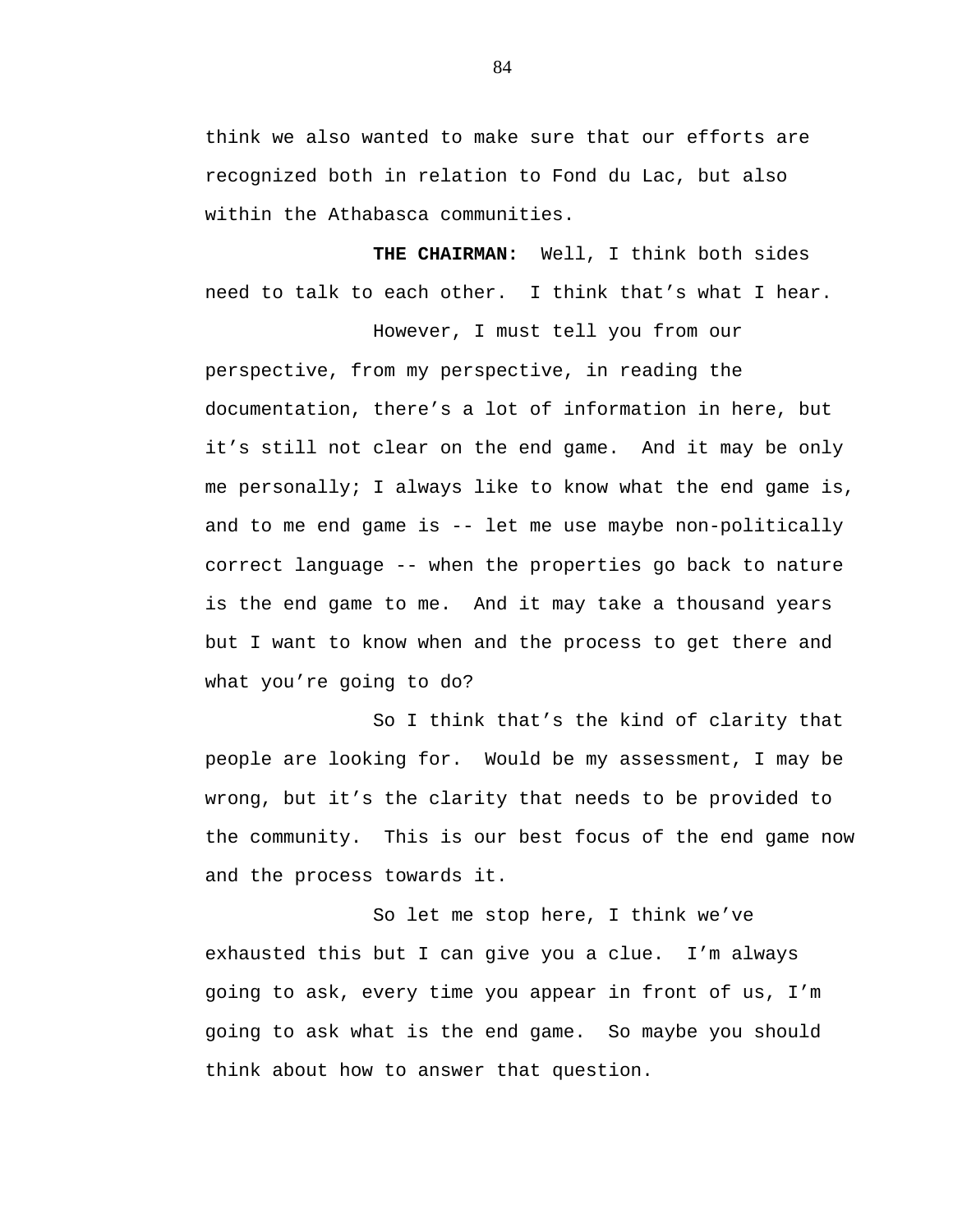So thank you. Thank you very much. Any last words? Good, thank you.

The next presentation is by the Saskatchewan Environmental Society as outlined in CMD-H4.6 and 4.6A. And I understand that Mrs. Coxworth and Mr. Prebble will make the presentation? Any time you're ready.

**13-H4.6 / 13-H4.6A Oral presentation by the Saskatchewan Environmental Society** 

#### **(SHORT PAUSE/COURTE PAUSE)**

**MR. PREBBLE:** We'll just make sure this mic is on? Thank you.

Mr. Chair and Members of the Commission, thank you for the opportunity to make this presentation. Let me say at the outset that the Saskatchewan Environmental Society supports Cameco being re-licensed to manage the decommissioned Beaverlodge site for a further 10 years.

However, we wish to see important amendments to the licence that is granted. While we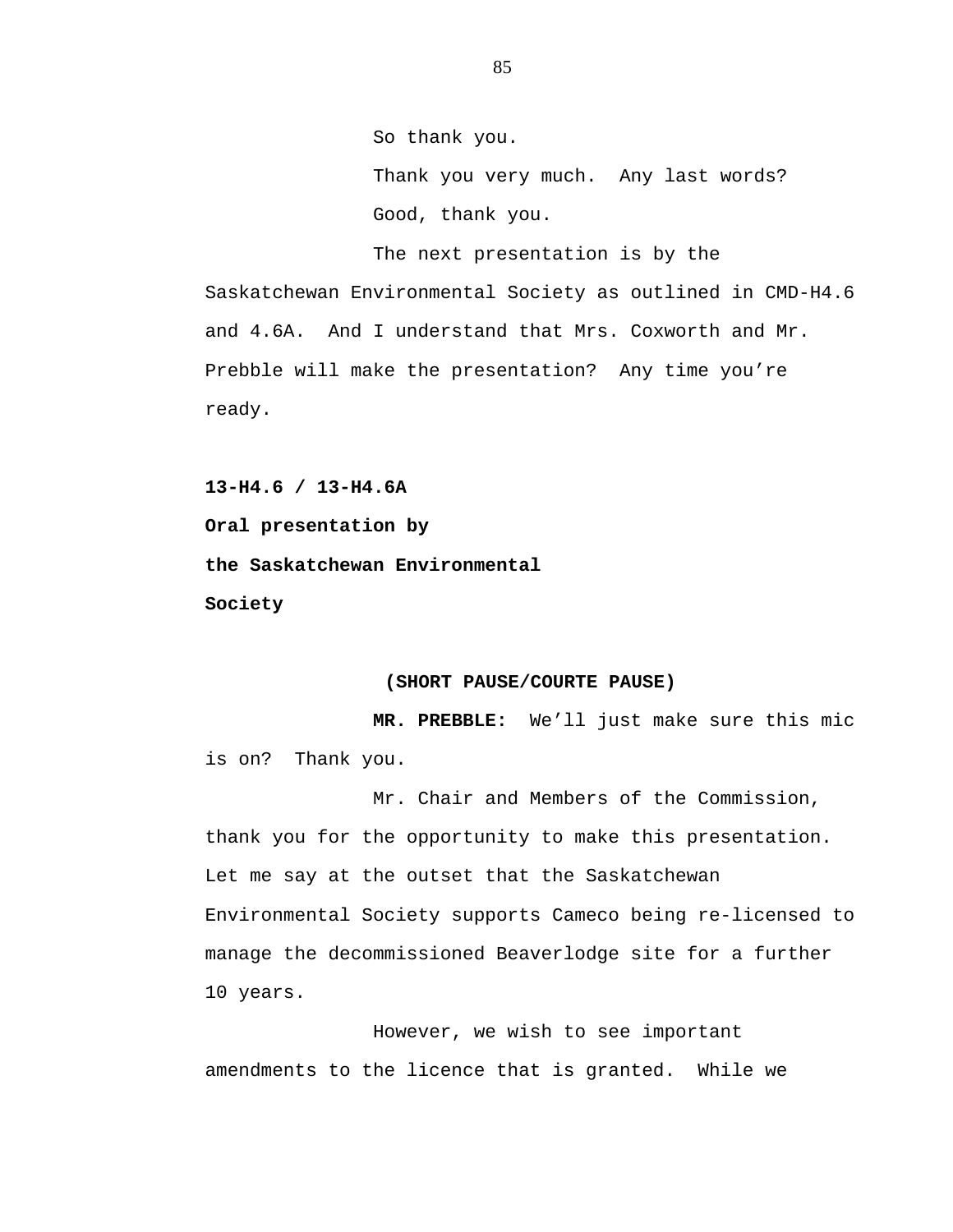support each of the specific remedial measures that Cameco has planned for the site, we're of the view that these measures are insufficient to adequately remediate the Beaverlodge properties and that several additional remedial steps need to be considered.

We'll highlight our specific remedial suggestions in a moment. First however we'd like to comment on Cameco's proposed performance objectives which are central to this re-licensing process.

Cameco's proposal, namely that the upper bound of anticipated water quality become the official performance objective for each monitoring location in our opinion lacks ambition.

The slide before you shows Cameco's performance objective for uranium, at different monitoring stations on the Beaverlodge site and downstream.

A quick look at the slide emphasizes how contaminated the Beaverlodge properties still are and how much worse than Saskatchewan surface water quality objectives they will be allowed to remain. Given that the provincial government's surface water quality objective for uranium is set at 15 micrograms per litre. The performance objectives that Cameco proposes for 2020 as shown on the first left-hand column of the slide, those performance objectives are often 8 to 20 times worse than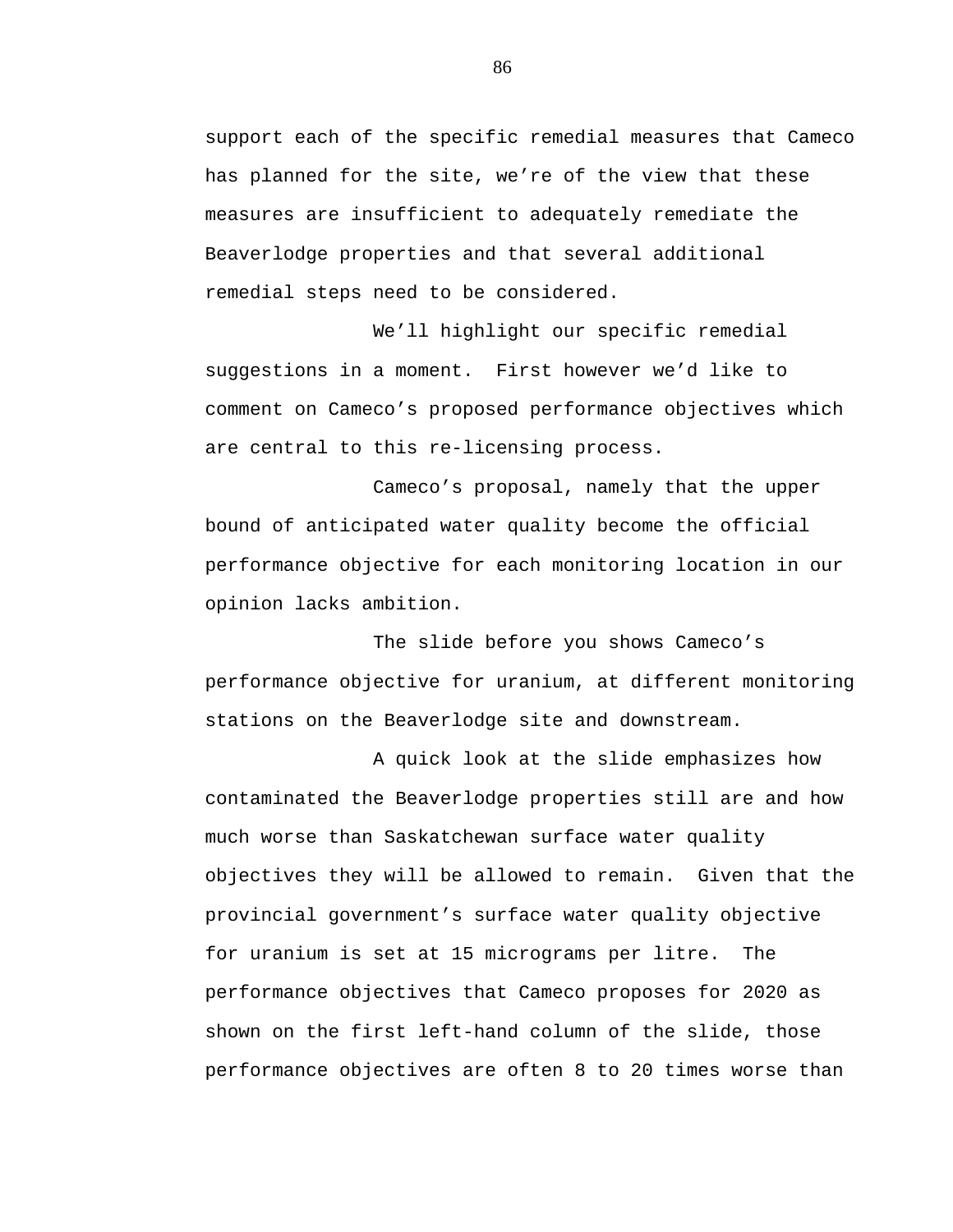the Saskatchewan Surface Water Quality Objective for the protection of aquatic life.

While we understand the difficult challenges Cameco faces at the Beaverlodge site, we are concerned that the stage is being set for the Beaverlodge properties to be returned to Saskatchewan's Institutional Control Program in a very contaminated state.

We thus recommend that the Canadian Nuclear Safety Commission ask Cameco for more ambitious performance objectives. We also note that no performance objectives have been set for Martin Lake, nor have they been set for the Crackingstone River. We suggest it is important that performance objectives be set for both these water bodies. We recommend they be set at the same level as the current Saskatchewan surface water quality objective for uranium and for selenium.

I'll pass the microphone over to my colleague Ann Coxworth.

**MS. COXWORTH:** Ann Coxworth, for the record.

Cameco has offered us a limited range of remediation measures to address the remaining contamination in the Beaverlodge region. In many locations these measures won't bring contaminant levels down to anywhere near guidelines for northern mine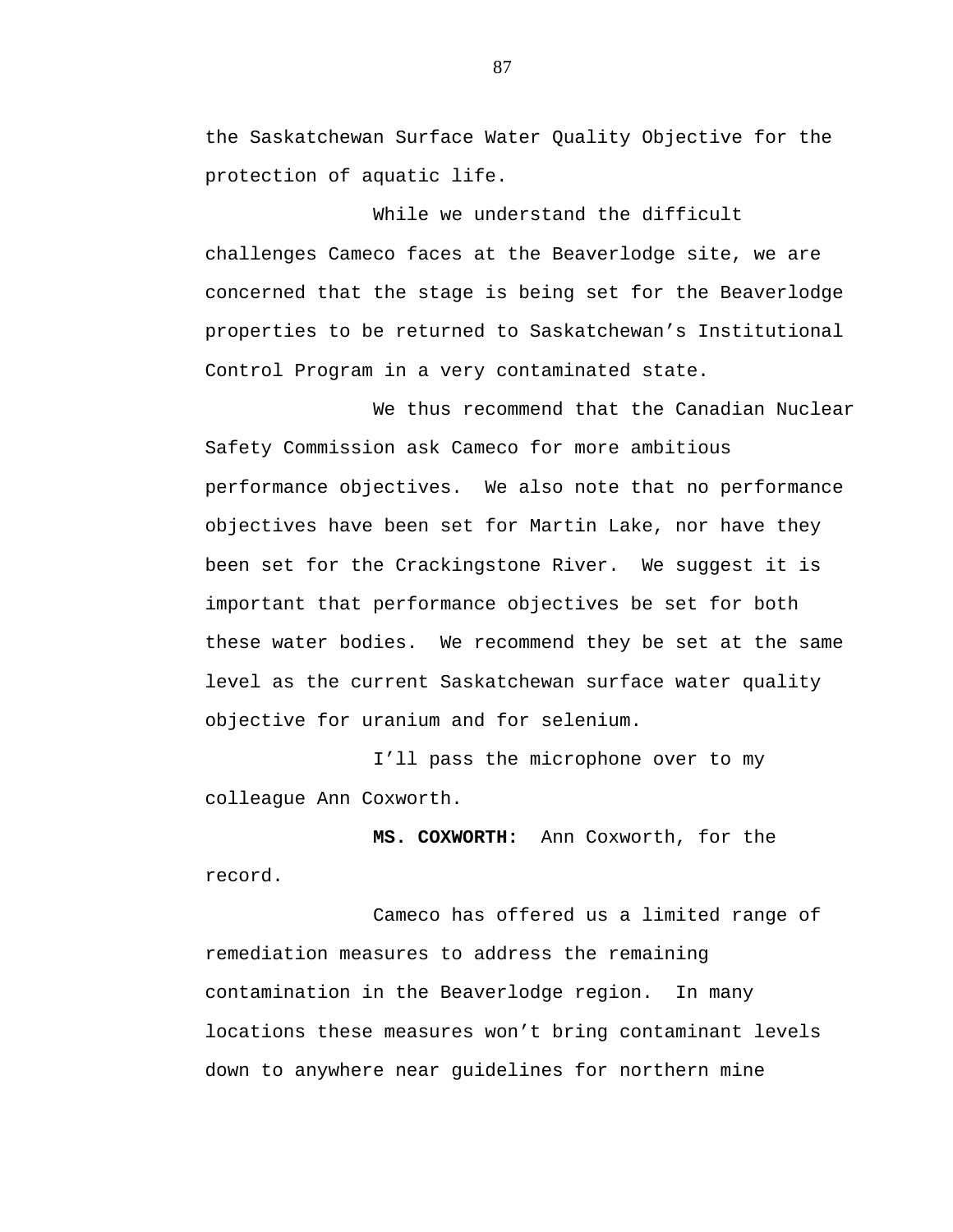decommissioning and reclamation.

We're suggesting that Cameco has not been nearly ambitious enough in pursuing additional remediation options that appear to have significant potential. And I'll just highlight a couple of these options and refer you to our written presentation for a more detailed description of experience gained elsewhere, where these technologies have been effectively applied.

First let's talk about permeable reactive barriers. These are defined by the Environmental Protection Agency as an emplacement of reactive media in the subsurface that is designed to intercept a continuous plume to provide a flow path through the reactive media and to transform the contaminants into environmentally acceptable forms in order to attain remediation goals down gradient of the barrier.

These permeable reactive barriers can be used in different formats. For example, vertical barriers are particularly applicable at those narrow points where contaminated water is moving through a confined channel either in surface or groundwater flows.

A horizontal format can be applied in situations where sediments are currently leeching contaminants into the water. And reactive barriers could also be used in covers to limit leeching from tailing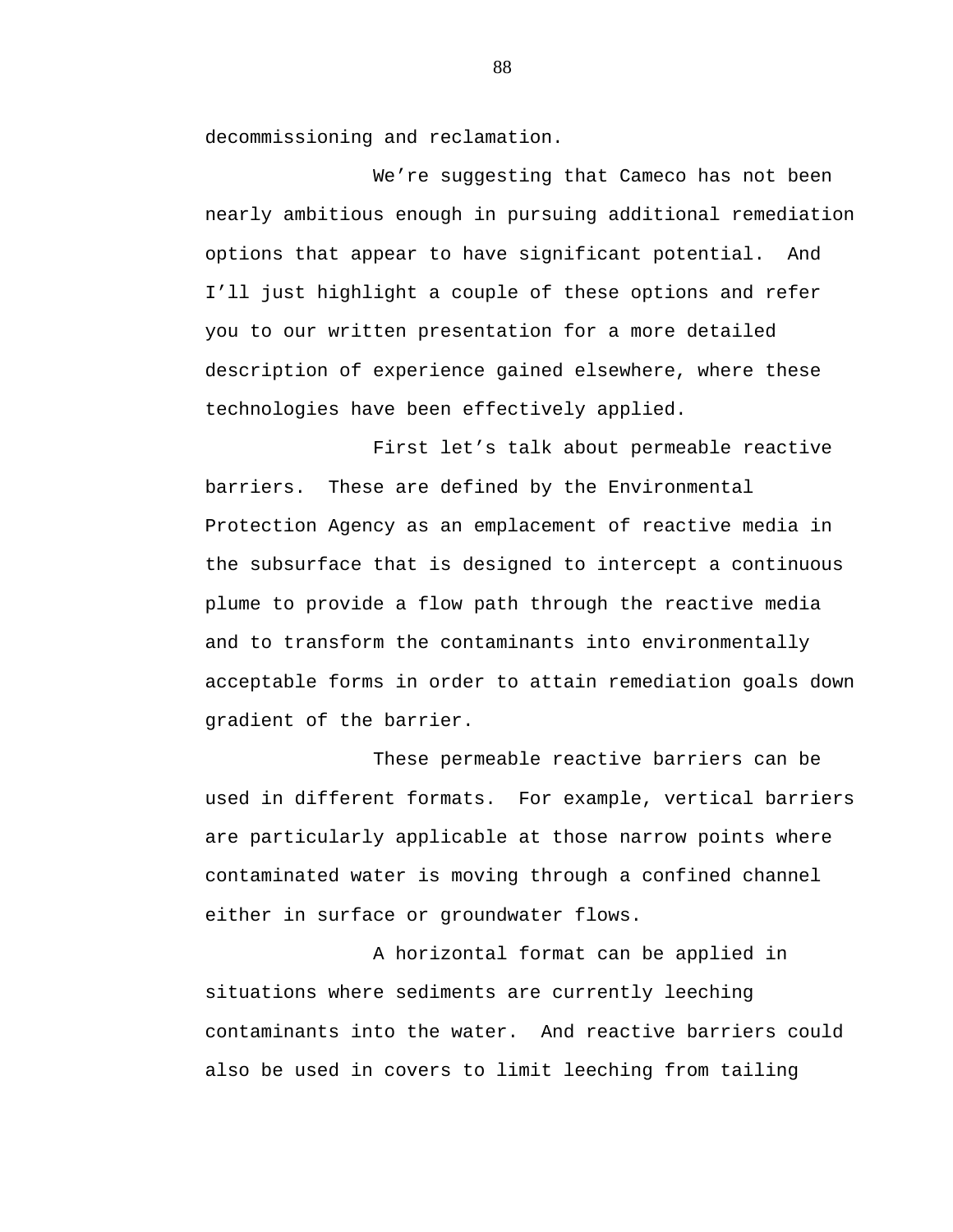spill areas and waste rock piles.

In our written report we summarize experience at several U.S. sites where permeable reactive barriers have been successfully used to dramatically reduce uranium levels in contaminated water.

So we're asking that a thorough assessment of various potential applications of permeable reactive barriers be required before Cameco's path forward is accepted as adequate.

The second approach we'd like to highlight is phytoremediation and many studies have shown that radio nuclides are bio-accumulated in certain aquatic macrophytes and algae. Cameco's very dismissive mention of this potential approach indicates that there hasn't been serious consideration of its application in the Beaverlodge sites.

We'd refer the Commission to documentation of the effectiveness of so-called ecological polishing systems to remove uranium, radium and other contaminants from water. We'd particularly note reports of the way in which the algae stonewort converts dissolved uranium into an insoluble mineralized form that drops from the plant and sinks into the sediment, dramatically reducing uranium levels in lake water.

We believe that both of these approaches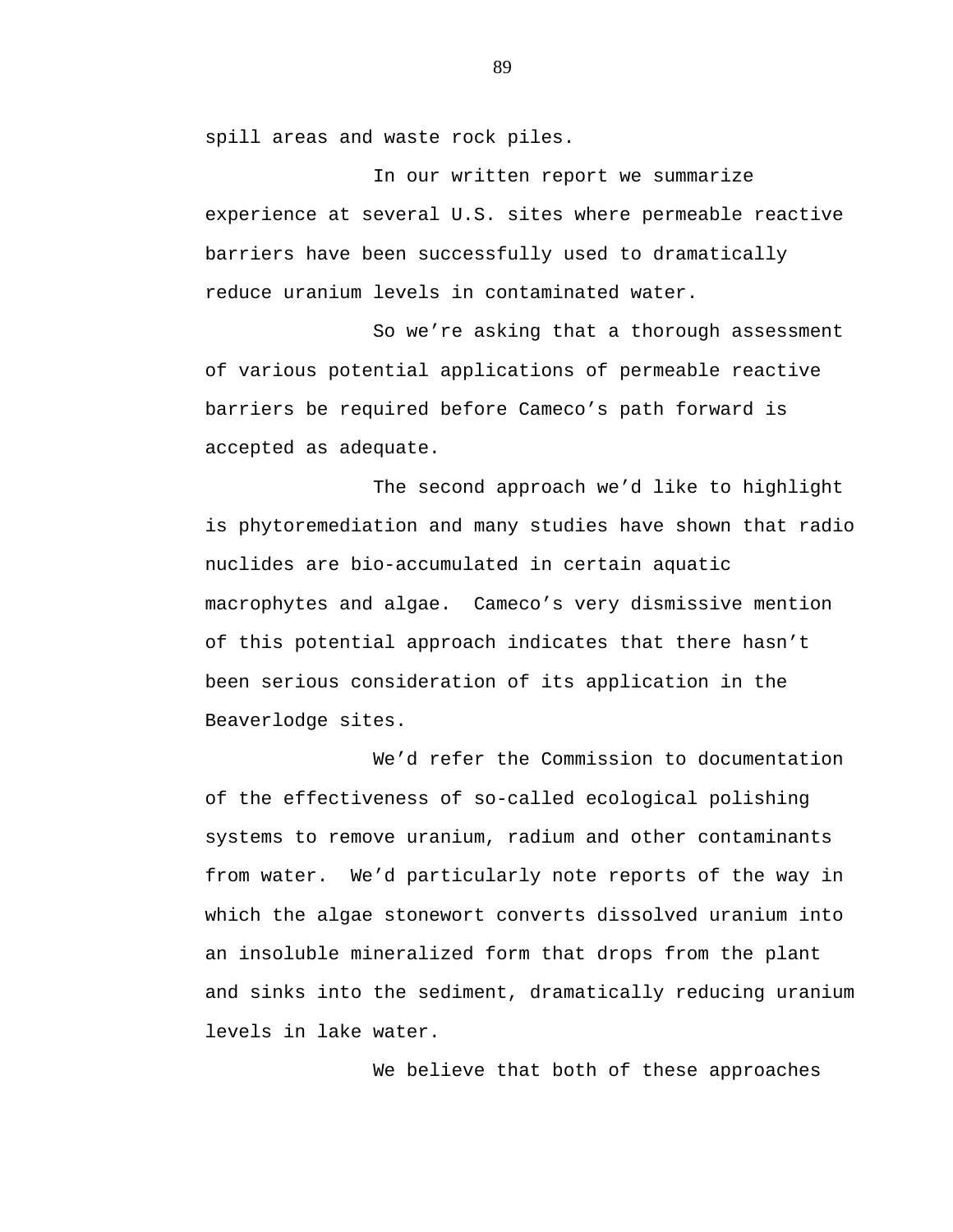could contribute to clean-up of surface waters in the Ace and Fulton watersheds and in Martin and Cinch Lakes and in the Crackingstone River.

So the other area we'd like to just quickly focus on is mine water movement. We've got contaminated groundwater resulting both from the flooded mine workings and from tailings that have been historically deposited in abandoned mine shafts. Some of this contaminated water is coming to the surface through flowing boreholes close the mine sites and Cameco of course is already closing off boreholes as they are identified.

But what we don't know much about is the various paths that the underground water flow may follow over longer time periods. For example, what alternative paths may the contaminated water discover when the boreholes are closed.

The Flowing Borehole Closure Report notes that there isn't enough information to confirm the connections between the underground workings and surface water bodies. So this leaves questions about where and when mine water might appear at the surface in the future and what its level of contamination might be.

Atomic Energy of Canada Limited has modelled the movement of groundwater from a hypothetical 500 metre deep disposal chamber in the Canadian Shield.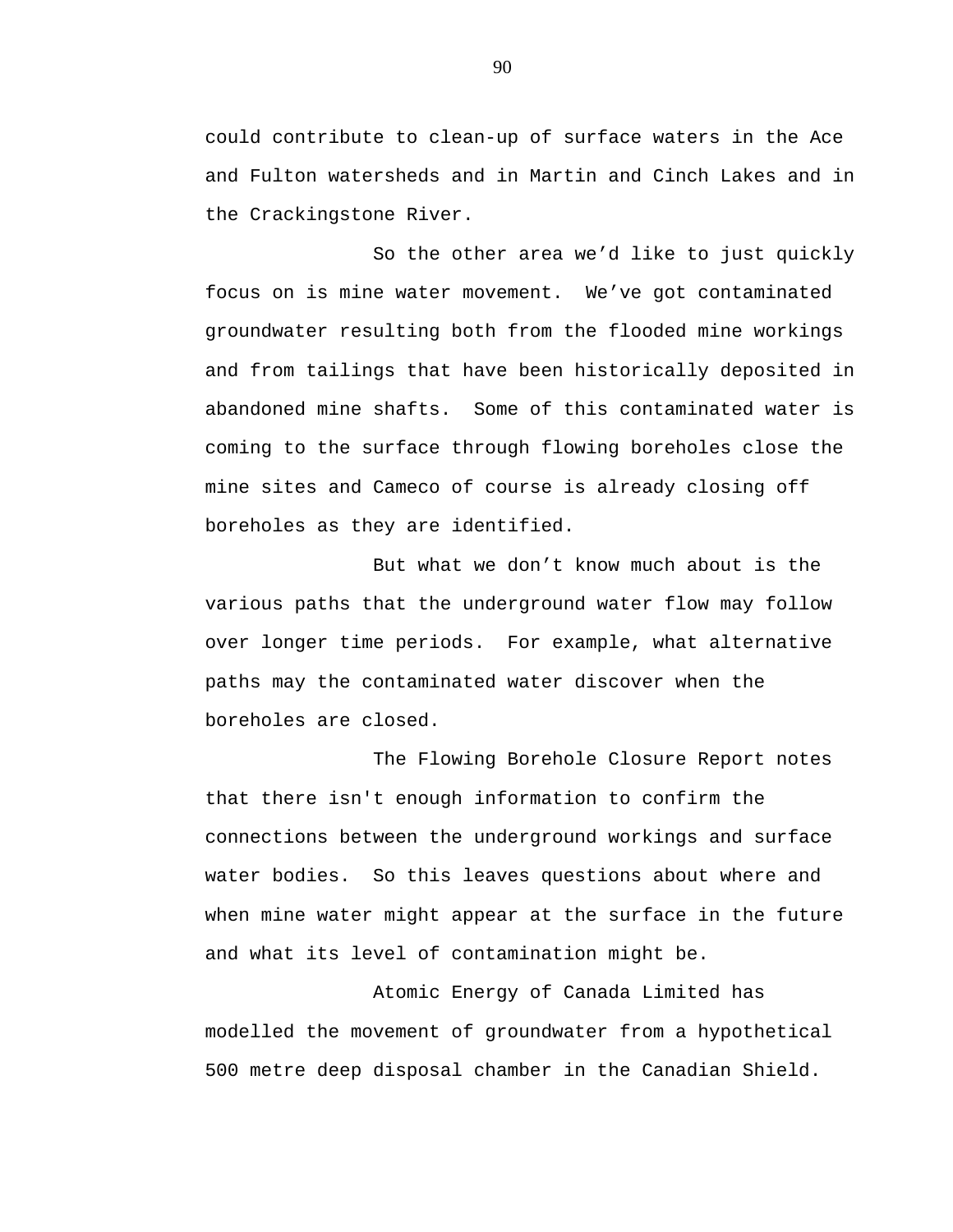They estimated timeframes for water to reach the surface, ranging from 110 years to over a million years. So I think what this means is that we can't assume that the absence of new mine water flows to the surface, after say ten years or even 30 years, means that it's permanently confined underground, and this needs to be taken into account in planning for long-term monitoring and maintenance of the Beaverlodge sites.

**MR. PREBBLE:** One other factor that needs consideration when planning Beaverlodge site remediation is climate change. As the slide before you depicts, the Beaverlodge Lake area is likely to become wetter and subject to heavier precipitation events. We thus suggest it would be wise to opt for a thicker cover to be placed over the non-aqueous radioactive tailings. Increasing the tailings cover to 1½-metres would provide an improved buffer against intense rainfall, against gamma radiation, and against the chemical and biological processes that will inevitably act on the cover. And I might add that here again the permeable reactive barrier is another option for improving the tailings cover.

Now, we'd now like to turn to the critical issue of institutional control, since Cameco has signalled its intent to move forward with institutional control for many of the properties over the next five years, and for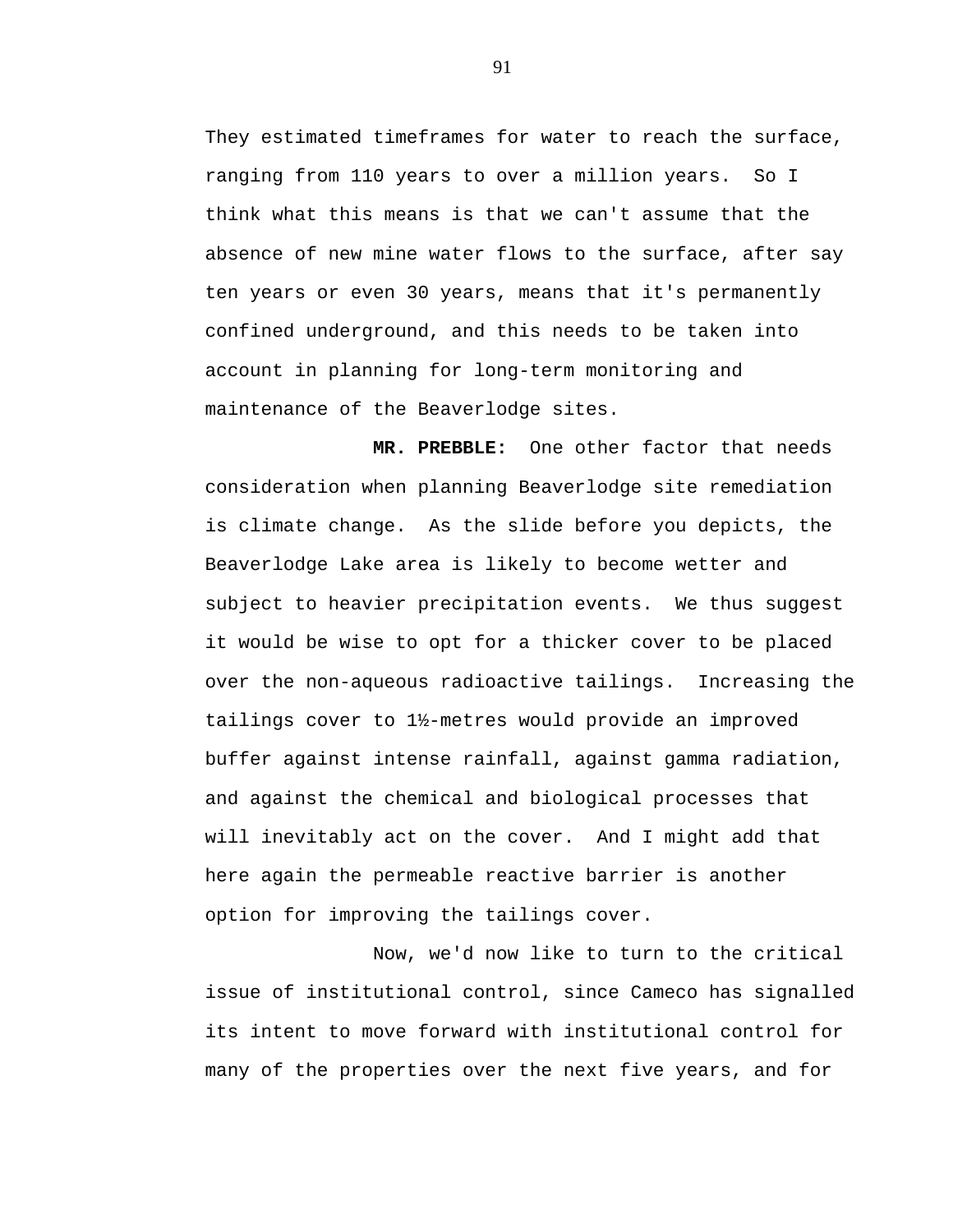many others, in the latter part of the relicensing period.

We have carefully assessed the path forward proposal for the Beaverlodge properties, and we have concluded that the transfer of the decommissioned properties to Saskatchewan's Institutional Control Program should not take place during the ten year license period under review. And we say this for four reasons:

First, the anticipated level of surface water contamination in many parts of the Beaverlodge properties is still unacceptably high.

Second, there are important remedial options for the Beaverlodge site, some of which we've just reviewed, that Cameco has still not adequately explored.

Third, the Beaverlodge properties have caused significant pollution problems in several downstream water bodies.

Prior to institutional control being permitted, remediation work in the entire region is required. A large part of the cost for regional remediation should be financed by the Government of Canada through Canada Eldor Incorporated.

We really don't feel that the burden of remediation should rest with the province. We feel that the Government of Canada should take responsibility for cleaning up this site in terms of the funding arrangement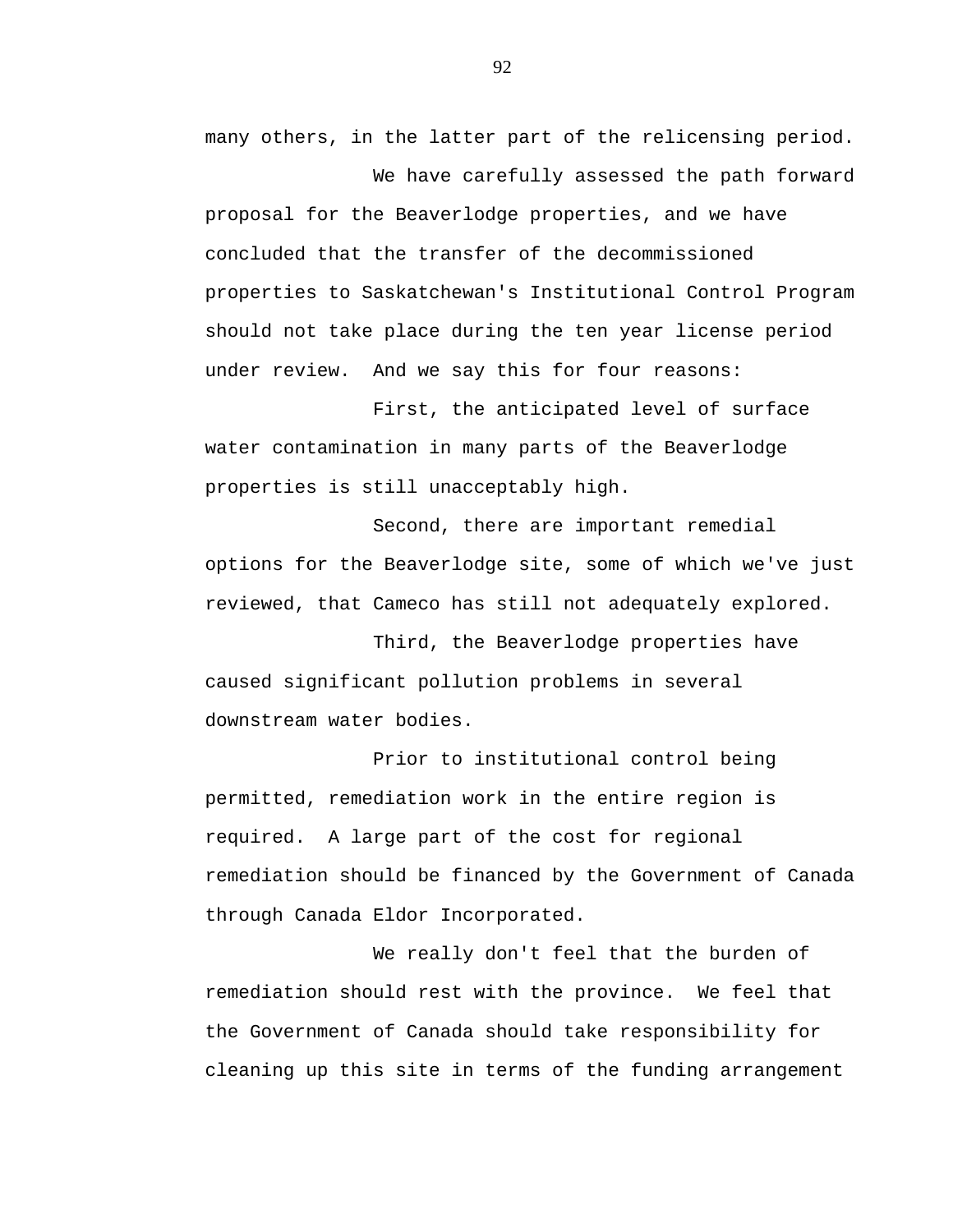that's required.

Fourth, we note that a longer delay before transferring the properties to institutional control would increase the likelihood that remedial technologies will advance sufficiently in the interim to tackle some of the most challenging problems.

We think it is important to recognize that the nature of the contamination on the Beaverlodge site is serious enough, that the site should receive active management for many decades or longer. There is not a good rationale for allowing the Government of Canada to relinquish its responsibilities while the area still requires care.

As we conclude, we want to emphasize the importance of a regional approach to remediation being required. We advised CNSC to require the development of a regional remediation plan that includes restoration of surface water quality in Martin Lake, Cinch Lake, and the Cracking Stone River, as well as additional measures to advance public safety and at least partial remediation on Beaverlodge Lake.

Through the activities of a federal crown corporation, the Government of Canada has caused significant contamination in five Saskatchewan watersheds. And basically, in all watersheds other than the brown and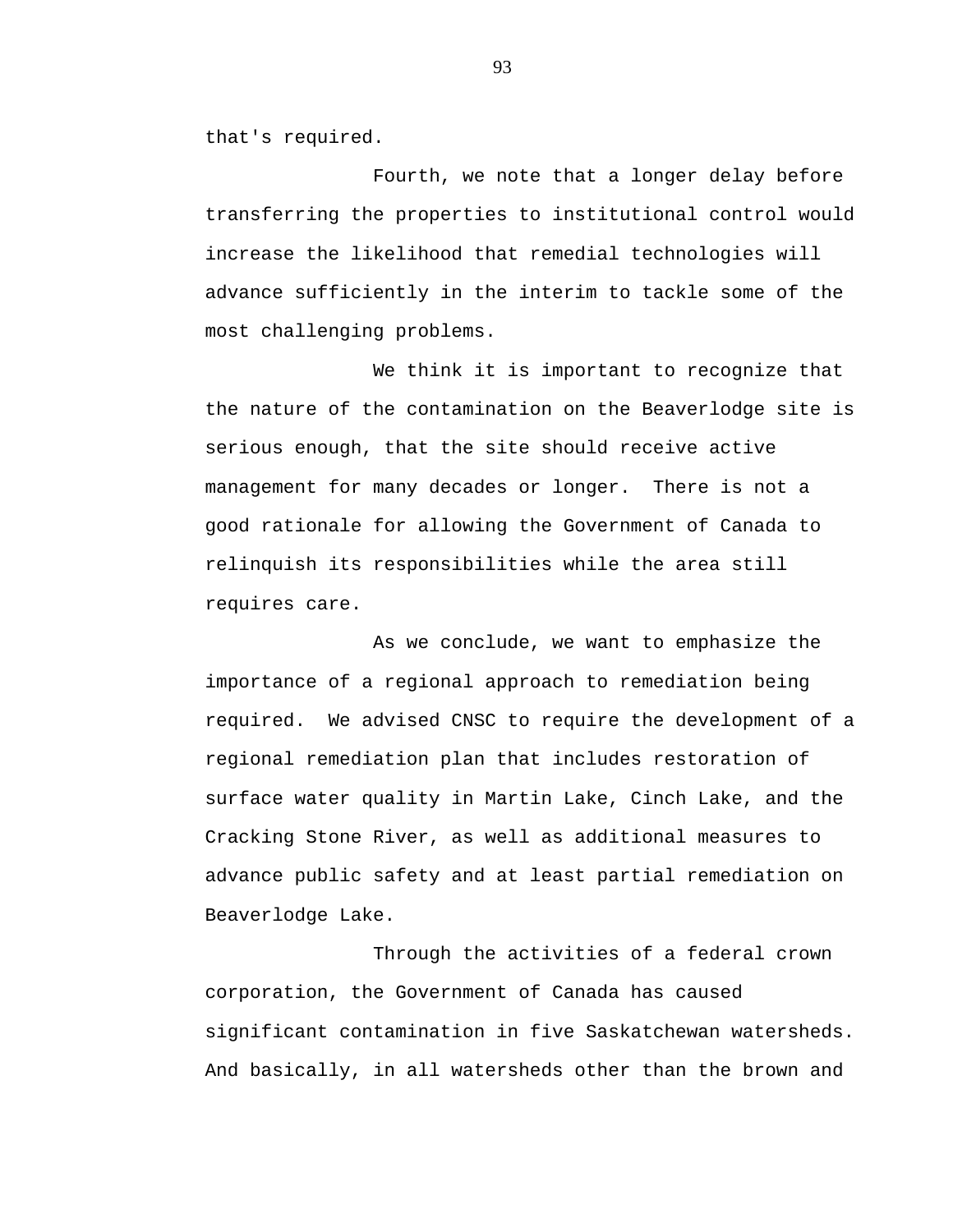purple ones. In other words, other than Jean Lake, and – I'm having trouble identifying the other one -- and Fredette Creek, sorry.

So other than Fredette Creek and Jean Lake, all the other watersheds you see on -- in this slide have been contaminated by Eldorado Nuclear's activities. And that's quite a legacy to leave northern Saskatchewan, and we really feel that a remediation at a regional level is required to address this problem before the properties are transferred to Saskatchewan's Institutional Control Program.

In conclusion, we want to thank you very much for considering our views. We'd like to extend a special thank you to CNSC staff for their cooperation, and to Cameco staff, including Mike Webster, for their cooperation and assistance to us. We've been grateful for the assistance also that has come through the Participant Funding Program, and we would be very pleased to answer any questions that you might have. Thank you.

## **THE CHAIRMAN:** Thank you.

Okay, the floor is open. Who wants to start? Monsieur Tolgyesi.

**MEMBER TOLGYESI:** Proponents are talking about permeable reactive barrier technology. Could you comment on that?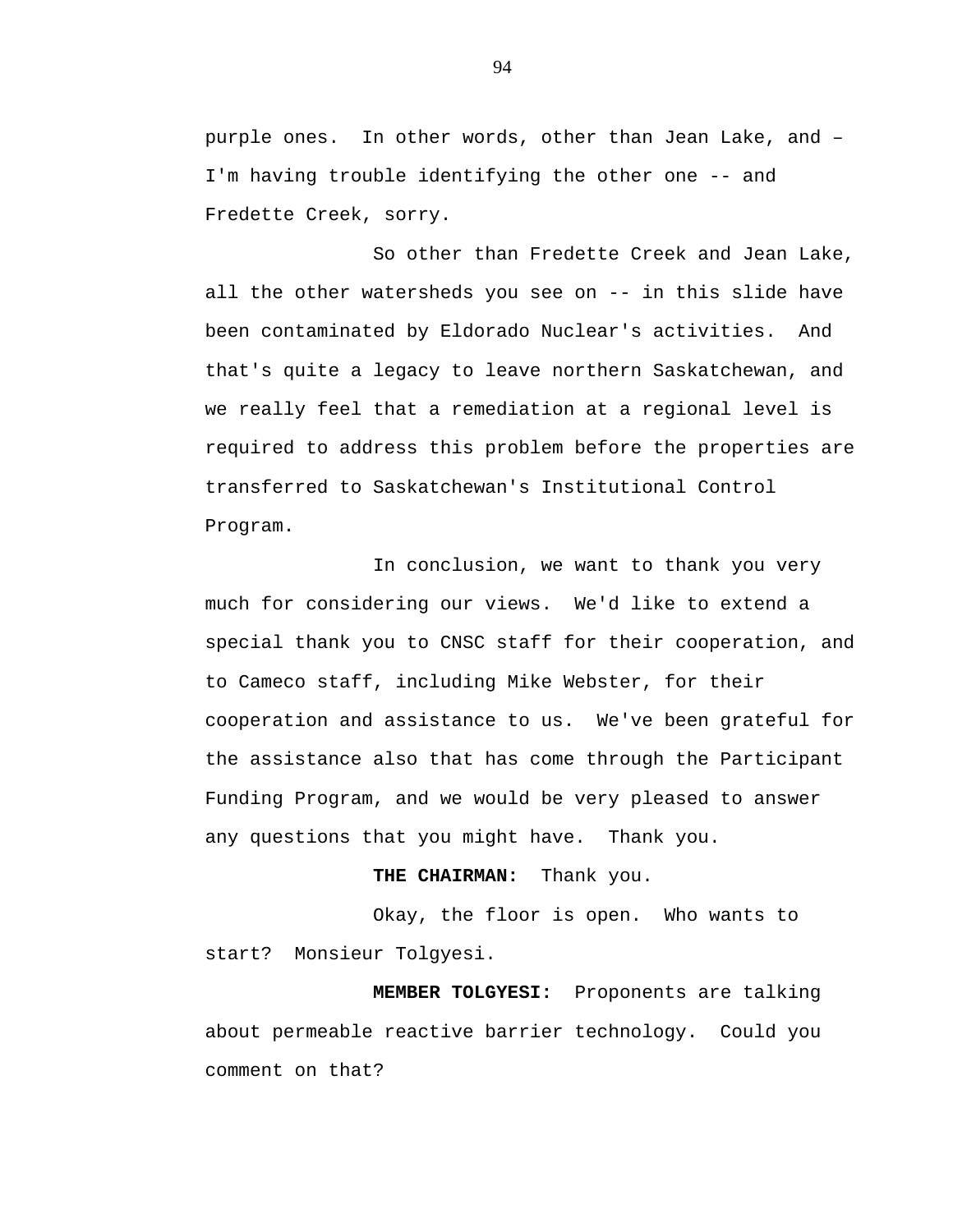**MR. NAGY:** For the record, Kevin Nagy.

Throughout the process we went through to assess the risks and look at potential remedial options and selecting for the path forward we looked at several options, and several of those options were analgalous or similar to permeable reactive barriers, and I'll ask Mike Webster to provide a little more information on that.

> **MR. WEBSTER:** Mike Webster, for the record. Permeable reactive barriers were assessed

in Lower Ace Creek for treatment of minor flow seeps coming from the waste rock pile. In addition, the types of reactive barriers discussed by Saskatchewan Environmental Society regarding covering of aqueous tailings and surface tailings and waste rock piles was also assessed in the remedial options workshop as well.

**MEMBER TOLGYESI:** Staff, do you have any comments on that? No?

**MR. LeCLAIR:** As Cameco noted, it was a part that was considered as one of the options.

Perhaps to talk a little bit about permeable reactive barriers noted in the presentation here about extensive experience in the United States. There is also experience in Canada. I'm familiar, actually, with one project that actually involved intercepting a Strontium-90 plume at ACL's Chalk River site that involved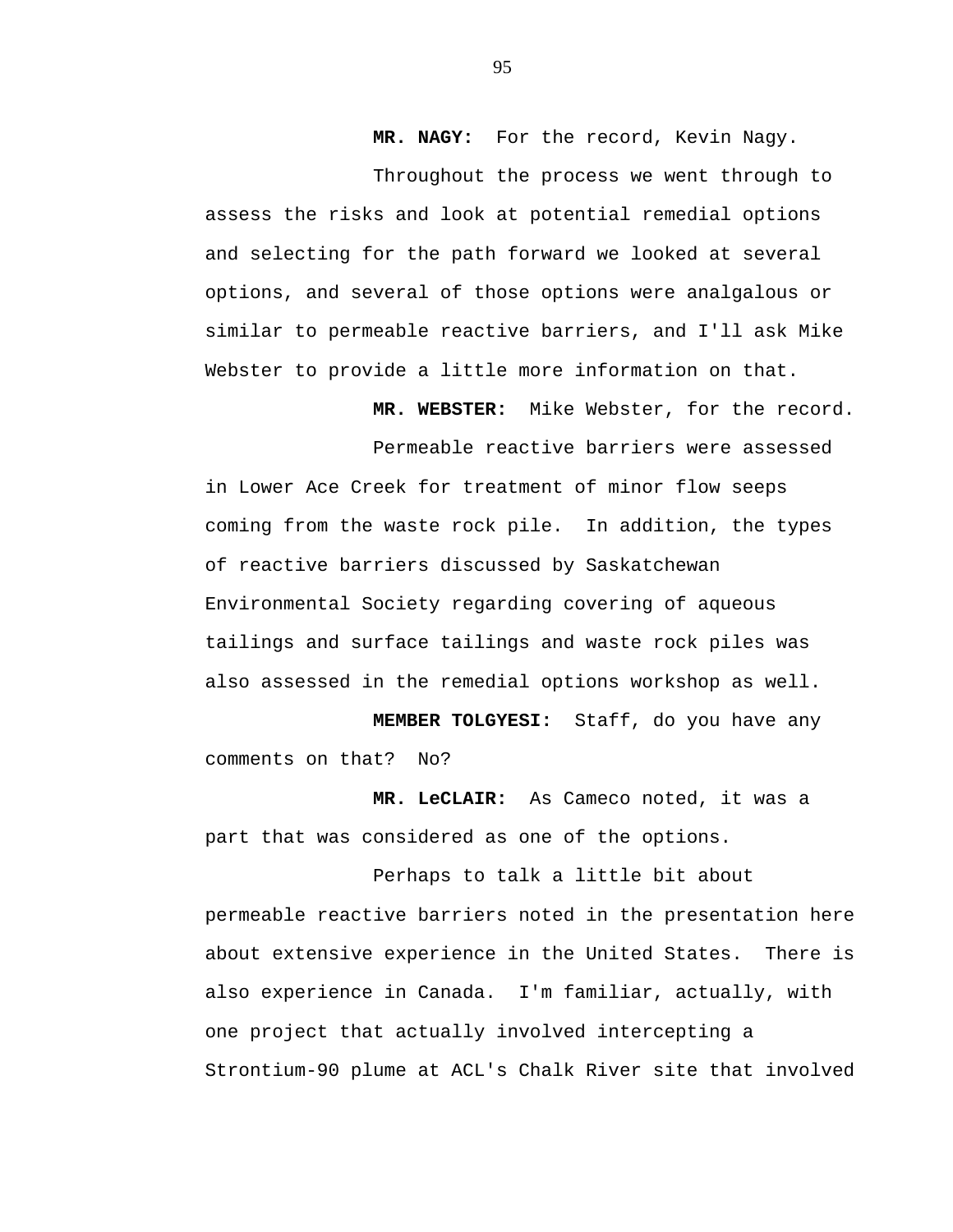actual use of a reactive barrier, it's called a Wall-and-Curtain System, in order to reduce Strontium-90 concentrations in a contaminated groundwater plume.

Certainly, the technology is there and it has some interesting applications. Some of the limitations are that they -- there is a need to replace the reactive barrier. They have a certain life so they tend to get used up as a filter media. There is some challenges with regards to the plugging of the media over time. It requires a fairly good control on the groundwater flow through the reactive barrier that obviously will be influenced based on seasonal changes during major melting, higher flows, lower flows.

So while the technology is there it does have -- it needs to be properly engineered and has some challenges with it. Perhaps one of the more important things is that they tend to have a better application for shorter-term applications, and that's not really what we're looking at, and some of the stuff we're dealing with here, they have much longer-term implications. So these are interesting options and certainly things that we do look at, but there are some important limitations on them with regards to how they're applied.

And the other thing that needs to be noted is much easier to implement these in areas where there's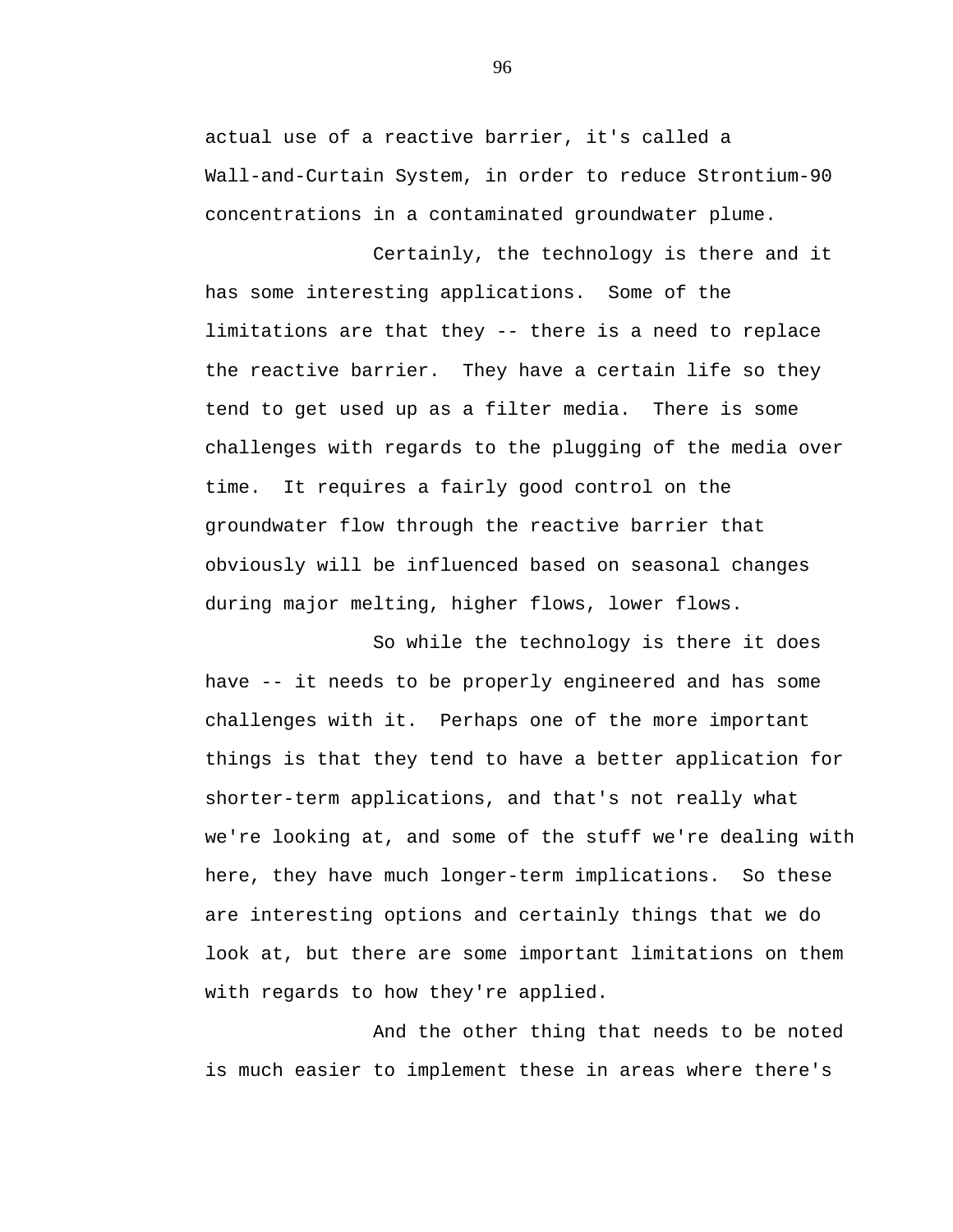an ability to constantly monitor and maintain them over the longer term, so their applications have tended to be areas where they're not remote like what we have here. So certainly a good idea and something to be considered and was something that was considered, but there's some really important limitations in their application.

**MR. PREBBLE:** I guess one of my responses to this is that we think this technology does have application on the site. It may not solve our problems in Beaverlodge Lake, but we think it's got, for instance, a lot of potential to be applied where the lake outlets narrow, so at the outlet points. For instance, as you see water flow into Martin Lake and then from the southern part of Martin Lake to the northern part of Martin Lake, again at the outlet of Cinch Lake and on the Cracking Stone River, we think this technology deserves at least to be seriously considered, and we also think that it has a lot of applicability on the Beaverlodge properties themselves especially in areas where the water bodies narrow, or in streams and creeks that are contaminated.

So we think it's been dismissed too quickly and deserves a really comprehensive look, because surely the objective should be to actually try to use existing technologies to clean up the sites as much as possible. We don't accept the rationale that there's no need to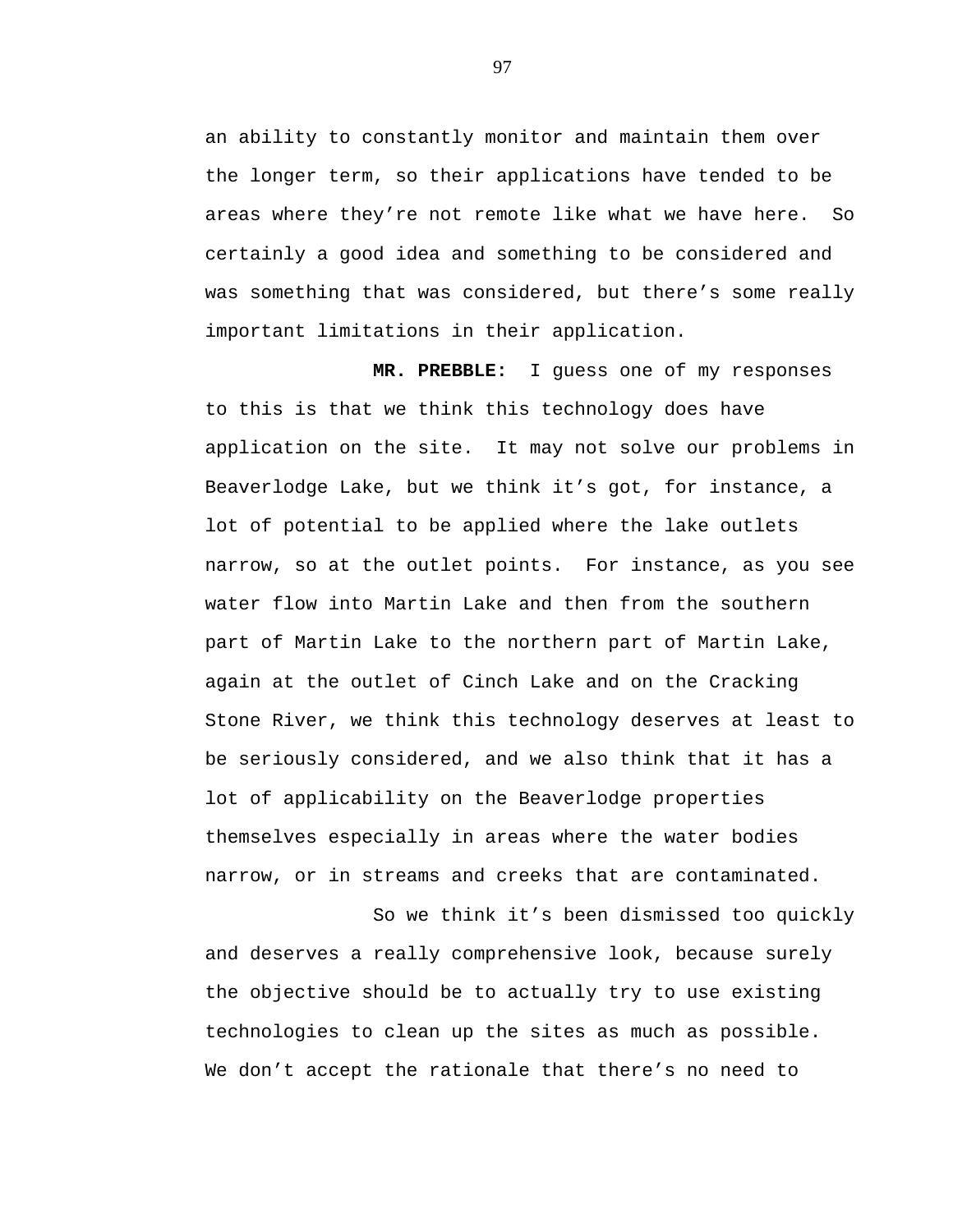clean up the Beaverlodge properties in a more substantial way than Cameco is proposing because it doesn't make a big difference in Beaverlodge Lake. The properties themselves are two important watersheds that deserve to be cleaned up.

Martin Lake, Cinch Lake, the Cracking Stone River, these are important water bodies that deserve to be cleaned up and we think these technologies have the potential to be applied in all of those circumstances.

THE CHAIRMAN: So, Cameco, you want to -how says the -- was it considered? Were there any cost issues that made it infeasible? What was the story here?

 **MR. NAGY:** Kevin Nagy, for the record.

There were a number of criteria that we looked at while we were assessing remedial options. I guess the first one on the properties being risk. Was there a risk? Was it enough that something needed to be done to try and mitigate that risk? Then we looked at what are the proposed benefits of an option such as reactive permeable barriers? Would it be effective? Are there uncertainties with respect to that technology on how it would be implemented or how successful it would be?

We also looked at costs. When we went through that assessment, that option was not selected. It wasn't deemed to be a reasonable option at that time. And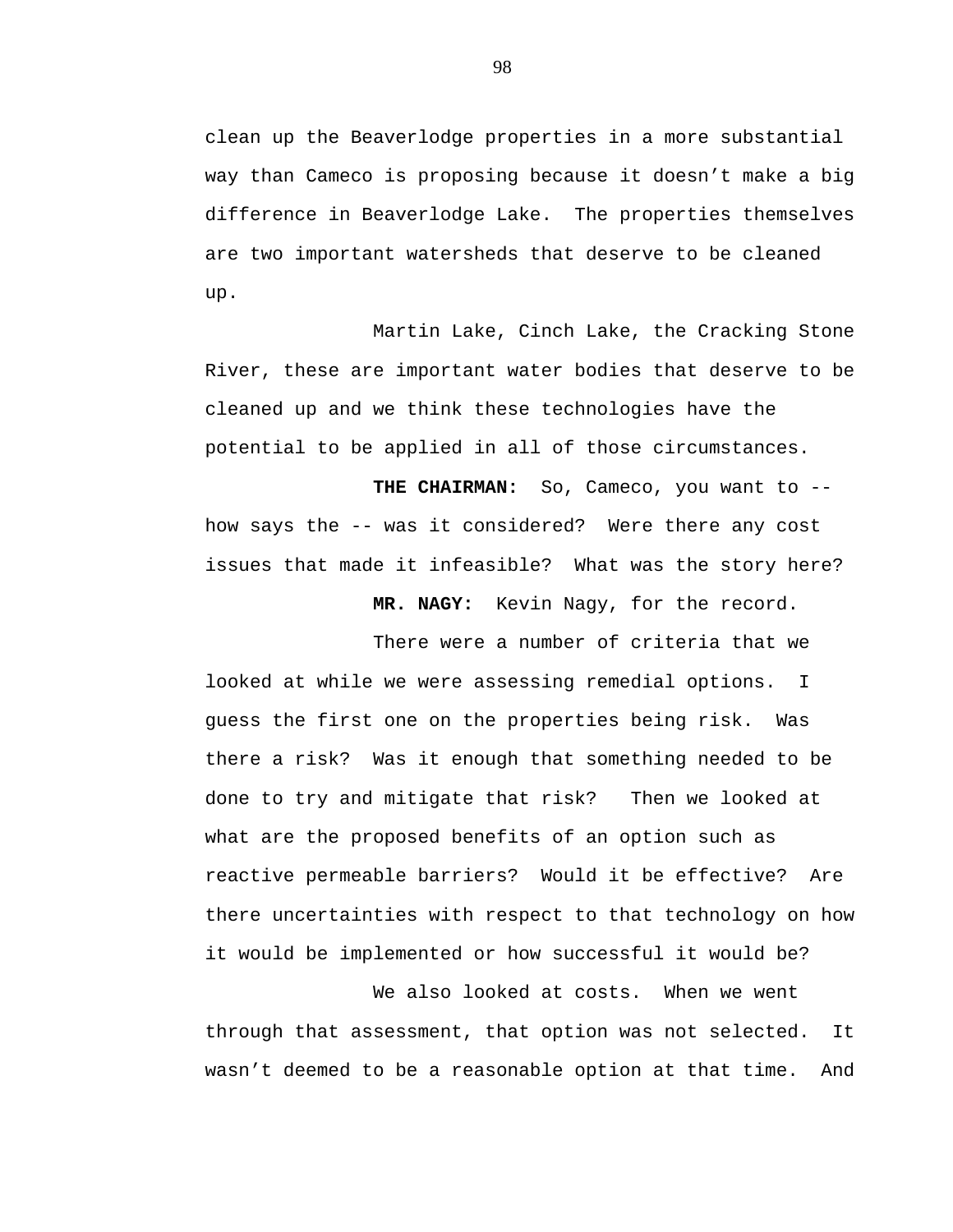just to clarify, we are recommending a path forward that does have meaningful remedial actions we will undertake on the properties, and they will -- they are predicted to result in measurable impacts; in some cases, significant improvements in local environmental conditions, in particular Verna Lake, where we will be diverting a stream back to its original -- original path.

And I would also say that as part of the management framework, if at the end of the 10-year licence term, we found that the options we've implemented haven't achieved the predicted benefits and if we go back and again look at the risks and deem it's necessary to take further action, we would then again look at all options and we would look at the permeable reaction barriers that they were talking about.

**MEMBER VELSHI:** I have a few questions.

First of all, I'd like to compliment you on your submission; I found it very enlightening.

So one of the comments made by the intervenor is that the performance objectives simply aren't aggressive enough, and where you have the upper end of a limit from the model. Can you care to comment on that, please?

> **MR. NAGY:** Kevin Nagy, for the record. The performance objectives were set after a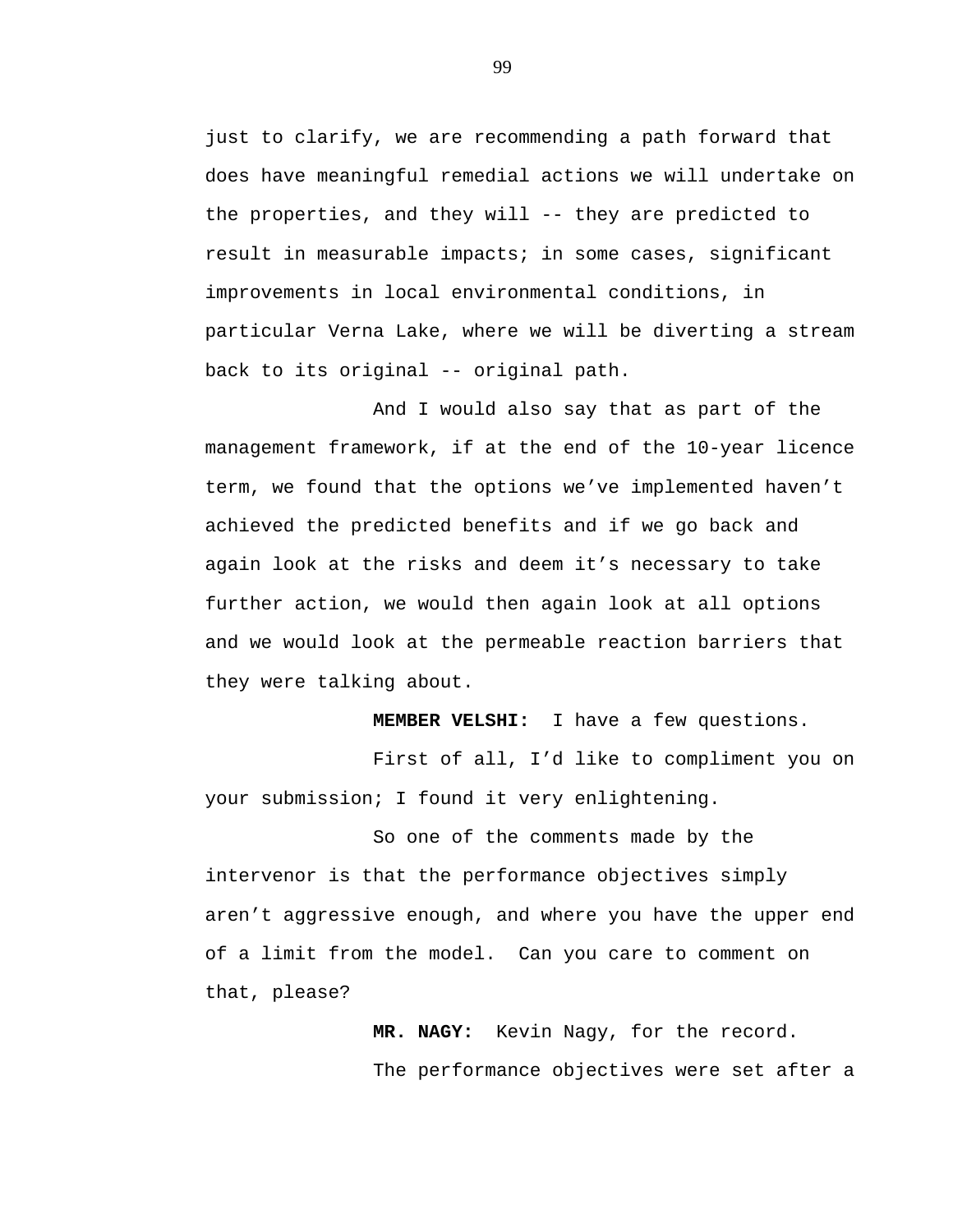rigorous assessment process of the different remedial options and the benefits that were predicted from them. I would characterize our performance objectives as reasonable and achievable. They will act both as a yardstick during the licence term to allow us to measure the effectiveness of the work we've done, and they will also act as goals in the long term that they can be compared to to ensure that the sites do remain safe, secure, and stable over the long term.

**MEMBER VELSHI:** Let me ask this a little differently then. What's your confidence level if you had taken the lower level as your performance objective of being able to meet that? I mean, have you taken the upper one because you're, you know, almost 100 percent sure that yes, you will, unless something really goes wrong, you'll be within that?

 **MR. NAGY:** In the modelling process, just as you put in information to the model, environmental concentrations, stream flows, lake levels, climate data, transfer factors, a multitude of data, you generally input that in as an expected number, but then a range as well to capture the variability in the environment that you see. So just as you do that, the outputs of the model are the same, so you have an upper level prediction, a lower level prediction and, in all likelihood, you'll wind up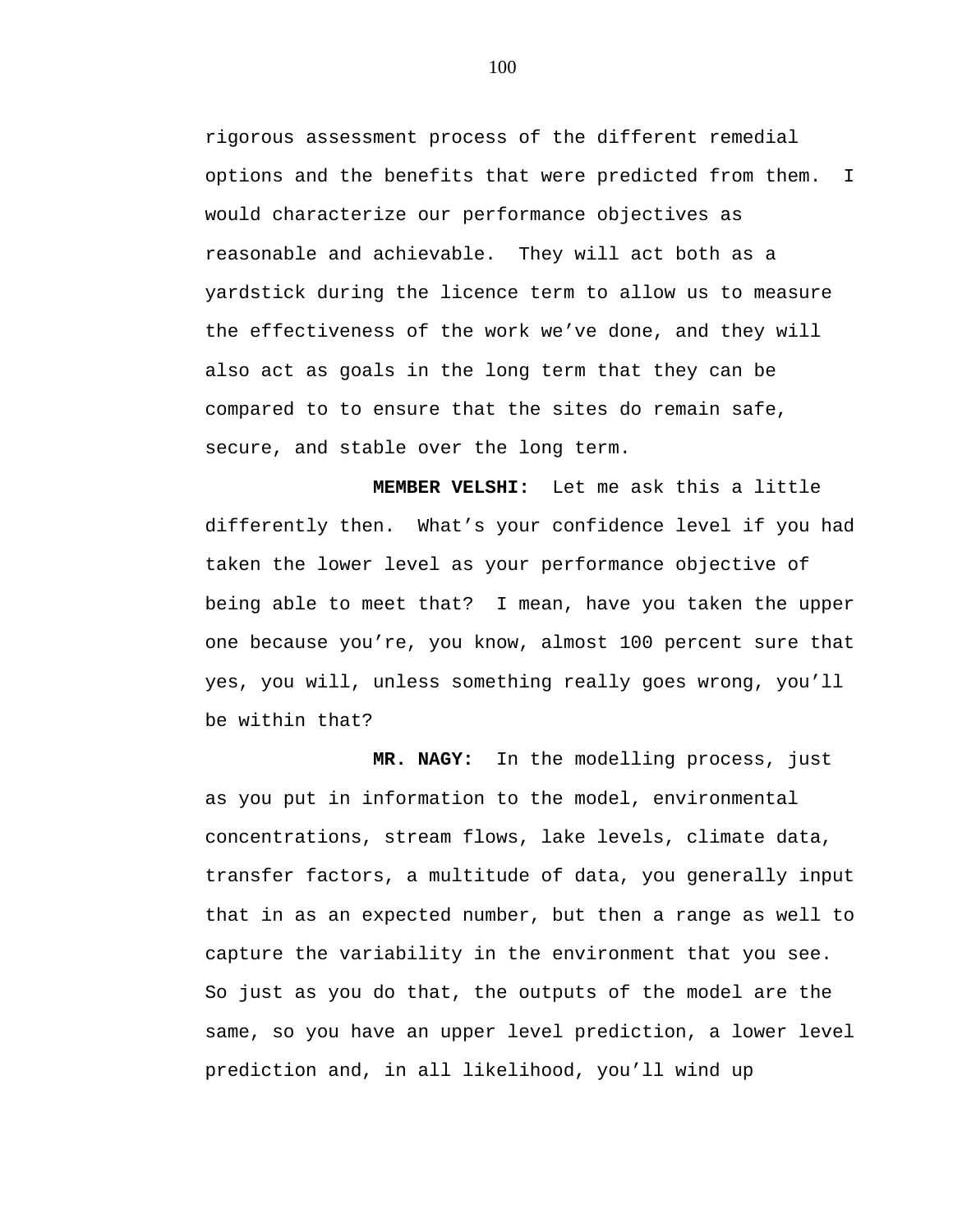somewhere in the middle. We feel the approach we took using the upper bound were applicable. In some cases where the Saskatchewan Surface Water Quality Objectives could be achieved, we selected those. But we feel in the instances where it could not, using the upper level wasn't a reasonable approach, and it still allows us to measure the effectiveness of the option and it still allows us to, as a yardstick, to measure in the long term as well.

**MEMBER VELSHI:** Okay, what about the recommendation that performance objectives be set for Martin Lake and Cracking Stone River?

 **MR. NAGY:** Kevin Nagy, for the record.

As I've mentioned earlier, the work we've done through this process indicated to us that regardless of the remedial options undertaken on the property, small ones, the grand scale ones, did not result in a meaningful change in the time it will take to recover Beaverlodge Lake and the receiving environment. In fact, one of the scenarios we looked at was if we could somehow just turn off the tap, so we had seen on the maps before East Creek, Fulton Creek flows in to Beaverlodge Lake. If we could somehow implement an option that would just eliminate those flows, it still did not result in a significant recovery time in Beaverlodge Lake.

We have set performance objectives in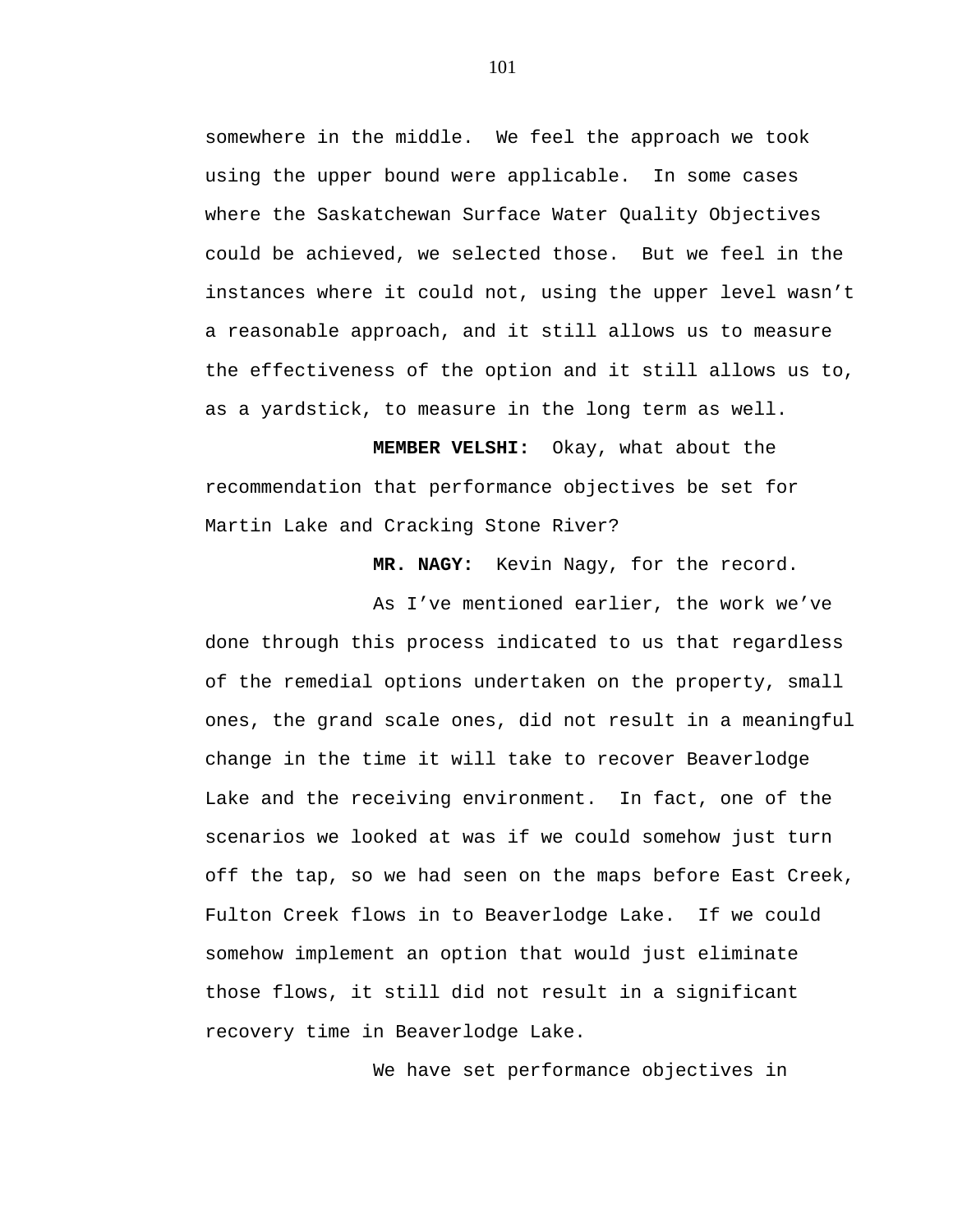Beaverlodge Lake. We expect Beaverlodge Lake to recover naturally over the long term. I believe one of the staff slides showed approximately 100 years for selenium to reach the surface water quality objectives, a little longer, 170 years I believe, for uranium.

As Beaverlodge Lake improves, so will the downstream water bodies; Martin Lake, Cinch Lake, the Cracking Stone River.

**MEMBER VELSHI:** Next question is for the Ministry of Environment.

THE CHAIRMAN: Before -- sorry, I mean, before you leave this, I still want to make sure that we have an understanding, maybe it's only in my head, that you will revise your performance objective if the current measures, the actual measures, are lower than the performance in the next -- you know, in the future. In other words, you'll recalibrate your model, not maybe on 10 years, but maybe the last three or four years. Otherwise, I don't see how you're going to measure ongoing progress.

 **MR. NAGY:** That is a good suggestion and I think once we've implemented the remedial actions over the first three years of the licence term and go through a period of monitoring, we could look to update the model with additional information gained over that time.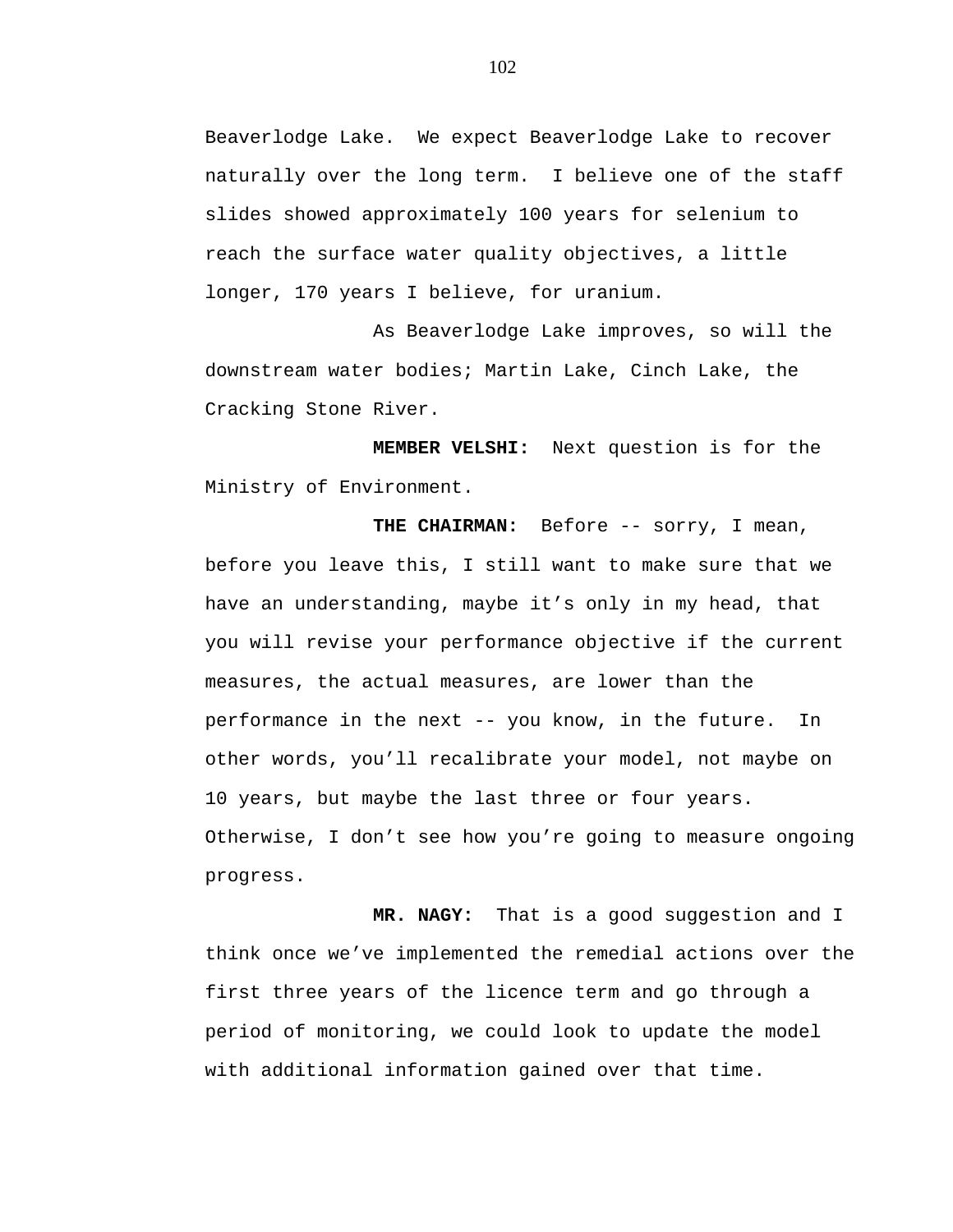**THE CHAIRMAN:** Ms. Velshi? Thank you.

**MEMBER VELSHI:** In the Institutional Control Programme, your mandate is to monitor and maintain and I'm not sure what the maintaining part is, but given that, as is envisaged here, that there may be a significant number of properties that will still be contaminated in above the province's standard, does the scope of your responsibility require you to do further remediation and perhaps some of the technologies that are being assessed now or newer ones come online, is that something you would consider, or is yours more just the caretaker responsibility?

**MR. NAGY:** The acceptance of the properties into institutional control will require absolutely minimal monitoring and minimal remediation options that are available to us at the time they're accepted.

It is a long-term program that's designed to monitor these things long term. If new technology arises, absolutely, it's something to be considered and the money is there to consider those options and possibly implement them.

> **THE CHAIRMAN:** Anybody else? **MR. PREBBLE:** I just --- **THE CHAIRMAN:** On the same topic here? **MR. PREBBLE:** Yes.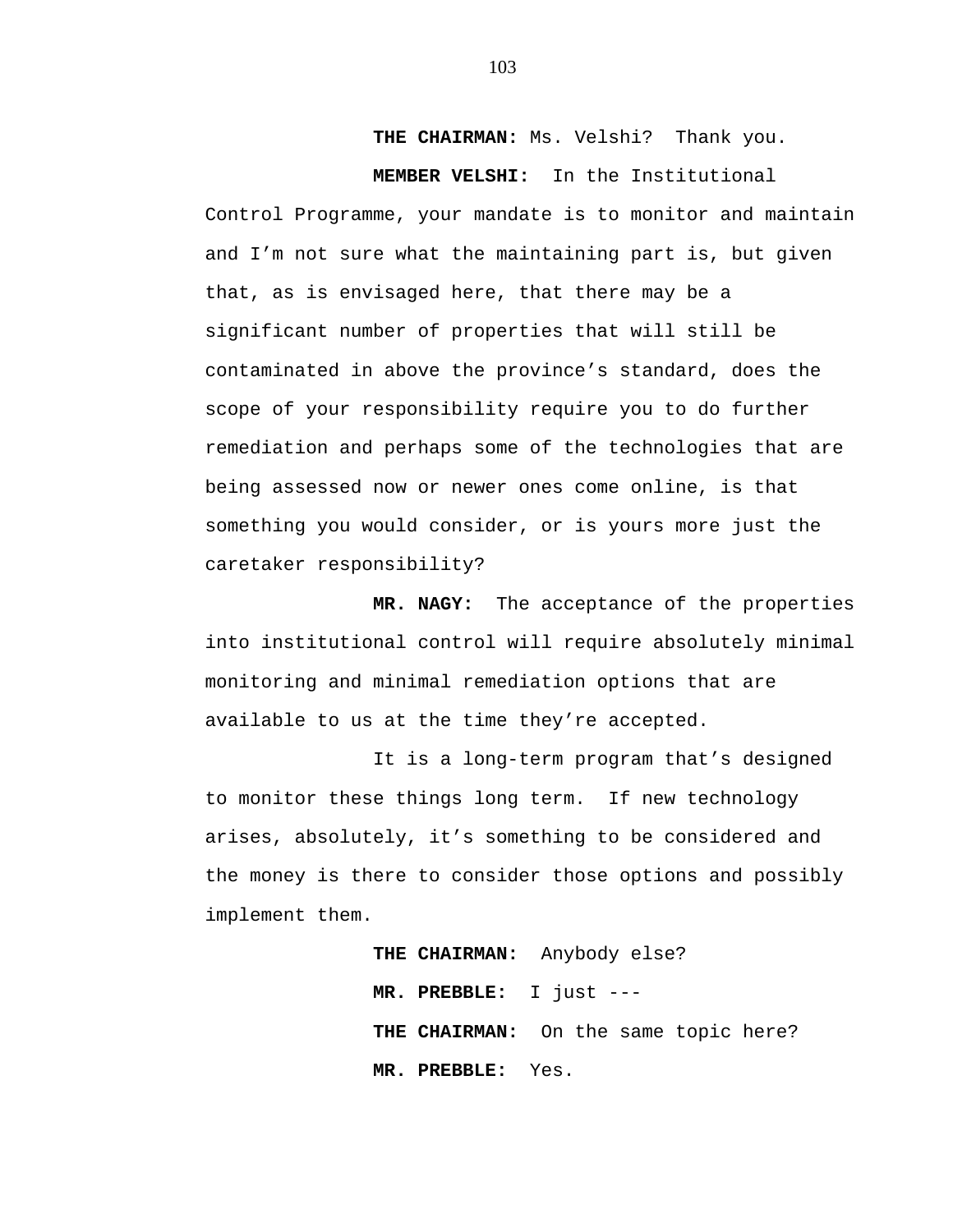**THE CHAIRMAN:** Go ahead.

**MR. PREBBLE:** Peter Prebble, for the record.

I just wanted to point out that we're concerned that the money won't be there. We've looked at the amount of money that's been assigned so far for the properties that have already gone into institutional control, and it really just assumes, you know, regular monitoring, but it doesn't -- there's no money there for remediation.

So if it was anticipated that remediation was going to occur to these properties after they go into institutional control, then I think there should be an expectation that Canada Eldor Inc. would post a much larger bond than has been discussed to date. So there's actually money available for remediation.

Clearly, that isn't the intent up until this point in time.

**THE CHAIRMAN:** But are you suggesting that those properties that are already under institutional control now are such that you would like to see them further decontaminated?

**MR. PREBBLE:** Well, I'm not sure it's required for the properties that have gone into institutional control up until now. I haven't examined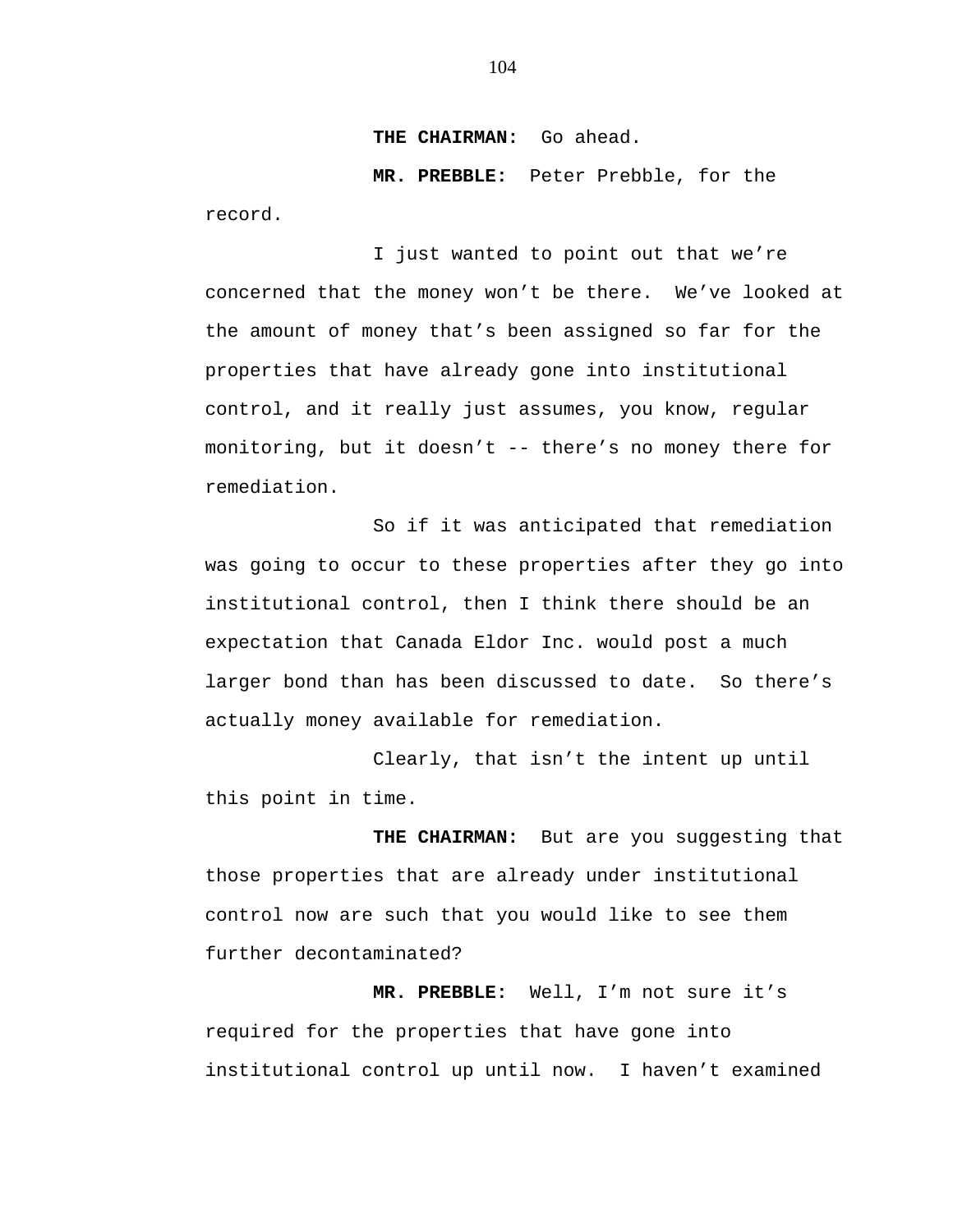each specific property, but I guess my comment is if you look at the amount of money that's there -- sorry that I don't have the figures right off the top of my head -- but it's a relatively small sum that really would just cover travelling up to the site every four or five years to do monitoring and minimal maintenance.

So if these properties are going to be transferred to institutional control, which of course we don't believe they should be yet, but if they are, then there needs to be a significant amount of money that's posted by the Government of Canada and that's available to the Province for additional remediation in the future when serious remediation options are available.

We think, by the way, clearly there are serious remediation options available now and they're just not being examined in a serious enough manner and there's been no discussion really of phytoremediation, but again, we think that's another serious option that's already been demonstrated to have some potential.

So I really am struck by the fact that while the mining companies are being asked to manage the sites -- and this applies to the Saskatchewan Research Council as well -- everybody is working to take a look at the existing properties, but nobody is seriously talking about cleaning up the damage that has been done in the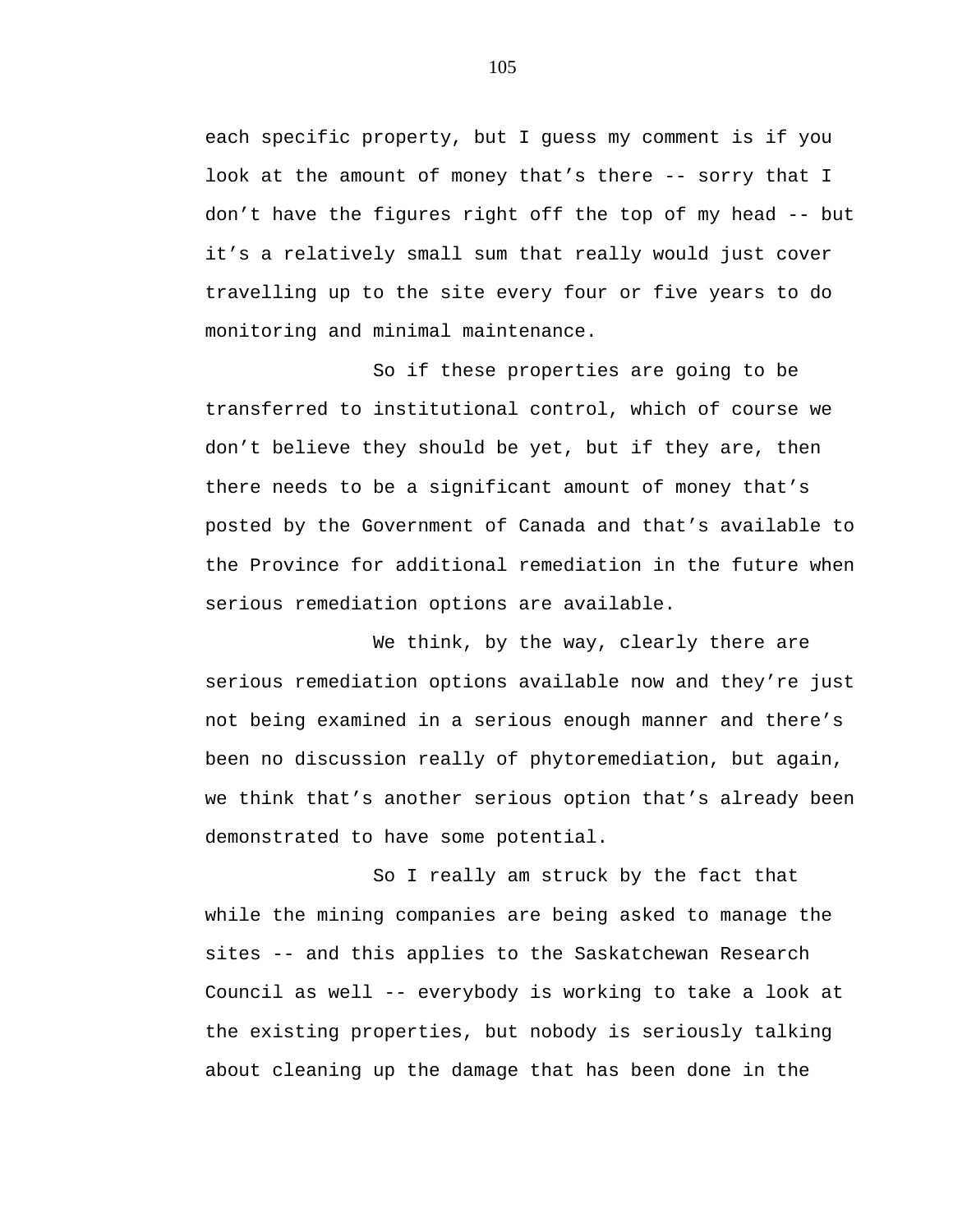region, and that's quite a legacy to leave Northern Saskatchewan in an unremediated forum. We're quite struck by the fact that that -- we think there's a lot of people in Saskatchewan who wouldn't consider that to be acceptable.

### **THE CHAIRMAN:** Anybody else?

I have one last question. Talk a little bit about mine water migration. Staff, is that a phenomenon that was factored into any of these calculations? Anybody?

# **MR. LECLAIR:** Jean LeClair.

Before I pass it over to Mike Rinker, I'll just make a few comments on that. First, we should mention about the filling boreholes. My understanding of filling boreholes are actually former drill holes which would have been part of the exploration activities.

Today, exploration companies are expected to seal their drill holes after they're done their exploration activities, particularly if there's uranium present.

The boreholes are drilled from surface. Once they're sealed, the groundwater will resume the flow that was there before any of the activities are actually there. So it goes back to the way things were previously with regards to the boreholes.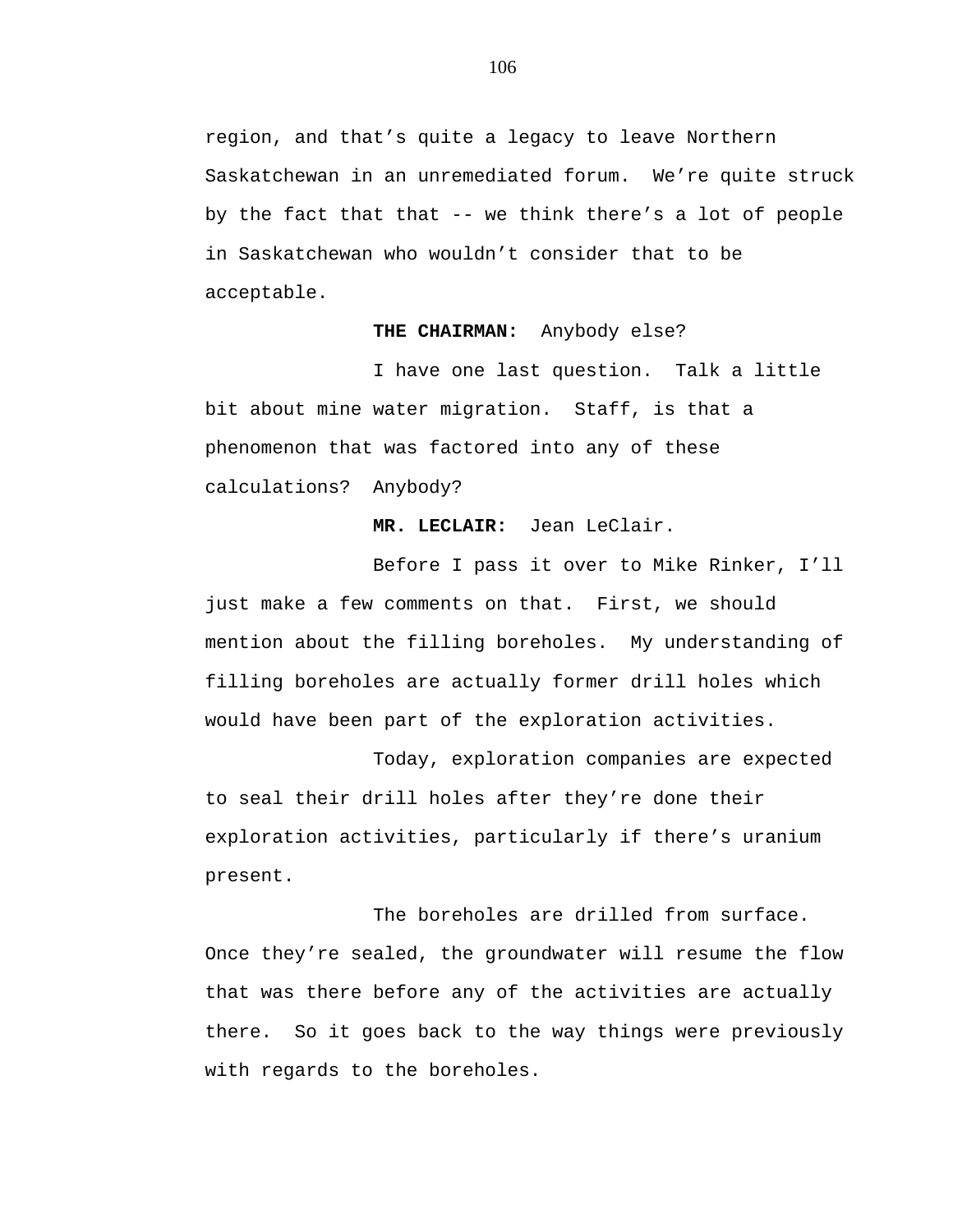With regards to the underground workings, again, what we're talking about is there was a natural uranium ore body that was present there. That material has been extracted. The water then returns into those mine workings and then will flow through the groundwater the way it would have previously.

It's important to note, in fact, that the way some ore bodies in fact are identified is by monitoring water flows to see what was naturally happening before.

So on that note, maybe I'll pass it to Mike Rinker if he wants to perhaps add to that.

**MR. RINKER:** Mike Rinker, for the record.

And if I may, I'd like to expand my answer to beyond the water because much of the items that are raised by the intervenor, I don't want to make it sound dismissive, because these are the very same issues that we have also raised. And so it's with much respect that we're answering these questions.

And in the end of our review, there was much angst that we felt that we couldn't insist on their implementation.

And I'd like to explain a little bit why, and part of that is -- an example would be for the permeable reactive barriers, it is a good suggestion to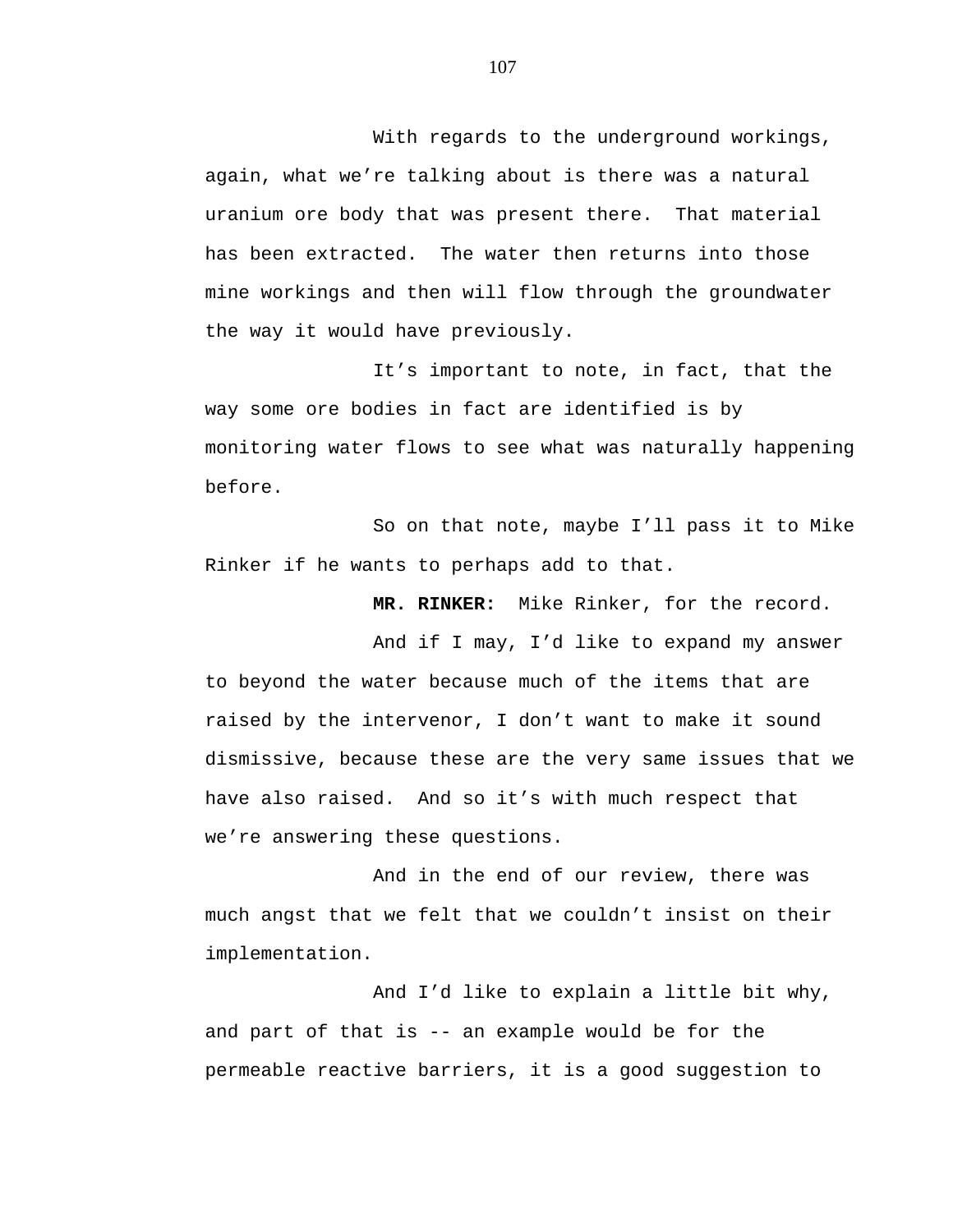intercept surface water flow, but there is always a second consequence.

A reactive barrier placed in a stream is not a good thing for fish. It blocks their access to habitat.

Phytoremediation has shown success, but it was looked at, for example, aquatic macrophytes, which are suggested are also a food source. So when those aquatic macrophytes accumulate, say, uranium, that's shown to be toxic to ducks.

The connections for groundwater, it is correct that AECL predicted long periods for water to reach the surface, but that was for a situation for a used fuel repository where they're specifically looking for a place where groundwater would flow very slowly.

In Beaverlodge, for example, where the sources are, vast amounts of waste rock are on a very steep hill. So groundwater flow from that waste rock to surface water is in the order of months. So there's a very short time.

Climate change is something we definitely agree with. We do have geotechnical inspectors, members of the Canadian Dams Association who would be evaluating the design, taking climate change into account, performing inspections after their implementation to ensure that they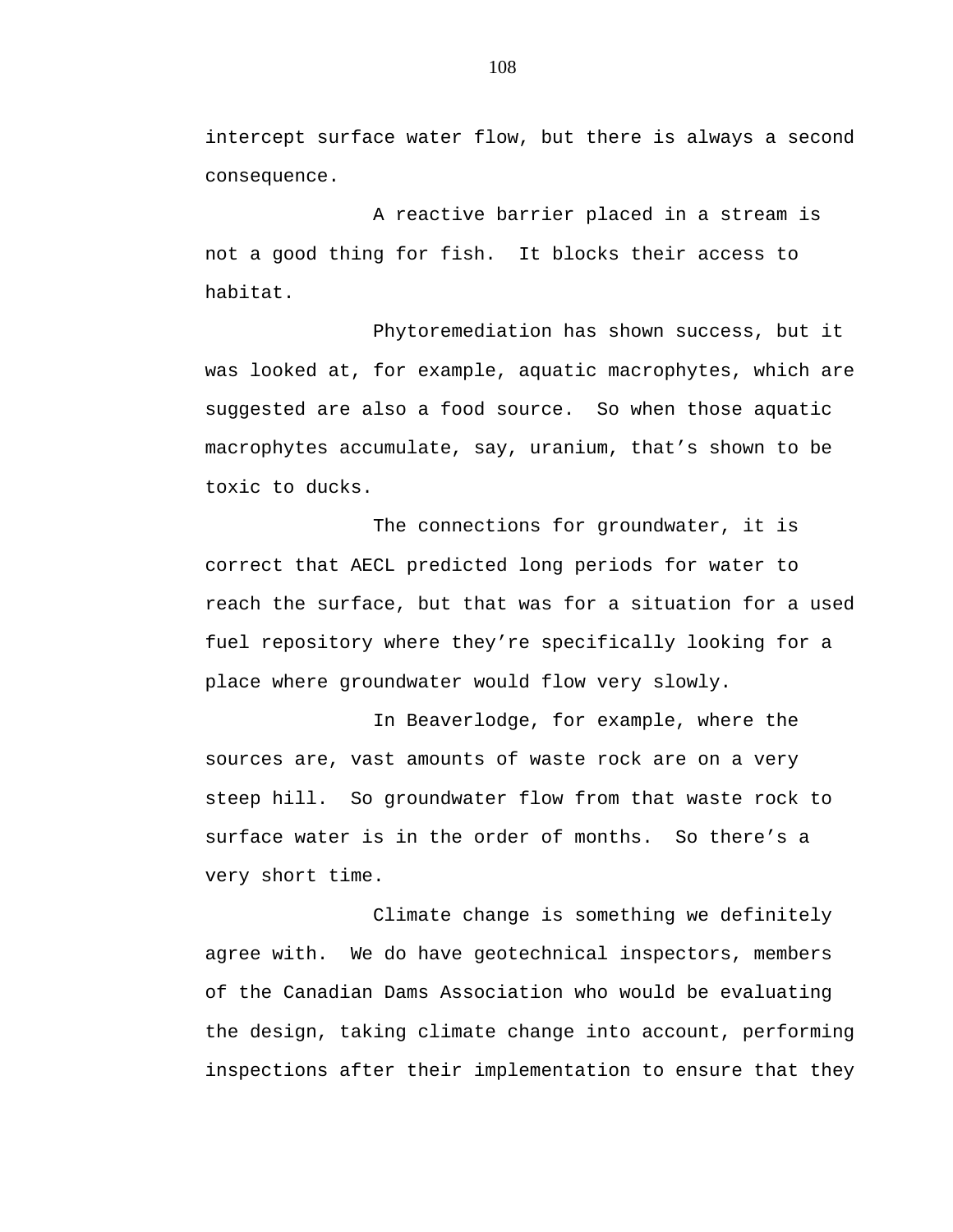are designed and constructed appropriately.

**THE CHAIRMAN:** Thank you.

Last words to you.

**MS. COXWORTH:** We just want to thank you for the opportunity to participate in the hearing and to emphasize our concern that the whole regional issue be taken into account, that we can't just leave that downstream area to look after itself, so we really would urge you to require a full approach to dealing with the whole Beaverlodge and downstream to Lake Athabasca within the context of this present process.

Thank you.

**THE CHAIRMAN:** Thank you. Thank you very much.

**MR. PREBBLE:** Thank you.

**THE CHAIRMAN:** Colleagues, what I would like to do now is go through one so-called last round even though we have three more interventions tomorrow morning, but I think we should take a little bit of time to ask those burning questions that still remain with us.

In fact, I have an order here. There isn't an order? Sure there's an order, and I'm starting with Ms. Velshi.

**MEMBER VELSHI:** I don't have any more. Mine are for tomorrow for Canada Eldor.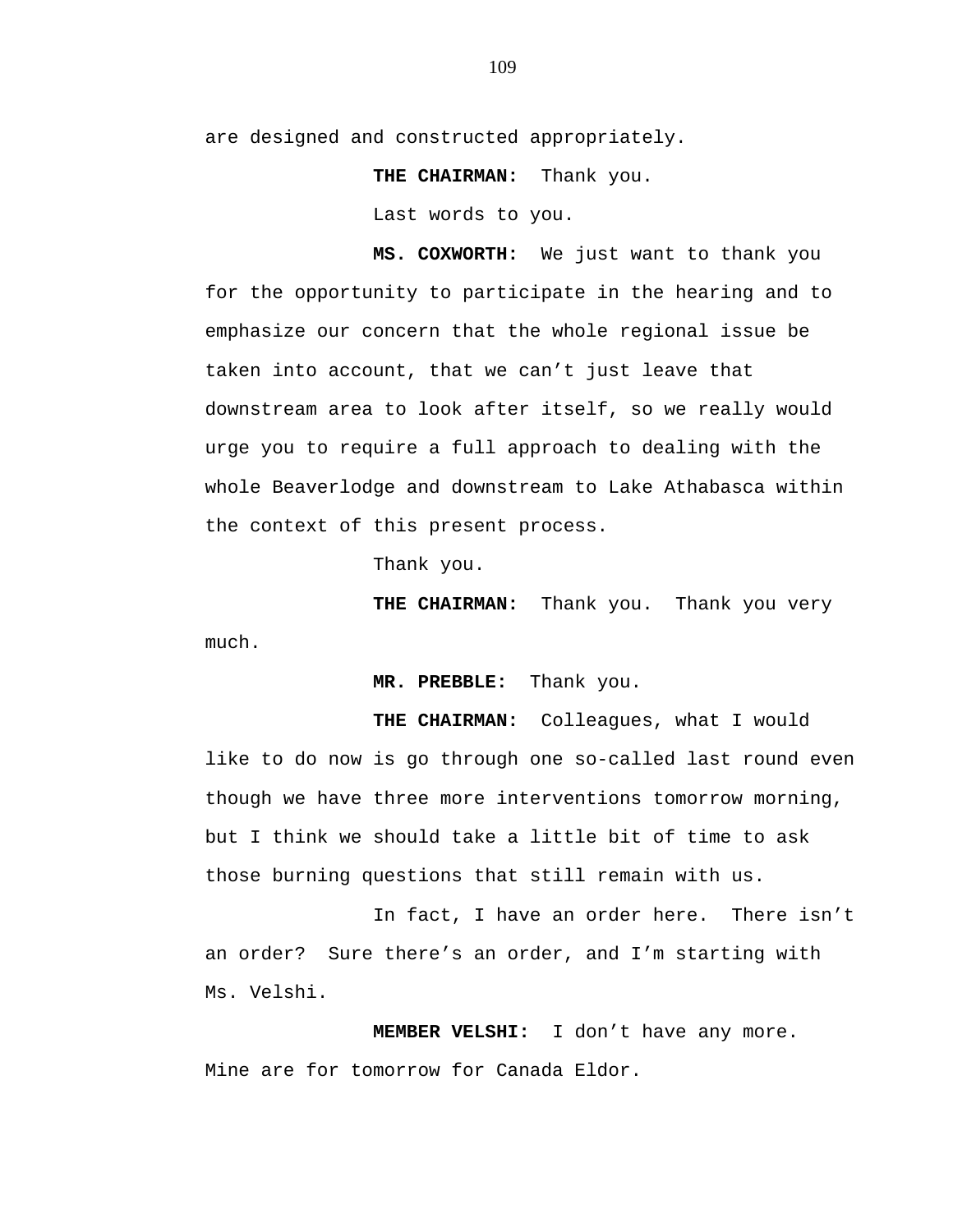**THE CHAIRMAN:** Okay. Dr. McDill.

**MEMBER McDILL:** Only one that's just come to mind.

The previous intervenor might be interested in some of the studies that either the CNSC or Cameco did on some of these technologies. And perhaps it would be, if they were interested, worth sharing those studies, those analyses. Is that something that's possible? I'm looking at ---

**MR. EDLER:** Peter Elder, for the record. We did meet with them earlier this year, so certainly we're willing to meet again if there is more information they want to provide, we can provide them.

**MR. NAGY:** Kevin Nagy, for the record. Same for us, we met with the SES and had a similar conversation and as well, I believe they were in direct contact with the researcher who was doing the phytoremediation research for Cameco back in the 1990s.

**THE CHAIRMAN:** That's it? Dr. Barriault.

**DR. BARRIAULT:** I just have a brief editorial comment. On page 18 of the CNSC presentation, last sentence at the bottom of the page, and it goes on to say that:

> "The country food study concludes that traditional harvesting of country food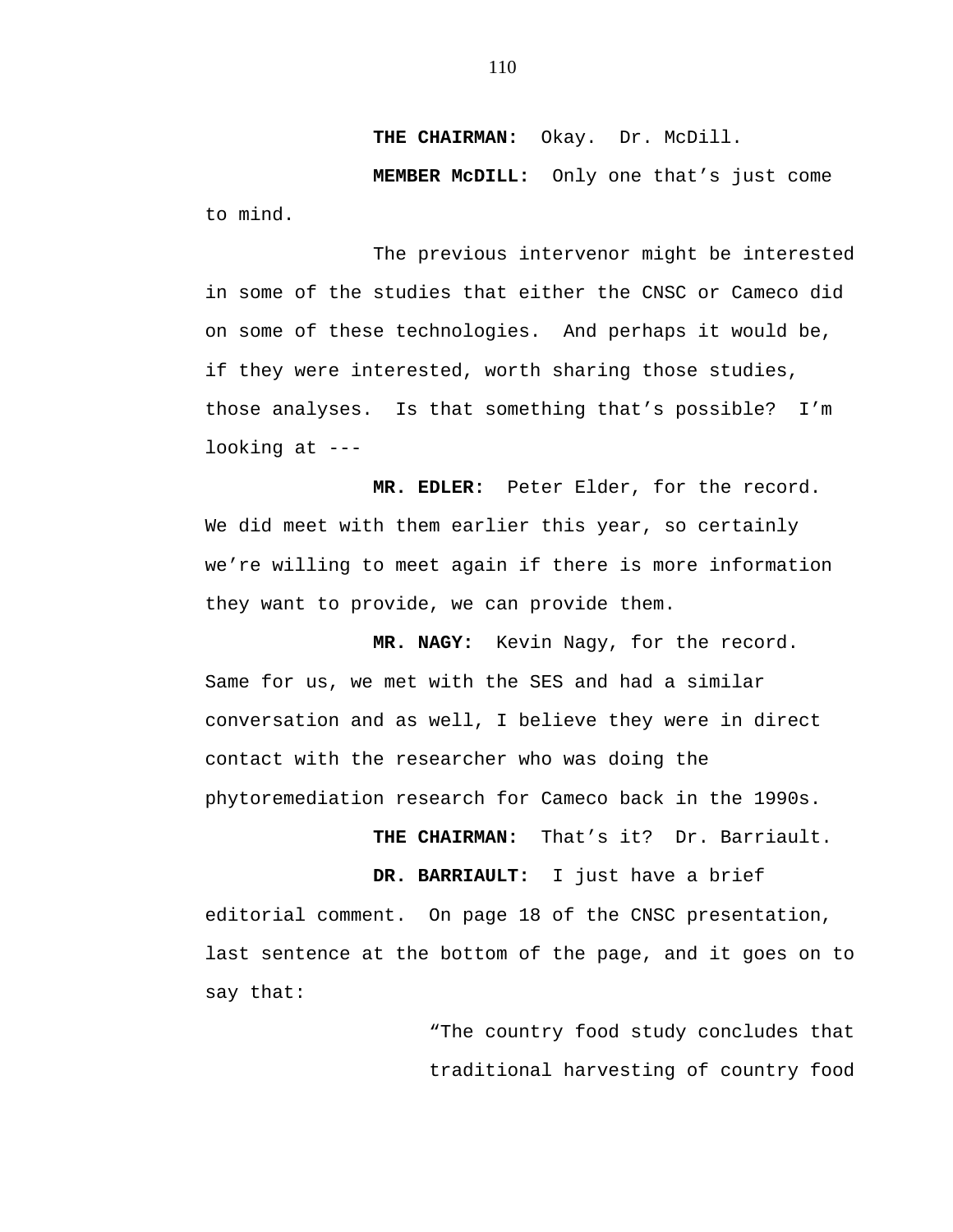does not present health risks to the residents of uranium study."

It's a bit of a contradiction because prior to that, you spell out the amount that you can have per day and -- so I just mention this because this could be taken out of context when somebody says: "The report says that there's no problems", and this is not true.

**MR. EDLER:** Peter Elder, for the record. I believe when we spoke, again, we made clear the conclusion that there's no problem is with the caveat -- I understand the -- you know, it's always with the caveat based on the assumption that the fish advisory maintains.

**DR. BARRIAULT:** Exactly, yeah. It's just an editorial comment.

**MR. ELDER:** Yeah.

**DR. BARRIAULT:** That's all, I'm sorry.

Thank you.

**MR. NAGY:** Kevin Nagy, for the record. I'll just add that the work we did through the country food survey, the survey that CanNorth did with the residents indicate that they are well aware of the fish advisories for those lakes, and predominantly they fish in Lake Athabasca.

> **DR. BARRIAULT:** I understand, thank you. **THE CHAIRMAN:** Mr. Tolgyesi.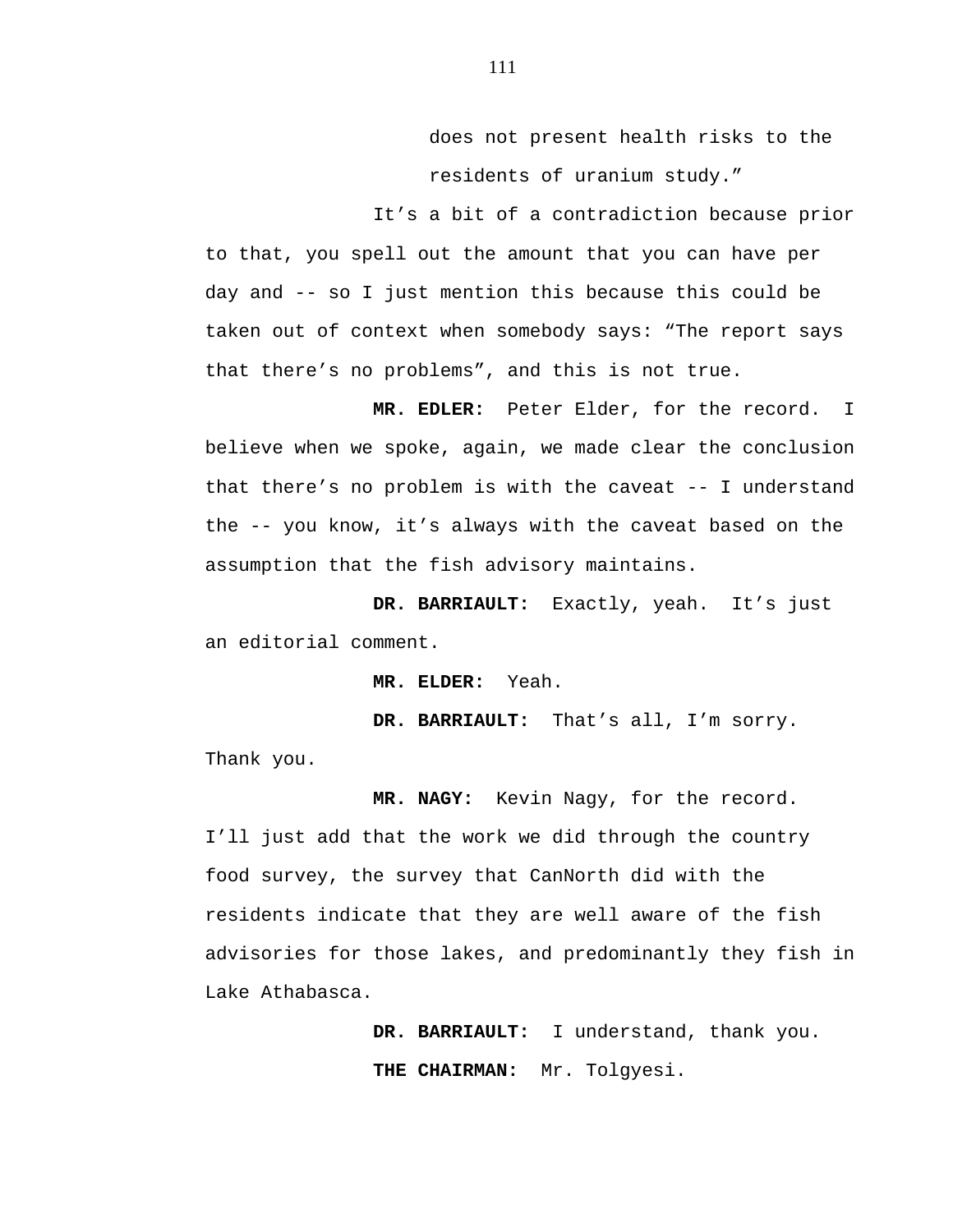**MEMBER TOLGYESI:** Just one. We are talking here about long-term, we are talking 150 years, probably more. However, on page 25 of staff, you're saying that:

> "Cameco intends to apply for transfer if performance objectives are used as a relative short-term measure if remediation is performing well."

If we have a long-term progress, and it's very slow, you are measuring in the short-term and you are saying that if it's going as we predict, we will apply. It's unclear for me how it will be accepted, how you see that.

**MR. ELDER:** I guess -- Peter Elder, for the record -- we'll just say we asked and there was asked if there was expectation at the last -- when we were giving progress reports and Cameco was presenting that they gave their path forward, in the short term. So this is their path forward. Our view is they have not yet applied, so I can't comment on a how they're going to make an application that they haven't made yet.

And certainly, there's a differentiation. We had looked at making sure that it had some performance objectives, which I think, you know, they may need to refine. But to make sure that we had some assessment criteria about how they were doing and where they were --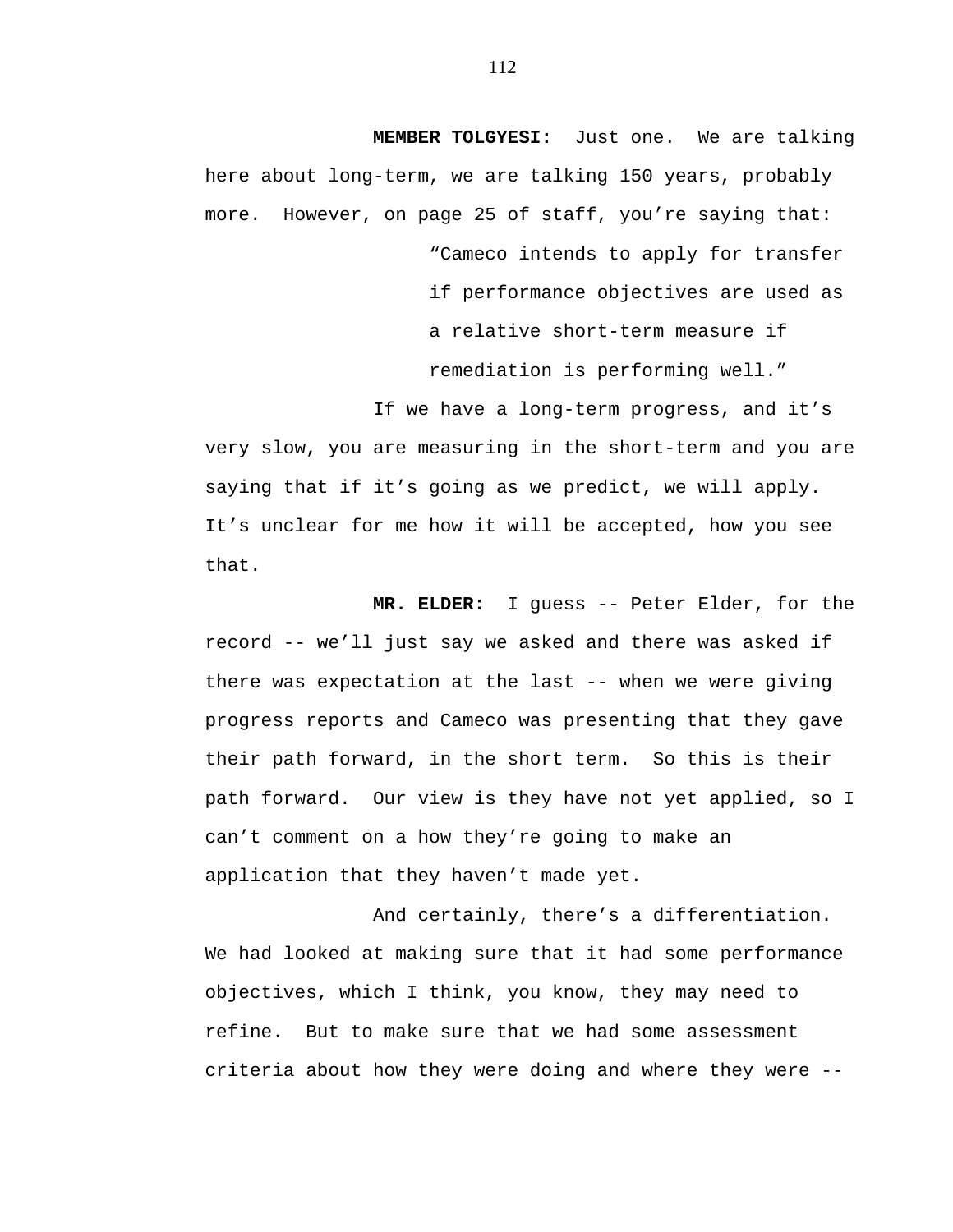the processes depending on natural recovery, that we had some modeling of that natural recovery to see if it was actually occurring as predicted as well.

So I think it's a good question about how they're going to make that case and will, you know, I think maybe Cameco wants to comment on how they feel they're going to make it.

**MEMBER TOLGYESI:** Maybe Cameco and the Ministry of Environment.

**MR. NAGY:** Kevin Nagy, for the record. The, I guess, again, the goals of the managing framework are to ensure that the sites are safe, secure and stable. Most of the properties now, the risks have been assessed and they're low. There are no safety risks to the general public, there are no radiological risks to the general public. Environmental risks are low or manageable.

There is nothing further that can be reasonably done to improve the conditions of those properties, so we will -- we do intend to make application to the institutional control program during the license period for those properties.

For the properties where we are undertaking further remedial actions, the goals will be the same. It will be on us to prove that they are safe, secure and stable and will be over the long term. I guess the first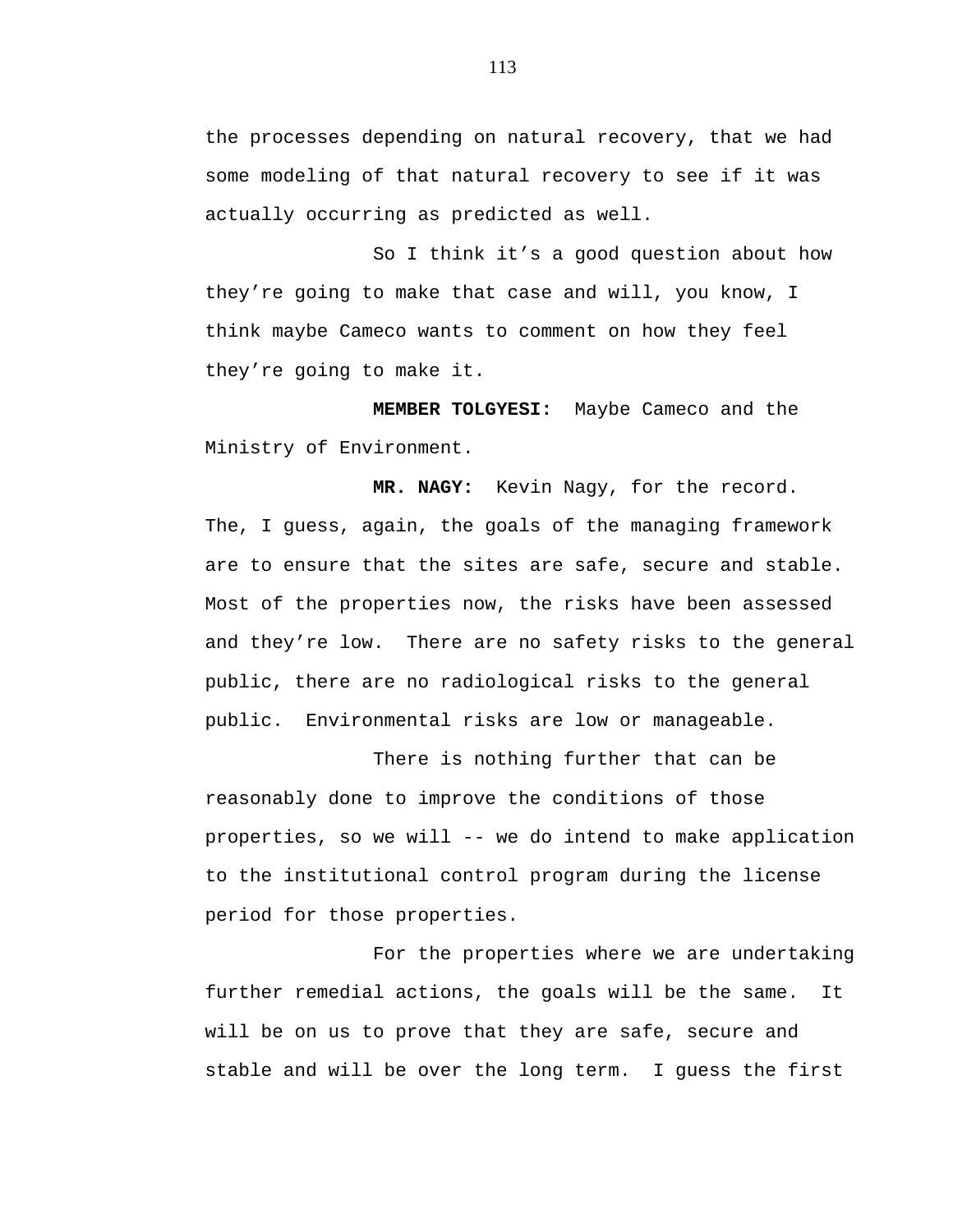step to demonstrate that will be achieving the performance objectives we set for ourselves to show that those risks have been mitigated and that we've established a trend through our monitoring.

That modeling will show what can be expected to extend out into the future once the sites have gone into institutional control, where they will continue to be monitored at the -- through the program. And then the longer-term performance objectives can be used then to ensure that they're still performing as expected.

**MEMBER TOLGYESI:** I feel 10 years is a very short period, so if I'm coming to you and telling, listen, it works as predicted, it doesn't move, so I'm transferring that to you.

**MR. KRISTOFF:** I mean, 10 years is relatively short given we've got 30 years of data already on some of the properties so we're looking at 40 years now. We're saying 150 maybe to improve, or a third of the way there.

The modeling, there is some confidence in the modeling, there is some uncertainties in the modeling. You have to consider all the risks that are identified in the application. I agree with Mr. Elder that they propose the application to us, they identify the risks and we have to be able to evaluate those risks.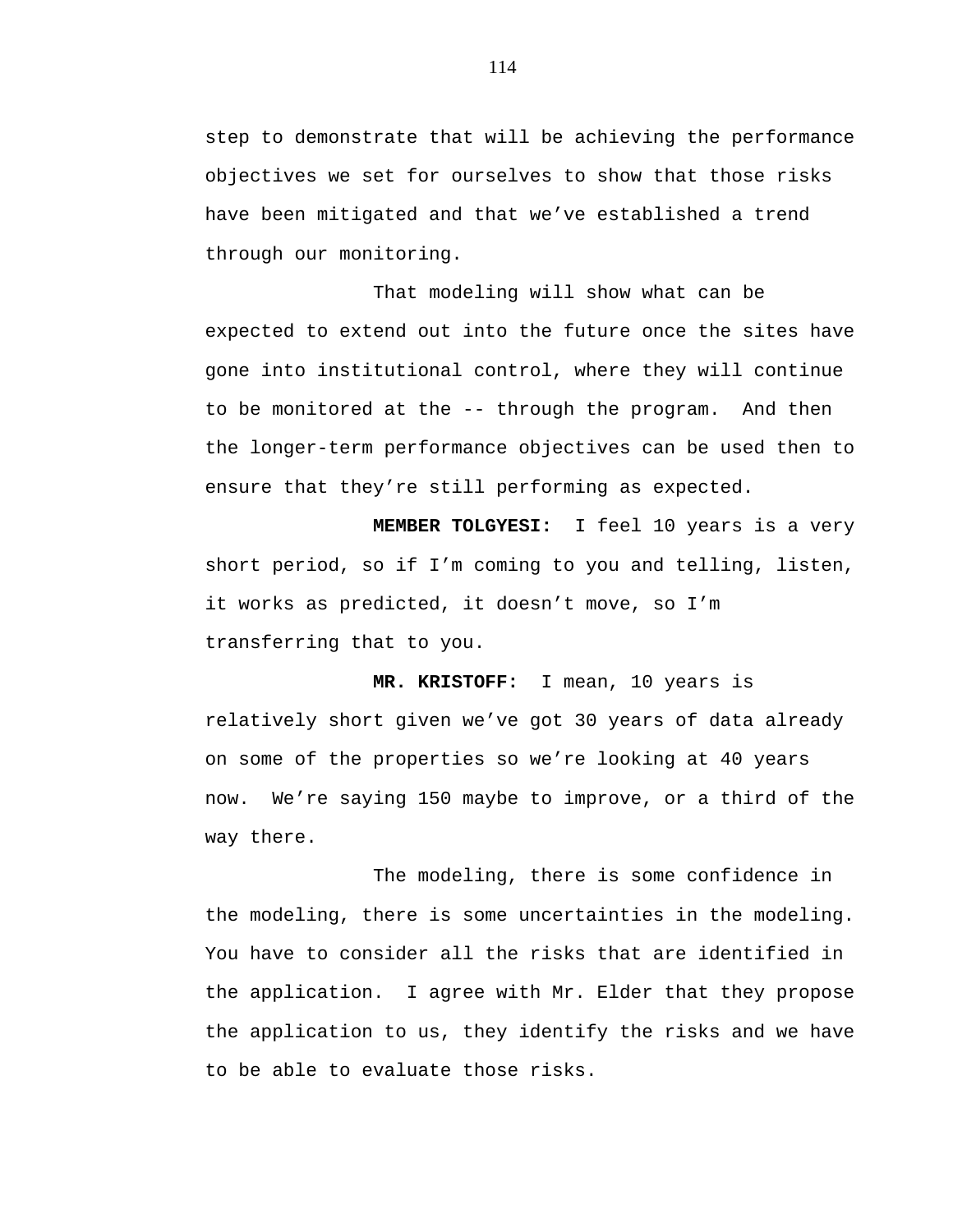## **THE CHAIRMAN:** Anybody else?

On slide -- on the CMD, staff CMD on page 7, there is something that looks like a cross of known Eldorado mines. Who are those -- what mines are these? Are they under the same control here? Maybe Cameco can - it's a Cameco map, maybe you know.

**MR. NAGY:** Kevin Nagy, for the record. The maps indicated by the crosses, as you noted, would be other smaller mines that operated in that area historically that weren't related to the Beaverlodge properties or operated by Canada Eldor.

**THE CHAIRMAN:** But were they uranium mines and are they -- are you -- is anybody responsible for --- **MR. NAGY:** Yes.

THE CHAIRMAN: --- for whether there's any contamination issues, tailing issues?

**MR. NAGY:** I think predominantly, they are uranium mines. They're being managed by the Saskatchewan Research Council through the CLEANS program or the remediation of abandoned mines. So they are being managed by Saskatchewan Research Council.

**THE CHAIRMAN:** So how do we know that none of them have any impact on this original flow? I mean, from some of the flow diagrams I've seen, you know, the water flow, how do you know that it doesn't go through --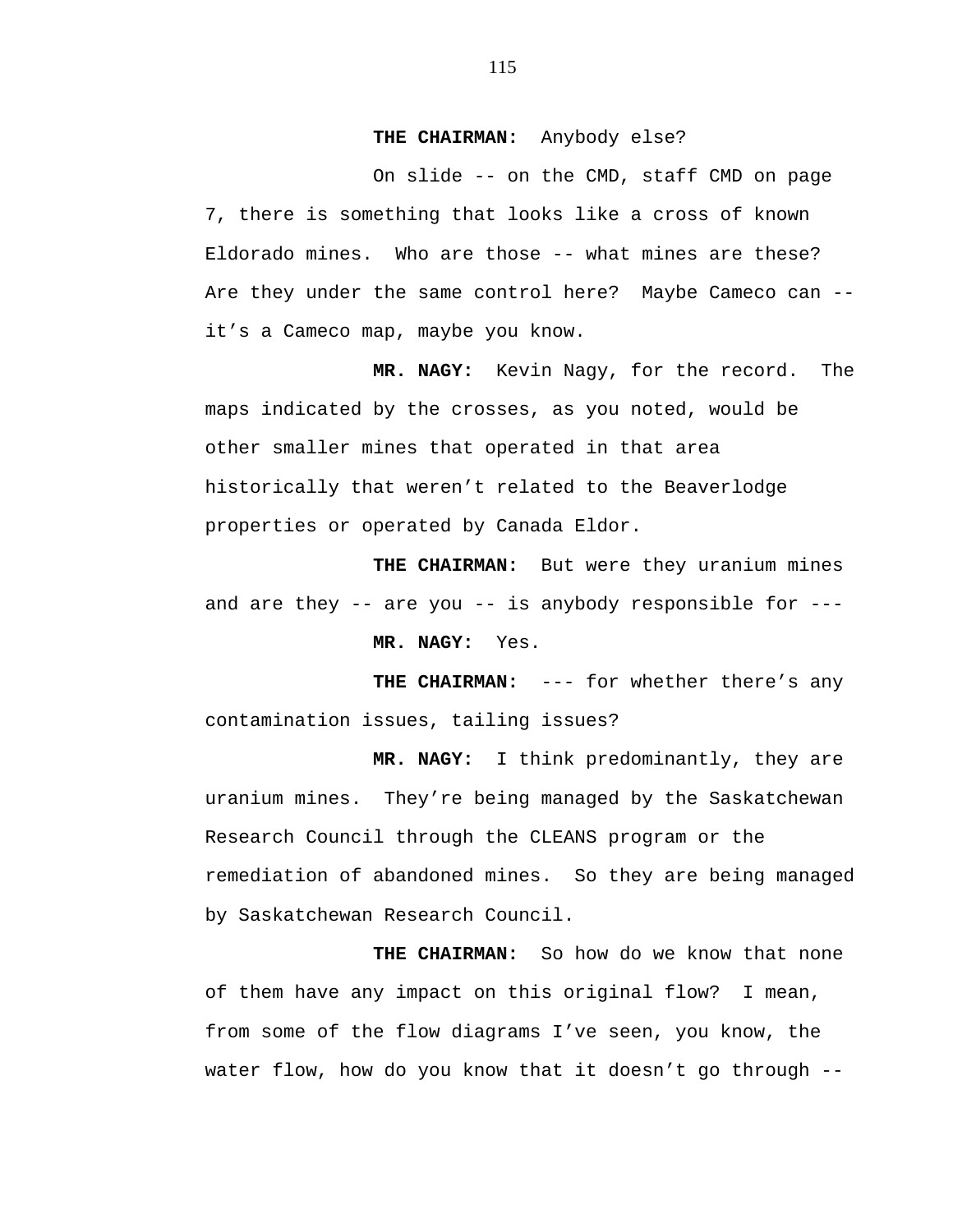I'm puzzled that you have no, really, understanding of the whole typology here.

**MR. NAGY:** Kevin Nagy, for the record. I'll ask Mike Webster to provide that answer.

**MR. WEBSTER:** We do expect that there is some level of contamination coming from those abandoned sites, although we expect that it's very minor. It is still -- those abandoned mines are within our watershed so they were captured in water quality monitoring that we would have been performing for our sites.

And that water quality monitoring was used in the development of the quantitative site models. So it's still part of what's being assessed there, even though they aren't technically our mine sites to take care of.

**THE CHAIRMAN:** But did you also go in there and cap any opening and, you know, and balls?

**MR. WEBSTER:** Those sites are the responsibility of Saskatchewan Research Council as part of their CLEANS project.

 **THE CHAIRMAN:** Mh'm. You guys don't work together, cooperate together?

**MR. NAGY:** Kevin Nagy, for the record.

They are being managed by Saskatchewan Research Council. They're not Cameco's responsibility or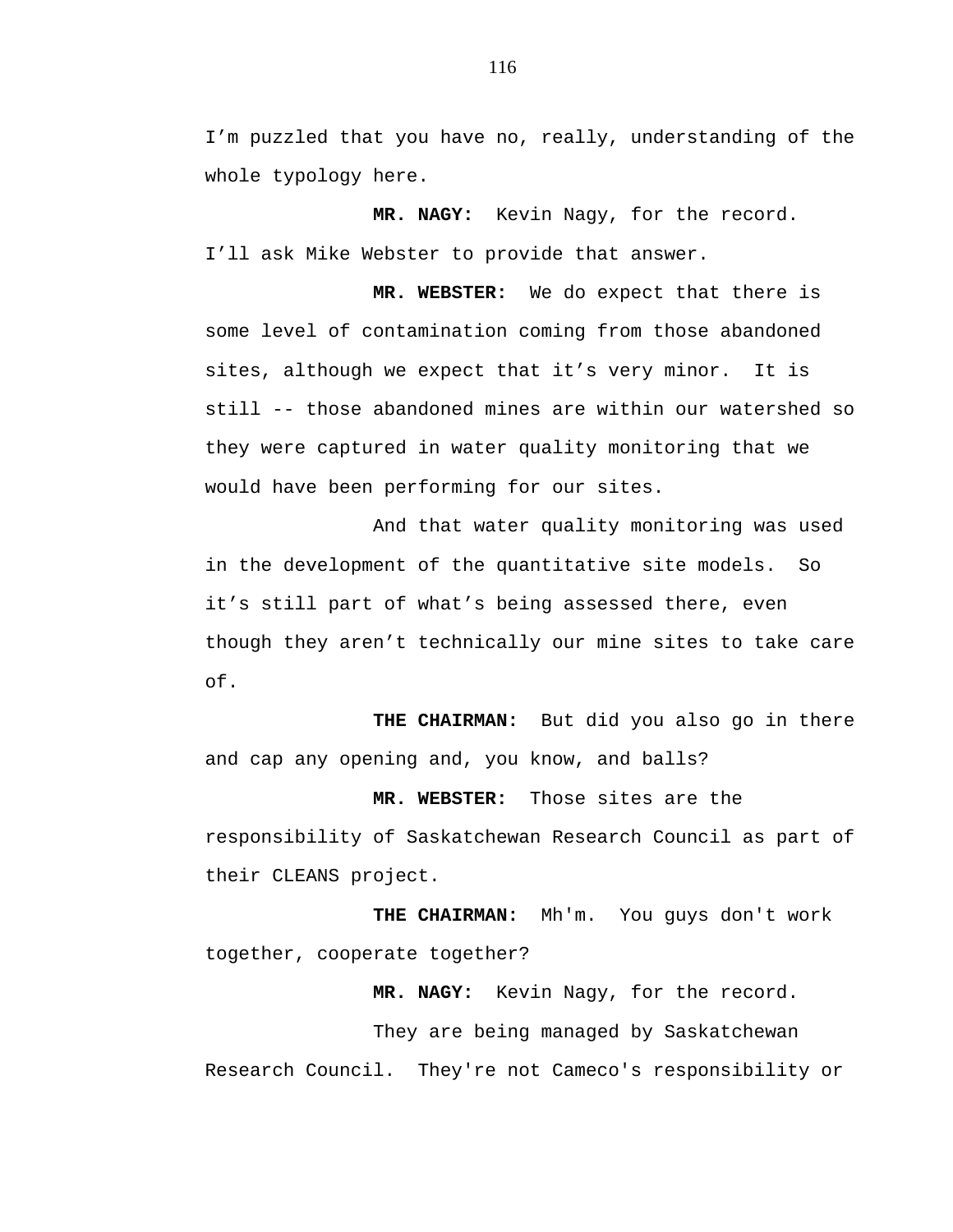the financial responsibility of Canada Eldor. They are being managed through the CLEANS project by, I guess, a licensee or a manager.

**THE CHAIRMAN:** Were they ever licensed by CNSC or ACB?

**MR. ELDER:** Peter Elder, for the record.

My understanding maybe will clarify this a bit tomorrow when SRC is here. My understanding is that these were not licensed sites and that they are -- we'll go through the details tomorrow about their current status.

We have been working very closely with SRC on the CLEANS program, Gunnar being obviously the biggest mine site on that program.

**THE CHAIRMAN:** Okay, my last question. I heard a couple of times -- we normally talk about uranium and some of the other contamination, but there was only a couple of times they mentioned the actual Gamma risk.

So what is the -- is there any Gamma risk and is there a health issue in anybody living in the neighbourhood, walking the neighbourhood? What are the risks?

**MR. RINKER:** Mike Rinker, for the record.

There was an evaluation of dose to the public for people who would perhaps camp on the edge of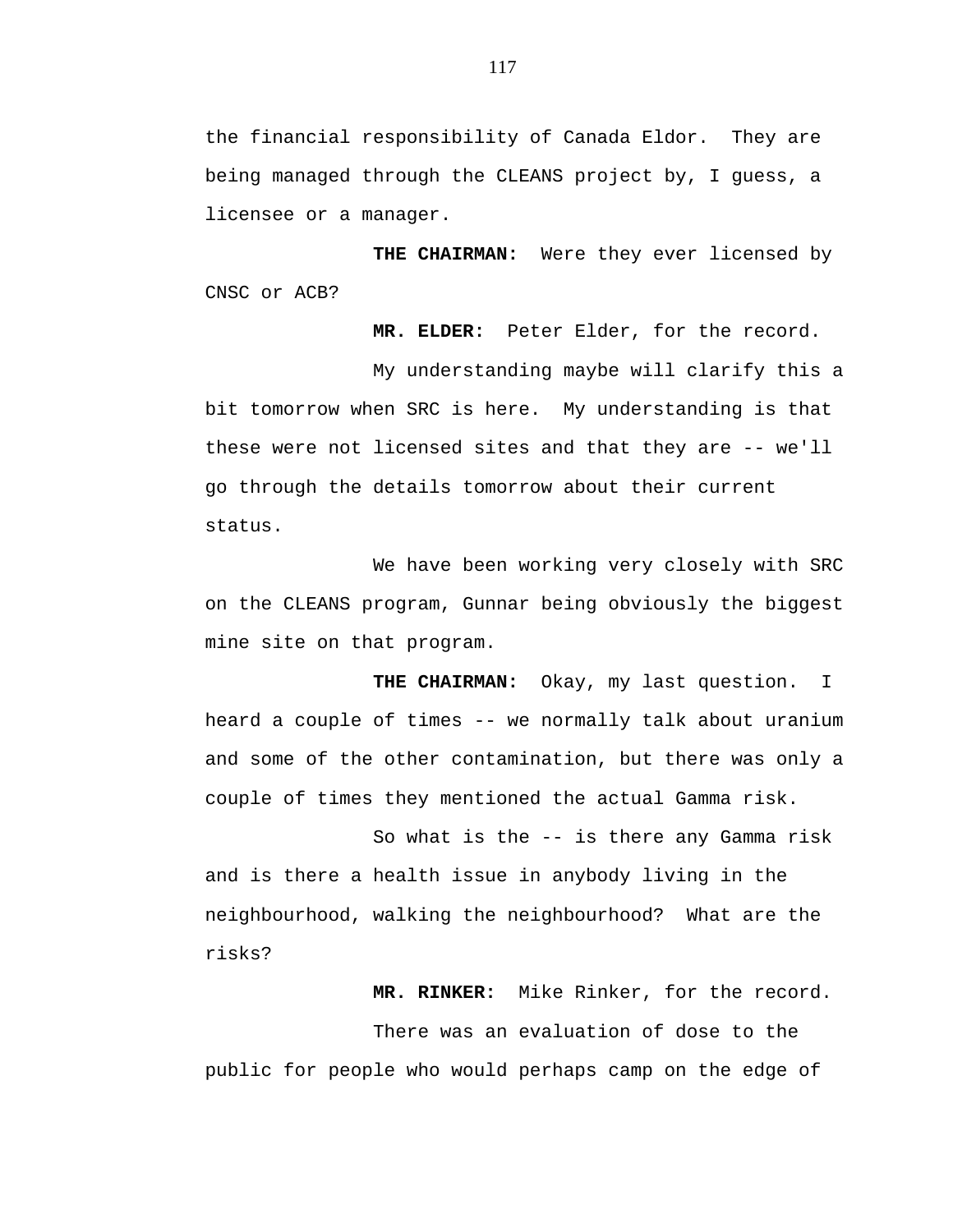Beaverlodge Lake -- drink the water, eat the fish, be exposed to Gamma and in some of the other lakes. The dose estimates were in the order of 40 to 60 microSieverts per annum for a typical period of three to six months for camping and hunting and so on.

So the dose to public is not expected to cause a significant impact, but I'd also like to pass this to Dr. Demeter if he could comment on that consequences of that?

**DR. DEMETER:** For the record, Dr. Sandor Demeter.

I'm a practicing nuclear medicine physician and also a previous public health physician, and I'm a private practitioner on contract to provide advice to the Commission and to the Commission staff.

So my understanding from previous discussions was the goal was to achieve a maximum activity of 2.5 microSieverts per hour. That is the same expectation I have in my own nuclear medicine department for public areas that don't have to be posted, so reception, waiting areas, hallways, offices. And with that level of risk, if that's the number that we're discussing, I have no concerns over any health risks with that low level of radiation, considering it's significantly below what you would receive from normal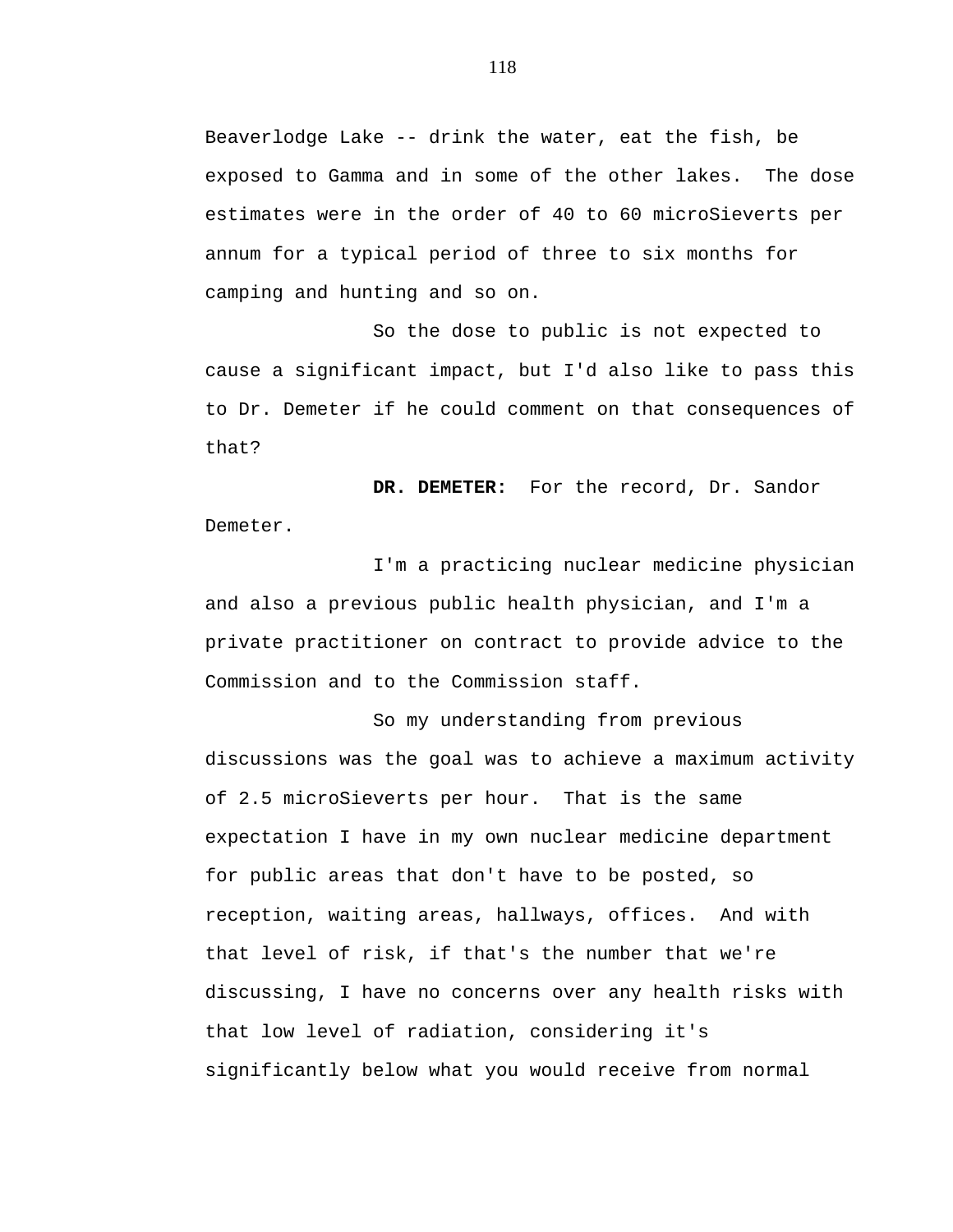radiation from the ground or from the sky or from medical procedures.

To put that into some perspective, 2.5 microSieverts or 2.5 to the 10 to the minus 6, when we do a bone scan of someone we give them about 4 to 6 milliSieverts, you know, or as the magnitudes above that, and we don't feel there's any human health risk to that procedure.

So in the context of the broader radiation exposure, that degree of Gamma exposure would have minimal effect, and even based on theoretical models I probably couldn't find a population large enough to demonstrate a risk with that small amount of exposure. So I don't feel there's any particular human health risk that would ---

**THE CHAIRMAN:** So the inhabitant in the vicinity can feel absolutely safe, go hunting, fishing, camping, spending the nights outdoors and not worry about any Gamma radiation or any radiation?

**DR. DEMETER:** Based on levels that have been discussed, I truly believe that.

**THE CHAIRMAN:** Okay. Anybody want to while we've got the good doctor here; anybody want to take this opportunity?

> Thank you. Thank you for that. And that's a good note to end on tonight,